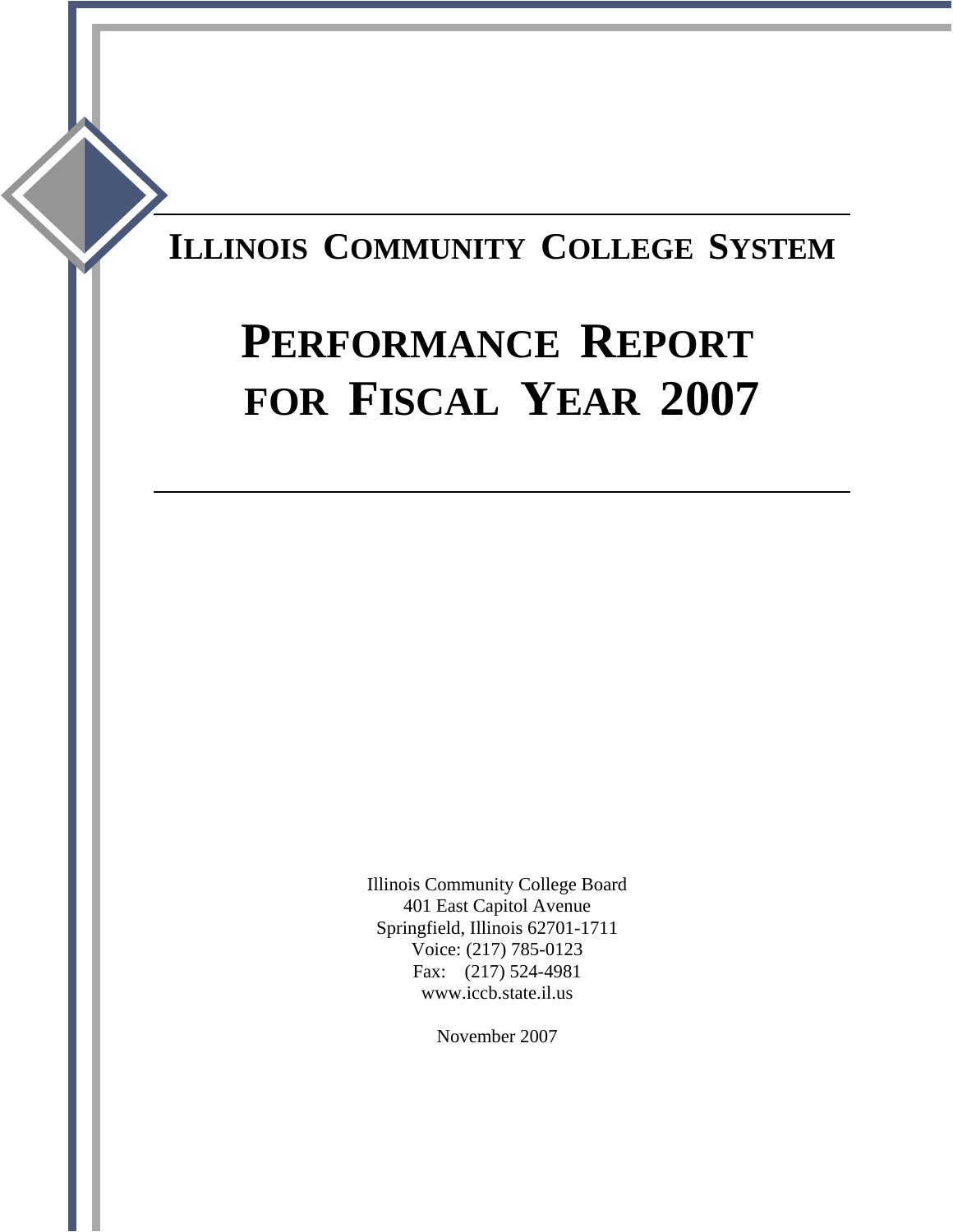Illinois Community College Board

#### **ILLINOIS COMMUNITY COLLEGE SYSTEM PERFORMANCE REPORT FOR FISCAL YEAR 2007**

### Table of Contents

Page

| Highlights of 2007 Economic Growth/Attainment Accomplishments  4<br>Selected Economic Growth/Attainment Performance Indicators  8                                                                                                                                                                                                                                                                              |
|----------------------------------------------------------------------------------------------------------------------------------------------------------------------------------------------------------------------------------------------------------------------------------------------------------------------------------------------------------------------------------------------------------------|
| Policy Area Two: P-20 Partnerships/Teaching and Learning/Attainment  15<br>Background On P-20 Partnerships/Teaching and Learning/Attainment  15<br>Highlights of 2007 P-20 Partnerships/Teaching/Learning/Attainment Accomplishments  18<br>Highlights of 2008 P-20 Partnerships/Teaching and Learning/Attainment Plans  20<br>Selected 2008 P-20 Partnerships/Teaching and Learning/Attainment Challenges  22 |
|                                                                                                                                                                                                                                                                                                                                                                                                                |
|                                                                                                                                                                                                                                                                                                                                                                                                                |
| Policy Area Six: Accountability, Productivity, and Efficiency 39<br>Background on Accountability, Productivity, and Efficiency 39<br>Selected Accountability, Productivity, and Efficiency Performance Indicators  39                                                                                                                                                                                          |
|                                                                                                                                                                                                                                                                                                                                                                                                                |
| Appendices                                                                                                                                                                                                                                                                                                                                                                                                     |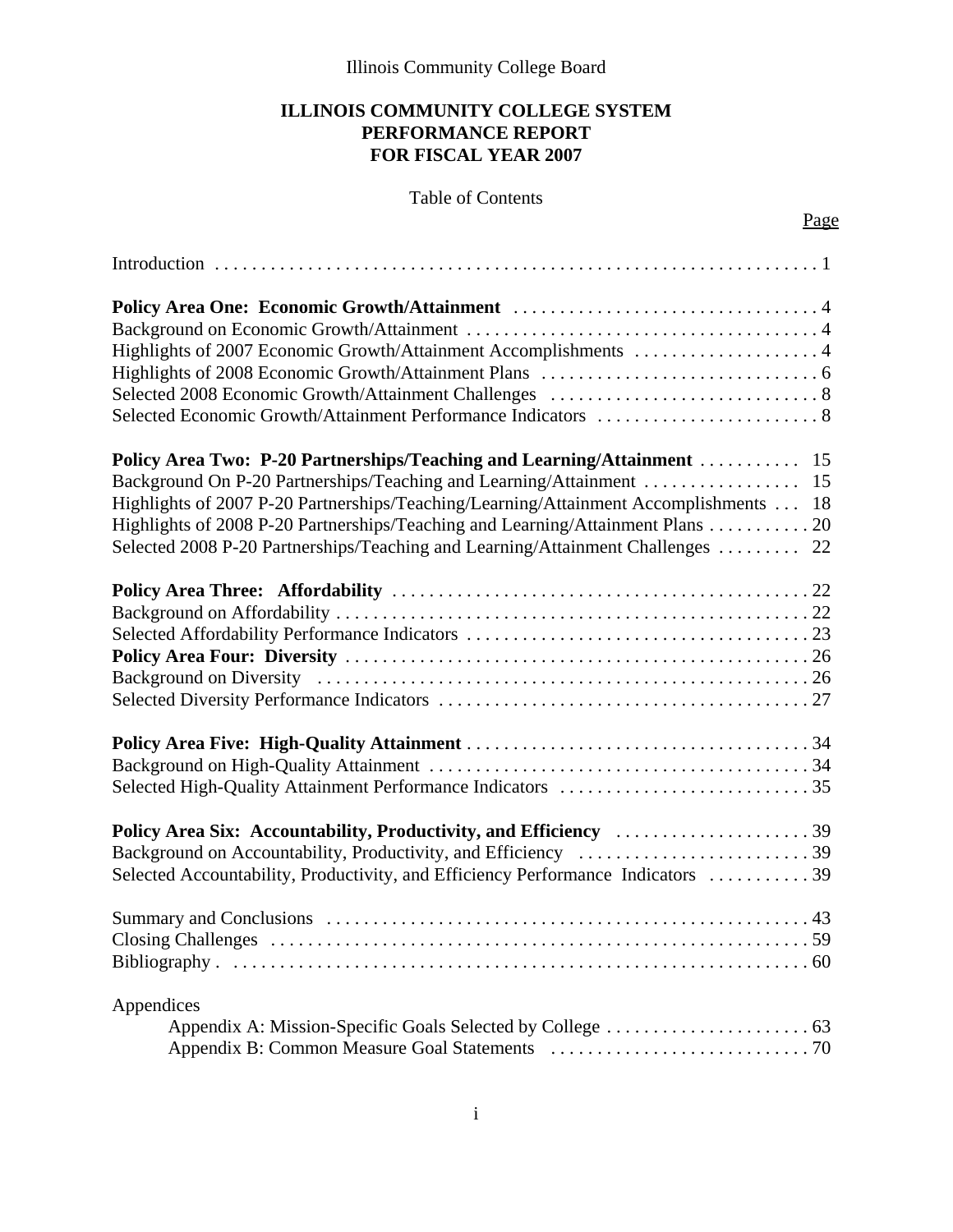# **ILLINOIS COMMUNITY COLLEGE SYSTEM PERFORMANCE REPORT FOR FISCAL YEAR 2007**

Fiscal year 2007 marks the 16<sup>th</sup> consecutive year that the Illinois Community College System has collaborated to produce the Performance/Accountability/PQP series of outcomes-oriented reports. Through the Performance Report, local and state community college officials document accomplishments and progress achieved over the past year, identify challenges, and develop strategies to sustain positive momentum. The next few paragraphs provide information about how the Performance Report fits in with related community college accountability initiatives; highlights of *IBHE 2011 the Strategic Plan for the Illinois Board of Higher Education* (IBHE) and its relationship to IBHE's *Illinois Commitment* which it replaces and Illinois Community College System's *Promise for Illinois Revisited*; and the structure of the current report.

Community colleges are focused on local area needs and widely recognized as market driven providers of higher education opportunities, workforce training, and economic development. The Performance Report is an important component in the array of initiatives community colleges

The Performance Report is an important component in the array of initiatives community colleges engage in to enhance quality and be accountable to the students, taxpayers, and communities they serve.

engage in to enhance quality and be accountable to the students, taxpayers, and communities they serve including (selected internet links provided): the Course and Program Approval Processes which are being enhanced through CurricUNET (http://www.league.org/leaguetlc/express/ inn0211.html), Program Review (http://www.iccb.state.il.us/pdf/manuals/fy07program reviewmanual.pdf), Recognition, (http://www.iccb.state.il.us/pdf/manuals/recogmanual.pdf), Underrepresented Groups reporting which includes retention and student advancement components, Career and Technical Follow-up Study reporting, the Transfer Rate initiative, the Uniform Financial Reporting System, Unit Cost Study reporting (http://www.iccb.state.il.us/publications.reports.html), and other financial reporting, including Audits, the Comptroller's Office Public Accountability Project (http://www.ioc. state.il.us/office/PAP/), Integrated Postsecondary Data System reporting (http://nces.ed.gov/ipeds/), Perkins Postsecondary Performance Measure reporting (http://www.edcountability.net/), Workforce Investment Act Title I outcomes reporting, the National Reporting System for Adult Education and Family Literacy performance reporting (http://www.nrsweb.org/), and others. Illinois community colleges also actively participate in regional institutional accreditation through the North Central Association (http://www.ncacasi.org/), as well as program-specific accreditation which are focused on documenting the quality of their programs and services. Furthermore, each community college district has a local strategic plan aimed at addressing priority needs and moving forward in new directions.

The Performance Report and Indicators for Higher Education project builds on the Illinois Community College System Performance-Based Incentive System (PBIS,) which included a series of statewide measures and a local district-based component aimed at strengthening teaching and learning. State measures focused on student satisfaction, educational advancement, persistence, employment, transfer, market penetration, and developmental course completion. The district-based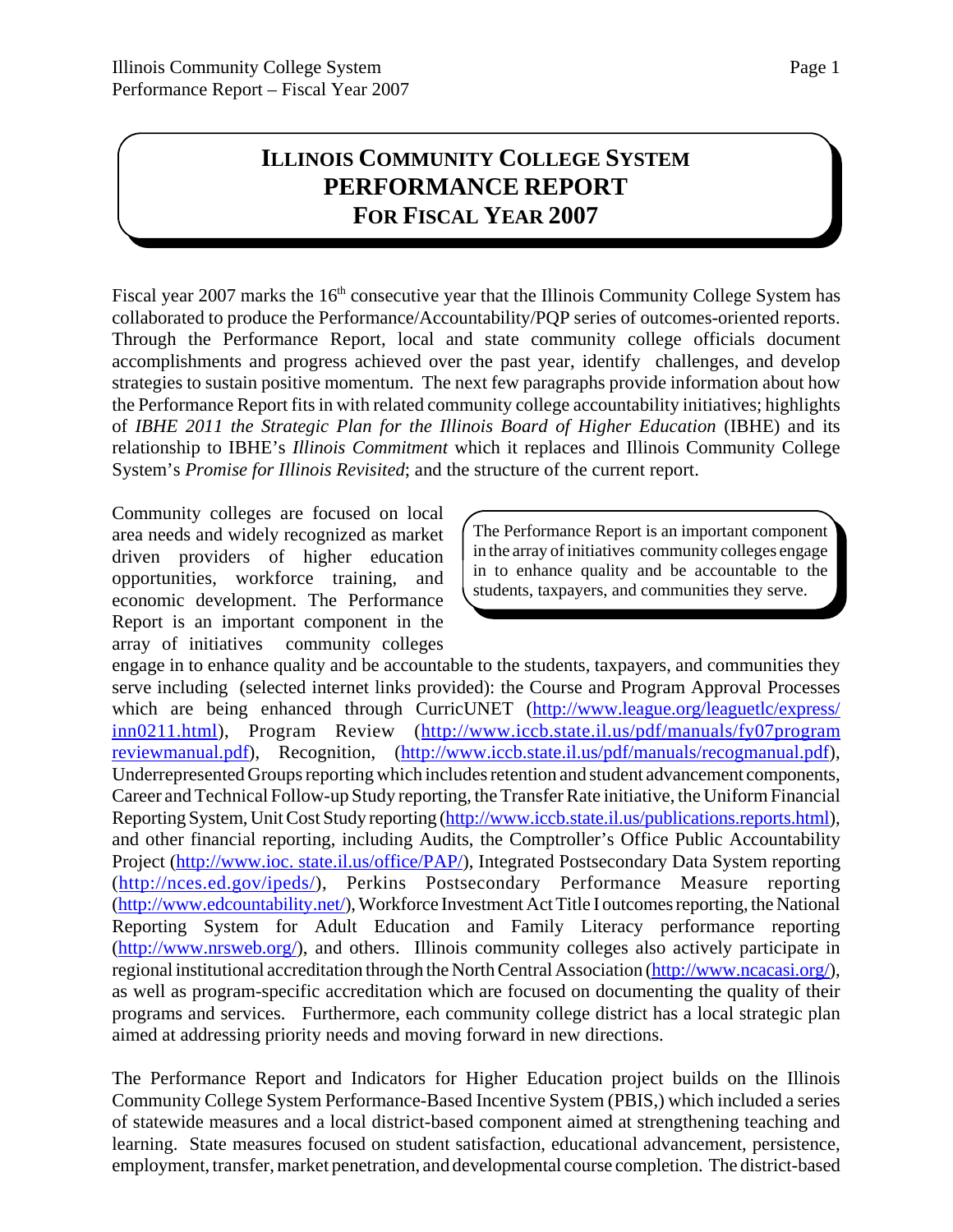component reflected autonomy, mission differentiation, and local projects to address community needs in one of the following areas: Technology, Workforce Development, or Responsiveness to Local Need. PBIS funding was discontinued in fiscal year 2002 due to state budgetary constraints.

At the October 2, 2007 IBHE meeting, a new plan known as, *IBHE 2011 the Strategic Plan for the Illinois Board of Higher Education* was adopted (See http://www.ibhe.org/Board/agendas/2007/ October/Item11.pdf). The new IBHE plan goals reflect a fresh approach while maintaining appropriate ties to the organization's last strategic plan – *the Illinois Commitment*. *IBHE 2011 Strategic Plan* Goals identified in the new plan are mapped to the Policy Areas from the previous plan below:

|               | <b>IBHE</b> 2011 Strategic Goals Previous Related <b>IBHE</b> Illinois Commitment Policy Areas |
|---------------|------------------------------------------------------------------------------------------------|
| Affordability | Affordability                                                                                  |
| Attainment    | Teaching and Learning, High Quality, Economic Growth                                           |
| Diversity     | <b>Access and Diversity</b>                                                                    |
| Efficiency    | Accountability and Productivity                                                                |

The *IBHE 2011 Strategic Plan* references IBHE's interest in leveraging budgetary authority, statutory authority, coordination authority, and leadership/advocacy to advance plan goals. Additionally, the *IBHE 2011 Strategic Plan* incorporates a series of performance benchmarks and measures related to each goal.

Future versions of the Performance Report are expected to be developed around the goals contained in the *IBHE 2011 Strategic Plan* and the related promises from the Illinois Community College System's *Promise for Illinois Revisited*. Future versions of the Performance Report are expected to be developed around the goals contained in the *IBHE 2011 Strategic Plan* and the related promises from the Illinois Community College System's *Promise for Illinois Revisited*. (See http://www.iccb.state. il.us/pdf/agendas/2006/PromiseRevisited1-06 .pdf). The Illinois Community College System

pledges include:

- $\checkmark$  **High Quality** Emphasize high quality in all programs, services, and operations.
- $\checkmark$  **Affordable Access** Deliver affordable and accessible learning opportunities for all residents of Illinois.
- **∠** Competitive Workforce Address workforce and economic development needs with flexible, responsive, and progressive programs and services.
- $\checkmark$  **Effective Transitions** Offer rigorous courses, programs, and services designed to enable students to transition from one learning environment and level to another.
- $\checkmark$  **Enhanced Adult Education** Enhance adult education and literacy programs necessary for individuals and families to achieve high-quality standards of living in Illinois.
- T **Services for Student Success** Provide programs and services to assist students succeed in their educational endeavors.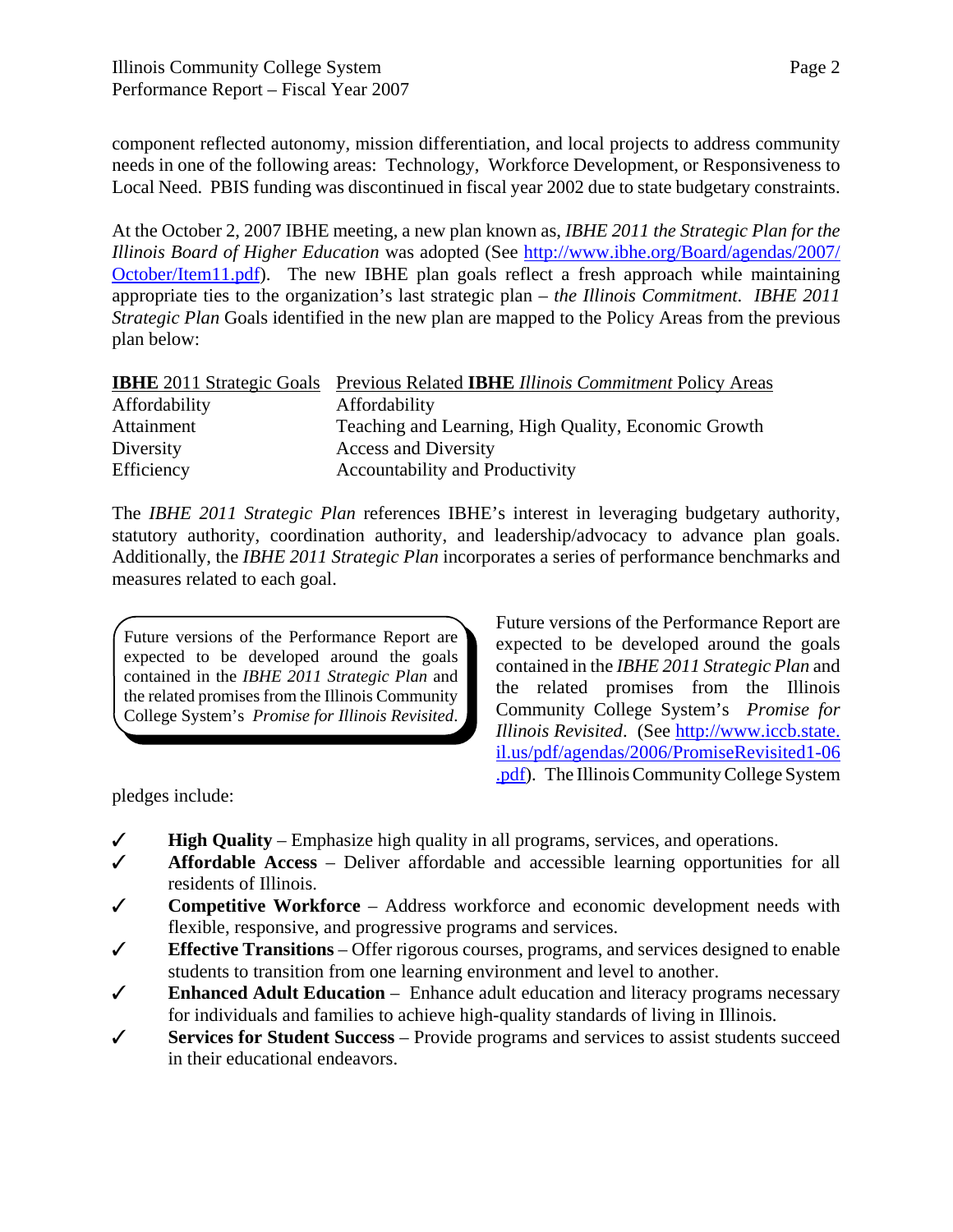The following table includes *IBHE 2011 Strategic Plan* Goals with the related Promises from the *Promise for Illinois Revisited*. Some of the Promises address more than one *IBHE 2011 Strategic Plan* Goal and have been listed below in conjunction with the predominant category.

|               | <b>IBHE</b> 2011 Strategic Goals Related Promises from the <b>ICCB</b> Promise for Illinois Revisited |
|---------------|-------------------------------------------------------------------------------------------------------|
| Affordability | <b>Affordable Access</b>                                                                              |
| Attainment    | <b>High Quality, Competitive Workforce</b>                                                            |
| Diversity     | Services for Student Success, Enhanced Adult Education                                                |
| Efficiency    | <b>Effective Transitions</b>                                                                          |

Hence, there is a continuing alignment between the *IBHE 2011 Strategic Plan* Goals and the Promises made by the Illinois Community College System. Staff from the Illinois Community College Board and Illinois Board of Higher Education will continue to collaborate with education and workforce partners to advance shared priorities and develop the next iteration of the Performance Report. The Policy Areas referenced in the 2007 Statewide Community College Performance Report have been modified to reference both the *IBHE 2011 Strategic Plan* Goals and *Illinois Commitment* Policy Areas.

For the current edition of the Performance Report, the narrative focus is on Economic Growth/ Attainment and Improving Teaching and Learning/P-20 Partnerships/ Attainment.

For the current edition of the Performance Report, the narrative focus is on the following topics: Economic Growth/Attainment and Improving Teaching and Learning/P-20 Partnerships/Attainment. Local community college submissions included data reporting across all six areas. There are three levels of

indicators in the Performance Report: Statewide Indicators – assess performance of Illinois' system of higher education as a whole; Common Institutional Indicators – relate to the statewide goals for higher education, and are reported on by all institutions; and Mission-Specific Indicators – focus on each institution's unique role within the overall context of higher education's goals. As a value added service to the community colleges and to reduce the local data burden, Illinois Community College Board staff furnished as much of the data at the individual college level as possible.

The *Fiscal Year 2007 Illinois Community College System's Performance Report* contains summary information about state and common institutional outcome indicators. External comparative benchmarks are cited whenever possible using the latest available data (national reporting typically trails what is available at the state level). Additionally, the state report contains reviews of selected mission-specific indicators. For the two narrative focus areas – Economic Growth/Attainment and Improving Teaching and Learning/P-20 Partnerships/Attainment – the state report includes Highlights of Accomplishments, Selected Challenges, and Highlights of Plans.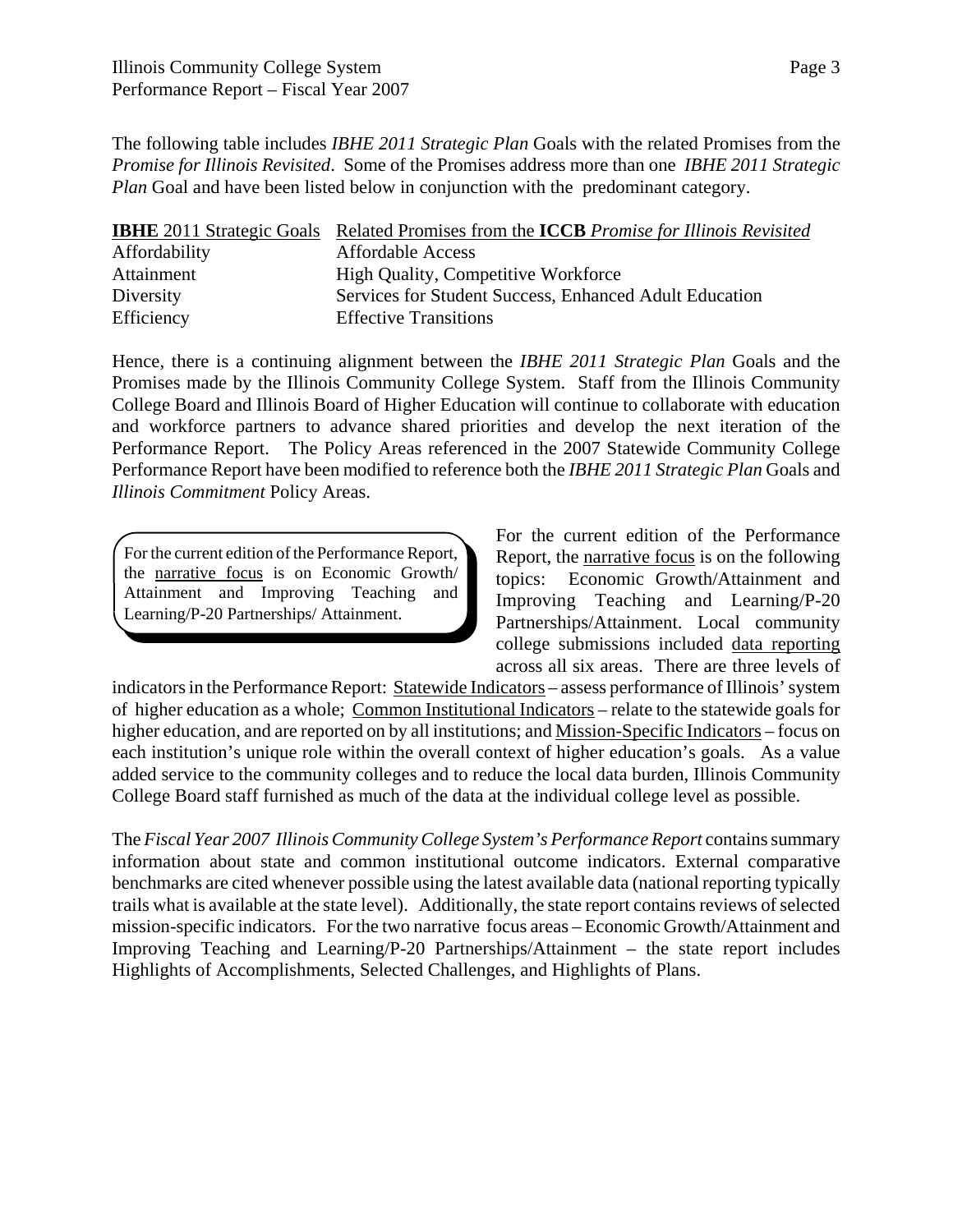# **POLICY AREA ONE: ECONOMIC GROWTH/ATTAINMENT**

*Higher education will help Illinois sustain strong economic growth through teaching, service, and research. Higher education will help improve educational attainment through stronger emphasis on preparing graduates in high-demand workforce areas.*

#### **BACKGROUND ON ECONOMIC GROWTH /ATTAINMENT**

Policy Area One covers performance indicators and includes references to college generated narrative on activities and accomplishments during fiscal year 2007. Economic growth and attainment plans and challenges for fiscal year 2008 are also addressed.

#### **HIGHLIGHTS OF 2007 ACCOMPLISHMENTS**

Part of the Illinois community college system's mission is to facilitate economic development and address workforce needs by offering career and technical education, shortterm vocational training, and customized training that has been tailored to address employer needs. Colleges deliver an array of education and training options to provide individuals with the skills needed to enter and Colleges deliver an array of education and training options to provide individuals with the skills needed to enter and advance in the workplace. Business and Industry Centers collaborate with area employers and entrepreneurs to help them gain a competitive advantage.

advance in the workplace. Business and Industry Centers collaborate with area employers and entrepreneurs to help them gain a competitive advantage.

During fiscal year 2007, colleges often reported providing services to prepare individuals for new positions or promotions. **John Wood Community College** worked with the local Workforce Development Board and numerous employers to develop programs and resources to meet regional critical skills shortages. For example, through these partnerships, an expanded welder training lab was created at the college to train entry-level welders in this high-demand program. Two sections of the program were completed producing 18 qualified welders. Sixteen of them obtained employment as welders right after completing their training. In July 2006, **Joliet Junior College** received a \$830,000 grant to assist at least 200 dislocated workers in Will County acquire new skills for re-entry into the workplace. **Parkland College** has worked with the Community Foundation of East Central Illinois and other partners to create a community wide program to help workers in lowskill, low-wage jobs elevate their skills. This initiative has served 135 low-income adults in the past three years. Twenty-five additional participants are expected to complete their training by December 2007. The Illinois Employment and Training Center at **Prairie State College** provides employment support services to assist clients gain skills for employment and become self-sufficient. In the past year, there has been a 30 percent increase in the number of individuals benefitting from the program. Part of the increase is attributable to expanded partnerships with local businesses to provide the specific skill set needed for careers within those organizations. **Triton College** continues to implement the Triton Retraining Assistance Center (TRAC), which has helped over 5,000 participants strengthen their workforce skills since 1982. Currently, there are 90 people enrolled in TRAC: 26 enrolled in training, 48 enrolled in Job Search Assistance, and 16 found new employment.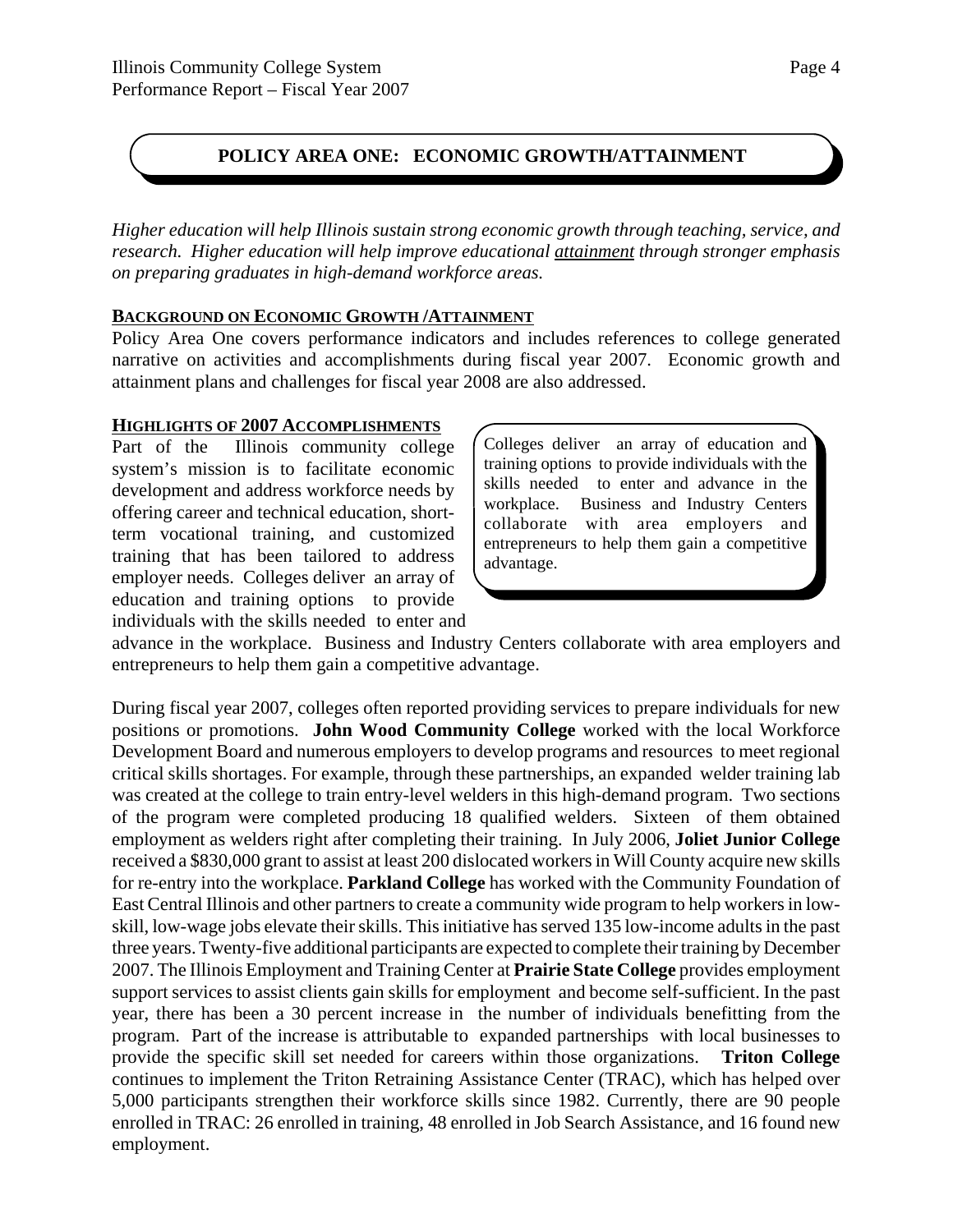Page 5

Business and Industry Centers continue to provide important programs and services to address emerging workforce development needs. **Wright College's** Business and Industry Services Center program offerings have increased by 15 percent over the last year. Additionally, the Center at Wright College has maintained partnerships with Community-Based Organizations, and delivered job readiness training programs that resulted in placing 100 percent of the completers in their industry of training and maintaining 88 percent retention after 90 days. The **College of DuPage** trained 723 people during 44 conferences, seminars, and workshops held on small business topics. **Harper College** created seven new continuing education partnerships and six short-term continuing education certificate programs in 2007. **Kaskaskia College's** Business and Industry center sold, created, produced, and delivered the largest single contract training program in the college's history in 2007. Carlisle SynTec in Greenville, Illinois, was nominated for "Outstanding Program of the Year"after contracting with Kaskaskia College to train 62 individuals from October 2006 through March 2007. Since employee safety plays a key role in keeping the price of doing business low, the Center for Business and Industry at **John A. Logan College** trained 3,824 people in occupational health and safety topics in 2007. At **Sauk Valley Community College**, the Small Business Development Center helped start six new businesses, created 43 new jobs, and retained two additional jobs.

Another innovative partnership has been developed between Continental Tire North America, **Rend Lake College,** and Southern Illinois University at Carbondale to deliver higher education opportunities directly to the workplace. The initiative is known as "Continental University" and it helps position

Another innovative partnership has been developed between Continental Tire North America, **Rend Lake College,** and Southern Illinois University at Carbondale to deliver higher education opportunities directly to the workplace.

employees for career advancement opportunities by allowing them to align their studies with specialized business needs. The joint employer and higher education initiative gives all Continental Tire employees the opportunity to earn an associates degree from Rend Lake College and proceed seamlessly with their studies toward a bachelors degree from Southern Illinois University at Carbondale. Under the "Continental University" program, all employees are eligible to attend classes which are offered on site at the manufacturing facility. Courses are scheduled around employee work commitments. Similar cooperative initiatives have been launched in nine other Continental Tire facilities worldwide, including those in Mexico, the Philippines, and Romania. The program at Mount Vernon was the first in the United States. (http://www.conti-online.com/ generator/www/com/en/continental/portal/themes/press\_services/press\_releases/work\_life/downl oad/pr\_doc\_2007\_07\_20\_mount\_vernon\_de.doc).

As institutions that recognize the value of lifelong learning, Illinois community colleges regularly provide faculty and staff with professional development opportunities.

As institutions that recognize the value of lifelong learning, Illinois community colleges regularly provide faculty and staff with professional development opportunities.

**Kennedy-King College** established an Instructional Leadership Academy (ILA) at

Dawson Technical Institute to provide all faculty and staff training designed to improve both the quality of instruction and customer service. At **Spoon River College**, professional development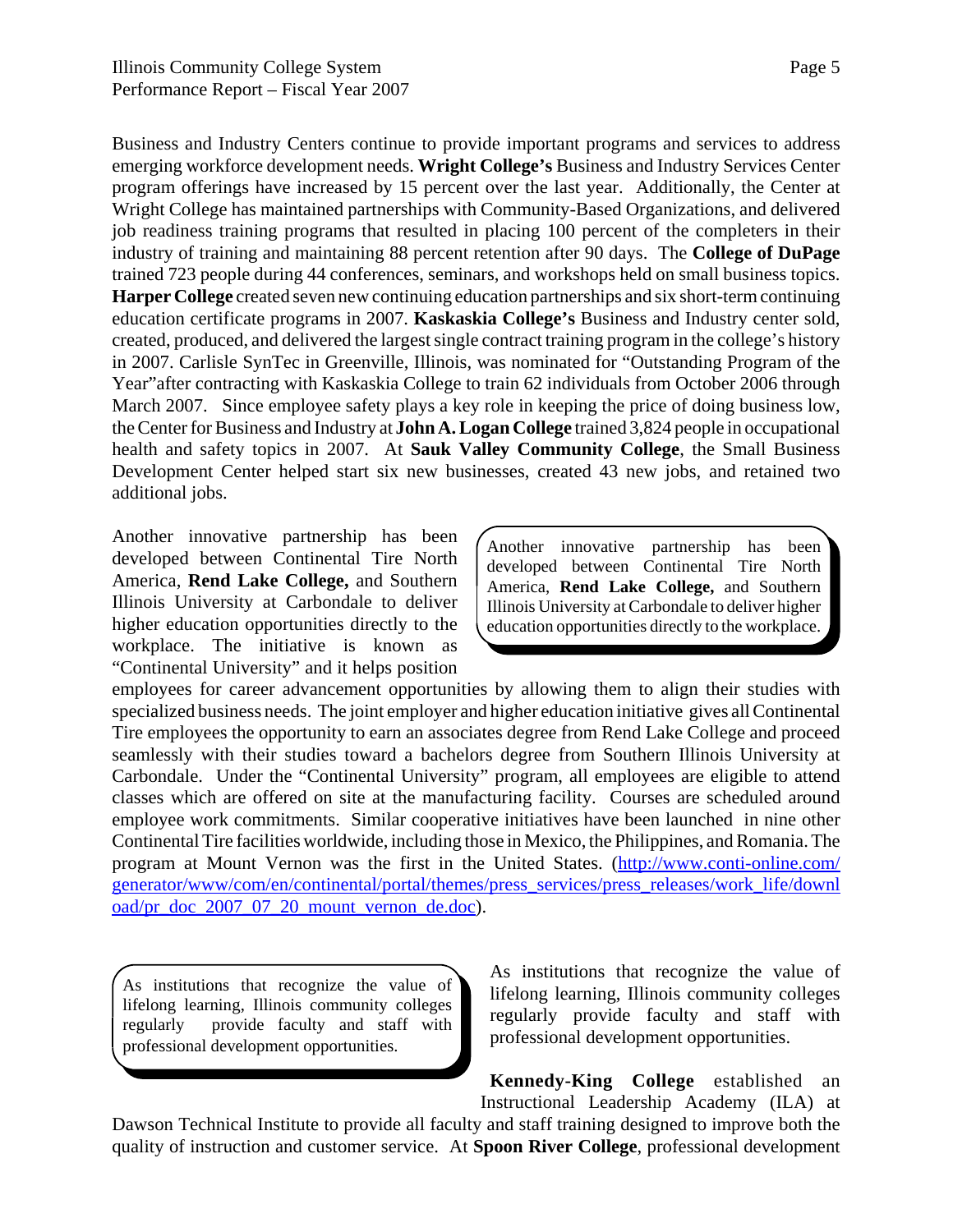opportunities are offered to faculty to encourage diverse teaching strategies and further integrate technology into their teaching. **Rock Valley College** has instituted a "faculty survival training" series of sessions for new faculty. Before the start of the semester, faculty attend a full day meeting to make them familiar with every area of the college. Throughout the semester, new faculty attend monthly sessions that cover everything from teaching techniques to student evaluation of faculty. Similarly, at **Olive-Harvey College**, a series of faculty development seminars have been developed to focus on outcomes assessment, integrating technology into the curriculum, and making a difference through student retention strategies. Workgroups were also implemented at Olive-Harvey College to address globalization, developmental education, environmental sciences, and STEM – Science, Technology, Engineering, and Mathematics – to promote faculty development and team building.

The colleges regularly sponsor career/job fairs to facilitate connections between employers, students, and other community members seeking new employment opportunities. **Malcolm X College** conducted a career fair which featured over 40 employers who interviewed and disseminated information to students and other community job seekers. At **Harper College**, a recent career fair drew 88 employers and 850 job seekers. **Kishwaukee College** saw a 22 percent increase in employers at their career fair with each employer speaking with an average of 65 individuals regarding job/career opportunities. At the DuQuoin Fairgrounds, **Rend Lake College** hosted a career fair with over 40 employers and 400 participants.

Initiatives related to the health care industry were a common theme in college reports. **Harry S Truman College** was the only community college in Illinois to receive a \$450,680 grant to expand its nursing program. Nursing students at **Harry S Truman College** had a 100 percent pass rate on the NCLEX exam among 81 graduates. Students at **Lincoln Land Community College** also had a 100 percent pass rate on the NCLEX exam, as well as the credentialing exam for the radiography program. At **Kishwaukee College**, Perkins funds were used to assist 53 low-income, single parents, and nontraditional students to pursue career programs – primarily in nursing and radiology. Seventy-four youth completed the Certified Nursing Assistant (CNA) program as part of the Workforce Preparation for Youth Program funded by the Workforce Investment Act (WIA). At **Richland Community College**, articulation agreements in nursing were signed with Southern Illinois University-Edwardsville and Millikin University to smooth the transition for students seeking the Bachelor of Science in Nursing (BSN) degree.

#### **HIGHLIGHTS OF 2008 PLANS**

Community colleges provide valuable resources to business and industry. Through their Business and Industry Centers, colleges work with area employers to recruit and train workers, retain existing business, and bring new businesses and jobs to the community. Community colleges in Illinois are planning to

Through their Business and Industry Centers, the colleges work with area employers to recruit and train workers, retain existing business, and bring new businesses and jobs to the community.

implement additional programs and work closer with area business, government and industry to address their needs. Additionally, colleges across the state are planning to develop new academic programs, become increasingly involved with area high schools, and offer expanded services to students. Illinois community colleges continue to create partnerships with one another in an effort to elevate services.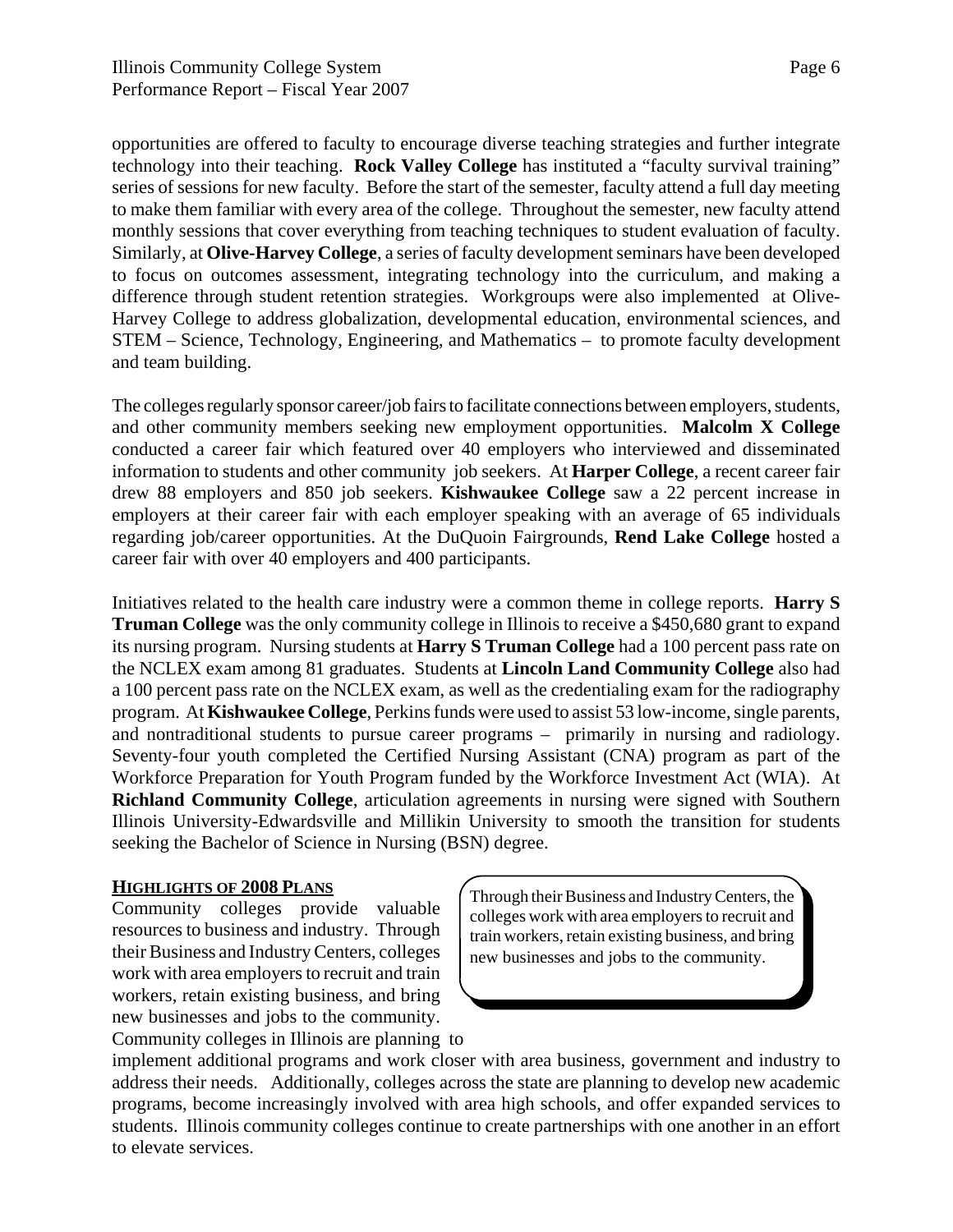In 2008, Illinois community college Business and Industry Centers will strengthen existing relationships with employers and develop new partnerships. The **College of DuPage** plans to relocate its facilities to an off-campus site that will be shared with the DuPage Workforce Board, Illinois Department of Employment Security management, and the DuPage Biz Economic Development Corporation to provide synergistic relationships allowing for greater contact with area employers. **Harry S Truman College, Kishwaukee College,** and the **College of Lake County** all plan to expand their Business and Industry programs by developing additional business partnerships and internships for all career programs. **John A. Logan College's Center for Business and Industry** plans to help existing businesses become more competitive by upgrading existing employee skills and helping attract new industries to the area. Logan College officials plan to expand marketing of Center services. **Prairie State College** plans to establish an Employer Service Center that will work with local employers to link job seekers with employment opportunities in southern Cook County, as well as provide subsidized human resource services to area employers.

In response to the needs of area employers, colleges are creating new and improving existing career and technical programs. **Southwestern Illinois College** and **Elgin Community College** are pursuing accreditation for their Massage Therapy programs to enhance graduate employability. **Kennedy-King College** is seeking accreditation for an Associate Degree Nursing Program, while **Sauk Valley Community College** is creating a new Lean Manufacturing program. **Richland Community College** will explore programs in the areas of renewable fuels and bio-diesel technology. **Lincoln Trail College** is creating new programs in Process Technology and Welding. Agriculture courses and an Honors Program are being developed at **Wabash Valley College**. **Rock Valley College** is implementing a new series of honors classes as well.

Nationwide, online courses and services are becoming increasingly popular. Illinois' community colleges are leading the way in distance learning in this state and have plans for additional online offerings in 2008.

Nationwide, online courses and services are becoming increasingly popular. Illinois' community colleges are leading the way in distance learning in this state and have plans for additional online offerings in 2008. Some colleges, like **Kenney-King College**, the **College of DuPage**, and **Elgin Community College** are improving their programs by adding support services, systems, and library access options for their online students. **Illinois**

**Eastern Community Colleges**' **Lincoln Trail College** and **Olney Central College** are planning to add ten new online courses in 2008. At **Illinois Central College**, plans are to include additional "homegrown" courses in Massage Therapy, Physical Therapy, and Respiratory Therapy. **Southwestern Illinois College** plans to go live with PeopleSoft Student Self-Service which will expand online services and allow additional online registration options.

Many community colleges in Illinois are collaborating more extensively with higher education and workforce partners to strengthen the local economy. For example, **Spoon River College**, along with **Carl Sandburg College** and **John Wood Community College**, entered into an agreement with the Workforce Investment Office of Western Illinois to generate additional ideas for recruitment and customizing programs for economically disadvantaged youth. At **McHenry County College**, training will be undertaken with area public school faculty in conjunction with the Illinois Council on Economic Education and Teachers of American History. In conjunction with this initiative, additional graduate-level courses will be developed with Aurora University. **Highland**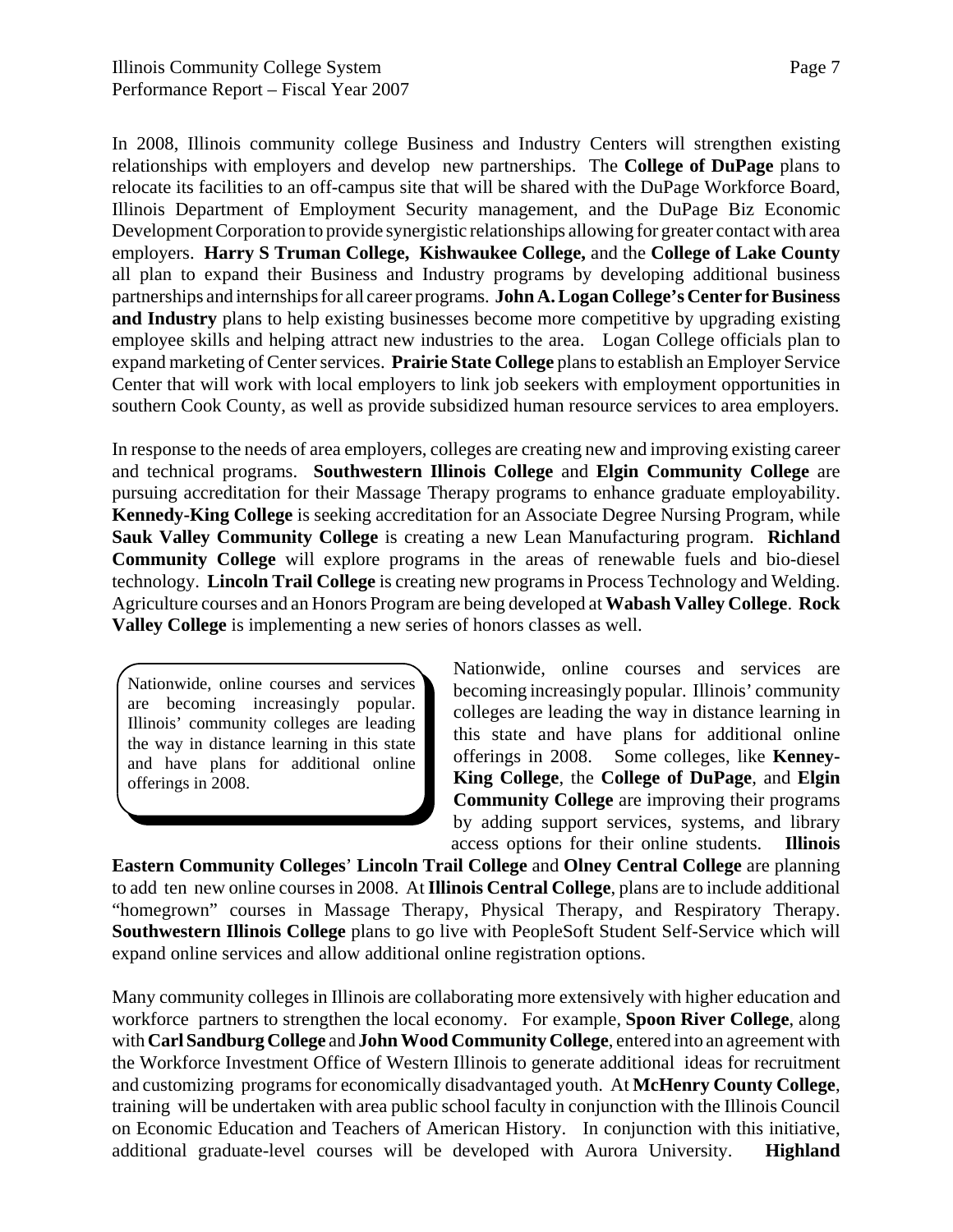**Community College** plans to add **Illinois Valley Community College** to their partnership with **Sauk Valley Community College** to provide expanded and more consistent services to individuals in northwestern Illinois who want to start businesses or take the next steps in their development. **Kennedy-King College** expects to continue participation with **Harold Washington** and **Harry S Truman Colleges** on the Undergraduate Research Centers (URC) grant to afford and expose students to research experiences in industry and academia.

#### **SELECTED 2008 CHALLENGES**

Nearly all community colleges in Illinois point to financial matters as being the biggest challenge in fiscal year 2008. Many colleges point to cuts in state and local funding and in other grant sources as the biggest challenge facing them financially. Sustaining or expanding current programs and services with diminished resources will be extremely

Without adequate funding colleges are limited in their ability to provide necessary support services, purchase needed updates in technologies, afford adequate staffing, build new programs, and provide needed services to Business and Industry.

challenging. Without adequate funding, colleges are limited in their ability to provide necessary support services, purchase needed updates in technologies, afford adequate staffing, build new programs, and provide needed services to Business and Industry.

Faculty retirements present additional challenges. The institutional memory and years of dedicated service provided by experienced faculty can be very difficult to replace. Just as business and industry is suffering from worker shortages due to retirements of skilled workers, community colleges must address similar skilled labor shortages. As the baby boomer generation retires, many higher education faculty will be leaving the profession. Some specialty areas will be hit harder than others. For example, the need for instructors in areas such as construction and health care is already making it difficult to staff existing courses and limits the college's ability to expand programs. Likewise, several colleges reported being understaffed in areas that deliver direct service to business and industry.

Another common challenge identified by colleges is aging facilities and lengthening technology replacement cycles. Many colleges commented about problems due to a lack of funding to improve facilities. Colleges are being challenged by aging facilities that need to be repaired or replaced. Some colleges report having a difficult time attracting and retaining students, faculty, and staff due to the out-of-date facilities and technology. At some institutions, facility deficiencies are limiting the colleges' ability to add new programs and expand existing ones. Training students with current technology is challenging when dollars to replace equipment, hardware, and software are becoming more scarce.

#### **SELECTED ECONOMIC GROWTH /ATTAINMENT PERFORMANCE INDICATORS**

Seven Economic Growth performance indicators are included in the report: Percent of Degree/Certificate Recipients Either Employed or Enrolled in Further Education, Annual Number of Community College Graduates By Broad Field of Study, Number of Businesses Provided with Technical Assistance Through College Business and Industry Centers, Number of Individuals Provided with Technical Assistance Through College Business and Industry Centers, Number of Businesses Attracted or Retained Through College Business and Industry Centers, and Total Number of Business and Industry Center Courses/Workshops Conducted.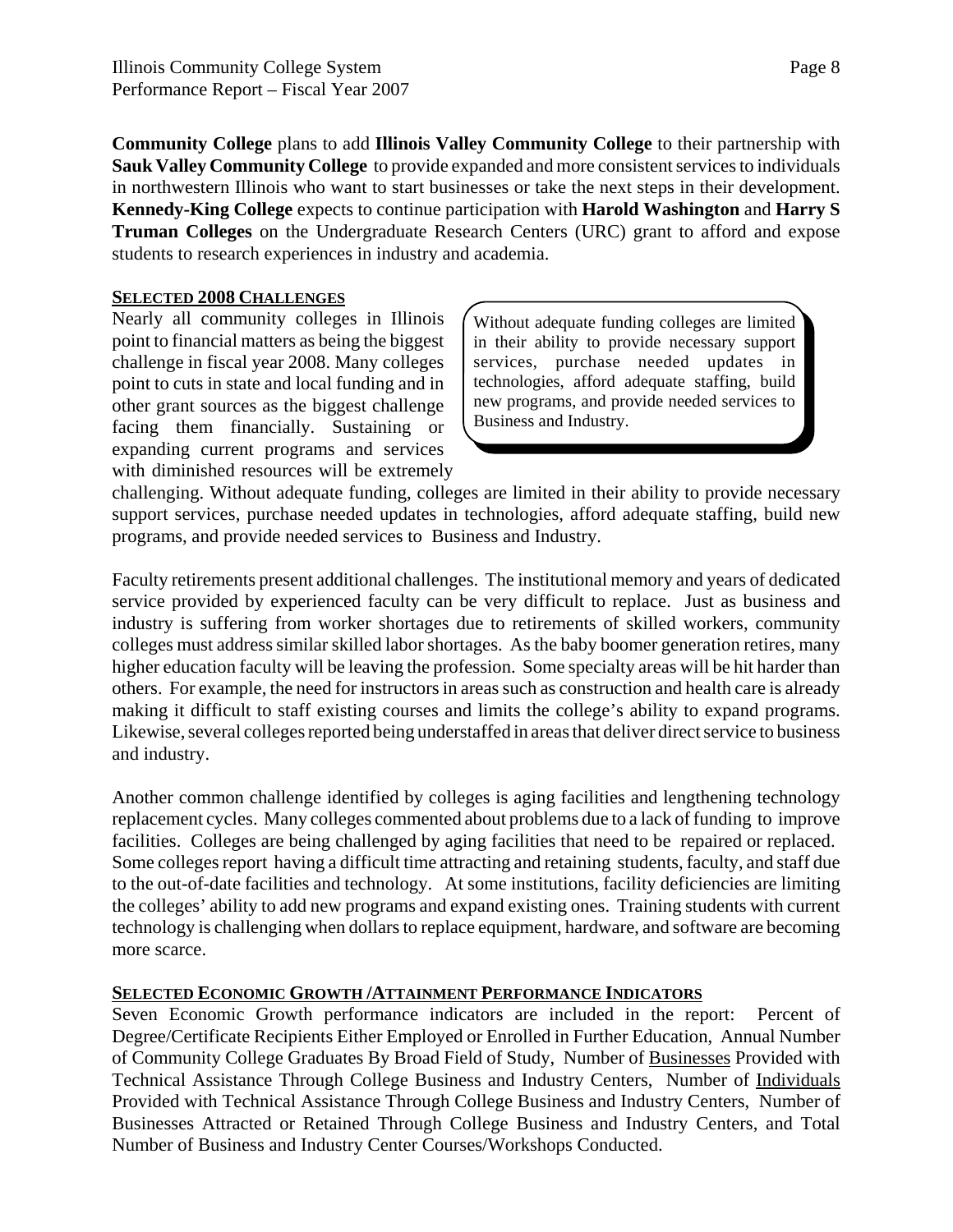#### **Percent of Degree/Certificate Recipients Either Employed or Enrolled in Further Education (1C1)**

This indicator provides one measure of a college's success in preparing graduates to enter the workforce or pursue further specialized education or training. Based on the three-year average from fiscal year 2004 to 2006, nine out of ten (89.8 percent) degree or certificate recipients from Illinois community

Nine out of ten degree or certificate recipients from Illinois community colleges were either employed or enrolled in further education within one year of graduation.

colleges were either **employed or enrolled in further education** within one year of graduation. The source of data for this measure is the annual Illinois Community College Board's *Follow-up Study of Career and Technical Education Program Graduates*. The statewide weighted average for this measure decreased slightly between 2000 and 2006 (93.4 percent to 87.7 percent), but continued at a relatively high level. The degree and certificate programs reported on in a given year explain a portion of the variability.

There have been several colleges in recent years which exhibited notable increases in the proportion of graduates who were either employed or enrolled in further education following completion who also maintained a three-year average above the statewide mean. **Frontier Community College** saw an increase of 16.7 percent from 2002 to 2006 with a three-year average of 92.2 percent. **Danville Area Community College** had an increase of 12.3 percent during the same time frame and averaged 95.2 percent over the past three years. **Morton College** showed increases of 8.0 percent from 2002 to 2006, while maintaining a 100 percent rate since 2003. **Rend Lake College** has steadily increased each year since 2004 and registered increases of 0.8 percent, 5.4 percent, and 11.1 percent for their one-year, two-year, and five-year trends, respectively. **Morton College** had the highest three-year average at 100 percent.

Graduate follow-up studies among community colleges are common across the country; however, there is no standardized national process so methodological differences exist. Statewide results from Texas (2003-2004 completers) and Wisconsin (2005 graduates) provide useful points of reference. These data reflect similar information to the 2006 follow-up of 2005 graduates conducted in Illinois. According to updated information from the Texas Higher Education Coordinating Board's Community and Technical Colleges Division (75 colleges), 89 percent of the state's graduates were involved in either employment or additional education in the one-year follow-up based on the statewide Automated Student and Adult Learner Follow-up System. Three-year follow-up results from Texas with supplemental reporting yielded 94 percent placement in employment or education for workforce program graduates (http://www.thecb.state.tx.us/reports/PDF/1174.PDF, Section XI Placement Data). Statewide, Wisconsin Technical College System (16 districts) one-year follow-up results for 2005 graduates show a 92 percent rate of employment. Available information shows that Illinois' employment and continuing education results are competitive with statewide outcomes achieved in Texas and Wisconsin.(http://www.wtcsystem.org/reports/data/graduate/pdf/employ\_ status.pdf)

The Illinois Community College System offers over 240 career and technical education and training programs designed to meet targeted workforce needs.

**Annual Number of Community College Graduates by Broad Field of Study (1S3)** Community colleges offer education and training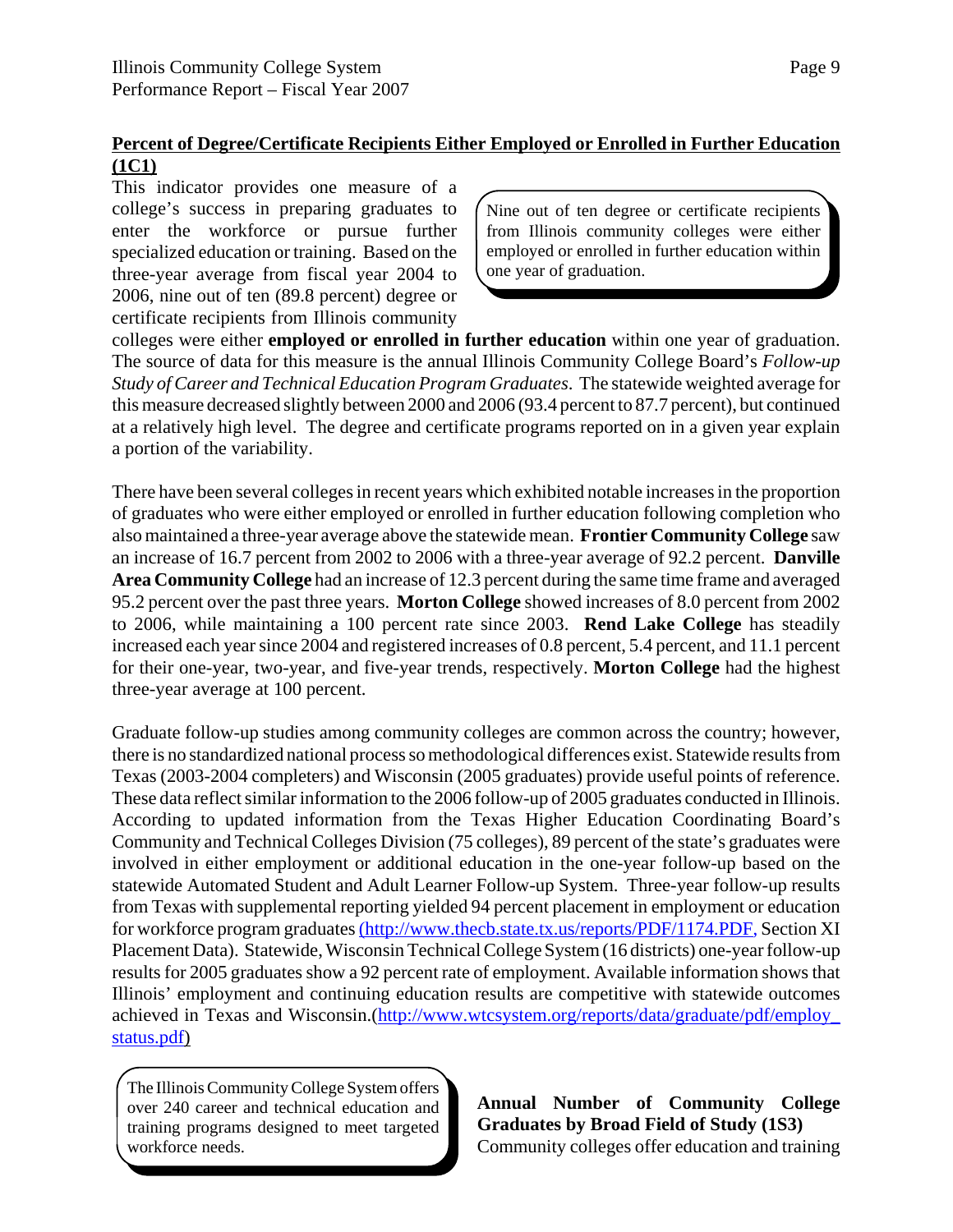programs in a wide variety of academic and occupational areas. The Illinois Community College System offers over 240 career and technical education and training programs designed to meet targeted workforce needs. Extensive review and analysis of individual programs occur through the Illinois Community College System's Career and Technical Follow-up Study and Program Review analysis. In the following paragraphs, a series of broad college-level program clusters are used to give an overview of graduation patterns. The following categories are used in the analysis:

- Pre-Baccalaureate/Transfer
- **Education**
- Agriculture
- **Business**
- ' Engineering Related
- ◆ Health Science<br>◆ Public and Prote
- Public and Protective Services
- ' Trade and Industrial
- ' All Other Programs

The clusters are slightly different than those used with universities to better capture the variety of education and training programs offered in the community college sector.

#### **Pre-Baccalaureate/Transfer**

Providing convenient and cost-effective access to the first two years of a bachelors degree remains a central and vital component of the community college mission. Transfer programs accounted for approximately onethird of all graduates from Illinois community

Providing convenient and cost-effective access to the first two years of a bachelors degree remains a central and vital component of the community college mission.

colleges over the last several years. In this analysis, Transfer programs include AA, AS, AA&S, AFA, AGS degrees (two-digit CIP codes 24 and 30). The absolute number of graduates who completed pre-baccalaureate programs increased (24.1 percent) over the past several years from 12,676 in 2002 to 15,731 in 2006. Recent gains among baccalaureate/transfer completions have been outpaced by even more substantial graduate growth among career and technical programs.

Transfer completions registered a gain of 2.5 percent over the last year. Colleges that saw substantial longer term percentage gains between 2002 and 2006 were **Shawnee Community College** (168.9 percent; fiscal year  $2006 N = 164$ ), **Lincoln Trail College** (109.3 percent; fiscal year 2006 N = 157), and **Malcolm X College** (94.6 percent; fiscal year 2006 N = 109). Long-term (2002 to 2006), the number of transfer graduates that increased the most were **College of DuPage** (+261) and **Illinois Central College** (+243).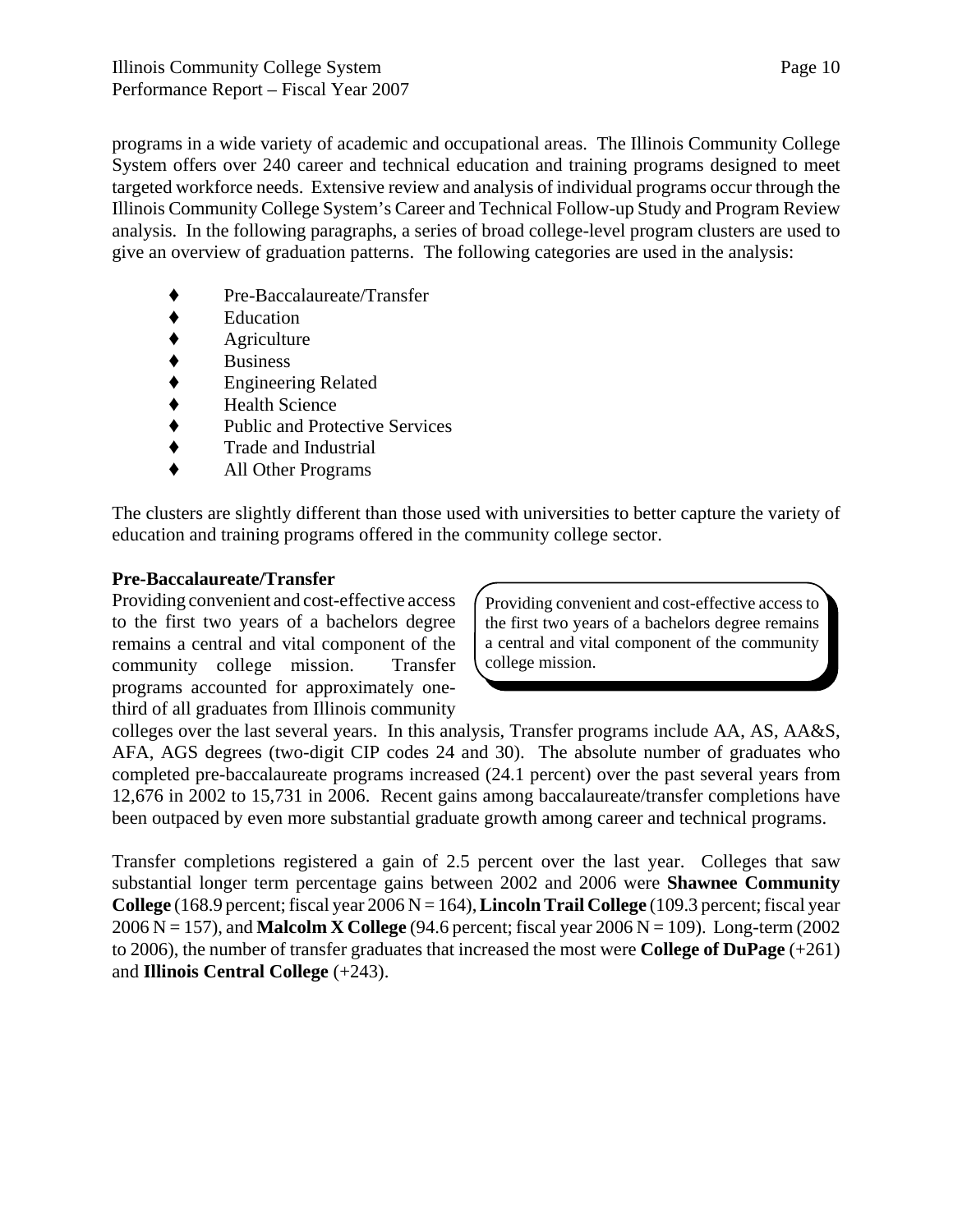Colleges showing considerable gains in transfer completers from fiscal year 2005 to 2006 were **Frontier Community College** (60.5 percent; fiscal year 2006  $N = 61$ ), **Shawnee Community College** (36.7 percent; fiscal year  $2006 N = 164$ ), and **Southwestern Illinois College** (35.6 percent; fiscal year 2006  $N = 854$ ). The number of transfer graduates increased the most in one year at **Southwestern Illinois College** (+224) and **Illinois Central College** (+126).

#### **Education**

In 2006, Education accounted for 2.5 percent of all graduates. Education graduates increased by 40.5 percent from 896 in 2002 to 1,259 in 2006. Education programs include two-digit CIP code 13 and four-digit CIP code 19.07. Programs with historically small numbers of completers will show substantial percentage gains from small numeric increases. Colleges that saw substantial percentage gains in Education between 2002 and 2006 included **Sauk Valley Community College** (800.0 percent; fiscal year 2006  $N = 9$ ) and **College of Lake County** (650.0 percent; fiscal year 2006  $N =$ 30). **South Suburban College** (+70), **Morton College** (+66), and **Waubonsee Community College** (+62) registered substantial numeric gains between 2002 and 2006.

Colleges showing large percentage gains from fiscal year 2005 and 2006 included **Lincoln Land Community College** (300.0 percent; fiscal year 2006  $N = 12$ ), **Shawnee Community College** (160.0 percent; fiscal year 2006  $N = 13$ ), and **Wabash Valley College** (160.0 percent; fiscal year 2006 N = 13). **Waubonsee Community College** (+35) and **Southwestern Illinois College** (+31) reported the largest short-term numeric gains.

Graduates from Agricultural programs increased by 25.0 percent over the last few years from 683 in 2004 to 854 in 2006.

#### **Agriculture**

Community college Agricultural program graduates increased by 25.0 percent over the last few years from 683 in 2004 to 854 in 2006. The number of Agriculture completers increased by 16.5 percent between 2002 and

2006. Agriculture Programs include two-digit CIP codes 01, 02, and 03. Colleges that saw substantial gains in Agriculture program completions between 2002 to 2006 were **Illinois Valley Community College** (1,250.0 percent; fiscal year 2006 N = 27) and **Highand Community College** (300.0 percent; fiscal year 2006 N = 4). Long-term substantial numerical gains were registered by **Parkland College** (+65), **Lake Land College** (+40), and **College of DuPage** (+30). Colleges showing considerable gains from fiscal year 2005 and 2006 were **Illinois Valley Community College**  $(575.0 \text{ percent}; \text{fiscal year } 2006 \text{ N} = 27)$  and **Richland Community College**  $(275.0 \text{ percent}; \text{fiscal year } 2006 \text{ N} = 27)$ fiscal year 2006  $N = 15$ ). Short-term substantial numerical gains were registered by **Parkland College** (+57), **Illinois Valley Community College** (+23), and **Joliet Junior College** (+22).

**Business.** Graduates from Business programs decreased by 33.2 percent over the past several years from 6,031 in 2002 to 4,030 in 2006. Business programs include the two-digit CIP code 52. The number of business completers decreased 2.0 percent from 2005 to 2006. Colleges that saw substantial growth in the number of Business graduates during the period between 2002 to 2006 were **Shawnee Community College** (325.0 percent; fiscal year 2006 N = 17), **Waubonsee Community College** (204.2 percent; fiscal year 2006 N =289), and **Lincoln Trail College** (30.0 percent; fiscal year 2006 N = 86). Similarly, **Waubonsee Community College** (+194) and **Harper College** (+54) showed the largest numeric gains.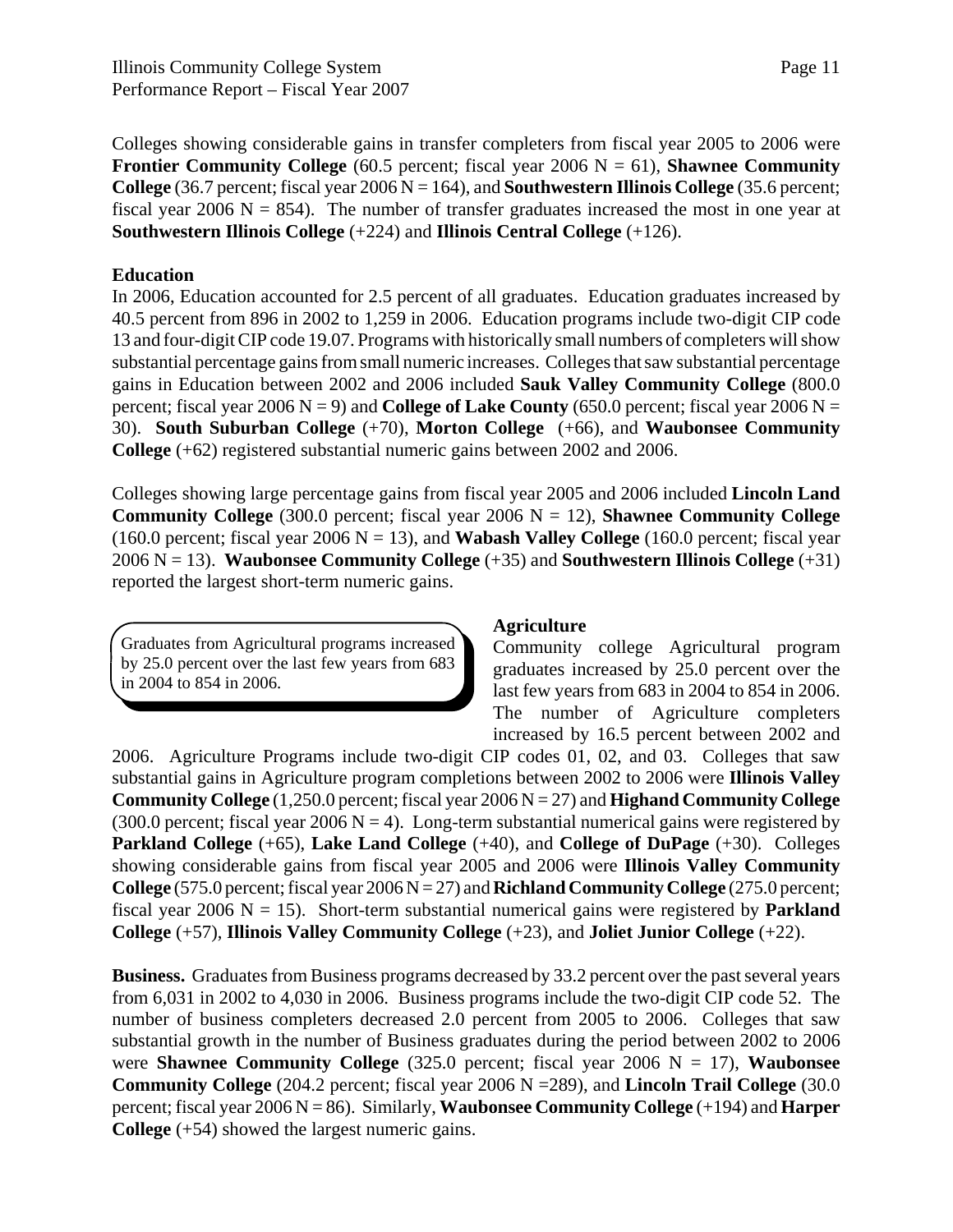Colleges showing substantial short-term Business program graduate percentage gains from fiscal year 2005 to 2006 were **Shawnee Community College**  $(325.0$  percent; fiscal year 2006 N = 17), **Harold Washington College** (176.9 percent; fiscal year 2006 N = 36), and **Harper College** (110.8 percent; fiscal year  $2006 \text{ N} = 312$ ). The largest numeric gains were registered by **Harper College** (+164), **Richland Community College** (+35), and **Illinois Central College** (+30).

**Engineering Related.** Engineering-related program completions decreased by 2.9 percent over the past several years from 1,171 in 2002 to 1,137 in 2006. The number of engineering completers decreased by 11.7 percent from 2005 to 2006. Engineering-related programs include the Associate in Engineering Science (AES) degree and two-digit CIP codes 14 and 15. Colleges that saw substantial increases in Engineering-related completions during the period of 2002 to 2006 include **Richland Community College** (450.0 percent; fiscal year 2006 N = 33), **Southwestern Illinois College** (213.3 percent; fiscal year 2006  $N = 47$ ), and **Harper College** (205.9 percent; fiscal year 2006 N = 52). The largest numeric gains were registered by **Harper College** (+35), **Kaskaskia College** (+35), and **Southwestern Illinois College** (+32).

Colleges showing considerable growth from fiscal year 2005 to 2006 include **John Wood Community College**  $(200.0 \text{ percent}; \text{fised year } 2006 \text{ N} = 3)$ , **McHenry County College**  $(171.4 \text{ m})$ percent; fiscal year 2006 N = 19), and **Richland Community College** (153.8 percent; fiscal year 2006 N = 33). **Wilbur Wright College** (+22) and **Richland Community College** (+20) reported the largest numeric gains.

#### **Health Science**

The number of graduates in Health Science programs increased 64.9 percent over the past several years from 8,272 in fiscal year 2002 to 13,642 in fiscal year 2006. The rate of increase in Health Sciences more than doubled the overall increase across all graduates of 27.4

The number of graduates in Health Science programs increased 64.9 percent over the past several years from 8,272 in fiscal year 2002 to 13,642 in fiscal year 2006.

percent during the same period. The number of Health Science program completers increased 1.6 percent between fiscal years 2005 and 2006. Health programs include two-digit CIP code 51. Colleges that had substantial gains between fiscal years 2005 and 2006 include **Shawnee Community College** (394.5 percent; fiscal year 2006 N = 272), **Rend Lake College** (175.9 percent; fiscal year 2006  $N = 309$ ), and **Harper College** (107.6 percent; fiscal year 2006  $N = 490$ ). The largest numeric gains were registered by **Harper College** (+254), the **College of DuPage** (+233), and **Shawnee Community College** (+217).

Colleges with substantial Health Science program graduates increases from 2002 to 2006 include **Spoon River College** (1,333.3 percent; fiscal year  $2006 \text{ N} = 43$ ), **Shawnee Community College** (750.0 percent; fiscal year  $2006 \text{ N} = 272$ ), and **Prairie State College** (532.9 percent; fiscal year 2006 N = 481). The **College of DuPage** (+775), **Prairie State College** (+405), **Harper College** (+345), and **South Suburban College** (+338) reported the largest numeric gains.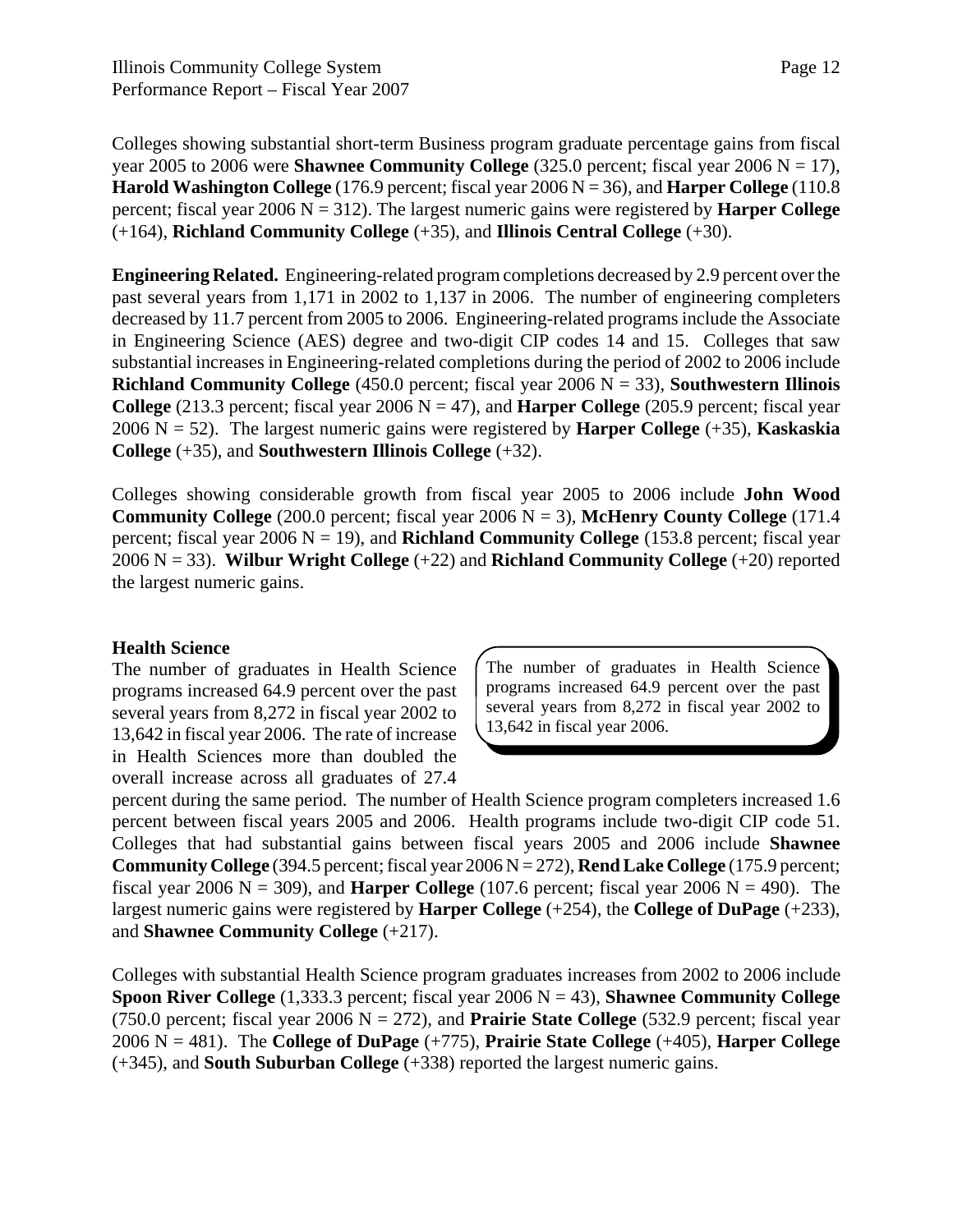#### **Public and Protective Services**

Completers from these programs accounted for about 4.7 percent of all community college graduates in fiscal year 2006. The number of graduates in Public and Protective Services increased by 144.2 percent over the past several years from 957 in fiscal year 2002 to 2,337 in fiscal year 2006. Shortterm, Public and Protective Service graduates decreased slightly by -0.6 percent from 2005 to 2006. Public and Protective Services programs include two-digit CIP codes 43 and 44. Colleges that had substantial gains from fiscal year 2002 to 2006 include **Harold Washington College** (2,592.3 percent; fiscal year 2006 N = 350), **Prairie State College**  $(675.0$  percent; fiscal year 2006 N = 31), and **Southwestern Illinois College** (598.9 percent; fiscal year  $2006 \text{ N} = 622$ ). The largest numeric gains were registered by **Southwestern Illinois College** (+533), **Harold Washington College** (+337), and **Lincoln Land Community College** (+70).

Colleges with significant increases over the one-year span include **Harold Washington College** (1421.7 percent; fiscal year 2006 N = 350), **Heartland Community College** (400.0 percent; fiscal year 2006  $N = 5$ ), and **Lincoln Trail College** (200.0 percent; fiscal year 2006  $N = 6$ ). Colleges that showed the largest short-term numeric gains include **Harold Washington College** (+327), the **College of Lake County** (+37), **Illinois Central College** (+23), and **Richard J. Daley College**  $(+20)$ .

#### **Trade and Industrial**

Trade and Industrial program graduates increased 31.3 percent over the past several years from 4,475 in fiscal year 2002 to 5,876 in fiscal year 2006. Short term, the number of Trade and Industrial program completers decreased 20.0 percent between fiscal years Trade and Industrial program graduates increased 31.3 percent over the past several years from 4,475 in fiscal year 2002 to 5,876 in fiscal year 2006.

2005 and 2006. Trade and Industrial Programs include two-digit CIP codes 46, 47, 48, and 49.

Colleges with large gains between fiscal years 2002 and 2006 include **Heartland Community College**  $(600.0 \text{ percent}; \text{fical year } 2006 \text{ N} = 14)$ , **Kishwaukee College**  $(363.6 \text{ percent}; \text{fical year})$ 2006  $N = 51$ ), and **Harold Washington College** (283.6 percent; fiscal year 2006  $N = 1,450$ ). The largest numeric gains were registered by **Harold Washington College** (+1,072), the **College of DuPage** (+127), and **Rock Valley College** (+126).

Colleges with large Trade and Industrial completer increases from fiscal years 2005 to 2006 include **Shawnee Community College** (975.0 percent; fiscal year 2006 N = 43), **Heartland Community College** (180.0 percent; fiscal year 2006  $N = 14$ ), and **McHenry County College** (144.4 percent; fiscal year 2006 N = 22). The colleges with the largest numeric short-term gains include the **College of DuPage** (+158), **Kaskaskia College** (+88), **Joliet Junior College** (+46), and **Shawnee Community College** (+39).

**All Other Program Graduates.** This indicator provides information about individuals completing community college programs besides Transfer, Agriculture, Business, Education, Engineering-Related, Health, Public and Protective Services, and Trade/Industrial. The number of graduates in the "All Other" category has increased 27.5 percent since fiscal year 2002. The number for graduates in the "Other" category decreased by 12.2 percent from 5,425 in 2005 to 4,761 in 2006. Colleges that had sizable percentage gains between fiscal year 2002 and 2006 include **Rock Valley**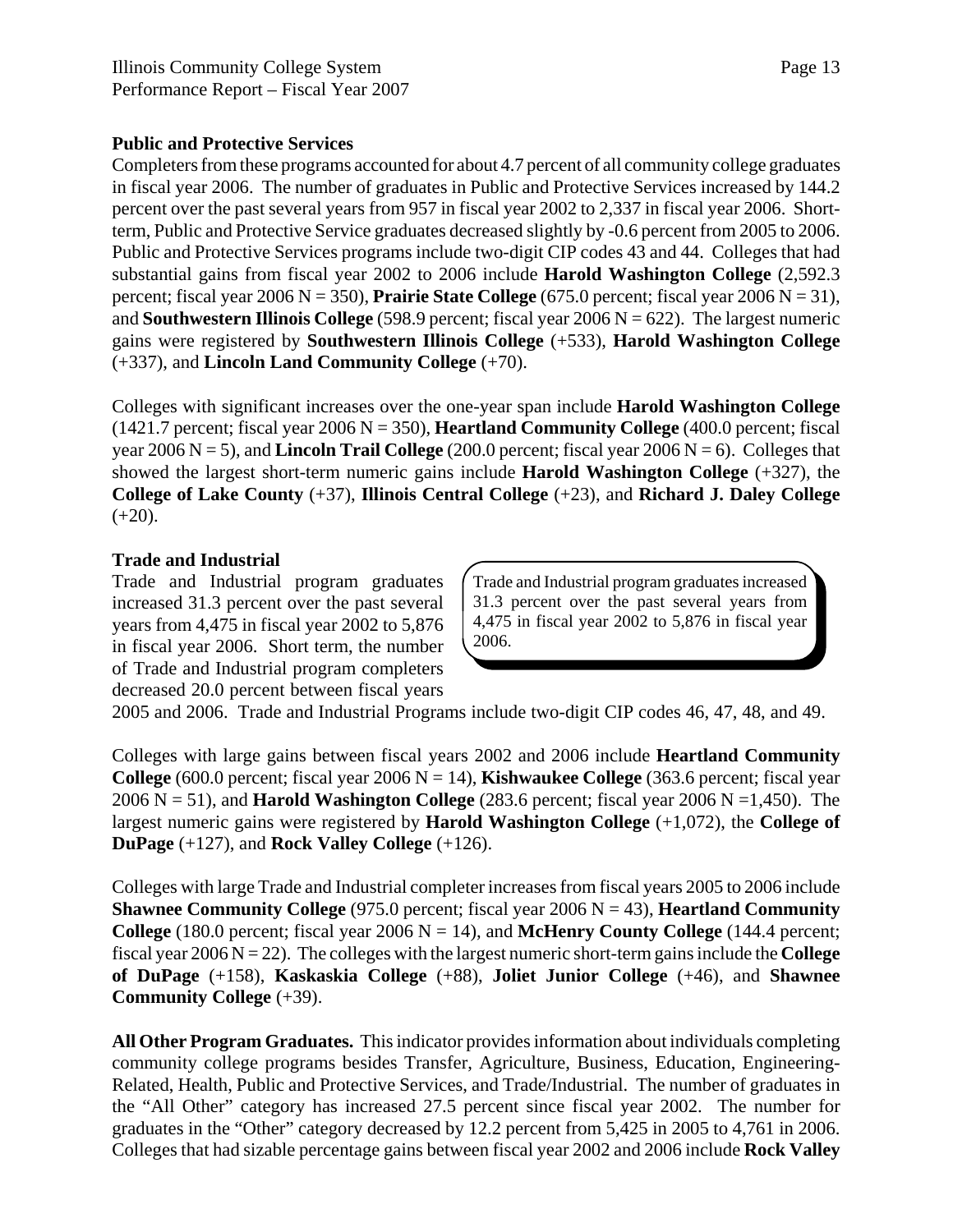**College**  $(4,600.0$  percent; fiscal year  $2006 \text{ N} = 47$ ), **Richard J. Daley College**  $(1,260.0$  percent; fiscal year 2006  $N = 68$ ), **Olive-Harvey College** (1,200.0 percent; fiscal year 2006  $N = 13$ ), and **Spoon River College** (385.7 percent; fiscal year 2006  $N = 34$ ). The largest numeric gains were registered by **Southwestern Illinois College** (+221), **Harold Washington College** (+185), and **Harper College** (+107).

Colleges with substantial percentage increases over the last year include **Danville Area Community College** (480.0 percent; fiscal year 2006  $N = 29$ ), **Richland Community College** (69.9 percent; fiscal year 2006  $N = 124$ ), and **Southwestern Illinois College** (52.1 percent; fiscal year 2006  $N =$ 365). Colleges that showed the largest number increases from 2005 to 2006 include **Southwestern Illinois College** (+125), **Richland Community College** (+51), **Danville Area Community College** (+24), and **Lake Land College** (+24).

#### **Number of** *Businesses* **Provided with Technical Assistance Through College Business and Industry Centers (1M1)**

This performance indicator measures College Business and Industry Center involvement with the *businesses* in Illinois. During fiscal year 2006, Illinois community colleges served a During fiscal year 2006, Illinois community colleges served a total of 5,575 *businesses* through their Business and Industry Centers which is up 59.4 percent from fiscal year 2000.

total of 5,575 *businesses* through their Business and Industry Centers which is up 59.4 percent from the total of 3,497 businesses served in fiscal year 2000. The average number of businesses served in fiscal year 2006 was 130, up from an average of 109 businesses served in fiscal year 2005. The Business and Industry Centers at **Joliet Junior College** (N = 1,125), **Lewis and Clark Community College**  $(N = 476)$ , and **Lake Land College**  $(N = 279)$  served the most businesses.

During fiscal year 2006, Illinois community colleges provided a total of 95,546 *individuals* with technical assistance through their Business and Industry Center, up 8.3 percent from fiscal year 2005.

#### **Number of** *Individuals* **Provided with Technical Assistance Through College Business and Industry Centers (1M2)**

This performance indicator measures the number of *people* provided with technical assistance through college Business and Industry Centers. Business owners have come to rely on the technical assistance community colleges provide for feedback, advice, and real answers to

challenging business questions. During fiscal year 2006, Illinois community colleges provided a total of 95,546 *individuals* with technical assistance through their Business and Industry Center, up 8.3 percent from the total of 88,232 individuals served in fiscal year 2005. The average number of individuals served in fiscal year 2006 was 2,275, also an increase compared to an average 2,052 in fiscal year 2005. **John A. Logan College** (N = 15,874), **Lewis and Clark Community College** (N  $= 10,810$ ), and **Rend Lake College** (N = 6,209) served the largest number of individuals at their Business and Industry Centers in fiscal year 2006. Long term, the average number of individuals served in fiscal year 2006 decreased 7.9 percent compared to fiscal year 2002 ( $N = 103,726$ ).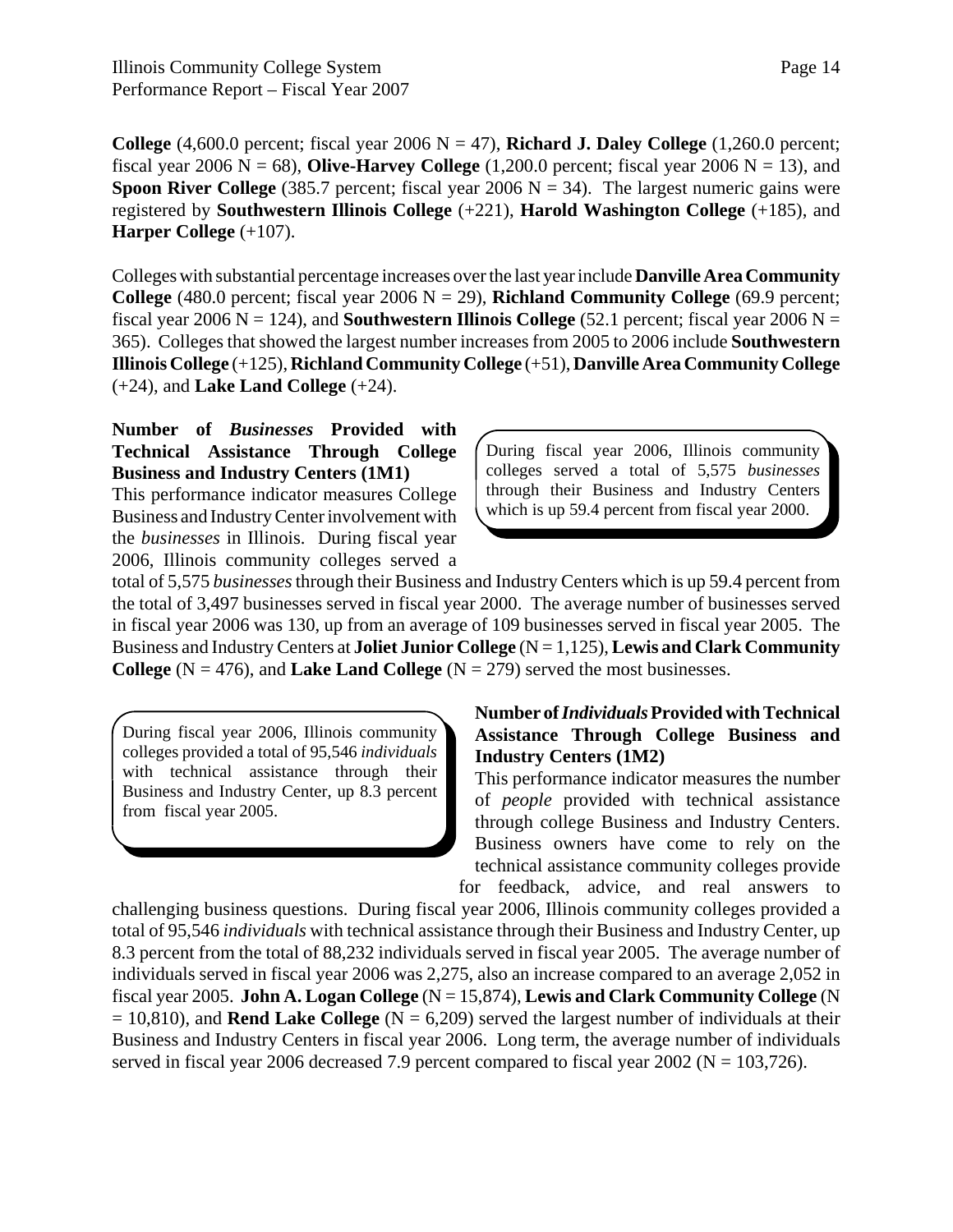#### **Number of Businesses Attracted or Retained Through College Business and Industry Centers (1M4)**

This performance indicator measures the number of businesses who were provided with needed assistance to begin or continue their operation. In fiscal year 2006, Illinois community colleges attracted or retained 271 businesses through the college Business and Industry Centers, down 16.6 percent from 325 in 2005. Over the last five years combined, community colleges attracted or retained a total of 1,986 Illinois businesses. The Business and Industry Centers at **Parkland College**  $(N = 282)$ , **Lewis and Clark Community College**  $(N = 253)$ , and **Lake Land College**  $(N = 220)$ attracted or retained the most businesses based on a five-year average (fiscal years 2002 through 2006).

In fiscal year 2006, 17,298 business and industry center *courses* were conducted, up 33.7 percent from 12,935 in 2005.

#### **Total Number of Business and Industry Center Courses/Workshops Conducted (1M6)**

This performance indicator measures the number of courses and workshops conducted. In fiscal year 2006, 17,298 business and industry center *courses* were conducted, up 33.7 percent from 12,935 in

2005. **Lewis and Clark Community College** conducted the most courses (N = 5,322). Other colleges that conducted a large number of courses were **Elgin Community College**  $(N = 1,473)$ , **Danville Area Community College**  $(N = 950)$ , and **John A. Logan College**  $(N = 921)$ . **Elgin Community College** saw an increase in courses of 1,573.9 percent from 2005. Other colleges that increased the number of courses offered were **Kennedy-King College** (530.0 percent) and **Olive-Harvey College** (300.0 percent).

# **POLICY AREA TWO: P-20 PARTNERSHIPS/ TEACHING AND LEARNING/ATTAINMENT**

*Higher education will join elementary and secondary education to improve teaching and learning at all levels. Higher education will improve educational attainment through a seamless P-20 system of high-quality teaching and learning,*

#### **BACKGROUND ON P-20 PARTNERSHIPS/ TEACHING AND LEARNING/ATTAINMENT**

The Illinois Community College System plays a pivotal role in the ultimate success of student learning in the state. Illinois community colleges provide a community-based infrastructure of postsecondary institutions with ties to P-12 schools, universities, and other local organizations. These partnerships enable the system to be a major contributor to teaching and learning through teacher recruitment, preparation, and

Illinois community colleges provide a community-based infrastructure of postsecondary institutions with ties to P-12 schools, universities, and other local organizations.

professional development, as well as through outreach and support to elementary and secondary schools.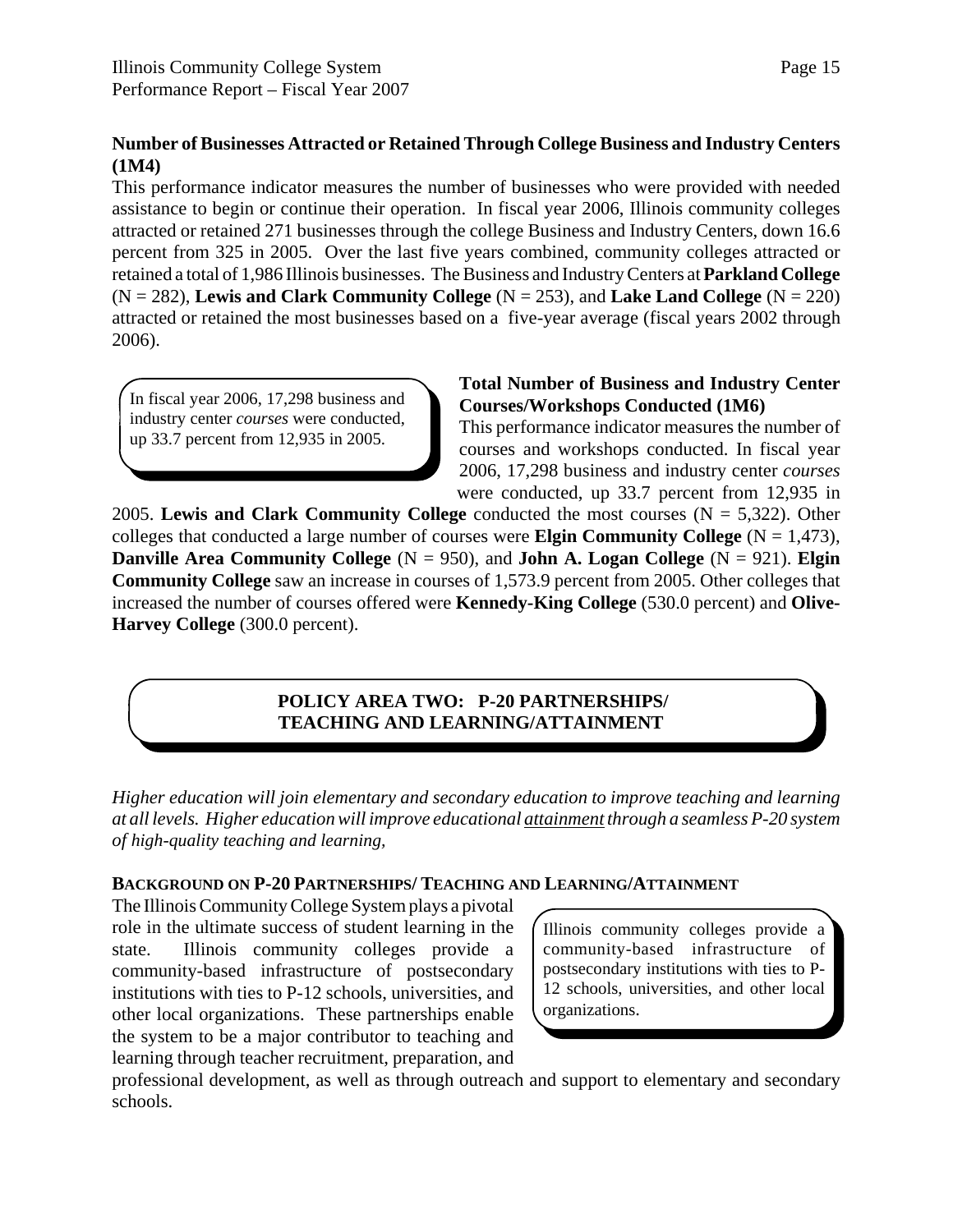Community colleges contribute to the initial preparation of a large number of the state's teachers. An ICCB study has shown that over 60 percent of the graduates of public university teacher preparation programs in Illinois have some transfer credit from a community college and, more importantly, 44 percent of teacher education graduates complete a year or more of their programs at a community college. Additionally, the accessibility of the statewide community college system provides the opportunity to tap *new* pools of potential teachers, particularly in communities with large minority populations and/or those located in hard-to-serve areas.

On October 5, 2007, a regional conference on the Associate of Arts in Teaching (AAT) Degree Initiative was held at Northeastern Illinois University in Chicago with more than 135 participants from across the sectors of higher education.

Since September 2002, the ICCB, the Illinois Board of Higher Education (IBHE), the Illinois State Board of Education (ISBE), and what evolved into the initiative steering committee have been collaborating to develop a series of Associate of Arts in Teaching (AAT) degree models. The goal is to continue developing AAT degree models in high-need teaching

disciplines that would facilitate a smooth transition for, and enhanced preparation of, community college students as they transfer into university teacher preparation programs. The most recent meeting of interested parties occurred on October 5, 2007, when a regional conference on the Associate of Arts in Teaching (AAT) Degree Initiative was held at Northeastern Illinois University in Chicago. It was co-sponsored by the Illinois Community College Board (ICCB) and Illinois Board of Higher Education (IBHE) and in coordination with the AAT Steering Committee. The conference was open to teacher educators statewide and sought to encourage regional collaborations among community colleges and universities to support the implementation, delivery, and marketing of AAT degrees as pathways to teacher certification in high need areas. More than 135 teacher educators, including college and university presidents, faculty, and staff attended the conference. They actively participated in the development of an action agenda to further refine materials and better communicate the AAT Initiative. Participants appreciated the forum that the conference provided to discuss critical AAT-related issues with institutional representatives with whom they seldom meet otherwise. Two additional regional conferences are planned: one in southern Illinois during March 2008 and the second in central Illinois in fall 2008. Dr. John Noak from Lincoln Land Community College is serving as a consultant to the project and working with all parties to help keep the AAT Initiative moving forward.

As of early October 2007, there were 31 approved AAT degrees and 21 AAT applications in process. Details about the areas in which specific colleges have or are pursuing AAT degrees follow:

As of early October 2007, there were 31 approved Associate of Arts in Teaching (AAT) degrees and 21 AAT applications in process.

AAT IN SECONDARY MATHEMATICS Approved Programs (20) – **Black Hawk College, Carl Sandburg College, Harry S Truman College, Heartland Community College, Highland Community College, John A. Logan College, Kankakee Community College, Kaskaskia College ,College of Lake County, Moraine Valley Community College, Oakton Community College, Prairie State College , Rend Lake College, Richland Community College, Sauk Valley Community College, Southeastern Illinois College, Southwestern Illinois College, Spoon River**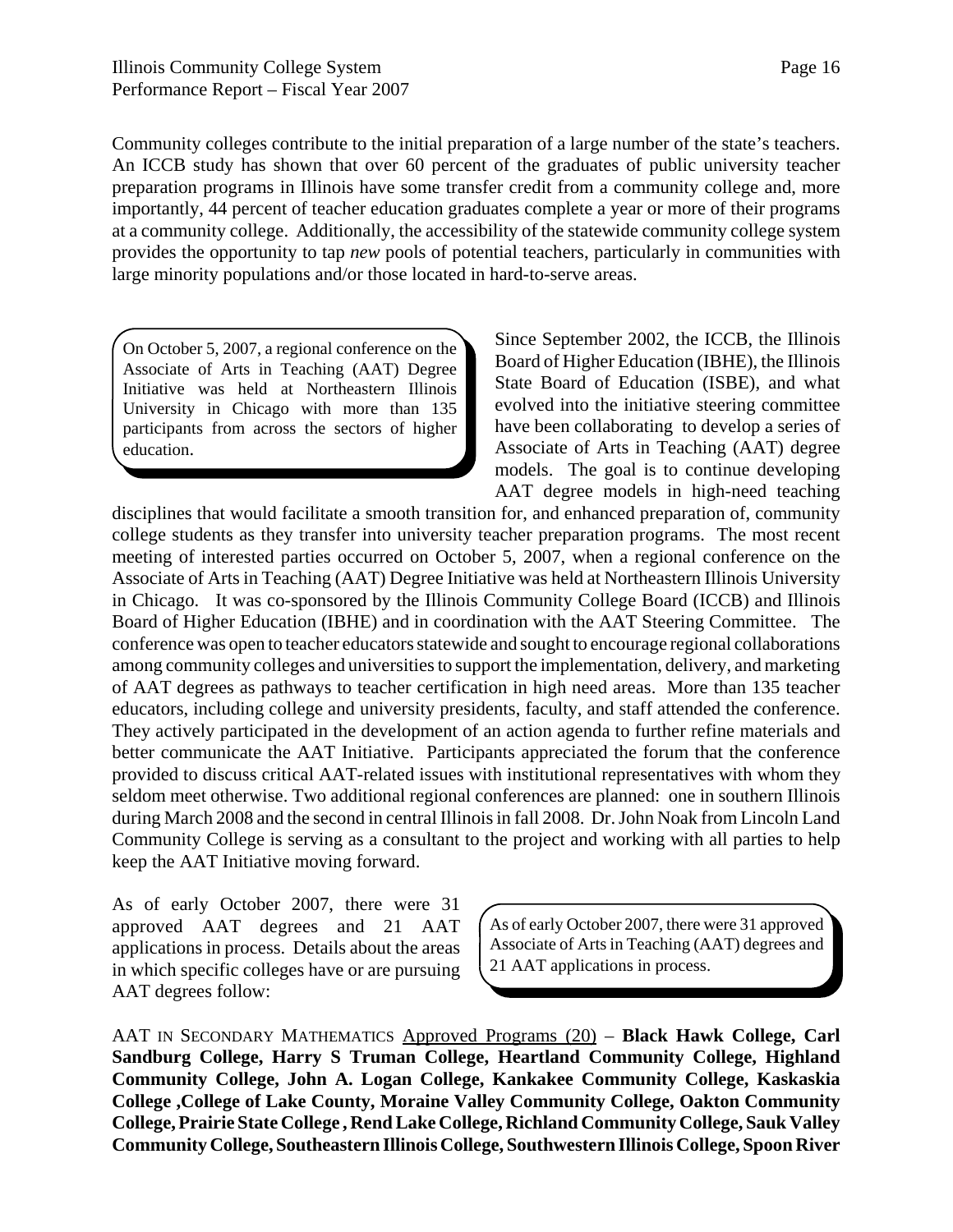**College, Triton College,** and **Waubonsee Community College**. Applications in Process (5) – **College of DuPage, Harper College, Kishwaukee College, Lake Land College,** and **Rock Valley College**.

AAT IN SECONDARY SCIENCEApproved Programs (3) – **Moraine Valley Community College, Spoon River College,** and **Triton College**. Applications in Process (4) – **Harry S Truman College, John A. Logan College, Lake Land College,** and **Rend Lake College.**

AAT IN EARLY CHILDHOOD EDUCATION Approved Programs (4) – **Black Hawk College, Illinois Valley Community College, Lincoln Land Community College,** and **Oakton Community College.** Applications in Process (5) – **Lake Land College, Morton College, Rend Lake College, Southwestern Illinois College,** and **Triton College**.

AAT IN SPECIAL EDUCATION **–** Approved Programs (4) – **College of Lake County, Lincoln Land Community College, Oakton Community College,** and **Spoon River College**. Applications in Process (7) – **Black Hawk College, Kaskaskia College, Lake Land College, Moraine Valley Community College, Rend Lake College, Sauk Valley Community College,** and **Waubonsee Community College.**

A few other AAT-related statewide activities are underway including: the development of additional AAT templates; preparations for AAT student tracking are being made, and new marketing materials are being developed.

A few other AAT-related statewide activities are underway, including the development of additional AAT templates; preparations for student AAT tracking, and development of new marketing materials. In response to requests from the system, staff from the ICCB and IBHE are finalizing model AAT Early Childhood

Education and AAT in Special Education Degree Program Application templates. The templates will make it easier to submit applications in these two AAT areas. The anticipated availability of the new templates is January 2008. ICCB staff are preparing to track AAT student and completer progress and outcomes through postsecondary education using administrative data systems maintained by the ICCB, Illinois State Board of Education (ISBE) teacher data warehouse, Illinois Community College and University Shared Enrollment and Degree Data, and the National Student Clearinghouse. During the current academic year ICCB and IBHE staff will collaborate with the AAT Steering Committee and draw on the marketing expertise of the system to develop brochures explaining the availability and benefits of the AAT. Digital copies of the brochure will be available to colleges and universities wishing to customize it and use it in their marketing initiatives.

Cross sector initiatives are also underway to establish a more complete set of shared expectations regarding what the term "college ready" means with the goal of reducing the need for developmental education among recent high school graduates. Relatedly, a Memorandum of Understanding between the Governor's Office, ISBE, and The Bill & Melinda Gates Foundation was signed in March 2007 to develop state policies and initiatives programs to better ensure Illinois students are prepared for college and work. (http://www.isbe.state. il.us/ board/meetings/mar07/memorandum.pdf). A new state-level P-20 Council has been formed to help smooth transitions across educational levels (House Bill 1648) (http://www.illinois.gov/ PressReleases/ShowPressRelease.cfm?SubjectID=25&Rec Num=6285). The ICCB, IBHE, and ISBE are collaborating with local officials and officials from ACT, Inc., to develop and implement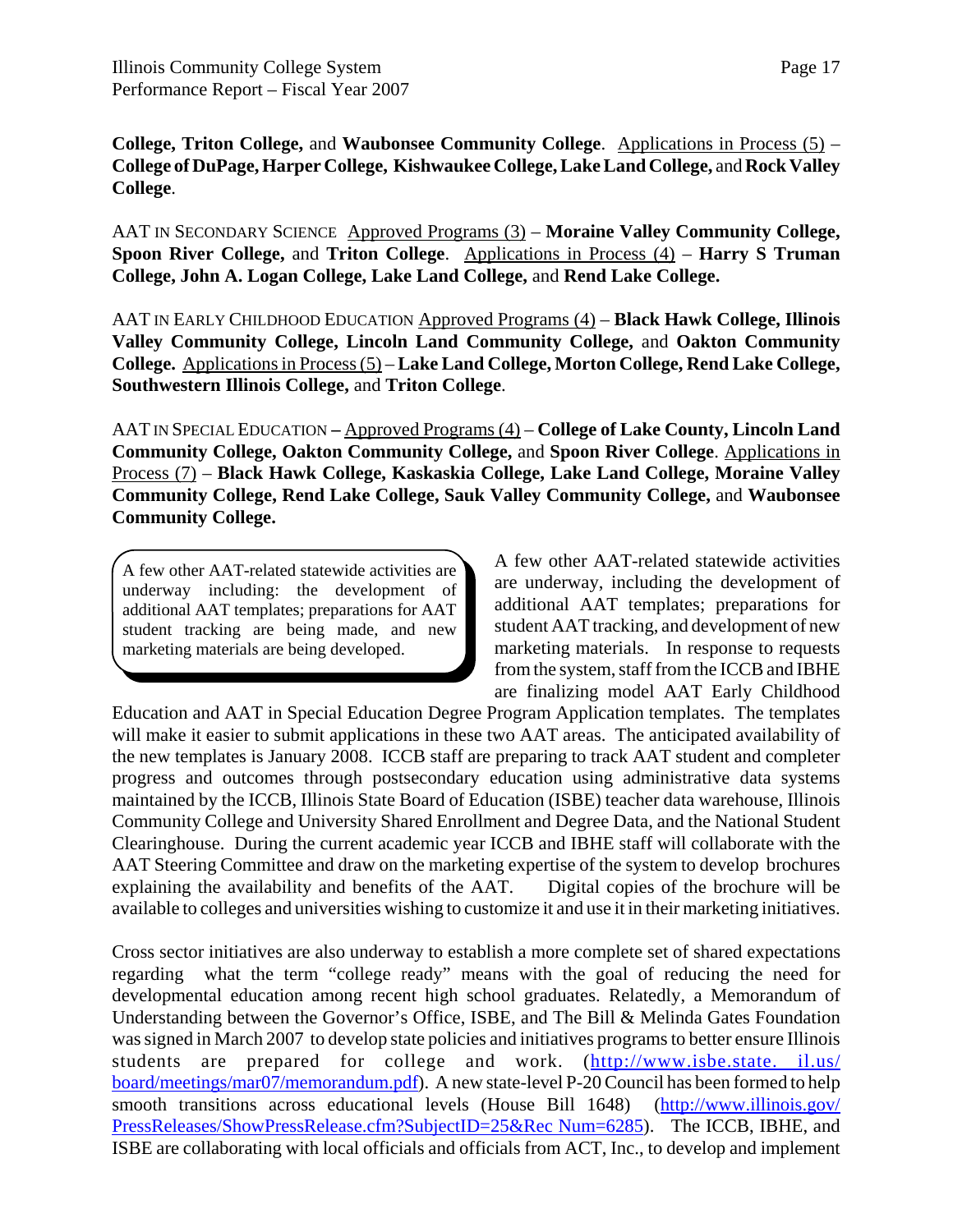a revised more transparent high school feedback reporting system. Additionally, several community colleges are working on a pilot project with ACT, Inc,. to examine the relationship between performance on selected ACT administered examinations and subsequent performance in collegelevel courses or developmental courses (math, English, reading, and others).

Community college officials will engage their higher education partners in regular dialogue to enhance existing pathways to the bachelors degree and explore new collaborative arrangements with university partners to make additional affordable four-year degree options available to place bound students. Community colleges are continuing to participate in the Illinois Articulation Initiative (IAI) and the Course Applicability System (CAS).

In addition to statewide initiatives that support teaching and learning at all levels, community colleges have developed numerous programs and partnerships that support teaching and learning within the communities they serve.

As with Policy Area One, Policy Area Two includes references to college-generated narrative on activities and accomplishments during fiscal year 2007, as well as plans and challenges anticipated in fiscal year 2008.

#### **HIGHLIGHTS OF 2007 ACCOMPLISHMENTS**

Community colleges seek opportunities to smooth the transitions across educational levels. Dual credit is one important initiative to make the transition to higher education more seamless and allow capable secondary students to complete college coursework while still in high school. Many community colleges are increasing dual credit course offerings, agreements, and enrollments with area high schools. Dual credit can be made available for baccalaureate transfer, as well as career and technical courses. **Lewis & Clark Community College**'s High School Partnership (HSP) dual credit program received National Alliance of Concurrent Enrollment Partnerships (NACEP) accreditation in 2007 (http://www.nacep.org/). The accreditation is based on the evaluation of 15 standards in the areas of curriculum, faculty, students, assessment, and program evaluation. When approved, **Lewis and Clark Community College** was one of only 23 institutions nationwide, and the only Illinois higher education institution, to receive NACEP accreditation. Some colleges reported record numbers in dual credit enrollment. **Harper College's** dual credit program enrolled 674 students in fiscal year 2007. **Harper College** enrollments increased 13 percent compared to last year. The program was expanded to include the summer semester. **Illinois Valley Community College** hired a part-time dual credit coordinator in fiscal year 2007 who improved the scheduling, staffing, registration, and enrollment process for courses offered on site at district high schools through the college's Early Entry College  $(E<sup>2</sup>C)$  program.

Illinois community colleges are participating in United States Department of Education TRIO grant programs to motivate and support individuals from disadvantaged backgrounds to remain engaged in education, successfully transition across educational levels, and graduate. For example, **Shawnee Community College's** Talent Search Program serves 600 students. Services are provided for 13 feeder

Illinois community colleges are participating in United States Department of Education TRIO grant programs to motivate and support individuals from disadvantaged backgrounds to remain engaged in education, successfully transition across educational levels, and graduate.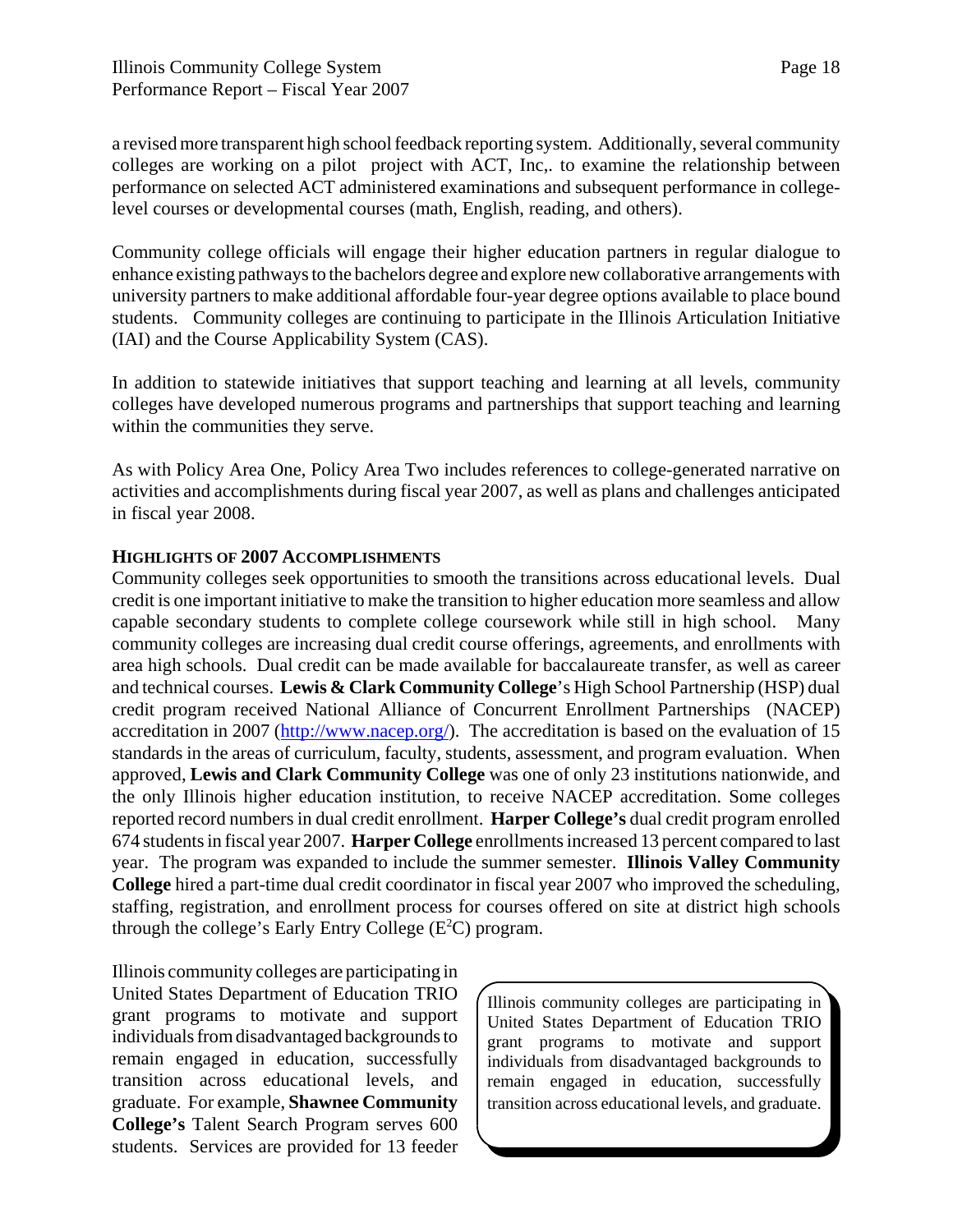schools. Talent Search provides the following activities: career assessment and advising; study skills, test taking and time management skills; ACT Prep/SAT/PSAE/ISAT/Local Assessments; college tours, cultural and technology activities; financial aid workshops; tutoring and mentoring; parent workshops; and assistance in completing required forms and applications for postsecondary education and training programs. In fiscal year 2007, **Shawnee Community College's** Talent Search Program produced over 80 graduates that went on to postsecondary institutions. The program at **Malcolm X College** was awarded \$880,000 to continue providing academic support services and cultural enrichment activities to 600 middle school and high school students.

Similarly, Upward Bound programs funded through the United States Department of Education (TRIO) are offered at selected Illinois community colleges. **Waubonsee Community College** received a three-year renewable \$250,000 Upward Bound grant to serve 50 low-income, firstgeneration students from East Aurora School District. The college provides academic support, college preparation activities, mentoring, and guidance on college admission and financial aid application processes. **Kankakee Community College**'s Upward Bound program provided new activities in fiscal year 2007 to help prepare college-bound high school students. The academic year was refocused to include additional instruction in mathematics, reading, and writing each week, while continuing instructional modules in study skills, ACT prep, career exploration, and computer technology. A new summer program was initiated for eight Upward Bound rising seniors. The program consisted of a weekly two-hour class along with a series of career exploration trips to local companies and businesses. In 2007, 25 new students were enrolled into the Upward Bound program. All 14 seniors graduated from high school. Twelve graduates are enrolled in college in fall 2007 with four enrolled at **Kankakee Community College**. Two graduates entered the armed forces.

Community colleges are becoming increasingly engaged in teacher preparation. Examples include the Associate of Arts in Teaching (AAT) programs and Grow Your Own Teacher (GYOT) consortia. For example, **Harry S Truman College's** newly approved AAT degrees in mathematics and science are training new teachers. College officials are actively recruiting promising high school students into teacher training. The program is attempting to cultivate professional relationships with students from low-income areas and encourage them to complete an AAT and bachelors degree and then return to the area as a teacher. **Spoon River College** received approval for the Associate of Arts in Teaching degree in Special Education and awarded its first AAT graduate in May 2007.

Grow Your Own Teacher (GYOT) consortiums have been formed at several community colleges.

Grow Your Own Teacher (GYOT) consortiums have been formed at several community colleges. **Southwestern Illinois College** joined in a partnership with the East St. Louis school district, Southern Illinois University at Edwardsville (SIUE), and the

local NAACP to implement a Grow Your Own Teachers initiative in East St. Louis. **Southwestern Illinois College** is currently offering classes to over 20 students, primarily at the East St. Louis Community College Center. Similarly, in February 2007, Greenville College, **Lewis & Clark Community College**, Alton Community Unit School District #11, and the Alton branch of the NAACP formed a consortium and identified a cohort of ten candidates currently working in the Alton school district to enter and complete program requirements. The program builds on the existing partnership between Greenville and **Lewis & Clark Community College** known as the Undergraduate Teacher Education Partnership (UTEP). Alton Middle School and Lovejoy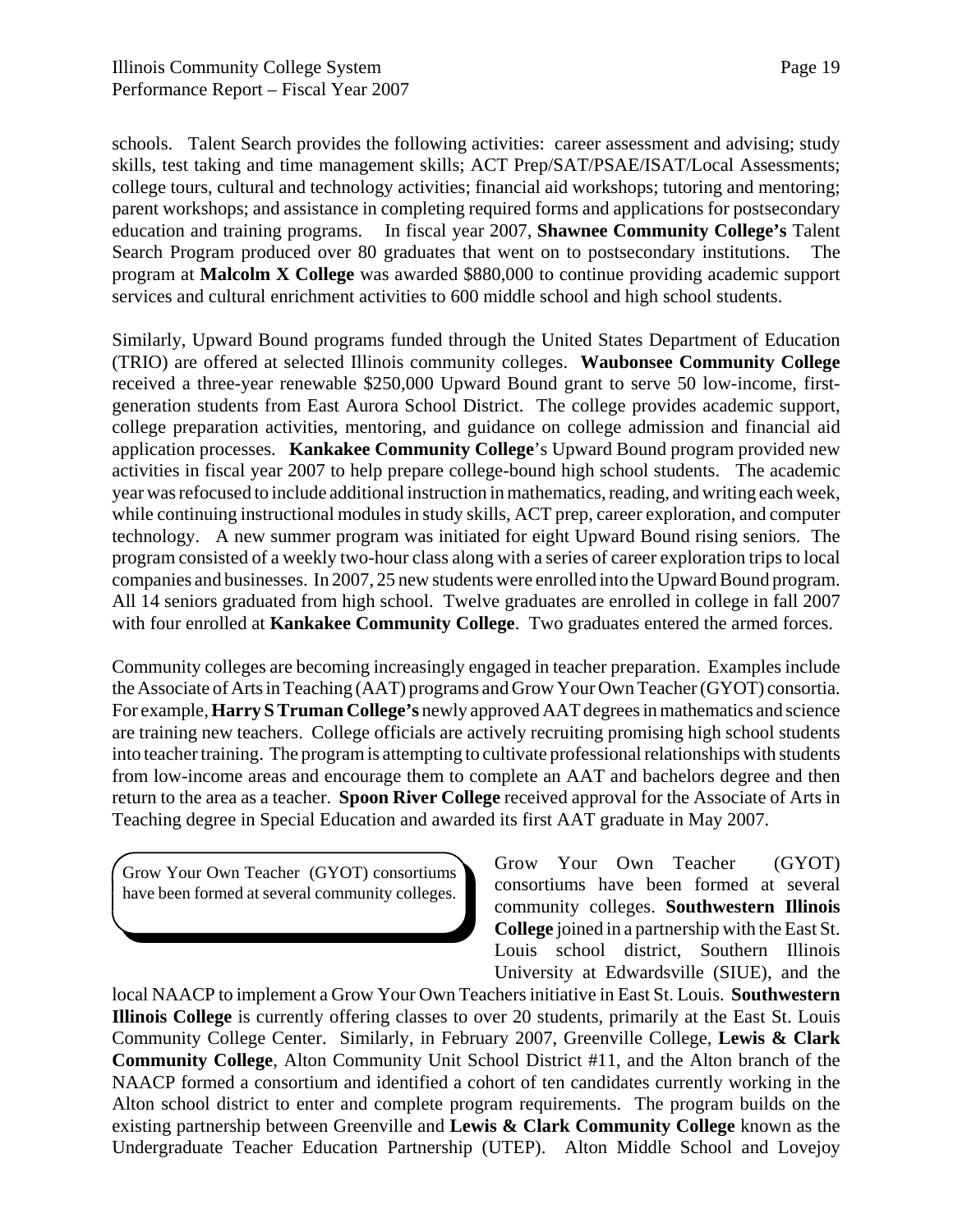Elementary are two schools targeted by this proposal to reduce teacher turnover and stabilize the learning environment. **Prairie State College** joined Governors State University as higher education partners in the South Suburban Consortium GYOT Education Initiative. This Consortium includes six school districts, as well as two community partners – the Association of Community Organizations for Reform Now (ACORN) and Consortium for Educational Change (CEC). The Consortium's goal is to support 80 qualified candidates to complete their bachelors degrees, obtain certification, and begin teaching in one of the targeted, hard to staff schools.

Helping students engage in math and science and improve their skills in these foundational areas was another area of focus in the initiatives at multiple colleges. The Department Chair of the Physical Science department at **Harold Washington College** is serving on Mayor Daley's committee to promote science among elementary and secondary students enrolled in the Chicago Public Schools. The recent project was the posting of the entire periodic table on the south side of the Daley Center. **Olney Central College** partnered with the University of Illinois Extension Service and University of Illinois faculty to host the Insect Expo. All fourth graders from area grade schools attended. The purpose was to expose students to science concepts in a way that makes learning fun. **Olney Central College** students staffed booths and organized the 4<sup>th</sup> grade students as they went through the activities. **Sauk Valley Community College** implemented a project named Math Prep website aimed at decreasing the percentage of high school students that place into remedial math classes when entering college. Math Prep is designed to assist students and adults in assessing and improving their math skills through completion of both work and theory based math problems."

Many other P-20 Teaching and Learning Partnerships were reported including the following. **Illinois Central College** (ICC) invited the entire faculty and staff of two area high schools – Pekin Community and Low-Point Washburn High School – to the campus to orient them to available support services such as Access Services, the various academic support labs (H.E.L.P. lab, Writing lab, Reading lab, Math lab, etc.), and technology. Staff members were also informed on the academic success of their past students attending ICC. **Moraine Valley Community College** collaborated with four local colleges and the South Metropolitan Higher Education Consortium to host a Latino student and parent college information fair at the Blue Island campus in May 2007. The goal was to inform Latino junior high and high school students and their parents about college access opportunities, financial aid programs and procedures, and the long-term benefits of a college education.

#### **HIGHLIGHTS OF 2008 PLANS**

Many colleges plan to increase the number of agreements with local schools and the number of courses for dual credit classes. **Illinois Valley Community College** will continue to expand dual credit and dual enrollment opportunities along with a targeted recruitment effort in career programs by moving from a part-time to a full-time combined position of career and technical education recruiter and dual credit coordinator. At **Triton College**, special efforts are being concentrated on presenting to high school students coordinated programs of study rather than a handful of potentially unrelated courses. A program of study is a fully articulated sequence leading to a certificate or degree. This will satisfy a new Perkins directive, as well as provide career paths to high school students. At **Moraine Valley Community College**, a system for the electronic transfer of dual credit data from the ten area high schools to the college was identified in fiscal year 2007. In fiscal year 2008, the program will be piloted in one area high school to identify any problems with the system. **Black Hawk College** plans to expand the number of classes taught at area high schools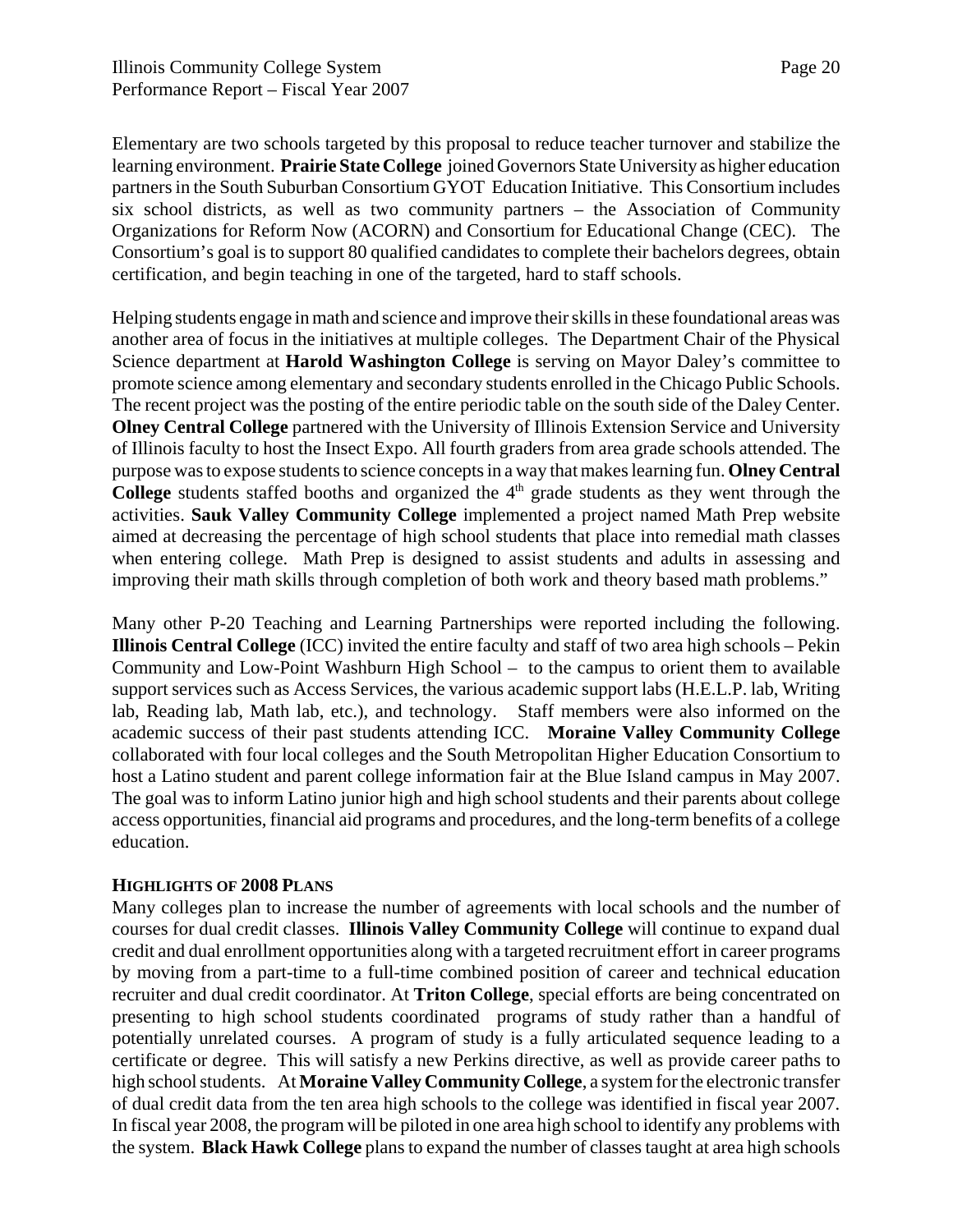to 60 and create additional dual credit opportunities for students. **Oakton Community College** is working with Evanston Township High School to deliver a Public Safety dual credit course and offer additional internship programs. **Southwestern Illinois College** will be hosting a dual credit entrepreneurship academy for high school students. **Harry S Truman College** plans to strengthen Project Align, Tech Prep, and other initiatives with Chicago Public Schools to increase the enrollment of recent high school graduates.

Some colleges are planning to add additional Associate of Arts in Teaching (AAT) programs. **McHenry County College** is working on its AAT programs in Special Education and Early Childhood Education. **Southwestern Illinois College** expects to implement its AAT degree program in Early Childhood Education in fiscal year 2008 and will also begin the development of its AAT degree program in Special Education.

A few colleges are planning programs to use performing arts to bridge the gaps across educational levels. **Elgin Community College** plans to expand its artist residency programs and workshops to reach P-12 partners. **Lincoln Trail College** will continue providing opportunities for youth to engage themselves in performing arts events. **Southwestern Illinois College's** AmeriCorps will implement a visual and performing artist program with local schools and will build on the fiscal year 2007 successes.

Illinois community colleges will continue strengthening relationships with area K-12 districts. **Olney Central College** in partnership with University of Illinois Home Extension Office, plans to host a Science Expo for area fourth grade students. This project is an off-shoot of the Insect Expo. **Parkland College** will sponsor a short story contest for middle school students. This is a direct result of feedback from high school teachers' belief that a presence is needed in the schools earlier than high school. **Southwestern Illinois College**'s Red Bud Campus will work with the Regional Office of Education to explore development of a summer gifted program for students in grades 6 through 12. **Triton College** plans two events focused on middle school students – a Mathematics Competition and a Science Fair. The college is hoping to establish a quarterly meeting with middle school and college staff to expand outreach and collaboration with the middle schools.

Several other plans were reported by Illinois community colleges. **Olney Central College** plans to host another Single Parent/Teen workshop with an emphasis on nontraditional careers in high demand, high skill, and high wage areas. Information about day care facilities, healthy snacks for kids, and family planning will also be provided. **Illinois Valley Community College** will host two comprehensive career exploration workshops on its campus. The college will partner with the Starved Rock Area Vocational & Technical Education (SRAVTE) consortium and NCI Works to host Work in the Real World during the fall 2007 semester. This event will target high school junior and senior CTE students and the career areas highlighted by the Critical Skills Shortage Initiative – manufacturing, transportation, warehousing/logistics, and healthcare. **Illinois Valley Community College** will partner with SRAVTE, NCI Works, and the local ROE to host the Annual Career Fair targeting 7<sup>th</sup> through 10<sup>th</sup> grade students across all career program areas. Lake Land **College**'s Pathways will be developing a program to prevent teen date abuse with grant money from the Illinois Violence Prevention Authority. Selected Pathways students will be trained as leaders and will assist students in developing a teen "stop date abuse" media campaign which will be shared with other teens. Pathways will develop and administer an in-depth vocational program and will include diversity training for students, job-shadowing, and financial literacy components. During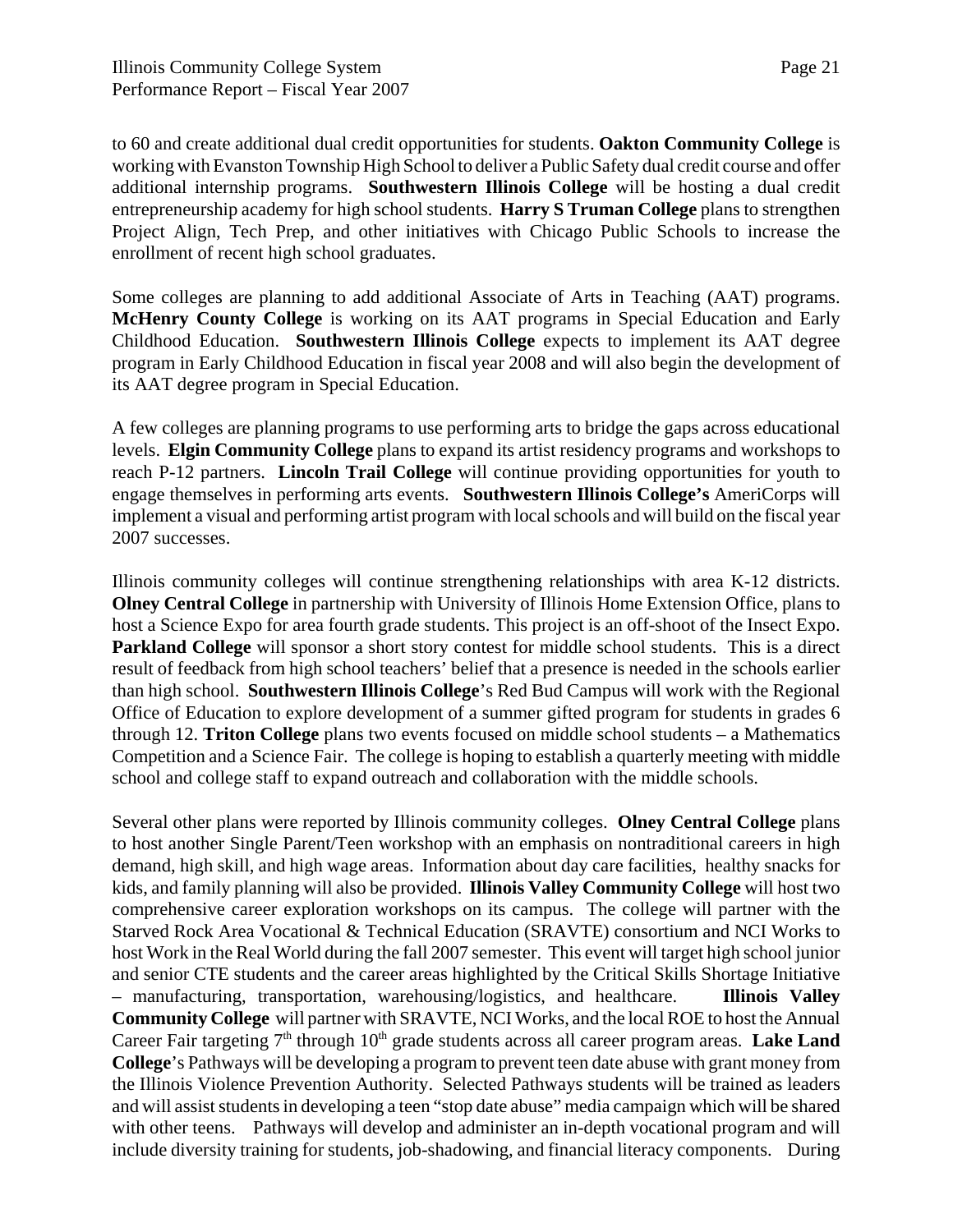fiscal year 2008 a partnership program between Eastern Illinois University, Springfield Area Special Education District, and **Lincoln Land Community College** will offer a BA in Special Education during fiscal year 2008. An Early Childhood partnership between **Lincoln Land Community College** and Millikin University will begin during the year, pending IBHE approval.

#### **SELECTED 2008 CHALLENGES**

A couple of the major concerns mirror those identified with Policy Area One. Financial barriers and staffing issues are among the most common challenges facing the community colleges for fiscal year 2008. Colleges are faced with maintaining existing programs and developing new quality programs with limited resources. Grant funding continues to be reduced, and grant funding that matures this fiscal year may be difficult to retain. Many programs are dependent on outside funding, and colleges continue to look to secure external funding sources. One college also points out that state funding concerns by area K-12 districts could reduce their ability to partner with the local community college. The second most common challenge mentioned was staffing issues. A large number of faculty are expected to retire, and finding well-qualified replacements may be difficult. Furthermore, staff turnover is not limited to the community colleges. Key personnel changes at secondary schools will require college staff to re-establish working relationships with high school personnel on Dual Credit and other programs. Turnover among key contacts at other partners present similar concerns. A third challenge is the extent to which under-prepared students are entering community college. Colleges are collaborating with educational partners to identify ways to developed shared expectations about what it takes to be college ready. A fourth challenge mentioned is with the AAT degree; more specifically, student recruitment and enrollment and acceptance of the AAT by all in-state partner universities.

# **POLICY AREA THREE: AFFORDABILITY**

*No Illinois resident will be denied an opportunity for a college education because of financial need.*

#### **BACKGROUND ON AFFORDABILITY**

Community colleges are committed to offering affordable high-quality postsecondary education and workforce preparation opportunities to all Illinoisans. Community colleges blanket the state with main campuses, branch campuses, and outreach centers, as well as online offerings that provide education and training to individuals close to home and work. Community colleges provide a costeffective path to complete some or all of the first two years toward a bachelor's degree. Colleges prepare individuals for initial employment in technical and skilled occupations and allow people to upgrade their skills for advancement in the workplace. They also help individuals develop basic skills by offering developmental education, adult education, or English as a Second Language courses. College financial aid officials work with students to help them acquire all the financial assistance for which they qualify. State and national financial aid programs are supplemented by local college efforts to maximize financial assistance for students and provide educational opportunities.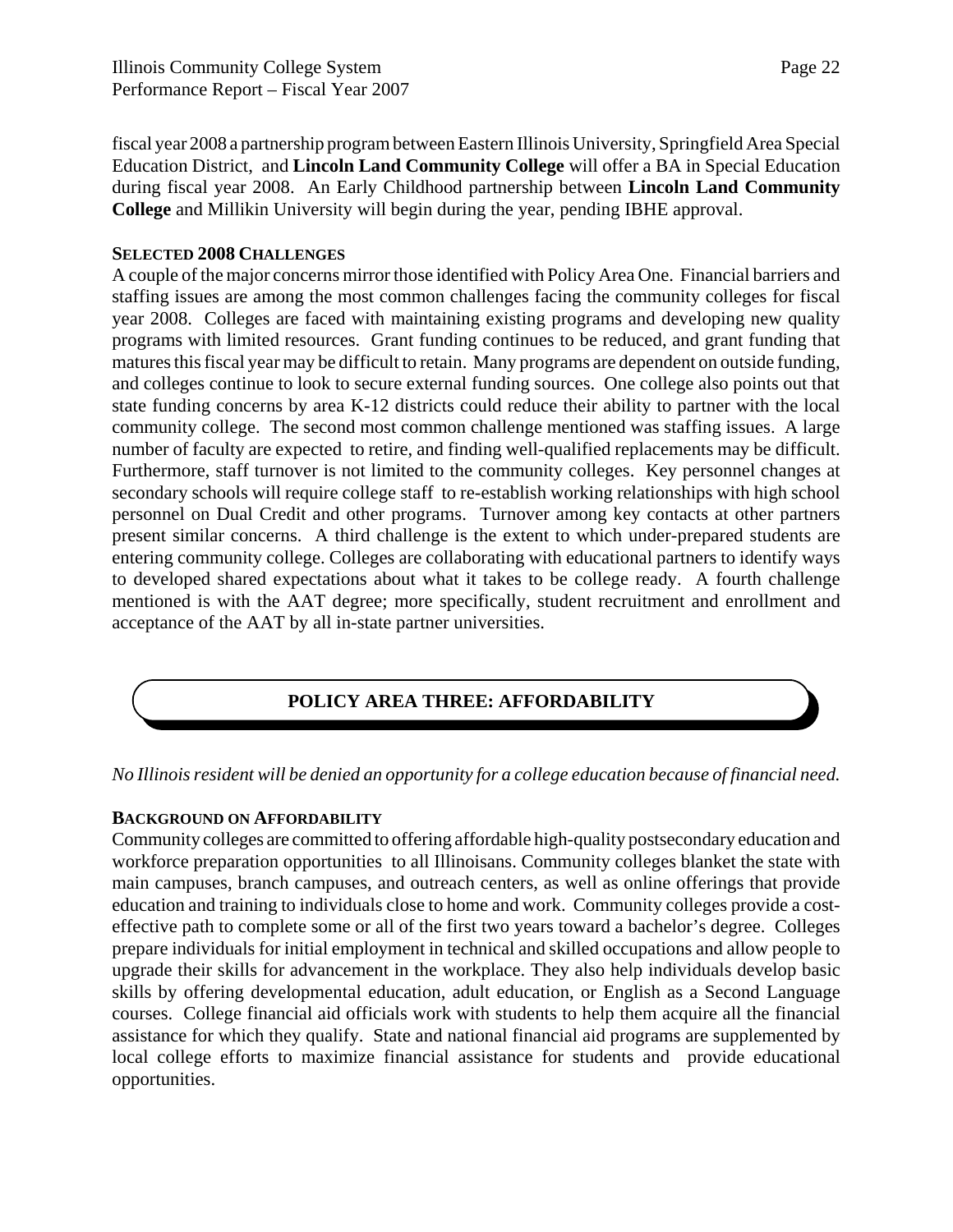initiatives or fiscal year 2008 plans.

As with Policy Areas Four, Five, and Six, information on Policy Area Three covers only performance indicators for 2007. Colleges were not required to present narrative on fiscal year 2007

#### **SELECTED AFFORDABILITY PERFORMANCE INDICATORS**

Several Affordability performance indicators are included in this report: Net Price of Attendance, Tuition & Basic Fees for a Full-time In-district Student, Number of Enrolled Students who receive Monetary Award Program (MAP) grants, Number of Enrolled Students Who Receive Illinois Incentive for Access (IIA) Grants, and the Number of Enrolled Students Who Receive Pell Grants.

#### **Net Price of Attendance (3C1)**

For purposes of the Performance Report, the definition of "net price" of attendance focuses on affordability and relates to undergraduates who apply for aid using the Free Application for Federal Student Aid (FAFSA) after subtracting grants – non-repayable gifts – that come from federal, state, and institutional sources, including:

- **.** *Monetary Award Program*  state need-based grant for degree seeking students enrolled in at least three credits per semester (MAP).
- **.** *Pell Grant (Pell)* federal need-based grant for undergraduates for educational expenses, such as tuition, fees, room and board, and/or living expenses.
- **.** *Federal Supplemental Educational Opportunity Grant* (SEOG)–need-based grant for undergraduates with first priority Pell Grant recipients and Institutional grant aid.

Hence, in the following table, the Net Price of Attendance reflects the remainder of the percent of total cost of attendance covered by institutional, state, and grant aid by income quintile for students filing the FAFSA. FAFSA is filed by individuals who choose to apply for student financial aid. Total cost of attendance includes tuition and fees, books, transportation, living expenses, and other miscellaneous expenses. This year, the measure focused on fall 2004 dependent full-time, first-time freshmen who were Illinois residents. This attendance pattern reflects a narrowly defined segment of the total community college population. Generally, grant aid relative to cost is greatest for students with the highest financial need/lowest quintile income and declines as income increases. The latest results show the percentage receiving maximum aid leveled off for quintiles 3, 4, and 5. Upper income quintile assistance typically reflects institutional aid that is provided in recognition of academic achievement and student's possessing special talents.

| <b>Community Colleges</b><br>Full-time, First-Time Illinois Dependent Freshmen - Fall 2004<br>Percent of Total Cost of Attendance Covered by Institutional, State, and Federal Grant Aid |                        |                 |             |             |                   |  |  |  |
|------------------------------------------------------------------------------------------------------------------------------------------------------------------------------------------|------------------------|-----------------|-------------|-------------|-------------------|--|--|--|
|                                                                                                                                                                                          | <b>Income Quintile</b> |                 |             |             |                   |  |  |  |
| <b>Percent of Cost</b>                                                                                                                                                                   | Lowest                 | 2 <sub>nd</sub> | 3rd         | 4th         | <b>Highest</b>    |  |  |  |
| <b>Covered by Grant Aid</b>                                                                                                                                                              | $(S0 -$                | $(\$27,068-$    | $($47,618-$ | $($71,812-$ | $$102,000 \& Up)$ |  |  |  |
|                                                                                                                                                                                          | 27,067)                | 47,617          | 71,811)     | 101,999)    |                   |  |  |  |
| Maximum                                                                                                                                                                                  | 76.9%                  | 57.0%           | 36.3%       | 36.0%       | 36.0%             |  |  |  |
| Median                                                                                                                                                                                   | 51.4%                  | 32.7%           | 16.1%       | 16.2%       | 4.6%              |  |  |  |
| Minimum                                                                                                                                                                                  | 22.9%                  | 16.0%           | $0.0\%$     | $0.0\%$     | 0.0%              |  |  |  |
| <b>Number of Students</b>                                                                                                                                                                | 2,728                  | 2,084           | 673         | 326         | 110               |  |  |  |

SOURCE: ICCB/IBHE 2006 Institutional Performance Reports (Number of Institutions = 29; Number of Students = 5,921)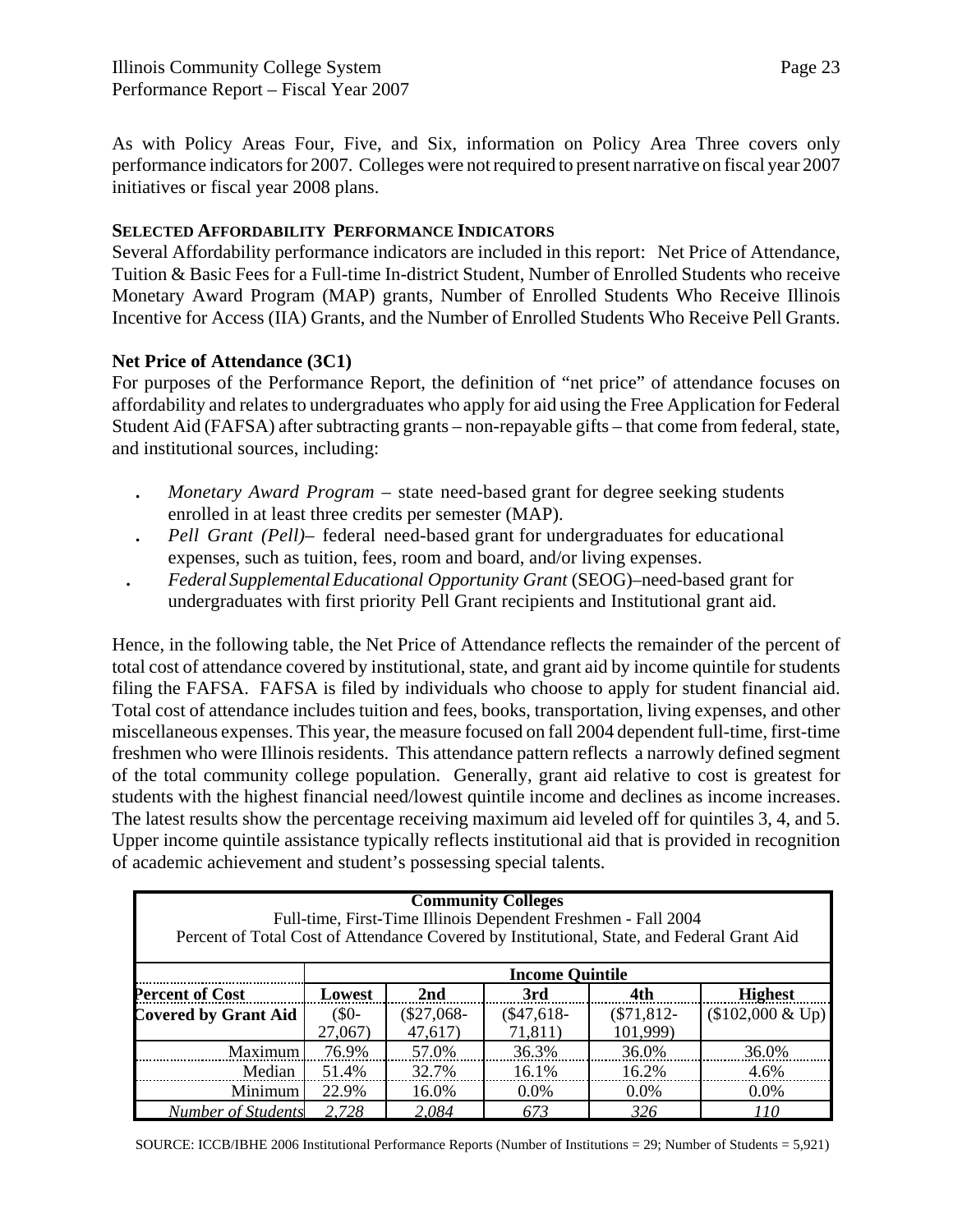#### **Tuition & Basic Fees for a Full-time Indistrict Student (3M1)**

This performance indicator provides one measure of financial access to the institution for students. During **fiscal year 2008**, average annual tuition and basic fee costs based on fall 2007 costs for a full-time, **indistrict Illinois** community college student was **\$2,359**, up 6.2 percent over the previous Based on College Board figures, Illinois community college fiscal year 2008 average tuition and basic fees for in-district students are about the same as the national average for community college state residents from the previous year.

year when they averaged \$2,221. During fiscal year 2008, the highest annual tuition and basic fees were at **South Suburban College** (\$3,113) in Chicago's south suburbs and lowest annual tuition/fees were at **Illinois Eastern Community Colleges** (\$1,800) in southeastern Illinois near the Illinois and Indiana border. The College Board (2007) conducts an Annual Survey of Colleges that provides tuition and basic fee information for all sectors of higher education. **According to The College Board, the fiscal year 2008 national weighted average community college full-time tuition and fees** (public two-year, resident) was **\$2,361**. The College Board figures show a *oneyear* percent increase between fiscal year 2007 and fiscal year 2008 of 4.2 percent. Illinois showed a rate of increase of 6.2 percent between those identical points in time – fiscal year 2007 to fiscal year 2008. Based on The College Board figures, Illinois community college fiscal year 2008 average tuition and basic fees for in-district students are about the same as the national average for community college state residents. Midwest data published by The College Board show even higher tuition and fee rates for two-year public colleges averaging \$2,980, but with a one-year rate of increase at 3.1 percent.(http://www.collegeboard.com/prod\_downloads/about/news\_info/trends/ trends\_pricing\_07.pdf).

For fiscal year 2008, average in-district community college tuition and fees are less than one-third of the average public university tuition and fees.

According to the Illinois Board of Higher Education (IBHE), estimated Illinois **public university** annual **undergraduate tuition and fees-entry level** are expected to average **\$8,235 in fiscal year 2008.** The fiscal year 2007 average was \$7,564; hence public university

undergraduate annual tuition and fees-entry level increased 8.9 percent since last year. The entrylevel tuition legislation requires that the tuition charged a first-time, undergraduate public university Illinois resident student remain at the same level for four continuous academic years following initial enrollment or for the "normal time to complete" undergraduate programs that require more than four years. The tuition guarantee applies to those students who first enroll in public universities *after* the 2003-2004 academic year. For fiscal year 2006, average in-district community college tuition and fees are less than one-third of the average public university tuition and fees. Tuition and fees in the Illinois Community College System are affordable and college staffs are available to help individuals acquire financial aid that they qualify to receive. Nevertheless, with more students applying for financial aid and availability of state and federal assistance dollars declining or remaining level, an increasing number of community college students are forced to take out loans or find some other way to make up a financial aid shortfall.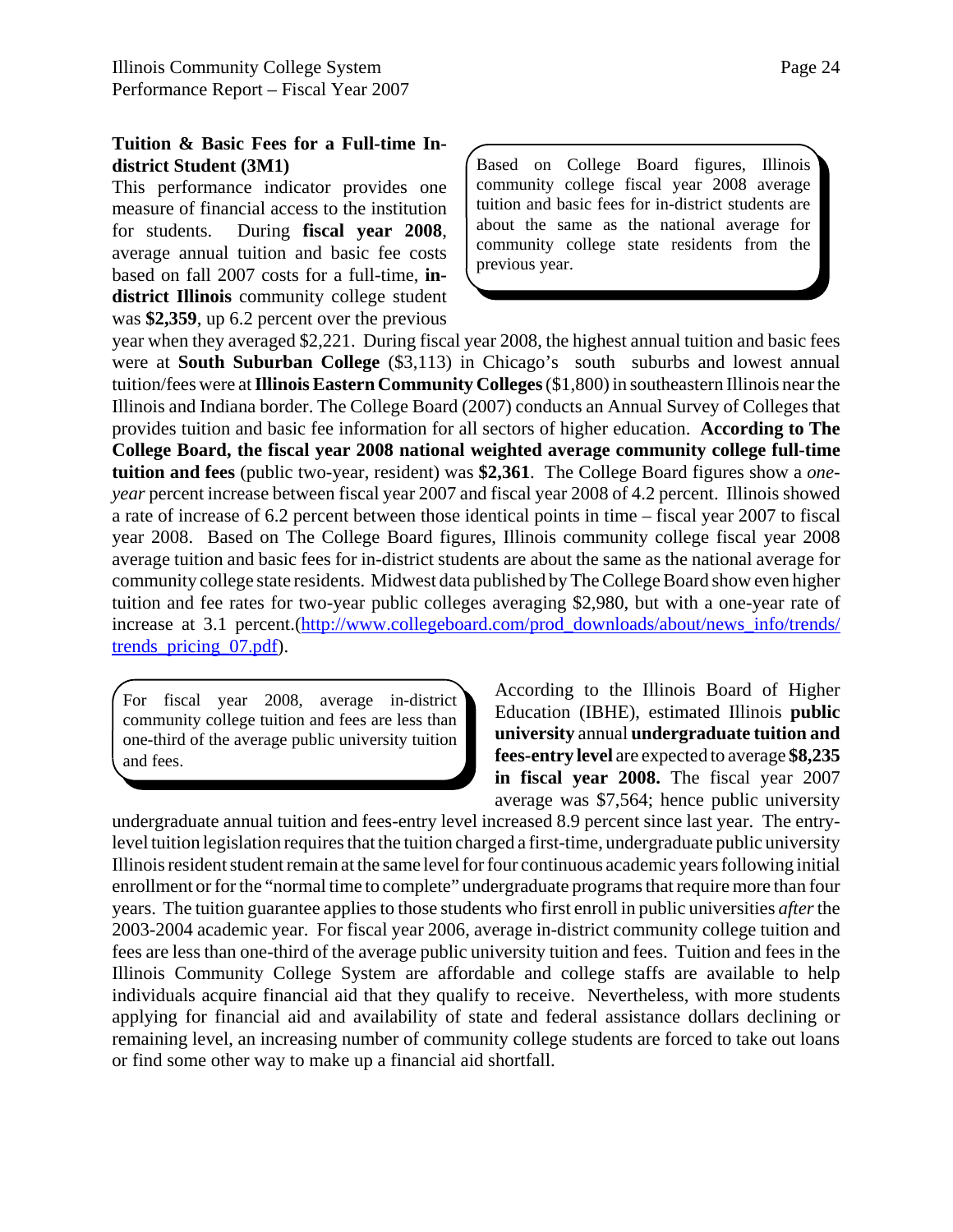**Number of Enrolled Students Who Receive Monetary Award Program (MAP) Grants (3M2)** This performance measure indicates the level of financial access to the institution for students. The Illinois Student Assistance Commission (ISAC) offers Illinois residents a variety of grant and scholarship programs. Program eligibility is based on factors such as

MAP is the second largest program of its kind in the country, over \$300 million in grants to approximately 128,000 undergraduates who demonstrated financial need for assistance in fiscal year 2006.

financial need, academic achievement, chosen field of study, military service, etc. A core program is ISAC's need-based Monetary Award Program (MAP). MAP is the second largest program of its kind in the country, over \$300 million in grants to approximately 128,000 undergraduates who demonstrated financial need for assistance in fiscal year 2006. Grants awarded through MAP can be used to cover tuition and fees. (http://www.collegezone.com/informationzone/16.htm)

During fiscal year 2006, a total of 57,967 students who were enrolled in Illinois community colleges received MAP grants. **South Suburban College** (N=2,942), **Harold Washington College** (N=2,599), and the **College of DuPage** (N=2,449) were the Illinois community colleges with the largest number of students receiving MAP grants in fiscal year 2006. The average award for a community college student in fiscal year 2006 was \$901, while the average award for all MAP recipients was \$2,365.(http://www.collegezone.com/media/2006 Data Book Table2 0a.pdf).

In fiscal year  $2006$ , a total of  $12,697$ students, a 3.4% decrease from fiscal year 2005, who were enrolled in Illinois community colleges received Illinois Incentive for Access (IIA) grants.

#### **Number of Enrolled Students Who Receive Illinois Incentive for Access (IIA) Grants (3M3)**

This performance indicator provides information about the level of financial access to the institution for students. Illinois Incentive for Access (IIA) grants are available to the highest need individuals – students determined to have zero financial resources to pay for

college (http://www.college zone.com/informationzone/16.htm).

In fiscal year 2006, a total of 12,697 students enrolled in Illinois community colleges received Illinois Incentive for Access (IIA) grants. The number of students receiving IIA grants decreased -3.5% compared to fiscal year 2005. **Harold Washington College** (N=777), **South Suburban College** (N=718), and **Malcolm X College** (N=661) had the largest number of students receiving IIA grants in fiscal year 2006. The average IIA grant for a community college student was \$376.

#### **Number of Enrolled Students Who Receive Pell Grants (3M4)**

During fiscal year 2006, a total of 83,002 students enrolled in an Illinois community college received a Pell Grant, a -1.7% decrease from fiscal year 2005.

This performance indicator provides another measure of financial access to the institution for students. Pell Grants are awarded to individuals based on the undergraduate degree/certificate seeking student's expected family contribution, cost of attendance, and enrollment status. Pell Grants are designed to serve as the foundation for

student aid for low-income undergraduates and additional aid can be layered on top of Pell awards. Students who receive Pell Grants have documented a substantial need with relatively few available financial resources.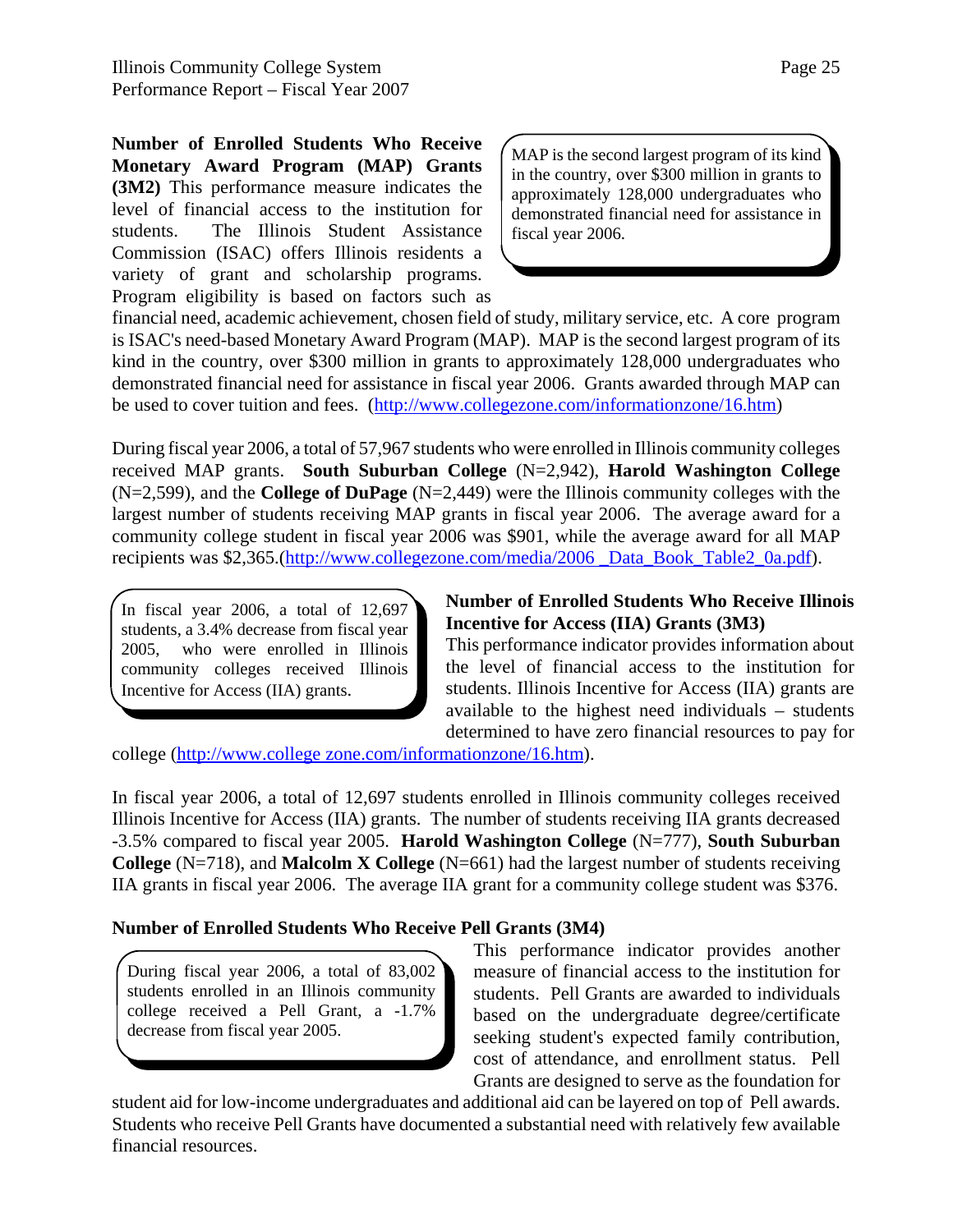During fiscal year 2006, a total of 83,002 students enrolled in an Illinois community college received a Pell Grant. This is a -1.7% decrease from fiscal year 2005. Combined, there were 19,143 **City Colleges of Chicago** students who received Pell Grants – the highest district Pell Grant recipient total in the state. **South Suburban College** enrolled 4,520 students with Pell Grants, which was the second largest number of students receiving this form of financial aid.

# **POLICY AREA FOUR: DIVERSITY**

*Illinois higher education will work to increase access and success in a more diverse college student body and faculty ranks, including those with disabilities.*

#### **BACKGROUND ON DIVERSITY**

Illinois community colleges served a total of 936,903 students through credit and noncredit courses during fiscal year 2006. For students enrolled in credit coursework, more than half (55.4 percent) were female and more than oneFor students enrolled in credit coursework, more than half (55.4 percent) were female. More than one-third (35.7 percent) of the credit students were minorities.

third (35.7 percent) were minorities. The median age of students in credit-generating coursework was 25.9 with an average age of 30.7, which were both slight decreases from fiscal year 2005. Information on students enrolled in noncredit courses shows similar gender representation (56.4 percent female) and less minority participation at around one-fifth minority noncredit enrollments. Just over one-half of the noncredit students were 40 years of age or above.

The unduplicated number of students with documented disabilities attending Illinois community colleges and registered for services totaled 12,337. Based on an unduplicated count of Students with Disabilities who self reported, specific disabilities consisted of **Learning**, including **Attention-Deficit/Hyperactivity Disorder** (52.0 percent of reported disabilities); **Auditory** (5.9 percent); **Systematic/Chronic Health Problems** (7.4 percent); **Mobility** (6.9 percent); **Psychological** (9.1 percent); **Visual** (4.2 percent), **Developmental** (3.9 percent), and **Other** (10.5 percent).

Collegiate-level degrees and certificates were awarded to 49,627 students at Illinois community colleges in fiscal year 2006, 3.5 percent less than in fiscal year 2005.

Overall, collegiate-level degrees and certificates were awarded to 49,627 students at Illinois community colleges in fiscal year 2006, 3.5 percent less than in fiscal year 2005. Baccalaureate/ transfer degrees were earned by 14,737 students, up 2.2 percent since the previous year and accounted for 29.7 percent

of all completions. Career and technical education programs comprised approximately 68.1 percent of college degree and certificate completions totaling 33,817, a 6.1 percent decrease from fiscal year 2005.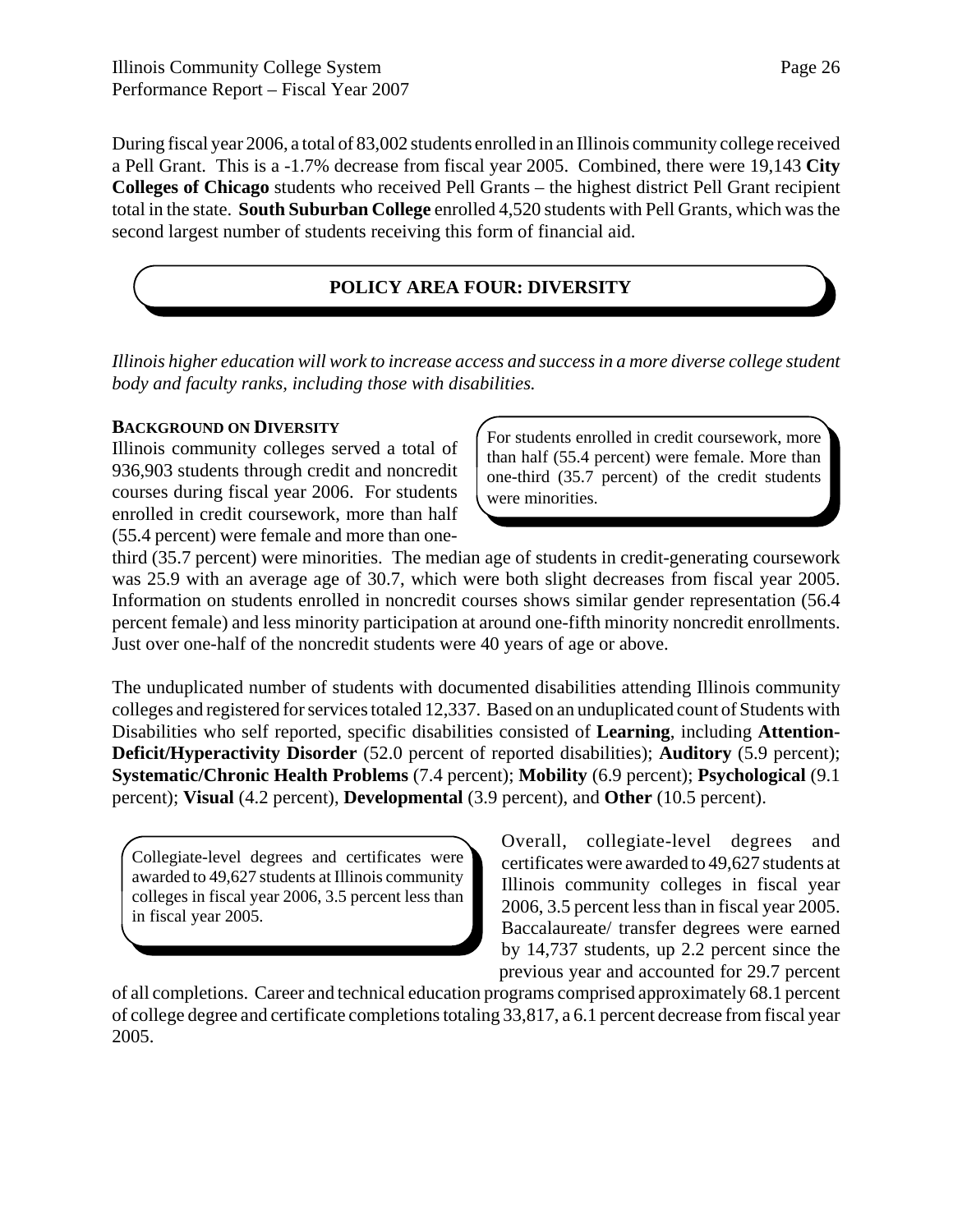As with Policy Areas Three, Five, and Six, information on Policy Area Four covers only performance indicators for 2007. Colleges were not required to present narrative on fiscal year 2007 initiatives or fiscal year 2008 plans.

#### **SELECTED DIVERSITY PERFORMANCE INDICATORS**

Several Access and Diversity indicators are included in the report: Individuals with Disabilities Completions; Race/Ethnicity Completions (4C1) Minority Combined.; Asian; African American; Latino; Nonresident Alien; Number of Students Served Through Developmental Course work; Remedial Credits Earned Versus Attempted; Number of Students Served Through Adult Education (ABE/ASE) Coursework; Number of Students Served Through English as a Second Language (ESL) Coursework; and Percentage of Full-time Combined Minority Faculty.

Across the Illinois Community College System, 1,130 individuals with disabilities graduated in fiscal year 2006, which represents approximately 2.3 percent of all graduates.

#### **Completions by Race/ethnicity, Disability Status, and Gender (4C1)**

**Individuals with Disabilities Completions (4C1)** Across the Illinois Community College System, 1,130 individuals with disabilities graduated in fiscal year 2006, which represents approximately

2.3 percent of all graduates. Statewide, the number of students with disabilities who graduated in fiscal year 2006 decreased by 16.9 percent ( $N = 229$ ) compared to fiscal year 2005 ( $N = 1,359$  in fiscal year 2005;  $N = 1,130$  in fiscal year 2006). Long term, statewide disability completers increased by 32.3 percent  $(N = 854$  in fiscal year 2002). In fiscal year 2006, **Southwestern Illinois College** (N =81), **Harper College** (N =70), and the **College of DuPage** (N = 65) reported the largest number of individuals with disabilities who graduated from college.

Community colleges with substantial gains in the number of graduates with disabilities from fiscal year 2005 to 2006 include **Harper College** (337.5 percent; fiscal year 2006 N = 70), **Southwestern Illinois College**  $(55.8$  percent; fiscal year  $2006$  N = 81), **Olney Central College**  $(100.0$  percent; fiscal year 2006  $N = 26$ ), **Kankakee Community College** (80.0 percent; fiscal year 2006  $N = 24$ ), and **Kaskaskia College** (100.0 percent; fiscal year 2006  $N = 24$ ). The source of data for this indicator is the Annual Enrollment and Completions (A1) submission.

According to the U.S. Census' American Community Population Survey (2006), nationwide 12.3 percent of the total population between the ages of 16 and 64 has a disability. Slightly more than 37 percent of the population with a disability were employed and almost 14 percent between the ages of 18 and 34 were enrolled in college or graduate school. According to 2006 Illinois data, over 825,000 (9.9 percent) individuals in the state between 16 and 64 years of age reported having a disability. Of that disability population, 38.2 percent were in the workforce compared to 74.7 percent with no disability. (http://factfinder.census.gov/servlet/STTable? bm=y&-context=st&qr\_name=ACS\_2006\_EST\_G00\_S1801&-ds\_name=ACS\_2006\_EST\_G00\_&-CONTEXT=st& tree\_id=306&-redoLog=false&-\_caller=geoselect&-geo\_id=04000US17&-format=&-\_lang=en)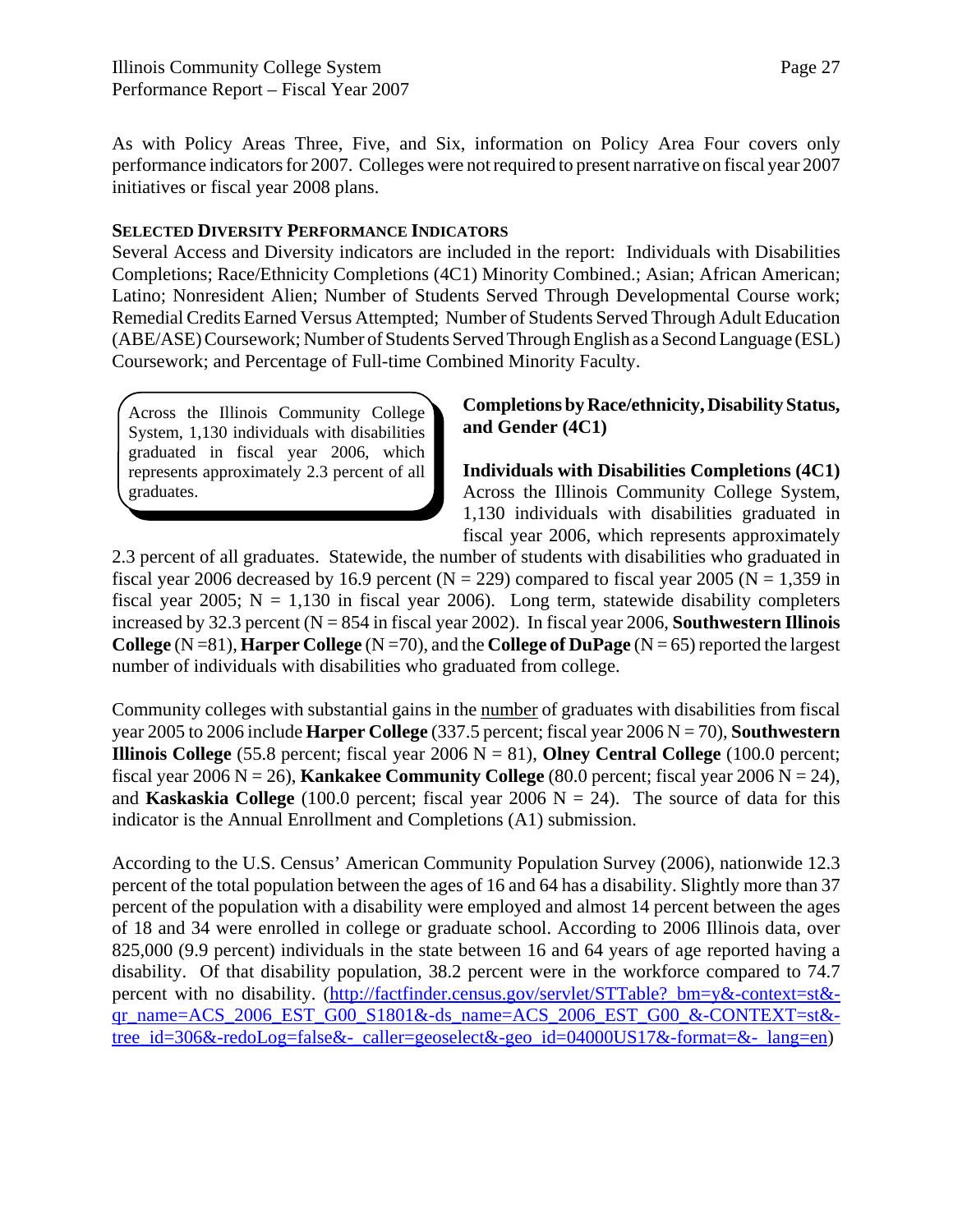#### **Race/Ethnicity Completions (4C1) Minority Combined**.

Almost three out of ten (29.2 percent) fiscal year 2006 certificate and associate degree graduates identified themselves as being members of a **minority** group (non-white). Racial/ethnic categories used in the analysis are defined by federal officials through the From 2002 to 2006, the overall number of minority graduates increased by 32.8 percent. These results are similar to the national figure of 31.7 percent minority among associate degree graduates in 2005.

National Center for Education Statistics (NCES) Integrated Postsecondary Data Systems (IPEDS) collection process. Data for Illinois community colleges are for associate degree and certificate completers. National data are readily available for associate degree completers exclusively and serve as a useful point of reference in this section of the report. Illinois results are similar to the national figure of 31.7 percent minority among associate degree graduates in 2005 as provided by the National Center for Education Statistics. (http://nces.ed.gov/programs/digest/d06/tables/ dt $06\,264.\,$ asp)

In the Illinois Community College System, there was an increase of 32.8 percent in minority student completions in the last few years, with the number of minority graduates increasing from 10,895 in fiscal year 2002 to 14,473 in fiscal year 2006 Of the colleges with at least 150 minority graduates in fiscal year 2006, **Prairie State College** (235.2 percent; fiscal year 2006 N = 429), **Illinois Valley Community College** (168.3 percent; fiscal year  $2006 \text{ N} = 169$ ), and **Joliet Junior College** (119.6) percent; fiscal year 2006  $N = 213$ ) experienced the largest percentage increases. Other colleges, including those with fewer than 150 minority graduates, that experienced considerable percentage increases in minority graduates during this period include **Shawnee Community College** (1,127.3 percent; fiscal year 2006 N = 135), **Waubonsee Community College** (115.2 percent; fiscal year 2006 N = 396), Frontier Community College (100.0 percent; fiscal year 2006 N = 2), and **McHenry County College** (100.0 percent; fiscal year 2006  $N = 100$ ).

In the short term from 2005 to 2006, the overall number of minority graduates decreased by 3.3 percent. **Shawnee Community College** (309.1 percent; fiscal year 2006 N = 135) and **Richland Community College** (119.4 percent; fiscal year 2006  $N = 147$ ) registered the largest percentage gains over this time frame. Other colleges with substantial gains included **Olney Central College** (112.5 percent; fiscal year 2006  $N = 17$ ) and **Frontier Community College**(100.0 percent; fiscal year 2006  $N = 2$ ). The source of data for this indicator is the Annual Enrollment and Completion (A1) submission. Additional details about each racial/ethnic group follow.

#### **Asian**

Roughly one in 20 (4.8 percent) graduates in fiscal year 2006 self-identified as Asian. This is equal to the national figure of 4.8 percent in 2005 (http://nces.ed.gov/ programs/digest/d06/tables/ dt06\_ 264.asp). There was a short-term decrease of 8.6 percent in the number of Asian graduates from 2005 to 2006 (compared to a 3.5 decrease for all

The number of Asian completers increased from 1,800 in fiscal year 2002 to 2,382 in 2006, a 32.3 percent increase.

graduates), while there was an increase of 32.3 percent from 2002 to 2006 (compared to 27.4 percent for all graduates). The number of Asian completers increased from 1,800 in fiscal year 2002 to 2,382 in 2006. Colleges with considerable increases in Asian graduates during the long term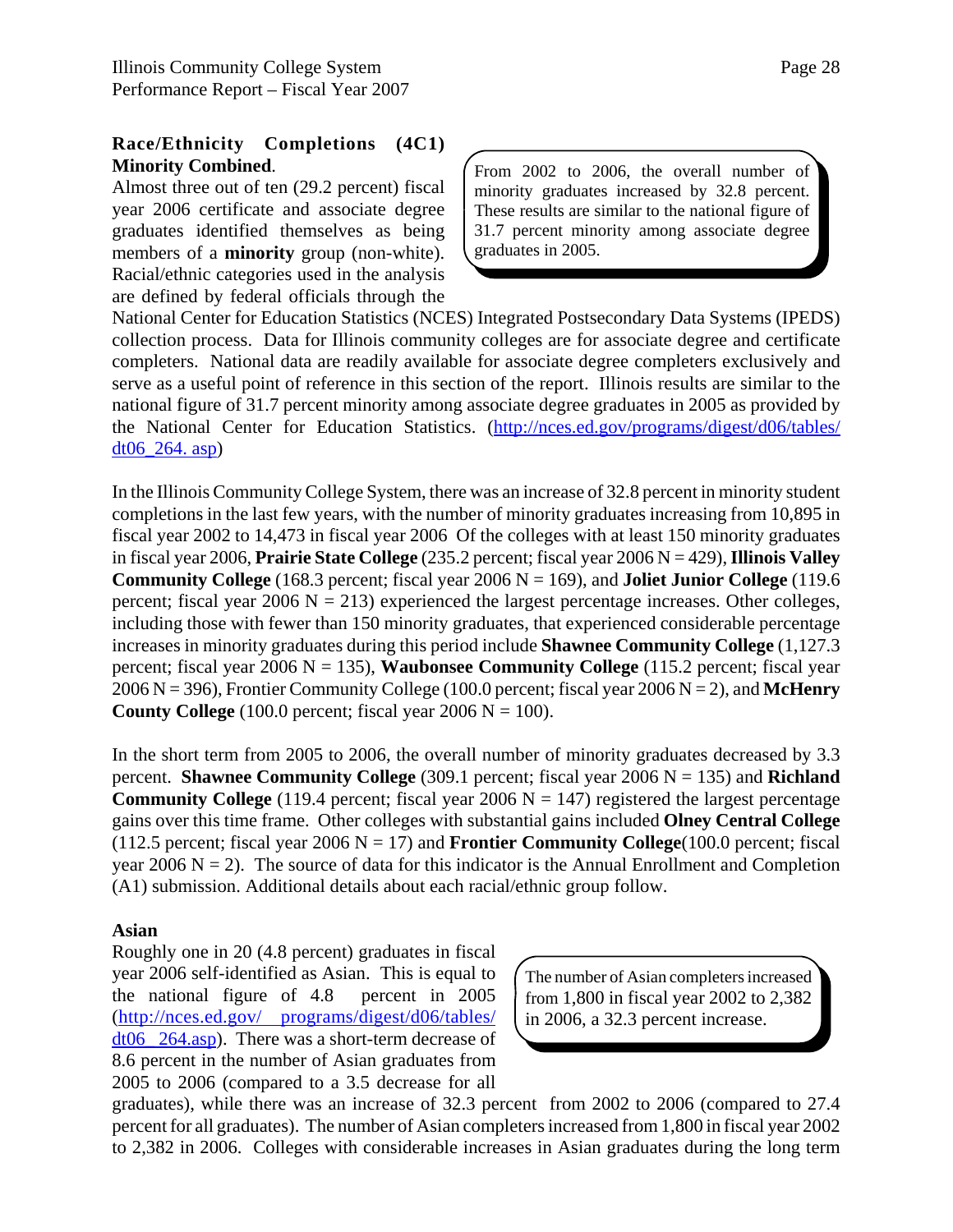included **Heartland Community College** (400.0 percent; fiscal year 2006 N = 15), **Lincoln Trail College** (300.0 percent; fiscal year  $2006 N = 4$ ), **Prairie State College** (200.0 percent; fiscal year 2006  $N = 9$ ), and **Waubonsee Community College** (160.0 percent; fiscal year 2006  $N = 26$ ). Colleges with substantial increases in Asian graduates during the last year included **Heartland Community College**  $(275.0 \text{ percent}; \text{fical year } 2006 \text{ N} = 15)$ , **Joliet Junior College**  $(262.5 \text{ m})$ percent; fiscal year 2006 N = 29), **Olney Central College**  $(233.3$  percent; fiscal year 2006 N = 10), and **Parkland College** (219.0 percent; fiscal year 2006  $N = 67$ ).

One in seven fiscal year 2006 Illinois Community College System graduates (14.3 percent) identified themselves as African American.

#### **African American**

One in seven fiscal year 2006 graduates (14.3 percent) identified themselves as African American. This was somewhat above the 2005 national average of 12.4 percent African American associate degree completers

(http://nces.ed.gov/programs/digest/d06/tables/dt06\_264.asp). There was a short-term decrease of 4.9 percent decrease in the number of African American graduates from 2005 to 2006 (compared to a decrease of 3.5 percent for all graduates), while there was a long-term increase of 28.3 percent between fiscal years 2002 and 2006. The number of African American completers increased from 5,546 in fiscal year 2002 to 7,116 in 2006. This rate of increase is slightly higher than the 27.4 percent increase for all graduates during the same time frame. Among the colleges with considerable increases in African American graduates during this period were **Shawnee Community College**  $(1,100.0$  percent; fiscal year  $2006 \text{ N} = 120$ ), **Prairie State College**  $(301.3)$ percent; fiscal year 2006 N = 321), **McHenry County College** (300.0 percent; fiscal year 2006 N  $= 4$ ), and **Moraine Valley Community College** (126.1 percent; fiscal year 2006  $N = 104$ ). Large long-term gainers were **Harold Washington College** (+452), **South Suburban College** ( +353), **Prairie State College** (+241), and **Southwestern Illinois College** (+151).

Large gainers for African American graduates from 2005 to 2006 included **Shawnee Community College**  $(287.1 \text{ percent}; \text{fiscal year } 2006 \text{ N} = 120)$ , **Sauk Valley Community College**  $(200.0 \text{ m})$ percent; fiscal year  $2006 \text{ N} = 3$ ), and **Richland Community College** (120.7 percent; fiscal year  $2006 N = 128$ .

#### **Latino**

Just over one in twelve graduates from fiscal year 2006 identified themselves as Latino  $(N = 4,296,$ 8.7 percent). Nationally, about 11.3 percent of associate degree graduates were Latino in 2005 (http://nces.ed.gov/programs/ digest/d06/tables/  $dt06_264.$ asp). There has been an increase in

Just over one in twelve graduates from fiscal year 2006 identified themselves as Latino. . . There has been an increase in Latino completers each year from fiscal years 1999 through 2006.

Latino completers each year from fiscal years 1999 through 2006. For Latino graduates, there was an increase of 0.7 percent from fiscal years 2005 to 2006, as the number of completers increased by 28. This increase among Latino graduates was greater than the 3.5 percent decrease for all completers. Colleges with substantial increases over the fiscal year 2005 to 2006 span include **Richland Community College** (220.0 percent; fiscal year 2006 N = 16), **Wabash Valley College** (150.0 percent; fiscal year 2006 N = 5), **Kaskaskia College** (103.4 percent; fiscal year 2006 N = 59), **Illinois Central College** (67.3 percent; fiscal year 2006 N = 87) and **McHenry County College**  $(65.2 \text{ percent}; \text{fiscal year } 2006 \text{ N} = 76).$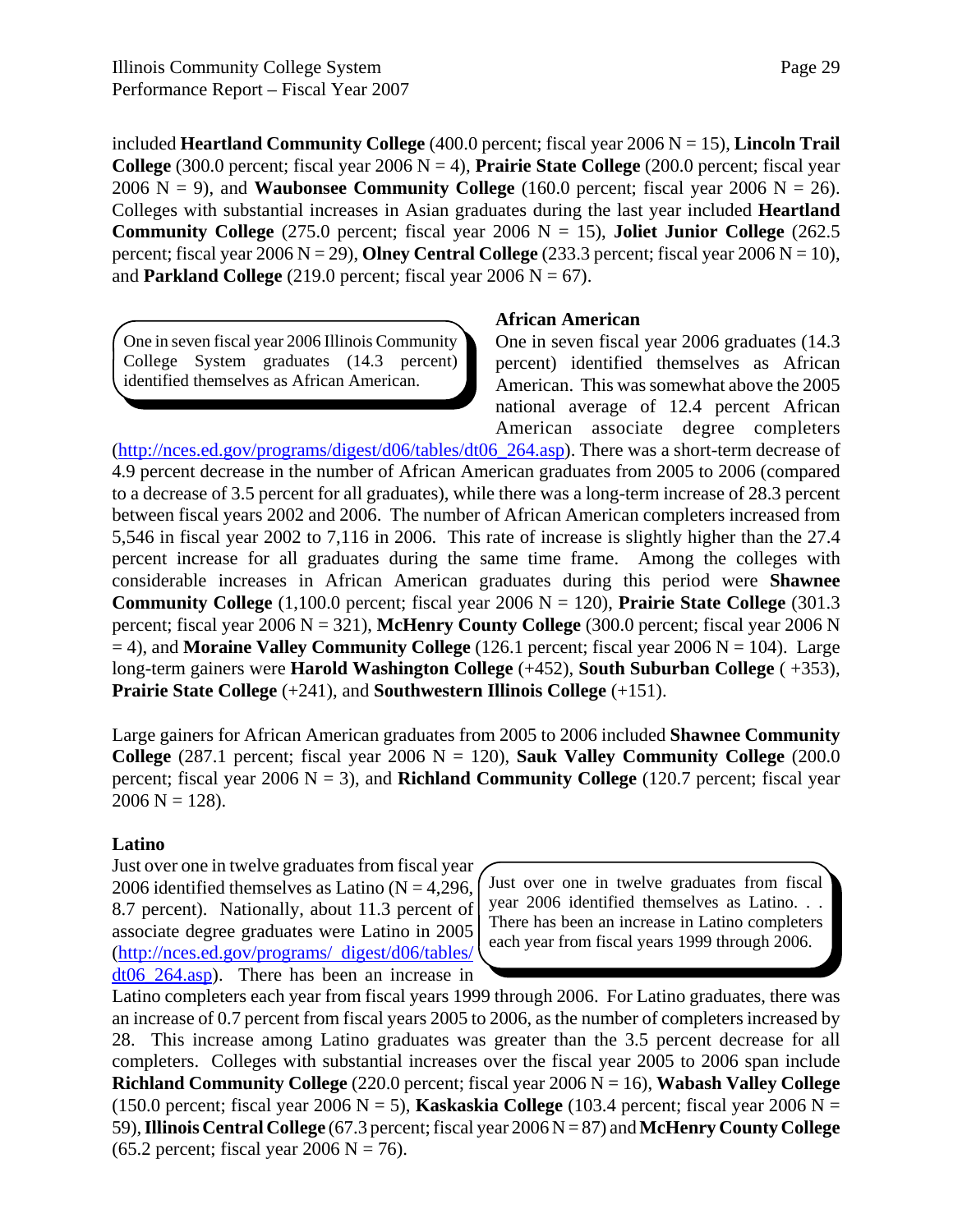The number of Latino graduates increased by 37.7 percent from fiscal years 2002 to 2006 (compared to 27.4 percent for all graduates). Colleges with notable increases from 2002 to 2006 include **Shawnee Community College** (1,000.0 percent; fiscal year 2006 N = 11), **Wabash Valley College** (400.0 percent; fiscal year 2006 N = 5), **Illinois Central College** (155.9 percent; fiscal year 2006  $N = 87$ ), and **Prairie State College** (155.2 percent; fiscal year 2006  $N = 74$ ).

Since 2002 there was a 39.9 percent increase, as the number of Native American graduates increased from 138 in fiscal year 2002 to 193 in 2006

#### **Native American**

Less than one half of one percent (0.4 percent) of graduates from fiscal year 2006 identified themselves as Native Americans. Nationally, about 1.2 percent of graduates identified themselves as Native American in 2005 (http://nces.ed.gov/programs/digest/d06/table

s/dt06\_264.asp). Native American graduates were similar in fiscal year 2006 (N=193) and fiscal year 2005 (N=194). Since 2002, there was a 39.9 percent increase, as the number of Native American graduates increased from 138 in fiscal year 2002 to 193 in 2006. In fiscal year 2006, the following colleges reported ten or more Native American graduates: **Harold Washington College** (N = 25), **Southwestern Illinois College** (N = 17), **Rend Lake College** (N = 12), **Prairie State College**  $(N = 11)$ , **South Suburban College**  $(N = 11)$ , and the **College** of **DuPage**  $(N = 10)$ . Colleges with large percentage increases in Native American graduates from 2005 to 2006 include **Harper College** (300.0 percent; fiscal year  $2006 N = 4$ ), **Illinois Valley Community College** (200.0) percent; fiscal year 2006  $N = 3$ ), **Kiswaukee College** (200.0 percent; fiscal year 2006  $N = 3$ ), and **Rend Lake College**  $(200.0 \text{ percent}; \text{fised year } 2006 \text{ N} = 12).$ 

#### **Nonresident Alien**

The indicator exhibits success of the institution in graduating Nonresident Alien students. From fiscal years 2002 through 2006, Nonresident Alien graduates accounted for 0.4 percent of the total completer population. This

The number of Nonresident Alien graduates increased substantially from fiscal year  $2002$  (N = 142) to 2006 ( $N = 199$ ).

is below the national average of 2.0 percent in 2005 (http://nces.ed.gov/programs/digest/d06/ tables/dt06\_264.asp). For Nonresident Alien graduates, there was a decrease of 2.5 percent from fiscal year 2005 to 2006 as the number of completers decreased from 204 in fiscal year 2005 to 199 in fiscal year 2006. The number of Nonresident Alien graduates increased substantially from fiscal year 2002 (N = 142) to 2006 (N = 199).

#### **White/Caucasian**

Seven out of every ten graduates from fiscal year 2006 identified themselves as White (Non-Hispanic) (70.8 percent,  $N = 35,154$ ). This is similar to the national figure of 68.3 percent in 2005 (http://nces.ed.gov/programs/digest/d06/tables/dt06\_264.asp). In Illinois, there was a decrease of 1,322 white graduates (3.6 percent) between fiscal years 2005 and 2006. This systemwide decrease of White students is larger than the 3.5 percent one-year decrease for all completers. The number of White graduates within the Illinois Community College System increased 25.3 percent from fiscal years 2002 to 2006, slightly less than the 27.4 percent for all graduates during the same time frame. White students represented less than 55.0 percent of graduates at only ten colleges in fiscal year 2006. These colleges were: **Prairie State College** (51.3 percent)**, Wilbur Wright College** (37.7 percent), **South Suburban College** (35.7 percent), **Harry S Truman College** (35.8 percent),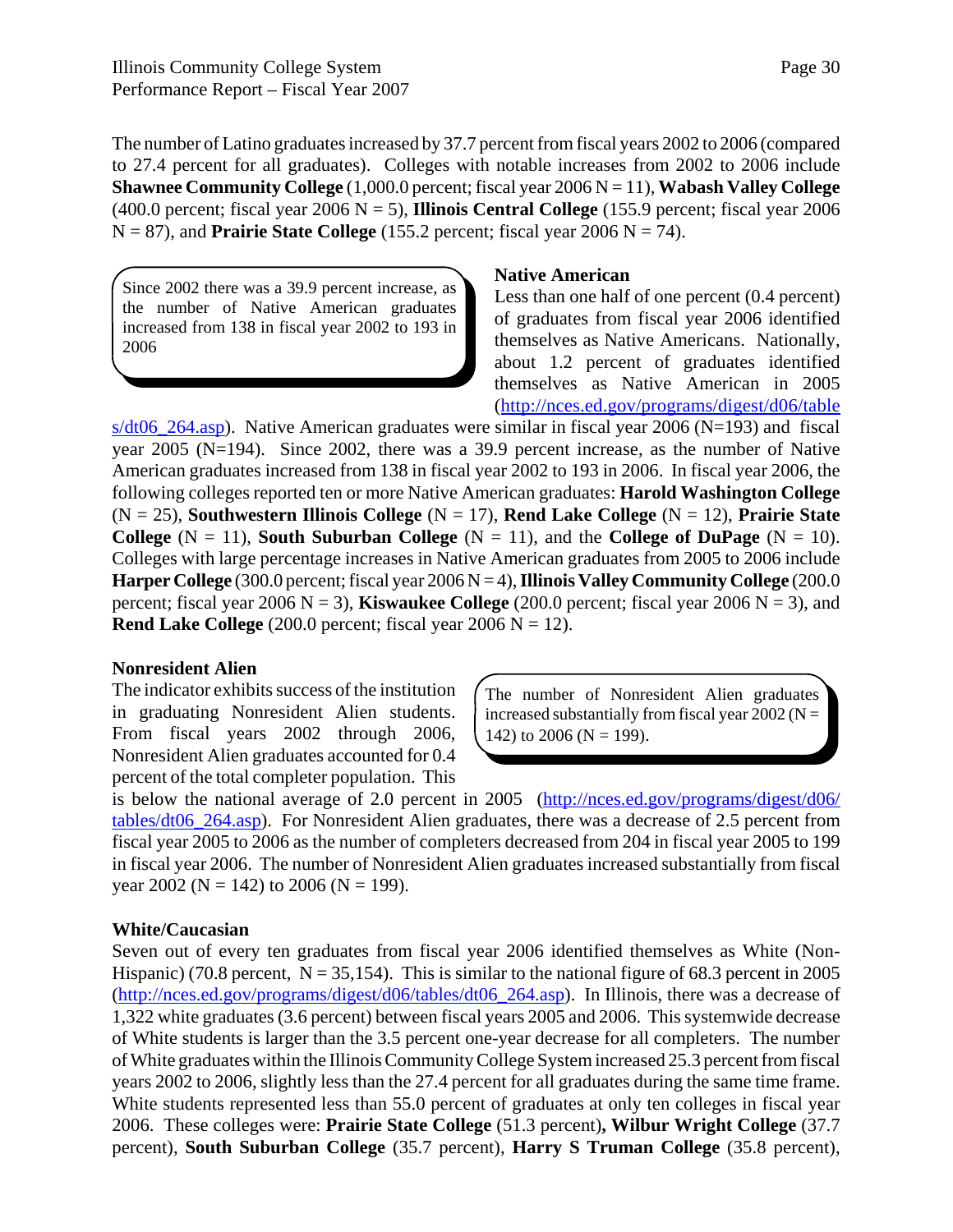**Harold Washington College** (31.2 percent), **Morton College** (26.6 percent), **Richard J. Daley College** (14.9 percent), **Malcolm X College** (16.7 percent), **Kennedy-King College** (3.2 percent), and **Olive-Harvey College** (3.4 percent). Of these ten colleges, **Olive-Harvey College** experienced the largest percentage increase in white graduates from fiscal years 2005 to 2006 (40.0 percent) and the largest percentage increase in White graduates from fiscal years 2002 to 2006 (1,300.0 percent). Among the other 38 colleges, those who reported sizable percentage increases in White graduates from fiscal year 2002 to 2006 include **Shawnee Community College** (263.2 percent; fiscal year 2006 N = 385), **Waubonsee Community College** (78.9 percent; fiscal year 2006 N = 1,079), **Rend Lake College**  $(60.2 \text{ percent}; \text{fised year } 2006 \text{ N} = 1,022)$ , **Parkland College**  $(52.9 \text{ percent}; \text{fised}]$ year  $2006 \text{ N} = 1,041$ . Those who reported sizeable percentage increases in White graduates from fiscal years 2005 to 2006 included **Shawnee Community College** (102.6 percent; fiscal year 2006  $N = 385$ ), **Harper College** (33.5 percent; fiscal year 2006  $N = 1,442$ ), and **Frontier Community College**  $(22.2 \text{ percent}; \text{fised year } 2006 \text{ N} = 209).$ 

Most community college completers, historically, have been female. Overall, almost six out of ten graduates were female in each of the last five years.

#### **Gender Completions (4C1)**

In fiscal year 2006, there were **28,889 female completers** statewide in the Illinois Community College System (58.2 percent of all completers). Most community college completers, historically, have been female. Overall, almost six out of ten graduates were

female in each of the last five years. The proportion among Illinois community colleges is slightly below the national figure of 61.6 percent of two-year college certificate and associate degree completers from 2005 (http://nces.ed.gov/programs/digest/d06/tables/dt06\_264.asp). The number of female graduates increased slightly during each of the last five fiscal years, with fiscal year 2006 registering the largest count  $(N = 28,889)$  to date. Similarly, male graduates have shown incremental increases in each of the last five years except fiscal year 2006 when there were 20,738 male graduates. Since fiscal year 2002, male graduates  $(+4,630)$ ; fiscal year 2006 N = 20,738) and female graduates (+6,051; fiscal year 2006 N = 28,889) have shown similar growth.

Individual colleges with substantial (25 percent or above) short-term growth in female completers include **Shawnee Community College** (132.53 percent; fiscal year 2006 N = 386), **Harper College** (42.0 percent; fiscal year 2006 N = 1,362), **Rend Lake College** (34.4 percent; fiscal year 2006 N = 652), **Joliet Junior College** (29.2 percent; fiscal year 2006 N = 827), and **Richland Community College** (25.7 percent; fiscal year 2006  $N = 386$ ). Those with substantial long-term growth (fiscal years 2002 to 2006) in female graduates include **Shawnee Community College** (359.5 percent; fiscal year 2006 N = 386), **Prairie State College** (136.0 percent; fiscal year 2006 N = 557), **Rend Lake College** (86.8 percent; fiscal year 2006 N = 652), and **Waubonsee Community College** (85.4 percent; fiscal year 2006  $N = 916$ ). The source of data for this indicator is the Annual Enrollment and Completion (A1) submission.

#### **Number of Students Enrolled by Disability Status, Race/Ethnicity, and Gender (4M1)**

This performance indicator reflects the success of the institution in enrolling students from underrepresented groups. During fiscal year 2006, a total of 12,185 Illinois community college enrollees self-identified as During fiscal year 2006, a total of 12,185 Illinois community college enrollees self-identified as being students with disabilities.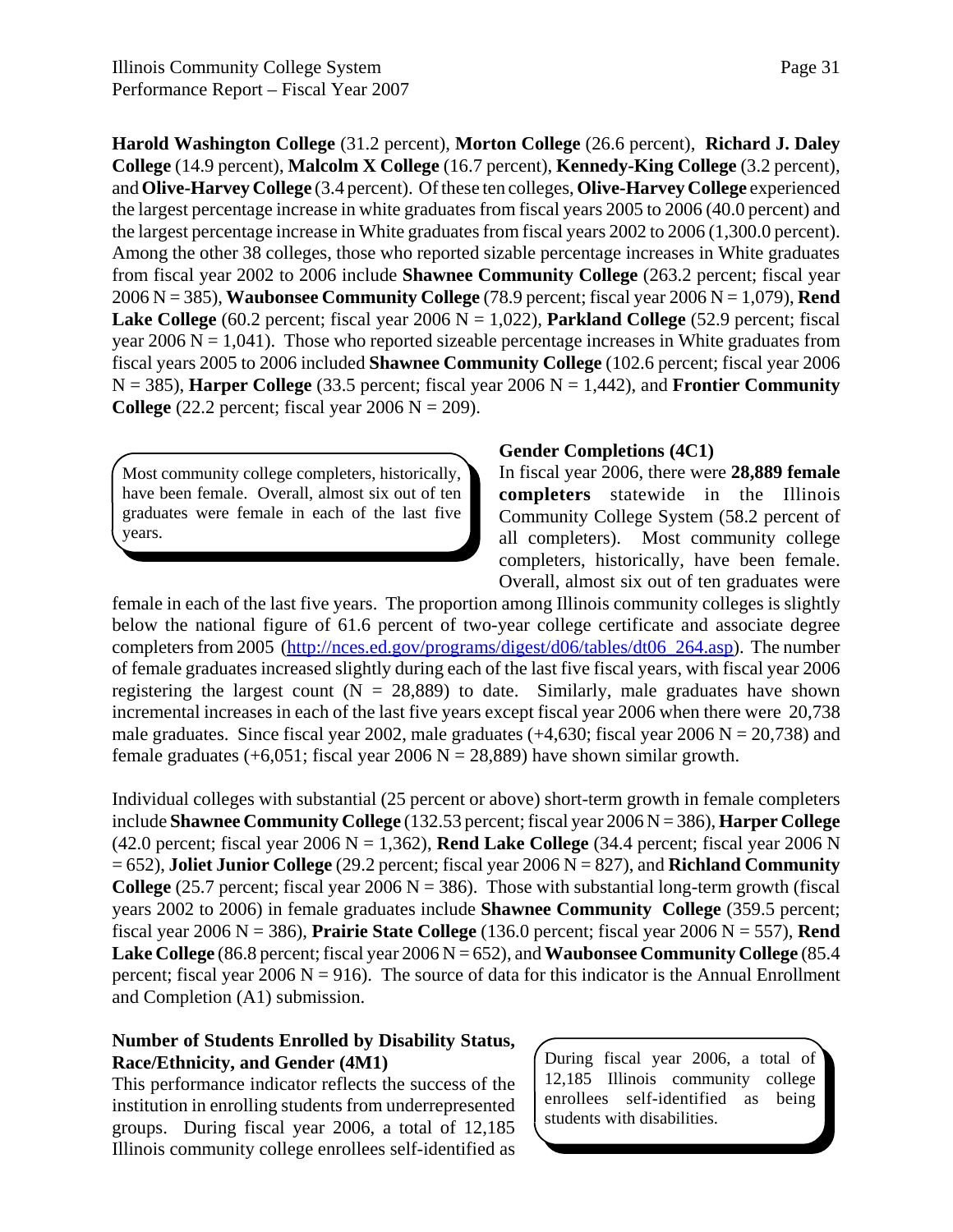Page 32

being students with disabilities, which is approximately 1.8 percent of the total community college credit population. Nationally, an estimated 11.3 percent of undergraduates had some form of disability in fiscal year 2004 (http://nces.ed.gov/programs/digest/d06/tables/dt06\_215.asp). In Illinois, there was an 8.8 percent decrease from fiscal year 2005 when 13,358 students (1.9 percent) identified themselves as individuals with disabilities. During fiscal year 2006, **Olney Central College** (7.1 percent), **Richland Community College** (3.5 percent), **McHenry County College** (3.3 percent), and **Parkland College** (3.3 percent) served the largest proportion of students with disabilities.

In fiscal year 2006, **Olive-Harvey College** (98.6 percent) and **Kennedy-King College** (95.4 percent) served the largest proportion of combined minority students. This is much higher than the statewide average of 35.7 percent, as well as the national average of 36.4 percent, for two-year public institutions (http://nces.ed.gov/programs/digest/d06/tables/dt06\_211.asp). Across all seven campuses, 81.6 percent of the **City Colleges of Chicago** students identified themselves as members of a minority group. Outside the City Colleges of Chicago, **Morton College** served the largest proportion of combined minority students (83.2 percent). **Harold Washington College** had the largest percentage of Asian/Pacific Islander students (14.2 percent), followed by **Harper College** with 12.3 percent Asian/Pacific Islanders. **Harold Washington College** and **Kaskaskia College** had the largest percentage of Native American/Alaskan students (0.7 percent). **Kennedy-King College** reported serving the largest percentage of Black, Non-Latino students (83.5 percent) followed by **Olive-Harvey College** (79.7 percent). Outside of Chicago, **South Suburban College** reported serving the largest percentage of Black, Non-Latino students (55.5 percent). **Morton College** had the largest percentage of Latino students (76.0 percent). **Parkland College** reported the largest percentage of Non-Resident Alien students (4.5 percent).

Female students accounted for almost two-thirds (65.5 and 65.4 percent, respectively) of **Olive-Harvey College** and **Kennedy-King College** students. This is much higher than the statewide figure of 55.4 percent. Other colleges in which 60 percent or more of the students were females included **Oakton Community College** (64.6 percent), **South Suburban College** (64.2 percent), **Olney Central College** (64.1 percent), **Kankakee Community College** (62.7 percent), **Highland Community College** (62.4 percent), **John Wood Community College** (62.2 percent), **Malcolm X College** (61.5 percent), **Morton College** (61.1 percent), and **Prairie State College** (60.0 percent). In 2005, 58.5 percent of two-year public college students nationwide were female (http://nces.ed.gov/programs/digest/d06/tables/dt06\_180.asp).

#### **Number of Students Served Through Adult Education (ABE/ASE) Coursework (4M2)**

This performance indicator measures the number of students being served through Adult Basic Education and Adult Secondary Education (ABE/ASE) coursework. During fiscal year 2006, a total of 46,316 students were served through adult education coursework. This represents a 7.1 percent decrease from the 49,846 students served during fiscal year 2005 and 21.3 percent decrease from the 58,885 students served during fiscal year 2002. **Malcolm X College** served 3,271 students through ABE/ASE coursework, the highest number at any single community college campus across the state. Other colleges with high ABE/ASE enrollment in fiscal year 2006 included **Kennedy-King College** (N = 2,681), **Southwestern Illinois College** (N = 2,368), and **Olive-Harvey College**  $(N = 2,225)$ .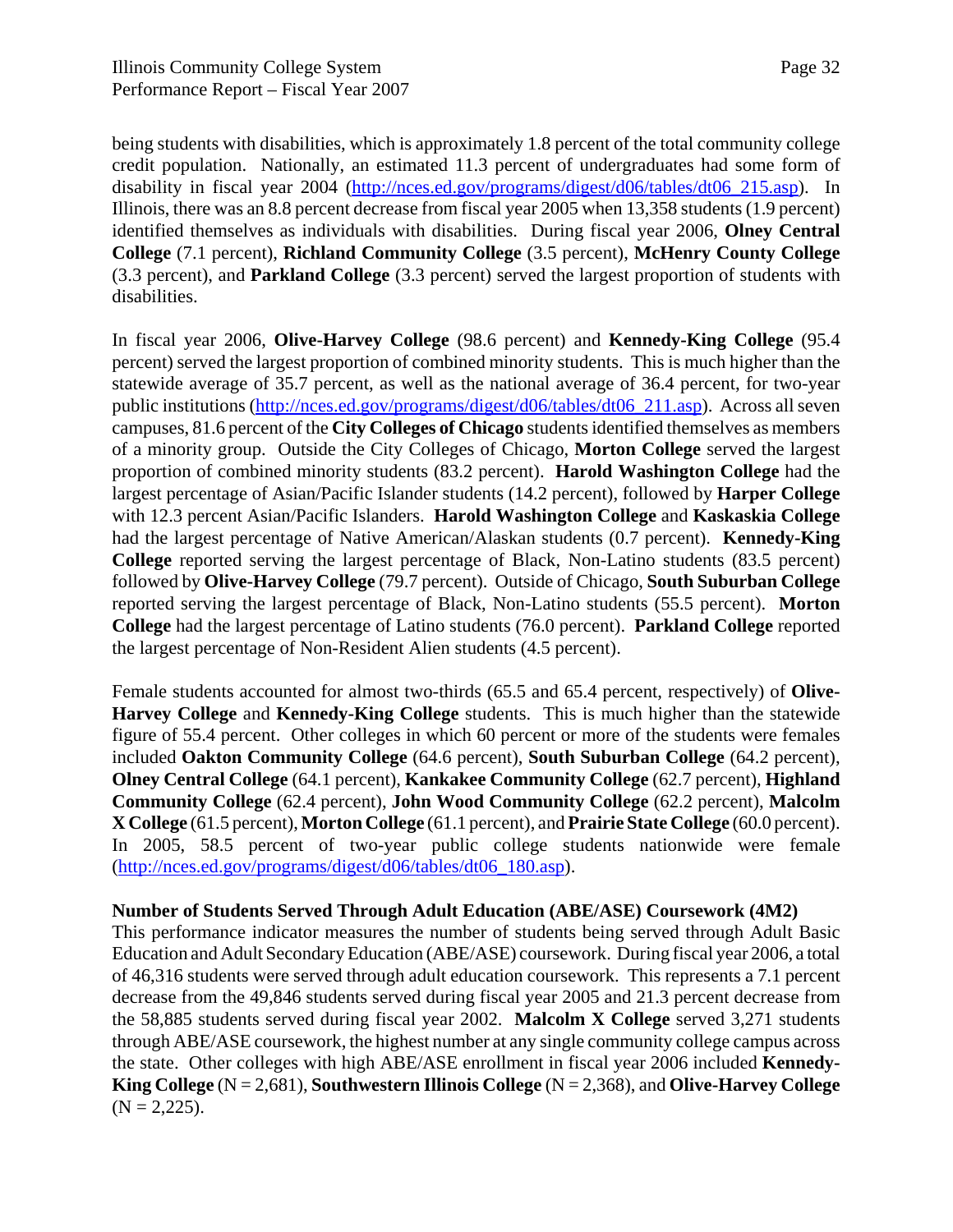**Number of Students Served Through English as a Second Language (ESL) Coursework (4M3)** This performance indicator measures the number of students being served through English as a Second Language (ESL) coursework. During fiscal year 2006, 66,243 students were served through ESL coursework. This represents a 6.7 percent decrease from the 70,999 students served during fiscal year 2005 and 12.1 percent decrease from the 75,340 served during fiscal year 2002. **Harry S Truman College** served 12,178 students through ESL coursework, the highest number at any single community college statewide. Other colleges with high ESL enrollment include **Richard J. Daley College**  $(N = 5,793)$ , the **College of DuPage**  $(N = 5,573)$ , and **Triton College**  $(N = 4,626)$ . Colleges that reported no students served through English as a Second Language coursework during fiscal year 2005 included **Southeastern Illinois College, Olney Central College**, and **John A. Logan College.** 

#### **Number of Students Served Through Developmental Coursework (4M6)**

This performance indicator reflects institutional services to underprepared students. During fiscal year 2006, an average of 14.5 percent of students enrolled in Illinois community colleges – not enrolled in ABE/ During fiscal year 2006, an average of 14.5 percent of students enrolled in Illinois community colleges took at least one developmental course. This figure excludes students in ABE/ASE/ESL, Vocational Skills, or General Studies courses.

ASE/ESL, Vocational Skills, or General Studies – took at least one developmental course ( $N =$ 118,158). Nationwide, according to the National Postsecondary Student Aid Study, 16.5 percent of the students enrolled in two-year public institutions took at least one developmental course (fiscal year 2004). While the number of students enrolled in developmental coursework in fiscal year 2006 increased (N = 118,158) compared to the prior year (N = 102,566 in fiscal year 2005), the percentage of students enrolled in developmental coursework declined slightly in 2006 (14.5 percent) compared to 2005 (14.7 percent) (http://nces.ed.gov/pubs2006/2006184.pdf).

In Illinois, **Heartland Community College** provided 21.6 percent of its students with developmental coursework, the largest percentage in the Illinois Community College System. Other colleges with more than 20 percent of their students enrolling in at least one remedial course included **Harold Washington College** (21.5 percent), **Kishwaukee College** (21.3 percent), **South Suburban College** (21.2 percent)**, Olive-Harvey College** (20.9 percent), and **Malcolm X College** (20.6 percent). The proportion of students requiring remediation can be influenced by multiple factors, including the population of the service region, cooperative efforts between area higher education institutions where the area community college is relied upon to provide developmental courses for other higher education institutions in the region, and remedial testing policies such as the extent to which a mandatory remedial placement policy exists.

#### **Developmental Credits Earned Versus Attempted (4M7)**

This performance indicator reflects the success of the institution in providing services to underprepared students. During fiscal year 2006, Illinois Community College System students earned almost two-thirds (62.1 percent) of the remedial credits they attempted. This represents a 3.9 percent decrease from fiscal year 2005 and a 2.3 percent decrease from fiscal year 2002. Five colleges reported students earning 75 percent or more of their attempted credit hours, including **Heartland Community College** (80.2 percent), **Lincoln Trail College** (79.8 percent), **Shawnee Community College** (77.5 percent), **Lake Land College** (77.4 percent), and **Frontier Community College** (76.4 percent).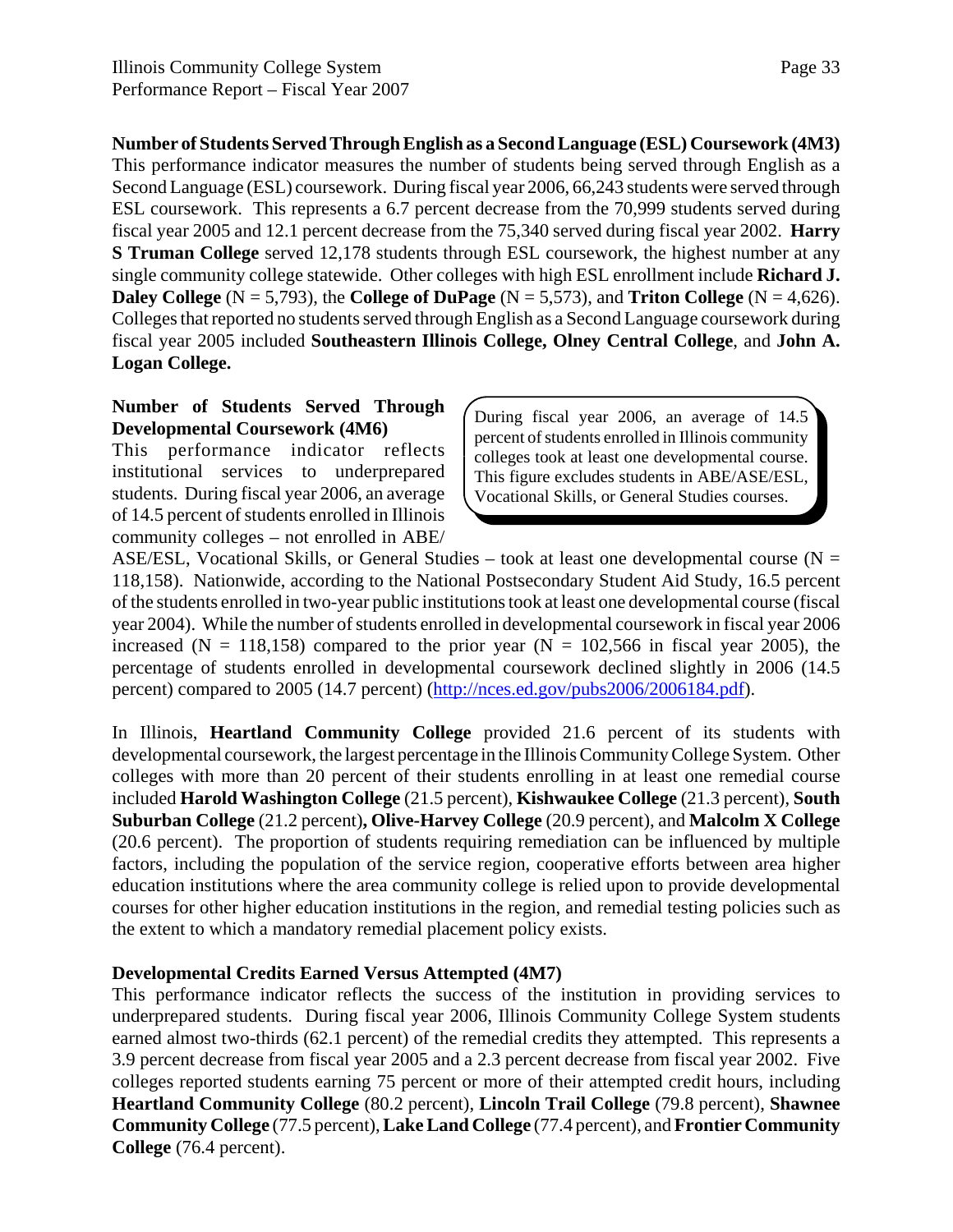#### **Percentage of Full-time Combined Minority Faculty (4M10)**

This performance indicator shows the success of the institutions in employing underrepresented groups. During fiscal year 2007, 16.1 percent  $(N = 734)$  of faculty in Illinois community colleges were reported to be During fiscal year 2007, 16.1 percent ( $N =$ 734) of faculty in Illinois community colleges were reported to be minorities, an increase of 5.6 percent from 2006.

minorities, an increase of 5.6 percent from 2006. **Olive-Harvey College** employed the largest percentage of minorities at 83 percent, followed closely by **Kennedy-King College** at 82.3 percent. All of the colleges that employed more than 50% minority faculty were part of the **City Colleges of Chicago**. Outside of Chicago, the college that employed the largest percentage of minorities was **South Suburban College** (26.4 percent). In 2005, the number of minority faculty members in degree-granting institutions across the United States was 109,964, 16.5 percent of all faculty members. This rate is comparable to the percent of minority faculty members in Illinois. (http://nces.ed.gov/programs/digest/d06/tables/dt06\_232.asp)

# **POLICY AREA FIVE: HIGH-QUALITY ATTAINMENT**

*Illinois colleges and universities will be accountable for providing high-quality academic programs and the systematic assessment of student learning outcomes while holding students to ever higher expectations for learning and growth. Illinois higher education will improve educational attainment through a seamless P-20 system of high-quality teaching and learning, through an increased focus and outreach to nontraditional students, and through stronger emphasis on preparing graduates in high-demand workforce areas.*

#### **BACKGROUND ON HIGH-QUALITY ATTAINMENT**

As with Policy Areas Three, Four, and Six, information on Policy Area Five exclusively addresses the performance indicators for 2007. Colleges were not required to present narrative on fiscal year 2007 initiatives or fiscal year 2008 plans.

Illinois community colleges are actively involved in initiatives to establish high standards for teaching and learning, document student progress and outcomes, and promote continuous program improvement. The Program Review Process is the primary way in which the colleges assure the quality of their programs and services. Programmatic need, quality, and cost are examined through the review process. Recognition is a complementary initiative where colleges address instructional, administrative, financial, facility, and equipment standards established by the Illinois Community College Board (ICCB). ICCB staff completed another cycle of Recognition evaluation reviews and visits in fiscal year 2007. Program Review policies and processes were evaluated as a part of the Recognition cycle. Colleges have made substantial progress in incorporating student learning outcome results into their review processes. Additionally, most colleges have made considerable progress in developing Program Review systems that are integrated into larger institutional quality improvement initiatives that inform institution-level planning and budget development.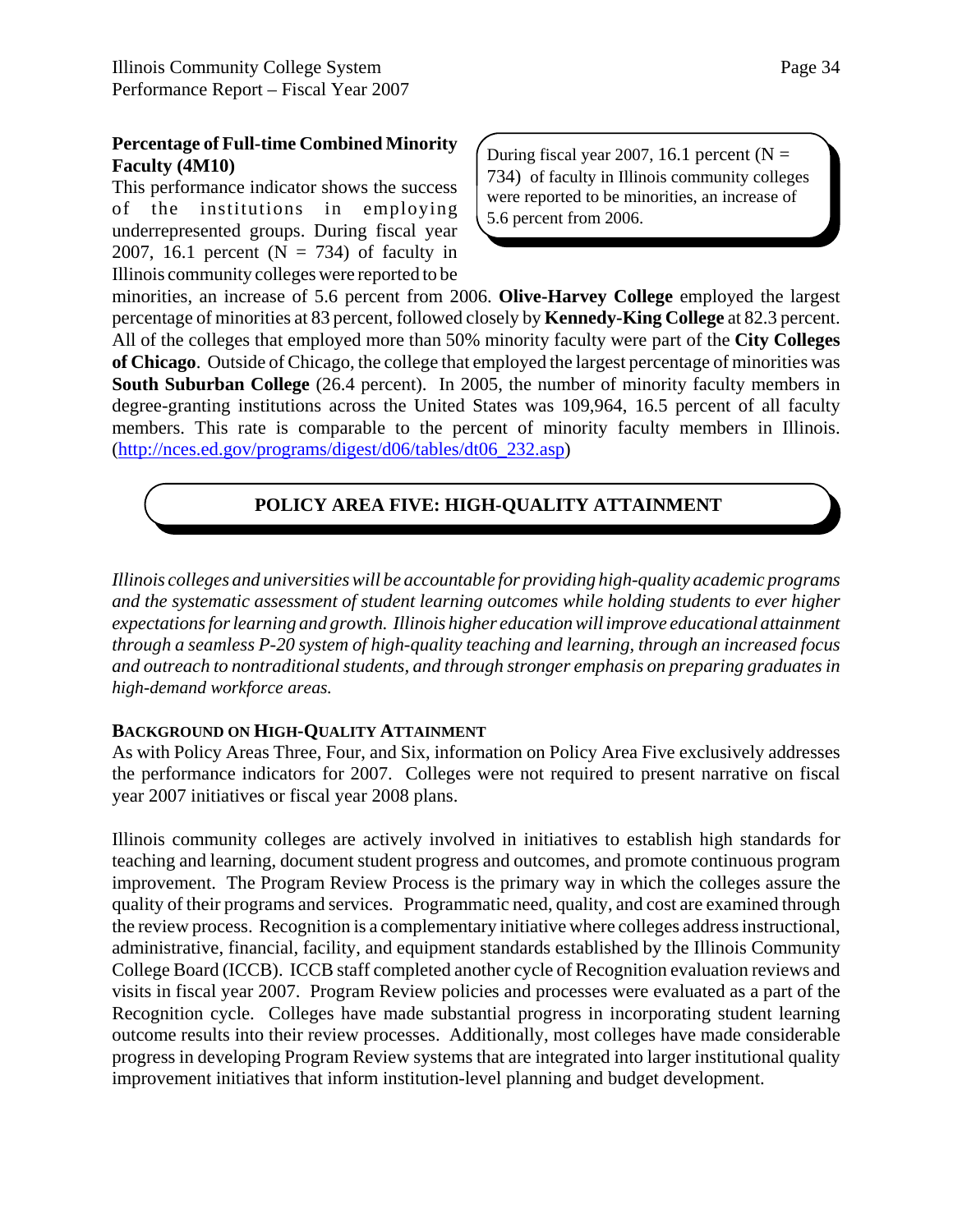The state-level Program Review system has been revised to focus statewide efforts to assist colleges in their efforts to further strengthen local reviews, identify and disseminate best practices, address emerging state-level issues, and further promote system responsiveness and accountability. Within the revised ICCB Program Review Process that was implemented in fiscal year 2007, colleges began using the new process to review career and technical programs, academic disciplines, and crossdisciplines (general education, adult education and ESL, remedial/developmental education, vocational skills, and transfer functions and programs) on a statewide common five-year schedule. Student and academic services will be reviewed once every five years on a schedule that can be determined by each college. The community college system chief student service officers proposed a common schedule for looking at specific services (advisement, registration, financial aid, etc.) during designated years. Annual summary reports to ICCB are now focusing on the results of the program review process, presenting best practices, and identifying programmatic issues that need to be addressed at the state level.

### **SELECTED HIGH-QUALITY ATTAINMENT PERFORMANCE INDICATORS**

Information pertaining to several mission-specific indicators is provided in the following paragraphs, including Transfer Rates, Full-Time Baccalaureate/Transfer Faculty Preparation, Number of General Education Courses included in the Illinois Articulation Initiative, Average class size, and Number of Major-Specific Courses included in the Illinois Articulation Initiative.

### **Pass Rate on Professional Licensure Exams (5C2)**

Pass rates on Professional Licensure Exams are calculated based on the number of graduates from a program who pass the examination in a In 2006, Illinois community college ADN graduates performed above the national level on the NCLEX-RN® exam.

specified year versus all graduates from that program that take the test in that year. Thirty-seven Illinois community colleges reported pass rate information for Registered Nurses. The National Council Licensure Examination for Registered Nurses (NCLEX-RN®) median pass rate for fiscal year 2006 Illinois community college graduates was 92 percent. Nationwide, the pass rate on the NCLEX-RN® exam was 88 percent. Hence, Illinois community college ADN graduates performed above the national level on the NCLEX-RN® licensure exam. Graduates from the following four colleges reported 100.0 percent pass rates on the NCLEX-RN® exam in fiscal year 2006: **Harry S Truman College, Lake Land College, Carl Sandburg College, and Spoon River College.** An additional nine colleges had pass rates between 95.0 percent and 99.9 percent in fiscal year 2006: **Elgin Community College, Harper College, Heartland Community College, Highland Community College, Kankakee Community College, Lincoln Land Community College, John A. Logan College, Moraine Valley Community College,** and **Triton College**.

The median pass rate for Illinois community college Dental Hygiene programs in fiscal year 2006 was 100.0 percent.

Nine Illinois community colleges provided information on Dental Hygiene pass rates for fiscal year 2006. The median pass rate for Illinois community college Dental Hygiene programs in fiscal year 2006 was 100.0 percent. The corresponding fiscal year 2006

national average pass rate for Dental Hygiene examinations was about the same at 95.0 percent. No Illinois community college had an overall pass rate below 92.0 percent. The following five colleges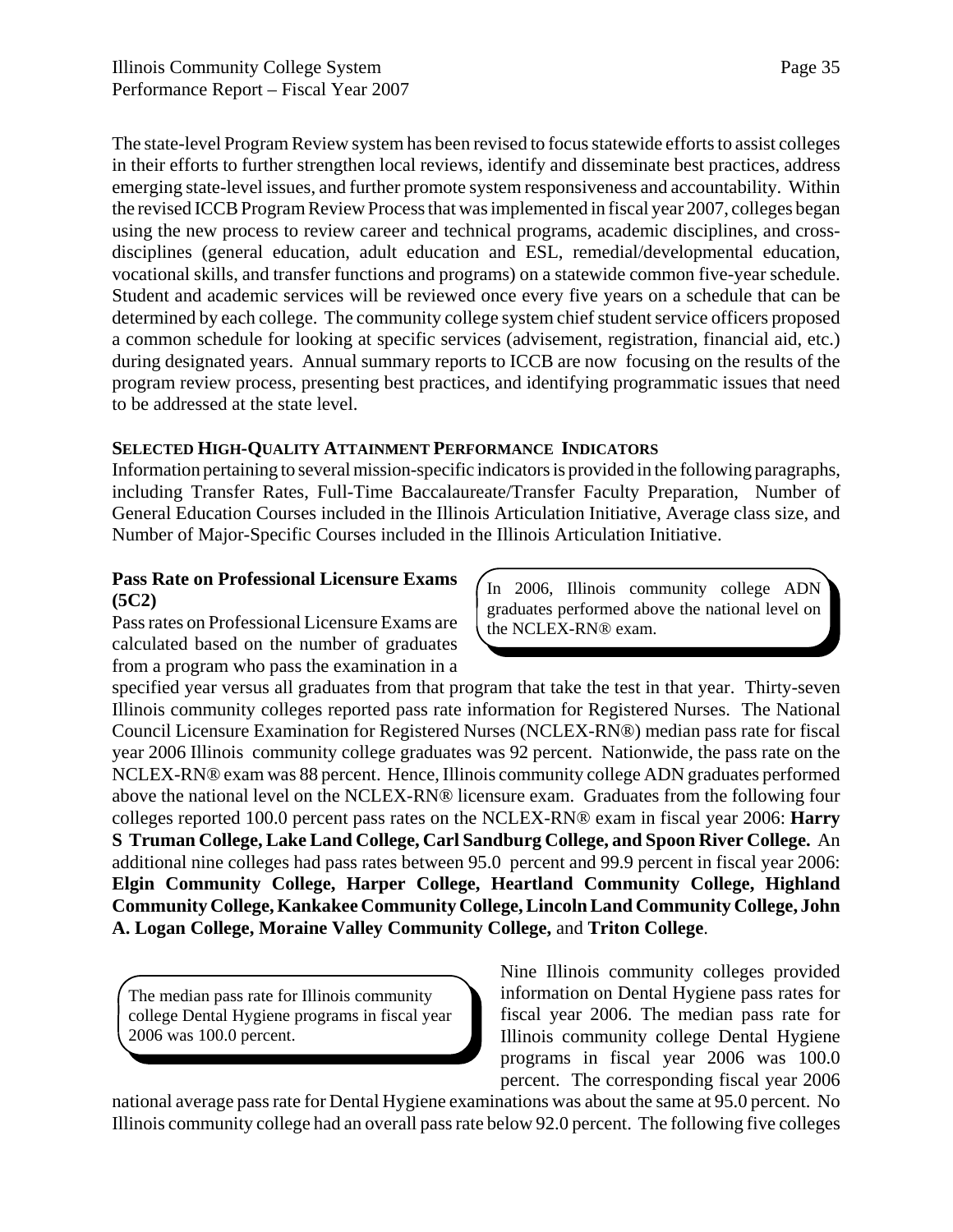### reported perfect scores: the **College of DuPage, Harper College, Lake Land College, John A. Logan College,** and **Rock Valley College**.

Fiscal year 2006 graduates from the 19 Illinois community college Radiologic Technology programs providing rate information reported a median pass rate of 100.0 percent. The national average pass rate for Radiologic Technology programs was 90.5 percent; hence, results for Illinois community college

With a 100.0 percent median pass rate, results for Illinois community college Radiologic Technology graduates substantially exceeded the national average for fiscal year 2006.

Radiologic Technology graduates substantially exceeded the national average. Graduates from the following eleven colleges registered a perfect performance on the Radiologic Technology exam: **Wilbur Wright College, Illinois Central College, Illinois Eastern Community Colleges, Kankakee Community College, College of Lake County, Lincoln Land Community College, Richland Community College, Carl Sandburg College, Sauk Valley Community College, Triton College,** and **John Wood Community College**.

The Emergency Medical Technician median pass rate for fiscal year 2006 Illinois community college graduates was 90.0 percent.

**Emergency Medical Technician** examination results were reported by 22 Illinois community colleges. The Emergency Medical Technician median pass rate for fiscal year 2006 Illinois community college graduates was 90.0 percent. National figures show an EMT pass rate of 71.0

percent. Graduates from a few colleges achieved flawless pass rates of 100.0 percent, including **Joliet Junior College**, **Carl Sandburg College,** and **John Wood Community College**. Graduates from **Wilbur Wright College, Harper College, Lake Land College,** and **Moraine Valley Community College** attained pass rates between 95.0 and 99.9 percent.

#### **Transfer Rate (5M3)**

Transfer rates are calculated using the National Transfer Assembly approach developed by a workgroup in conjunction with the Center for the Study of Community Colleges at the University of California in Los Angeles (UCLA). Cohorts of entering students with no prior college experience who completed 12 or more credits at the community college are tracked for four years and the number of successful transfers is identified. Over the last

Illinois Community College System Transfer Rates are above national rates that were calculated using the National Transfer Assembly methodology. Using the National Student Clearinghouse (NSC) data for all types of out-ofstate institutions, as well as private in-state institutions allowed more complete tracking and reporting of results.

several years, national results have varied between 21.5 and 25.2 percent. In Illinois, the statewide transfer rate for cohorts of community college entering students based on the Illinois Community College and Public University Shared Data Files and the National Student Clearinghouse (NSC) Student Tracker **was 31.2 percent in fiscal year 2006 and 38.4 percent in fiscal year 2007.** NSC includes enrollment information for all types of out-of-state institutions, as well as private in-state institutions. NSC's StudentTracker provides the nation's largest database of frequently updated enrollment data with nationwide coverage that includes over 75 million records on current and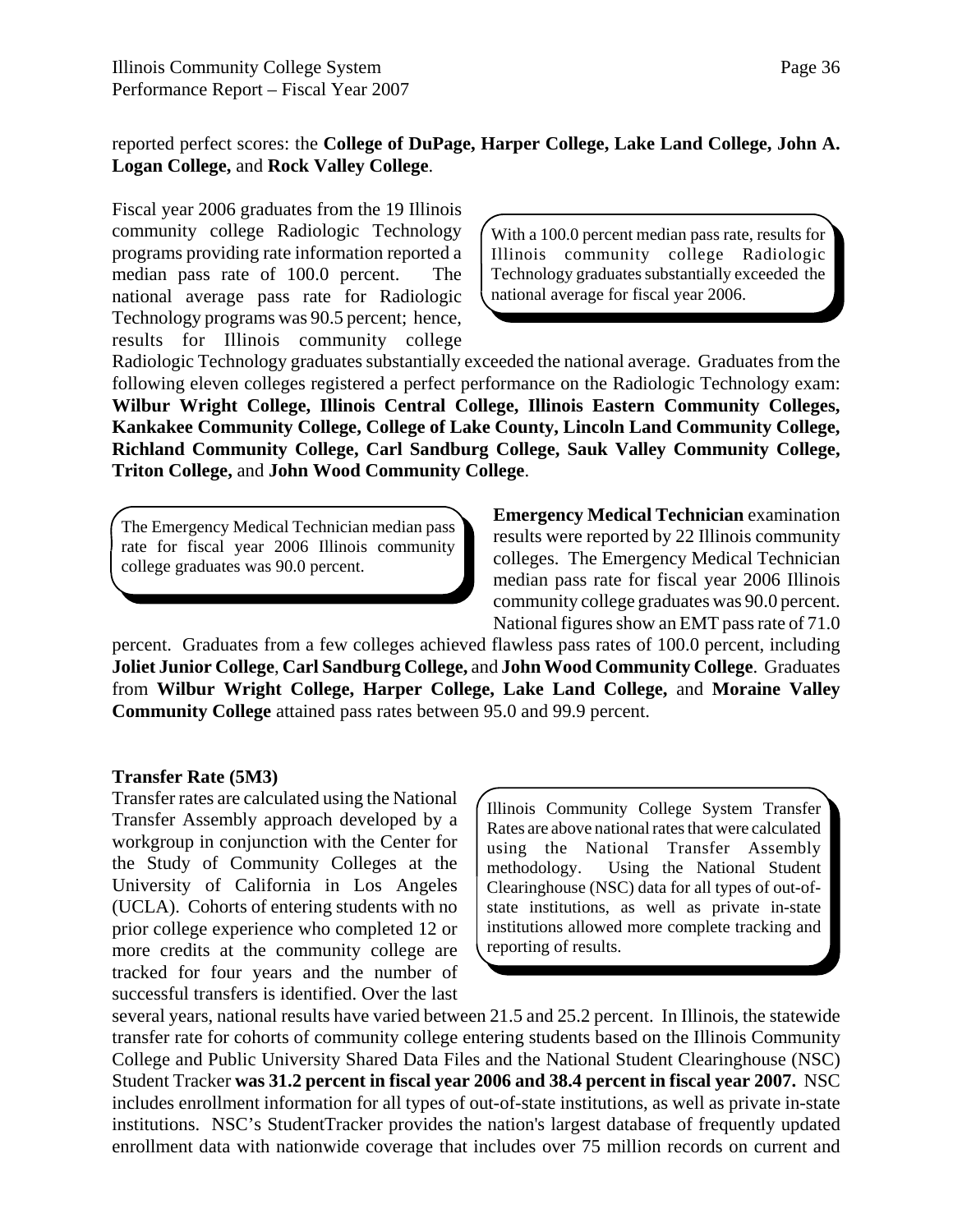former students from all sectors of higher education. More than 2,800 of U.S. colleges and universities contribute to NSC data systems. Illinois Community College System Transfer Rates are above national rates that were calculated using the National Transfer Assembly methodology.

Colleges in Illinois with 45 percent or more of the eligible individuals – based on the national methodology – transferring through fiscal year 2007 included **Frontier Community College** (50.0 percent;  $N = 9$ ), **Lincoln Land Community College** (48.1 percent;  $N = 480$ ), the **College** of **DuPage** (47.9 percent;  $N = 1,103$ ), Illinois Valley Community College (46.6 percent;  $N = 177$ ), **Olney Central College** (46.6 percent;  $N = 61$ ), **McHenry County College** (46.3 percent;  $N = 239$ ), and **Parkland College**  $(46.2 \text{ percent}; N = 446)$ .

Between 2006 and 2007, transfer rates increased nearly across the board. Only seven colleges registered rate decreases: **Rock Valley College** (- 97.6 percent; - 82 transfers), **John A . Logan College** (- 37.1 percent; - 73 transfers), **Illinois Valley Community College** (-34.0 percent; - 91 transfers), **Wilbur Wright College** (- 22.6 percent; - 7 transfers), **Illinois Central College** (- 15.5 percent; - 71 transfers), **Parkland College** (- 13.2 percent; - 68 transfers), and **Danville Area Community College** (- 3.5 percent; - 4 transfers). Colleges in Illinois with the largest transfer rate increases between 2006 and 2007 were **Harry S Truman College** (322.6 percent; 100 transfers), **Frontier Community College** (200 percent; 6 transfers), and **Kennedy-King College** (116.1 percent; 36 transfers).

During fiscal year 2006, the average Illinois community college class size was 17.90.

### **Average Class Size (5M4)**

This performance indicator measures the average class size of Illinois community colleges. Reasonable class sizes can contribute to the delivery of more personalized,

individualized instruction. During fiscal year 2006, the average Illinois community college class size was 17.90, which is similar to the average from last year (18.37) and a 2.76 percent increase from fiscal year 2000.

**Danville Area Community College** had the smallest average class size (11.14) and **Rock Valley College** (24.94) and **Malcolm X College** (22.38) had the largest fiscal year 2006 average class sizes. **Frontier Community College** experienced the largest class size increase (23.1 percent) and **Olney Central College** experienced the largest class size decrease (- 13.9 percent) between fiscal years 2005 and 2006.

### **Full-Time Transfer Faculty Preparation (5M5)**

This performance indicator reflects the educational attainment of the institution's fulltime baccalaureate/transfer faculty. During fiscal year 2007, an average of 97.2 percent of all Illinois Community College System full-

During fiscal year 2007, an average of 97.2 percent of Illinois Community College System *full-time transfer faculty* held a Master's or higher degree.

time transfer faculty held a Master's or higher degree. Eight out ten colleges (81.3 percent) reported that 95 percent or above of their transfer faculty held a Master's or higher degree. Nationwide, the most recent available data from the *Digest of Education Statistics, 2006* are for full-time faculty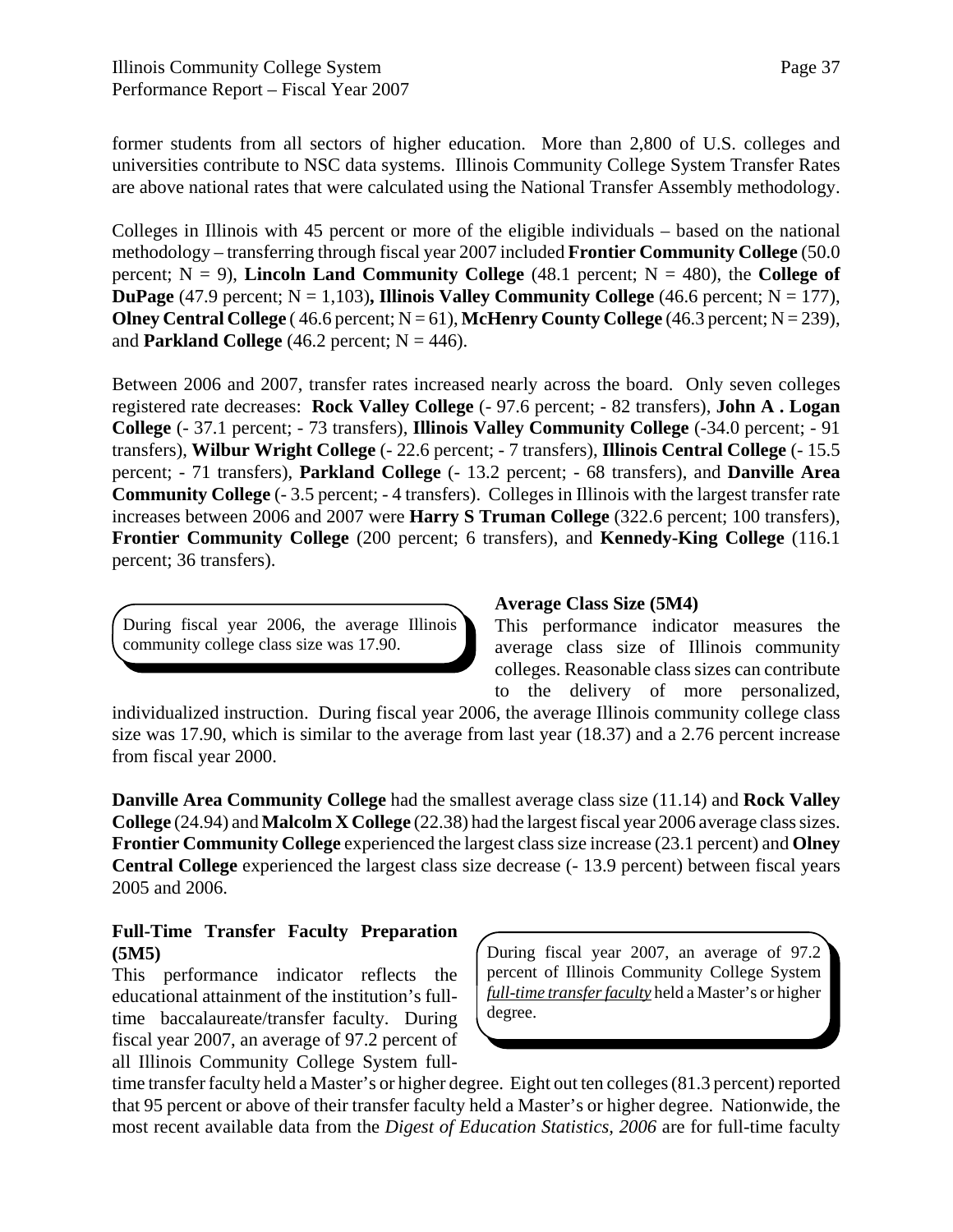teaching across all programs at community colleges and show 85.2 percent possessed a Master's degree or above (Fall 2003) (http://nces.ed.gov/programs/digest/d06/tables/dt06 235.asp).

During fiscal year 2007, there were 5,763 Illinois community college general education courses included in the IAI, an average of 120 courses per college.

**Number of General Education Courses included in the Illinois Articulation Initiative (5M6)**

This performance indicator measures the institution's involvement in the Illinois Articulation Initiative (IAI) which promotes and facilitates student transfer. During fiscal

year 2007, there were 5,763 Illinois community college general education courses included in the IAI, an average of 120 courses per college. Every college offered at least 74 IAI courses. The **College of DuPage** (313 courses), **Waubonsee Community College** (240 courses), **Illinois Valley Community College** (161 courses), **Black Hawk College** (158 courses), **Elgin Community College** (157 courses), **Rock Valley College** (155 courses), and **Harper College** (155 courses) were the leading community colleges in the number of IAI general education courses listed. Threequarters of Illinois community colleges had at least 100 IAI-approved general education courses in fiscal year 2007.

Colleges with above-average 2007 participation (over 120 courses) and added additional courses to their IAI general education course listing over the past year included **Lewis and Clark Community College** (+4 courses), **Illinois Central College** (+1 course), **Triton College** (+1 course), the **College of Lake County** (+5 courses), **McHenry County College** (+4 courses), **Parkland College** (+5 courses), **Oakton Community College** (+7 courses), **Rock Valley College** (+10 courses), **Elgin Community College** (+1 course), **Black Hawk College** (+3 courses), **Waubonsee Community College** (+1 course), and the **College of DuPage** (+1 course). The Illinois Articulation Initiative is a very important collaborative effort to promote and facilitate interinstitutional transfer.

**Number of Major-Specific Courses included in the Illinois Articulation Initiative (IAI) (5M7)** This performance indicator measures each college's involvement in the Illinois Articulation Initiative which promotes student transfer. During fiscal year 2007, 8,680 major-specific courses were included in the Illinois Articulation Initiative, an average of 181 courses per college. Each college offered at least 73 major-specific IAI courses and eight colleges offered over 225 courses each.

### **Graduate Satisfaction by College (5C1)**

This performance indicator reflects the percent of respondents to the Career and Technical Follow-up Study who were satisfied/very satisfied with program components, courses outside the program major, and support programs and services. During fiscal year 2006, nine out of ten (89.3 percent) Illinois

During fiscal year 2006, nine out of ten (89.3 percent) Illinois Community College graduates were satisfied/very satisfied with program components, courses outside the program major and support programs and services.

community college graduates were satisfied. **Harry S Truman College** (100 percent), **John A. Logan College** (99.4 percent), **Lewis and Clark Community College** (95.7 percent), **Wabash**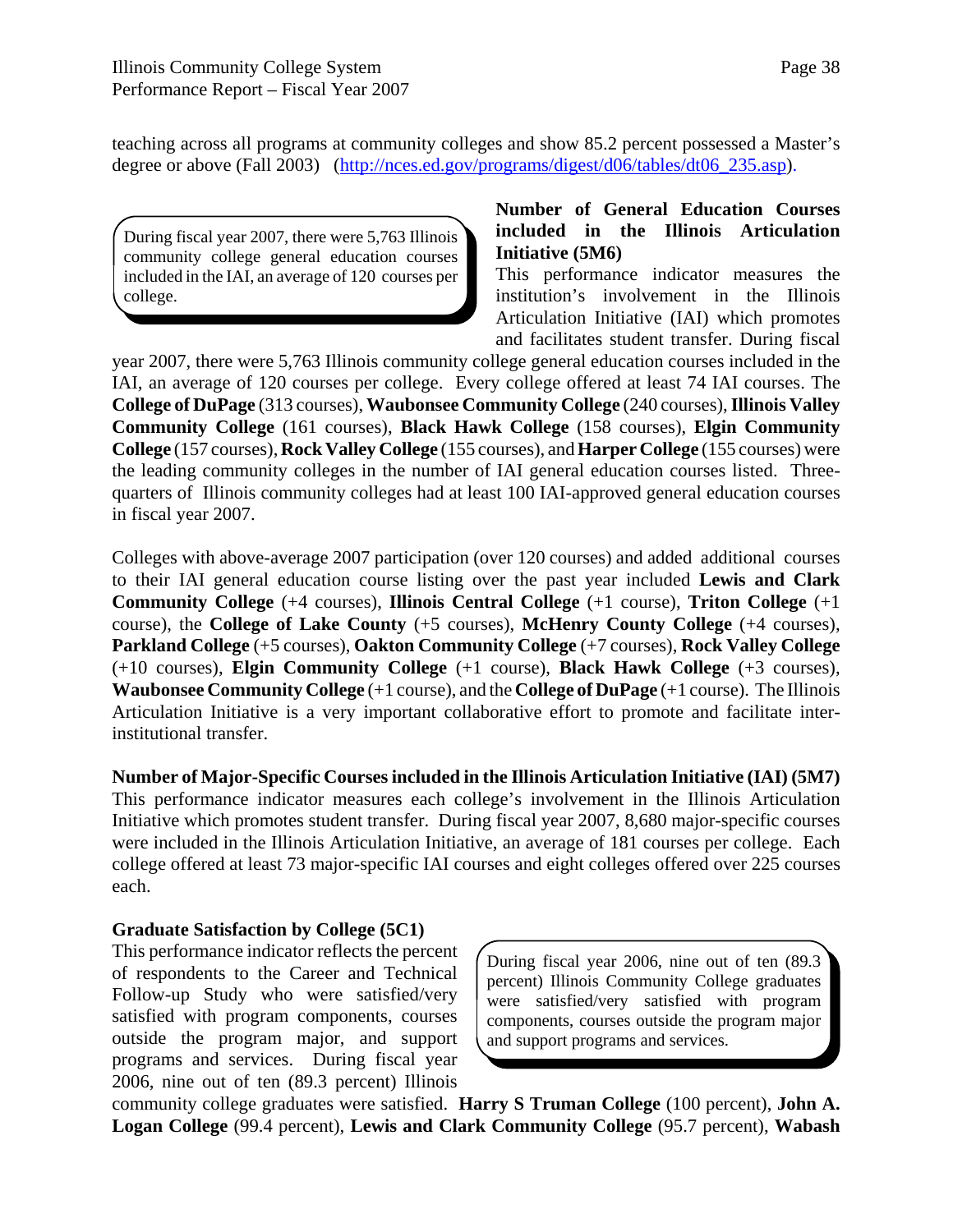**Valley College** (95.5 percent), **Frontier Community College** (95.4 percent), and **Black Hawk College** (95.1 percent) had graduate satisfaction greater than 95 percent.

Graduate satisfaction increased 0.2 percent from fiscal year 2002 to fiscal year 2006. Colleges with the largest increase over five years include **Harry S Truman College** (27.2 percent) and **Rend** Lake College (13.6 percent).

# **POLICY AREA SIX: ACCOUNTABILITY, PRODUCTIVITY, AND EFFICIENCY**

*Illinois colleges and universities will promote efficiency and accountability in higher education operations.*

### **BACKGROUND ON ACCOUNTABILITY, PRODUCTIVITY, AND EFFICIENCY**

As with Policy Areas Three, Four, and Five, information on Policy Area Six covers only performance indicators for 2007. Colleges were not required to present narrative on fiscal year 2007 initiatives or fiscal year 2008 plans.

Community colleges are accountable to multiple constituencies because they are supported by a combination of public funds (local, state, and federal); student tuition and fees; and private contributions. In addition to required state and federal reporting, each college has developed a system of measuring, tracking, and reporting institutional productivity and cost effectiveness to its locally elected board of trustees and district residents. All Illinois public community colleges are accredited by **the Higher Learning Commission (HLC) of the North Central Association of Colleges and Schools (NCA)**. Many programs offered by the colleges require accreditation or approval by professional associations or regulating bodies. In instances where program accreditation is optional, colleges nearly always pursue specialized accreditation as a way to provide graduates with an advantage when seeking new employment or advancement opportunities. Illinois Community College Board staff conduct a recognition evaluation of each college once every five years. Recognition is a statutory term describing the status of a district which meets instructional, administrative, financial, facility, and equipment standards established by the Illinois Community College Board. The final recognition report to each college includes both compliance and advisory (quality) recommendations. Through these and other processes, the colleges are able to demonstrate accountability for the resources they receive.

**SELECTED ACCOUNTABILITY, PRODUCTIVITY, AND EFFICIENCY PERFORMANCE INDICATORS** Performance Measures related to Accountability and Productivity included Cost of Instruction per Credit Hour by Student Level as a Percent of Sector Average by Student Level; Indirect Instructional Support Cost per Credit Hour as a Percent of Sector Average; Proportion of First-time, Full-time Freshmen Who Complete Their Degree with 150 percent of Catalog Time, or are Still Enrolled or Transferred; Population Served; and Full-Time Equivalent Student/Faculty Ratio.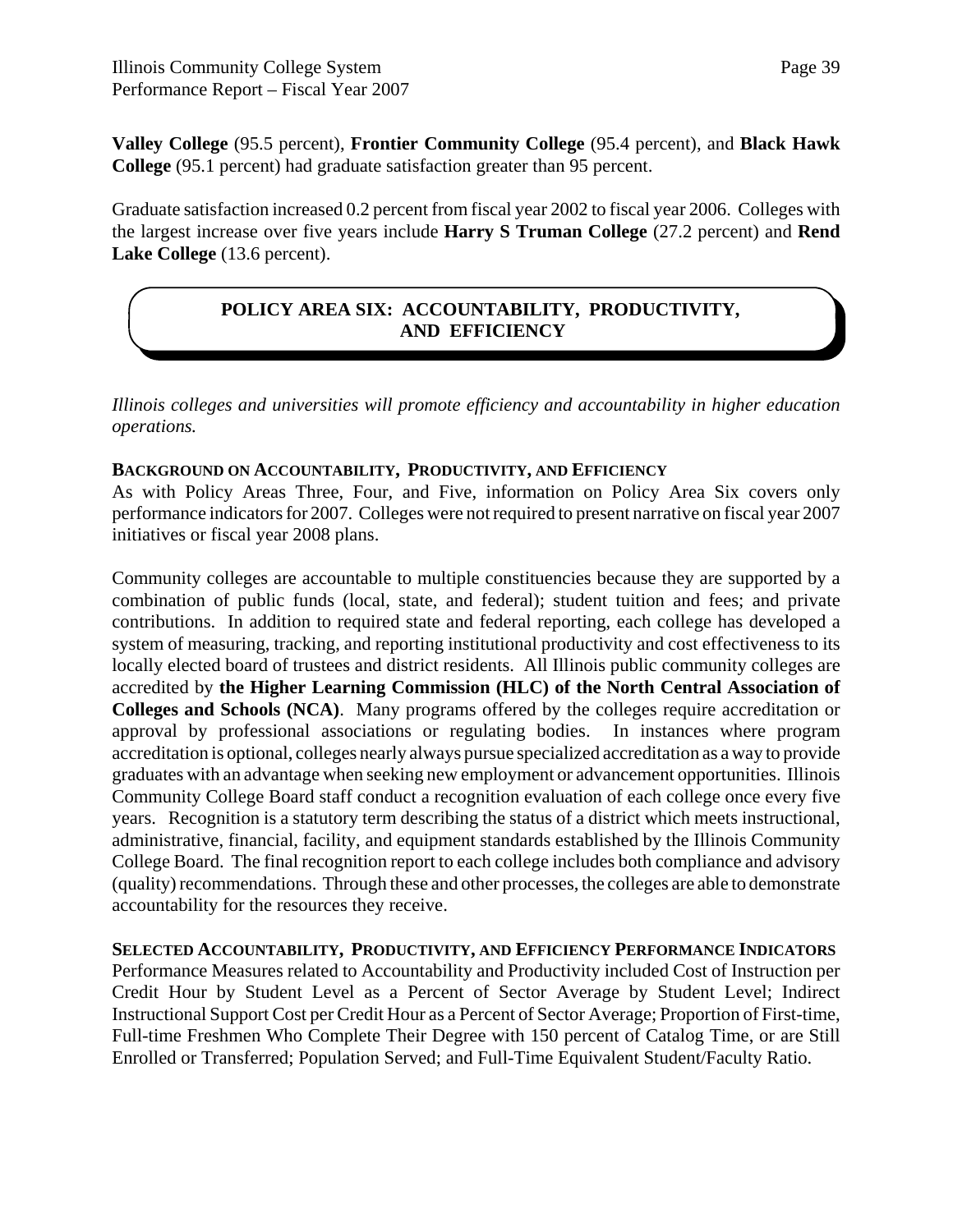### **Cost of Instruction per Credit Hour by Student Level as a Percent of Sector Average by Student Level (6C1)**

This indicator measures the instructional efficiency over time for an institution. Fiscal year 2006 represents the second year that only unrestricted unit cost data were collected from community colleges by the ICCB. There is

Statewide, the one-year rate of instructional unit cost between 2005 (\$198.39) to 2006 (\$208.43) increased by 5.1 percent.

more than one way to look at cost information, and the ICCB Unit Cost Reports contain more indepth coverage on this topic. Cost figures referenced in this indicator reflect the net instructional unit cost which is most frequently used in comparative analyses, as well as in the state funding plan. Briefly, the net instructional unit cost includes direct and indirect costs for instruction (salaries, direct departmental costs, direct instructional equipment costs, allocated/indirect costs, and operation and maintenance costs).

Statewide, the one-year rate of instructional unit cost between 2005 (\$198.39) to 2006 (\$208.43) increased by 5.1 percent. The Higher Education Price Index (HEPI) for overall operations increased an estimated 5.0 percent during the same time frame (http://www.commonfund.org/Templates/ InvestorServices/RESOURCE\_REQUEST/target.pdf?RES\_GUID=BA6F90EC-2BE6-4BF4-9D 19-D68AE8367B1B). HEPI is a national index produced by Research Associates of Washington which was originally developed by the United States Department of Education in 1975. Similar to the Consumer Price Index (CPI), HEPI measures change in the prices that colleges and universities pay for a fixed group of goods and services, including professional and nonprofessional salaries, benefits and wages, contractual services, supplies and materials, equipment, library acquisitions, and utilities.

In Illinois, during the two-year period from fiscal years 2004 to 2006, there was an increase of 7.9 percent (versus an 8.8 percent increase for HEPI). Illinois data show that 20 community colleges experienced an actual decrease in instructional costs. Over the past year (2005 to 2006), 11 colleges reported decreases in cost of instruction, including **Lincoln Trail College** (11.0 percent), **Prairie State College** (9.2 percent), **Frontier Community College** (8.6 percent), **Richland Community College** (7.9 percent), **Lake Land College** (7.8 percent), **Morton College** (4.7 percent), **Triton College** (2.8 percent), **Olive-Harvey College** (1.5 percent), **Wabash Valley College** (1.4 percent), **Sauk Valley Community College** (1.2 percent), and **Southwestern Illinois College** (0.1 percent).. Colleges strive to increase efficiency while improving the range of courses needed by students. Decreases in net instructional unit cost can occur for a variety of reasons; e.g., reduced salary costs due to turnover among senior faculty, serving additional students or a relatively larger number of students in lower cost programs, class size increases, and reduced equipment costs. The source of data for this measure in Illinois is the *Unit Cost Report for the Illinois Public Community Colleges*, which is where a more complete discussion of net instructional unit cost and its components is provided (see Tables 5 and 6 in the *Unit Cost Report*).

### **Indirect Instructional Support Cost per Credit Hour as a Percent of Sector Average (6C2)**

This indicator is a measure of indirect instructional support costs over time. Fiscal Statewide, direct instructional support costs experienced a 6.6 increase from 2005 to 2006.

year 2006 represents the second year that only unrestricted unit cost data were collected from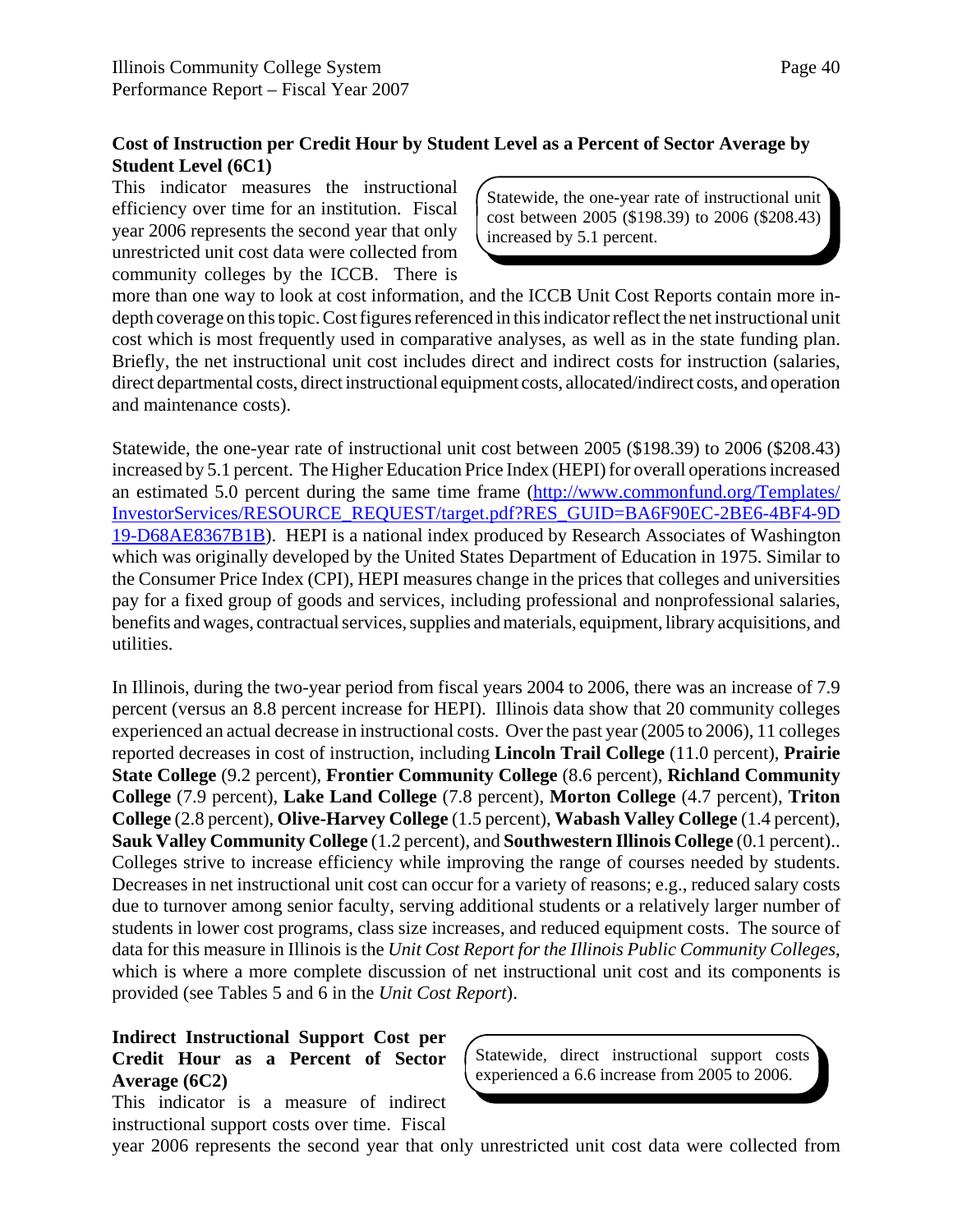community colleges by the ICCB. Costs included are academic support, student services, general instructional services, academic administration and planning (above the departmental level), and subsidies for auxiliary services. Self-supporting or profit-generating auxiliary service costs are not included here. As open door institutions, community colleges welcome individuals possessing a variety of skill levels and must make a commitment to provide students with the academic and support services needed for student success.

Statewide, direct instructional support costs experienced a 6.6 increase from 2005 to 2006. This translates into a \$5.36 average increase for community colleges. During the one-year period from 2005 to 2006, colleges that experienced a one-year decrease in costs included **Prairie State College** (20.8 percent), **Richland Community College** (15.1 percent), **Frontier Community College** (10.3 percent), **Lake Land College** (0.08 percent), **Lincoln Trail College** (8.4 percent), **Morton College** (6.8 percent), **Wabash Valley College** (5.5 percent), **Southwestern Illinois College** (5.1), **Olive-Harvey College** (3.2 percent), **Carl Sandburg College** (2.2 percent), and **Triton College** (1.9 percent). The source of data for Illinois is the *Unit Cost Report* (see Tables 7 and 8 of the *Unit Cost Report* for a more detailed look at the costs that comprise indirect instructional support).

Of the 27,211 fall 2003 cohort of first-time, fulltime entering freshmen, 70.8 percent graduated, transferred, or were still enrolled by summer 2006.

### **Proportion of First-time, Full-time Freshmen Who Complete Their Degree within 150 percent of Catalog Time, or are Still Enrolled or Transferred (6C3)**

This indicator is one measure of student advancement based on a nationally recognized methodology developed by the United States

Department of Education's Integrated Postsecondary Data Systems (IPEDS). While the measure has limitations and detractors, it is in widespread use. For community colleges, a cohort of full-time, first-time college-level freshmen are tracked for three years. **Available data systems were able to track successful advancement outcomes for more than two-thirds of the most recent cohort**. Of the 27,211 fall 2003 cohort of full-time entering freshmen, 70.8 percent graduated, transferred, or were still enrolled by summer 2006. From the 2002 cohort to the 2003 cohort, the number of successful student advancements increased 3.0 percent.

Comparing the 2003 cohort with the 1999 cohort, the number of successful student advancements increased by 13.2 percent. Fifteen of the 48 community colleges have had student successful advancement rates consistently above the statewide average over the past five years, including **Elgin Community College**, **Harper College**, **Heartland Community College**, **Illinois Valley Community College**, **Kaskaskia College**, **Kishwaukee College**, **Lake Land College**, **Lincoln Trail College**, **John A. Logan College**, **McHenry County College**, **Moraine Valley Community College**, **Olney Central College**, **Parkland College**, **Spoon River College**, and **Triton College**. Focusing on the most recent 2003 cohort, the following colleges had the highest student advancement rates: **Wabash Valley College** (82.1 percent), **Harper College** (79.8 percent), and **Triton College** (77.0 percent) and were all well above the statewide average of 70.8 percent. Among community college students it is common for those within any particular cohort to drop from full-time to part-time status. These students may be successful beyond the 150 percent of catalog time.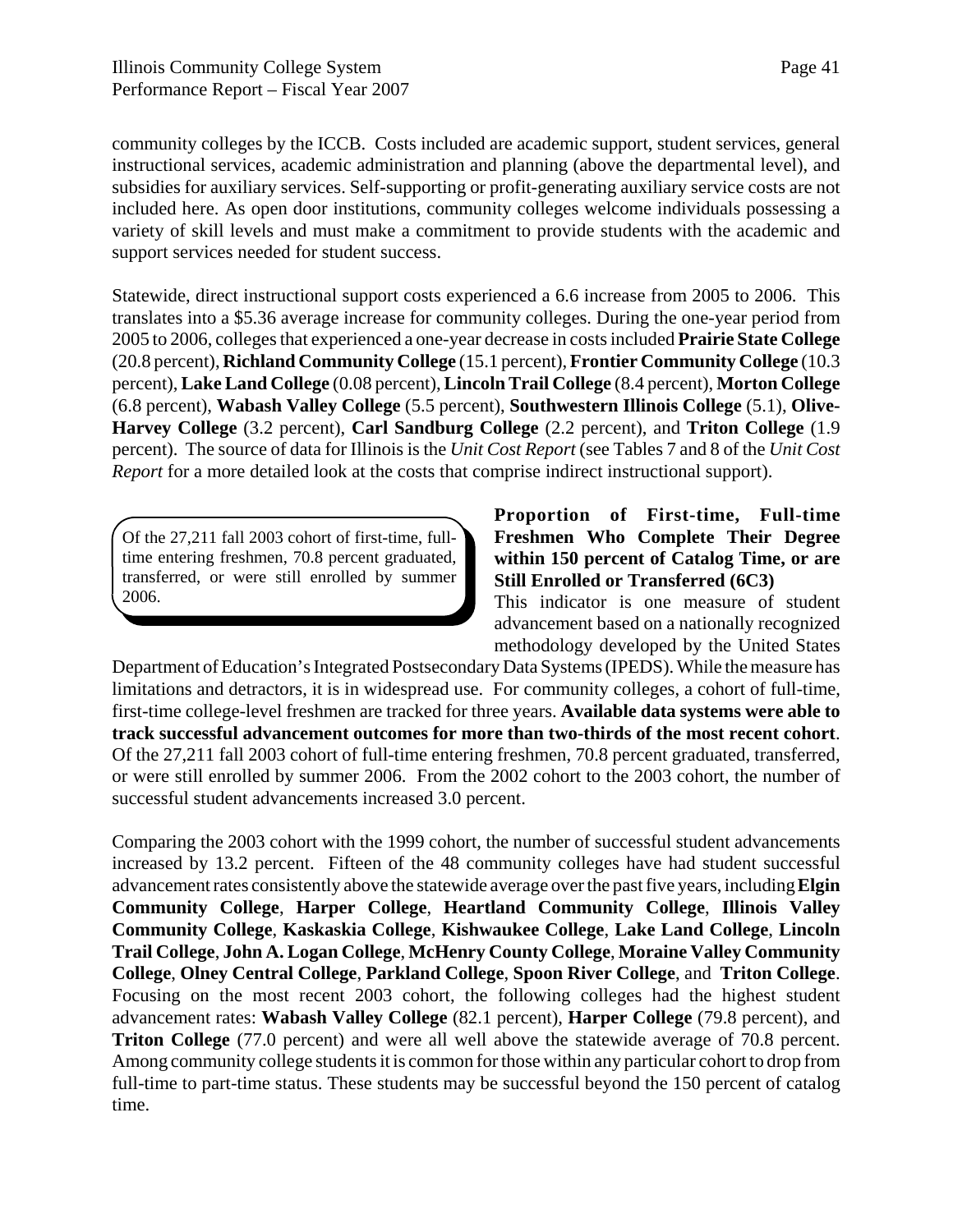#### **Population Served (6M1)**

This performance indicator provides one approach to measuring college outreach efforts in the community. During fiscal year 2006, Illinois community colleges enrolled a total of 936,903 students through credit and noncredit coursework. According to the most recent Bureau of the Census figures, there were

Looking at Illinoisans over 18 years of age indicates that almost one out of ten individuals attended a community college during fiscal year 2006.

12,763,570 people living in Illinois. Therefore, one out of every 14 Illinoisans attended coursework in a community college. Narrowing the look to an estimated 9,208,765 Illinoisans over18 years of age indicates that almost one out of ten individuals attended a community college during fiscal year 2006 (http://factfinder.census.gov/servlet/ACSSAFFFacts?\_event=Search&geo\_id=01000US & geoContext=01000US& street=& county=& cityTown=& state=04000US17& zip=& lan g=en&\_sse=on&ActiveGeoDiv=geoSelect&\_useEV=&pctxt=fph&pgsl=010&\_submenuId=fact sheet 1&ds\_name=ACS\_2005\_SAFF&\_ci\_nbr=null&qr\_name=null&reg=null%3Anull&\_keyw ord= $\&$  industry=).

The average community college enrollment percentage of the entire population was 7.3 percent of each respective district. **Illinois Eastern Community Colleges** enrolled a total of 29.8 percent of the district's population among the four schools, the highest percentage of any Illinois community college district. These figures can be impacted by multiple factors, including geographic size of the district, population density, availability of other higher education options in the service region, the extent of net importing of out-of-district students, branch and extension center outreach center availability, etc.

During fiscal year 2006, Illinois community colleges averaged a systemwide 18.9 studentfaculty FTE ratio. . . The Illinois ratio shows a level of efficiency over the national average (19.2), while remaining sufficiently small to allow for individualized student attention.

**Full-Time Equivalent Student/Faculty Ratio (6M6)** This performance indicator provides a measure of college instructional staffing patterns. During fiscal year 2006, Illinois community colleges averaged an 18.9 studentfaculty FTE ratio. During fiscal year 2006, **Shawnee Community College** had the lowest student-faculty FTE ratio (12.1). The most recent national data from the Digest of

Education Statistics, 2006 are from fall 2005 and indicate a student-faculty FTE ratio nationwide for public two-year colleges of 19.2 (http://nces.ed.gov/programs/digest/d06/tables/dt06\_230.asp). The Illinois ratio shows a level of efficiency over the national average, while remaining sufficiently small to allow for individualized student attention.

### **Number of Students Served Through Dual Enrollment Courses (6M9)**

This performance indicator measures dual enrollment at Illinois community colleges. During fiscal year 2006, Illinois community colleges enrolled 38,262 students in dual credit courses. From 2004 to 2006, the number of students in dual enrollment courses increased 38.2 percent statewide. The colleges with the highest percent change from 2004 to 2006 include **Heartland Community College** (697.2 percent), **Carl Sandburg College** (421.8 percent), **Richland Community College** (407.4 percent), and **Lincoln Trail College** (381.4 percent).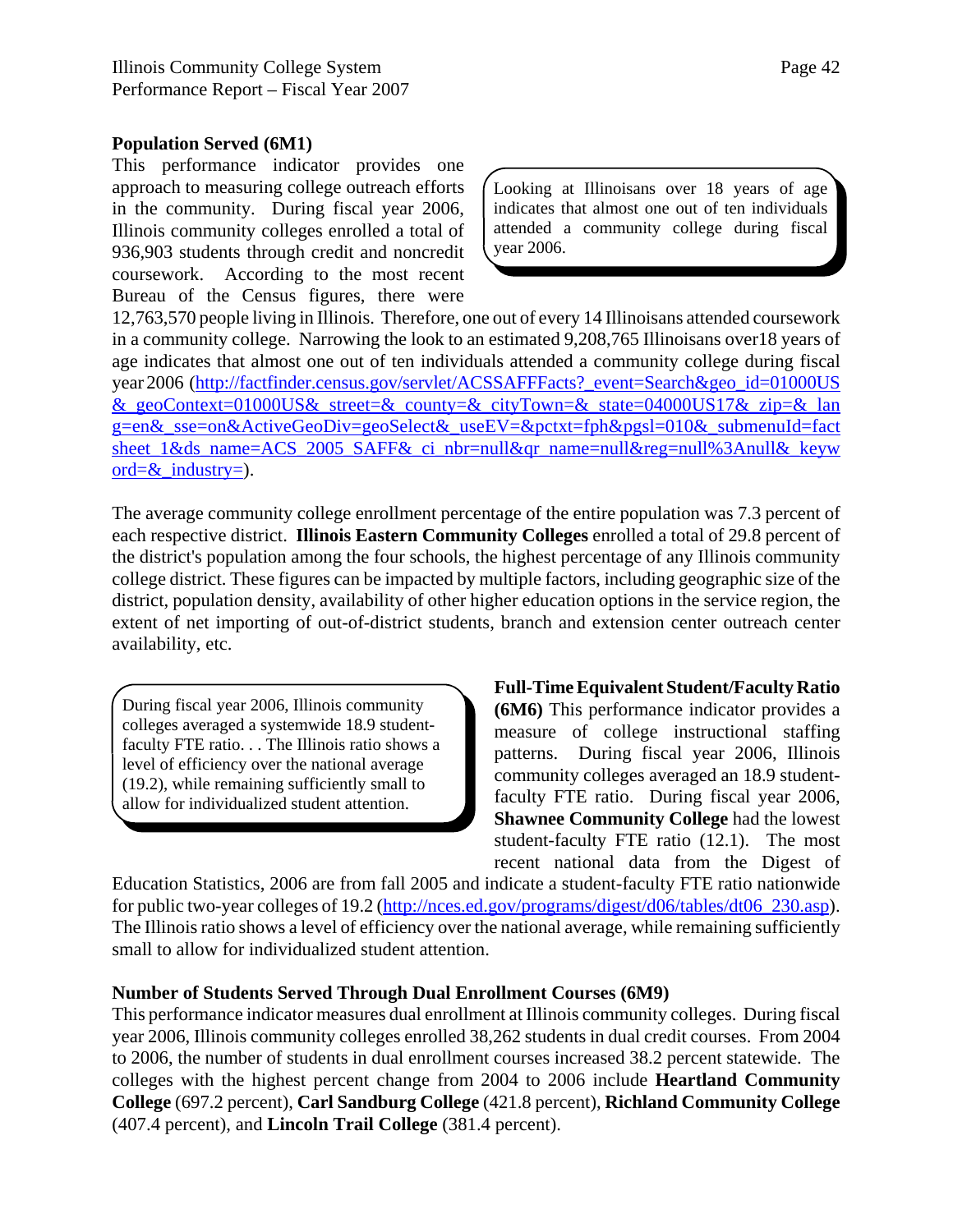# **ILLINOIS COMMUNITY COLLEGE SYSTEM PERFORMANCE REPORT SUMMARY AND CONCLUSIONS FOR FISCAL YEAR 2007**

Fiscal yar 2007 marks the  $16<sup>th</sup>$  consecutive year that the Illinois Community College System has collaborated to produce the Performance/Accountability/PQP series of outcomes-riented reports. Through the Performance Report, local and state community college officials document accomplishments and progress achieved over the past year, identify challenges, and develop strategies to sustain positive momentum. The next few paragraphs provide information about how the Performance Report fits in with related community college accountability initiatives; highlights of *IBHE 2011 he Strategic Plan for the Illinois Board of Higher Education* (IBHE) and its relationship to the IBHE's *Illinois Commitment* which it replaces and Illinois Community College System's *Promise for Illinois Revisited*; and the structure of the current report.

Community colleges are focused on local area needs and widely recognized as market driven providers of higher education opportunities, workforce training, and economic development. The Performance Report is an important component in the array of initiatives community colleges

The Performance Report is an important component in the array of initiatives community colleges engage in to enhance quality and be accountable to the students, taxpayers, and communities they serve.

engage in to enhance quality and be accountable to the students, taxpayers, and communities they serve including (selected internet links provided): the Course and Program Approval Processes which are being enhanced through CurricUNET (http://www.league.org/leaguetlc/express/ inn0211.html), Program Review (http://www.iccb.state.il.us/pdf/manuals/fy07program reviewmanual.pdf), Recognition, (http://www.iccb.state.il.us/pdf/manuals/recogmanual.pdf), Underrepresented Groups reporting which includes retention and student advancement components, Career and Technical Follow-up Study reporting, the Transfer Rate initiative, the Uniform Financial Reporting System, Unit Cost Study reporting (http://www.iccb.state.il.us/publications.reports.html), and other financial reporting including Audits, the Comptroller's Office Public Accountability Project (http://www.ioc.state.il.us/office/PAP/), Integrated Postsecondary Data System reporting (http://nces.ed.gov/ipeds/), Perkins Postsecondary Performance Measure reporting (http://www.edcountability.net/), Workforce Investment Act Title I outcomes reporting, the National Reporting System for Adult Education and Family Literacy performance reporting (http://www.nrsweb.org/), and others. Illinois community colleges also actively participate in regional institutional accreditation through the North Central Association (http://www.ncacasi.org/), as well as program-specific accreditation which are focused on documenting the quality of their programs and services. Furthermore, each community college district has a local strategic plan aimed at addressing priority needs and moving forward in new directions.

The Performance Report and Indicators for Higher Education project builds on the Illinois Community College System Performance-Based Incentive System (PBIS), which included a series of statewide measures and a local district-based component aimed at strengthening teaching and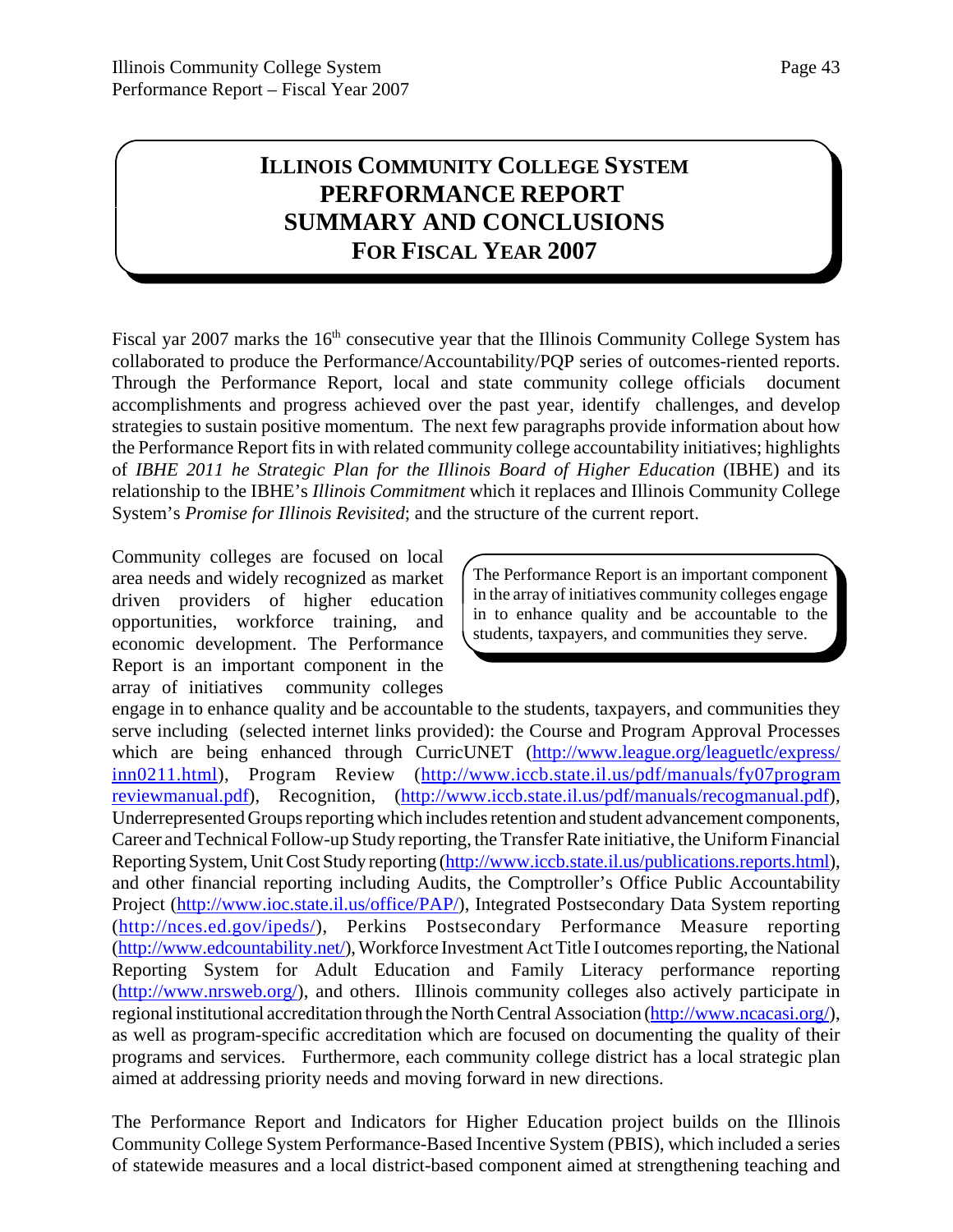learning. State measures focused on student satisfaction, educational advancement, persistence, employment, transfer, market penetration, and developmental course completion. The district-based component reflected autonomy, mission differentiation, and local projects to address community needs in one of the following areas: Technology, Workforce Development, or Responsiveness to Local Need. PBIS funding was discontinued in fiscal year 2002 due to state budgetary constraints.

At the October 2, 2007 IBHE meeting, a new plan known as *IBHE 2011 the Strategic Plan for the Illinois Board of Higher Education* was adopted (see http://www.ibhe.org/Board/agendas/ 2007/October/Item11.pdf). The new IBHE plan goals reflect a fresh approach while maintaining appropriate ties to the organization's last strategic plan – *the Illinois Commitment*. *IBHE 2011 Strategic Plan* goals identified in the new plan are mapped to the Policy Areas from the previous plan:

|               | <b>IBHE</b> 2011 Strategic Goals Previous Related <b>IBHE</b> Illinois Commitment Policy Areas |
|---------------|------------------------------------------------------------------------------------------------|
| Affordability | Affordability                                                                                  |
| Attainment    | Teaching and Learning, High Quality, Economic Growth                                           |
| Diversity     | <b>Access and Diversity</b>                                                                    |
| Efficiency    | Accountability and Productivity                                                                |

The *IBHE 2011 Strategic Plan* references IBHE's interest in leveraging budgetary authority, statutory authority, coordination authority, and leadership/advocacy to advance plan goals. Additionally, the *IBHE 2011 Strategic Plan* incorporates a series of performance benchmarks and measures related to each goal.

Future versions of the Performance Report are expected to be developed around the goals contained in the *IBHE 2011 Strategic Plan* and the related promises from the Illinois Community College System's *Promise for Illinois Revisited*.

pledges include:

Future versions of the Performance Report are expected to be developed around the goals contained in the *IBHE 2011 Strategic Plan* and the related promises from the Illinois Community College System's *Promise for Illinois Revisited* (see http://www.iccb.state. il.us /pdf/agendas/2006/Promise Revisited1-06. pdf). The Illinois Community College System

- $\checkmark$  **High Quality** Emphasize high quality in all programs, services, and operations.
- T **Affordable Access** Deliver affordable and accessible learning opportunities for all residents of Illinois.
- T **Competitive Workforce** Address workforce and economic development needs with flexible, responsive, and progressive programs and services.
- T **Effective Transitions** Offer rigorous courses, programs, and services designed to enable students to transition from one learning environment and level to another.
- T **Enhanced Adult Education** Enhance adult education and literacy programs necessary for individuals and families to achieve high-quality standards of living in Illinois.
- T **Services for Student Success** Provide programs and services to assist students succeed in their educational endeavors.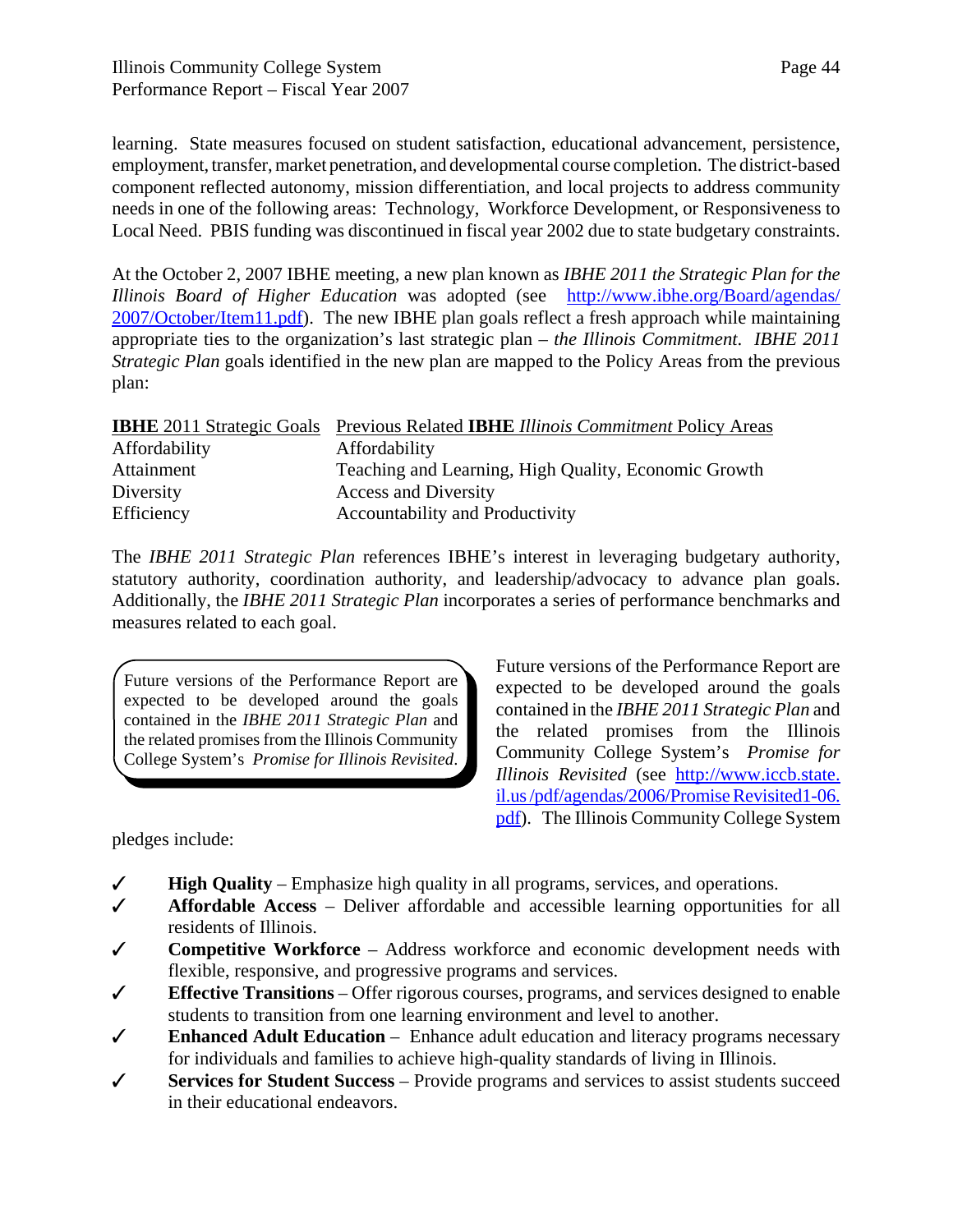The following table includes *IBHE 2011 Strategic Plan* Goals with the related Promises from the *Promise for Illinois Revisited*. Some of the Promises address more than one *IBHE 2011 Strategic Plan* Goal and have been listed below in conjunction with the predominant category.

|               | <b>IBHE</b> 2011 Strategic Goals Related Promises from the <b>ICCB</b> Promise for Illinois Revisited |
|---------------|-------------------------------------------------------------------------------------------------------|
| Affordability | <b>Affordable Access</b>                                                                              |
| Attainment    | <b>High Quality, Competitive Workforce</b>                                                            |
| Diversity     | Services for Student Success, Enhanced Adult Education                                                |
| Efficiency    | <b>Effective Transitions</b>                                                                          |

Hence, there is a continuing alignment between the *IBHE 2011 Strategic Plan* goals and the Promises made by the Illinois Community College System. Staff from the Illinois Community College Board and Illinois Board of Higher Education will continue to collaborate with education and workforce partners to advance shared priorities and develop the next iteration of the Performance Report. The Policy Area names referenced in the 2007 Statewide Community College Performance Report have been modified to reference both the *IBHE 2011 Strategic Plan* Goals and *Illinois Commitment* Policy Areas.

For the current edition of the Performance Report, the narrative focus is on the following topics: Economic Growth/ Attainment and Improving Teaching and Learning/P-20 Partnerships/ Attainment.

For the current edition of the Performance Report, the narrative focus is on the following topics: Economic Growth/Attainment and Improving Teaching and Learning/P-20 Partnerships/Attainment. Local community college submissions included data reporting across all six areas. There are three levels of indicators in the Performance Report:

Statewide Indicators – assess performance of Illinois' system of higher education as a whole; Common Institutional Indicators – relate to the statewide goals for higher education and are reported on by all institutions; and Mission-Specific Indicators – focus on each institution's unique role within the overall context of higher education's goals. As a value added service to the community colleges and to reduce the local data burden, Illinois Community College Board staff furnished as much of the data at the individual college level as possible.

The *Fiscal Year 2007 Illinois Community College System Performance Report* contains summary information about state and common institutional outcome indicators. External comparative benchmarks are cited whenever possible using the latest available data (national reporting typically trails what is available at the state level). Additionally, the state report contains reviews of selected mission-specific indicators. For the two narrative focus areas – Economic Growth/Attainment and Improving Teaching and Learning/P-20 Partnerships/Attainment – the state report includes Highlights of Accomplishments, Selected Challenges, and Highlights of Plans.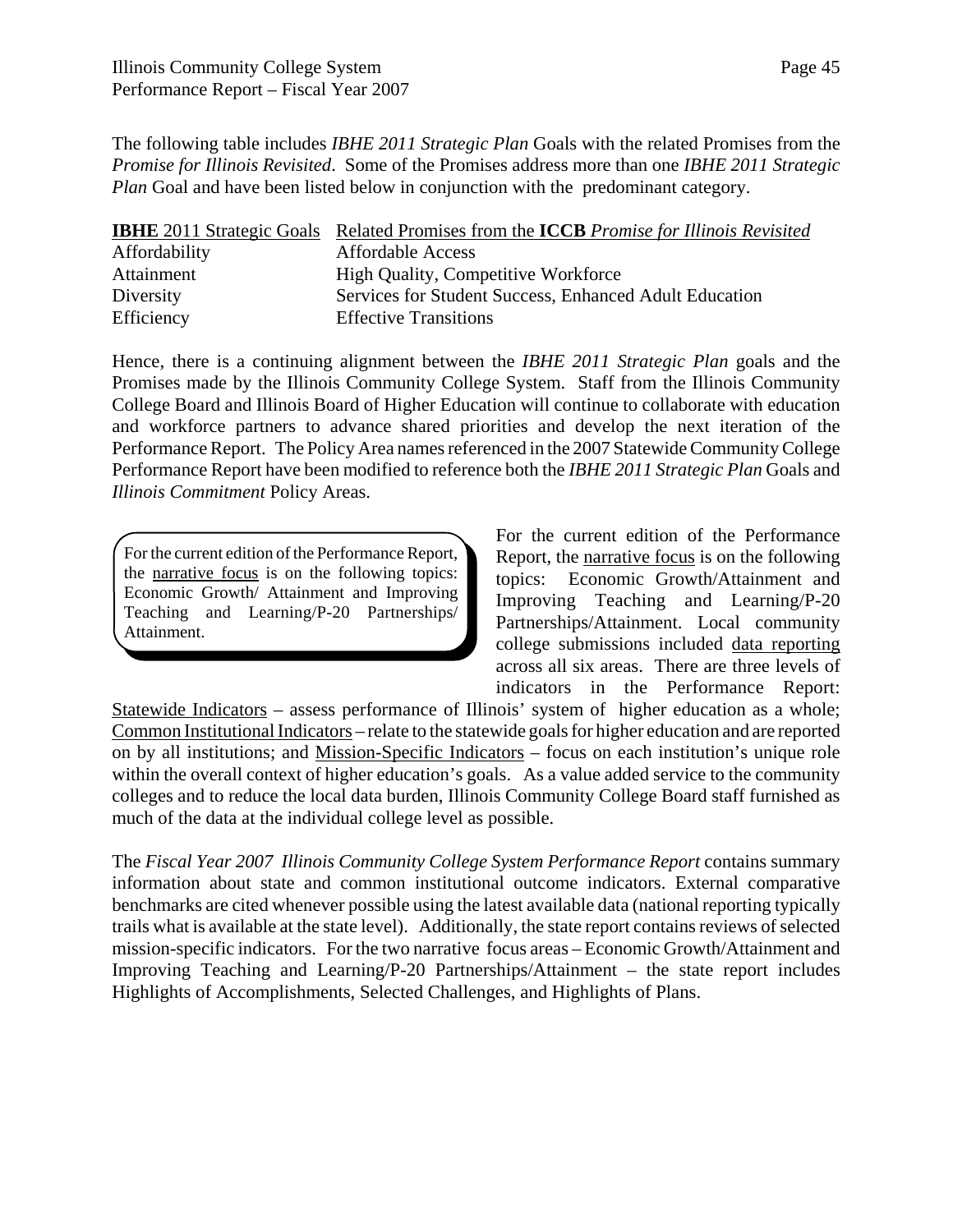# **POLICY AREA ONE: ECONOMIC GROWTH/ATTAINMENT**

*Higher education will help Illinois sustain strong economic growth through teaching, service, and research. Higher education will help improve educational attainment through stronger emphasis on preparing graduates in high-demand workforce areas.*

### **BACKGROUND ON ECONOMIC GROWTH/ATTAINMENT**

Policy Area One covers performance indicators for 2007 and includes references to collegegenerated narratives on activities and accomplishments during fiscal year 2007, as well as plans and challenges anticipated in fiscal year 2008.

### **HIGHLIGHTS OF 2007 ACCOMPLISHMENTS**

Part of the Illinois Community College System's mission is to facilitate economic development and address workforce needs by offering career and technical education, short-term vocational training, and employer-tailored customized training. Colleges deliver an array of education and training options to provide individuals with the skills needed to enter and advance in the workplace. Business and Industry Center officials collaborate with area employers and entrepreneurs to help them gain a competitive advantage.

Community colleges help individuals develop new skill sets and then connect educated and trained workers with area employers. The colleges regularly sponsor career/job placement fairs to facilitate connections between employers, students, and other community members seeking new employment opportunities. The colleges partner with second chance job training programs to help individuals gain the skills needed to re-engage in the workforce. Community colleges are partnering to address the need for workers in high-demand, high-skills, and high-wage occupations. For example, Illinois community colleges are working to respond to the demand for healthcare industry workers. Colleges are using grants to expand their healthcare programs, offer assistance to low-income individuals who show an interest in healthcare, and provide foundational skill building programs for youth who are interested in the industry. One sign of the success colleges are having is that the pass rates achieved by Illinois graduates referenced in this report consistently exceed national averages. Colleges are also entering into articulation agreements with universities to smooth the transition for students who are seeking Bachelors of Science in Nursing (BSN) and other degrees. Community colleges are also addressing Illinois' priority workforce needs in areas such as transportation/logistics and manufacturing through Critical Skills Shortages Initiative-related partnerships. For example, a partnership between Continental Tire North America, Rend Lake College, and Southern Illinois University at Carbondale is delivering higher education opportunities directly to a local manufacturing workplace. The initiative helps position Continental Tire employees for career advancement opportunities by allowing them to align their studies with specialized business needs.

### **HIGHLIGHTS OF 2008 PLANS**

Community colleges continue to strategically plan and prioritize in an effort to strengthen their regional economies. With 48 colleges blanketing the state the combined impact of their economic development efforts is substantial. College officials are actively engaged in dialogue with area business, industry, and government leaders to identify new and emerging opportunities. Through their Business and Industry Centers, colleges are planning to expand relationships with area employers to recruit and train workers, retain existing business, and bring new businesses and jobs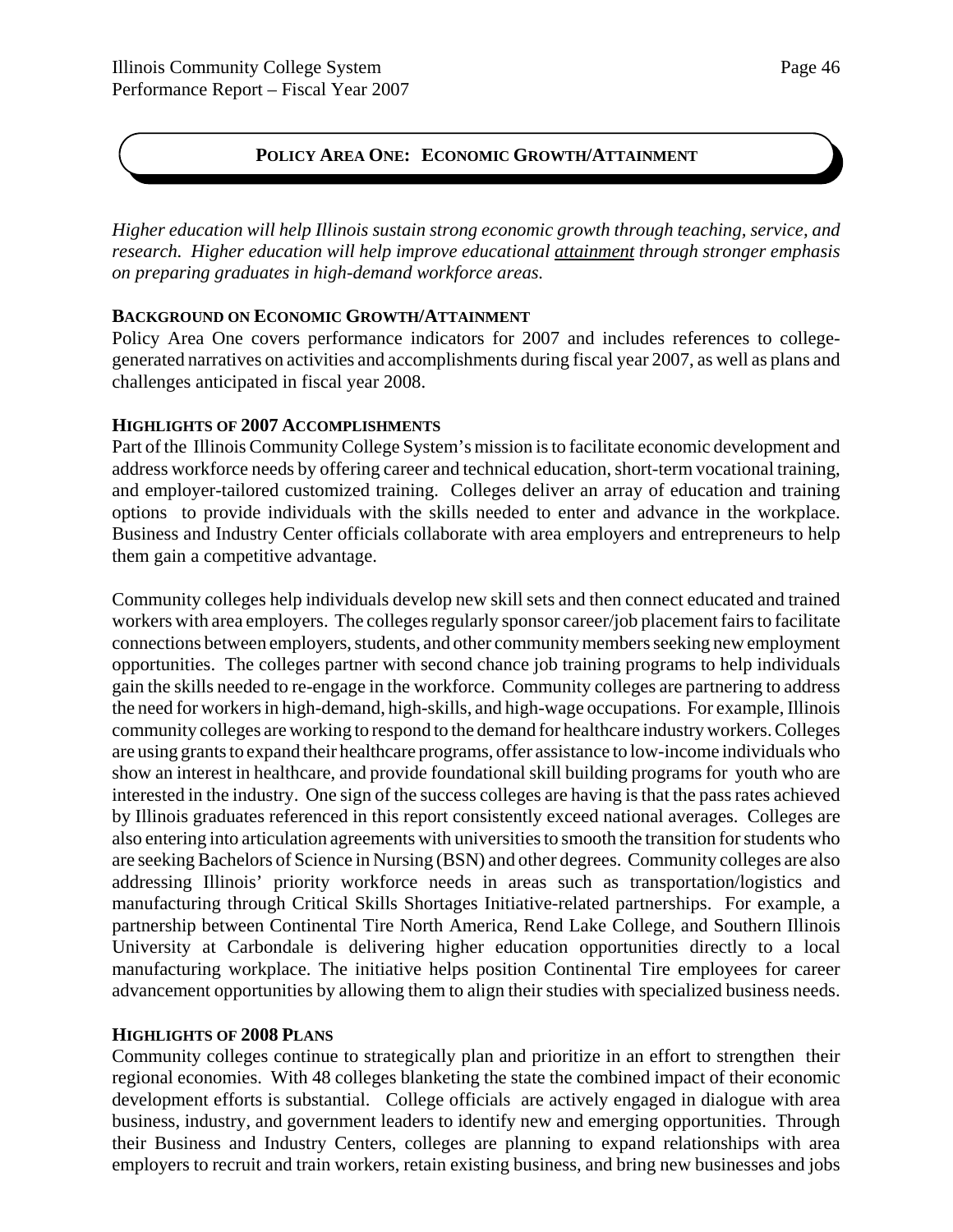to their communities. Community colleges in Illinois are planning to implement additional marketdriven training options and programs.

### **SELECTED 2008 CHALLENGES**

Nearly all community colleges in Illinois point to severely limited funding as being their biggest challenge in fiscal year 2008. Sustaining or expanding current programs and services with diminishing resources will be extremely challenging. Without adequate funding, colleges are limited in their ability to provide necessary support services, purchase needed updates in technologies, afford adequate staffing, build new programs, and provide needed services to Business and Industry.

Faculty retirements present additional challenges. The institutional memory and years of dedicated service provided by experienced faculty can be very difficult to replace. Just as business and industry is suffering from worker shortages due to retirements among skilled workers, community colleges must address similar skilled labor shortages among faculty and staff. As the baby boomer generation retires, many higher education faculty and other professionals will be leaving the profession. Some academic and career specialty areas will be hit harder than others.

### **SELECTED ECONOMIC GROWTH/ATTAINMENT PERFORMANCE INDICATORS**

Seven Economic Growth performance indicators are included in the report: Percent of Degree/Certificate Recipients Either Employed or Enrolled in Further Education, Annual Number of Community College Graduates By Broad Field of Study, Number of Businesses Provided with Technical Assistance Through College Business and Industry Centers, Number of Individuals Provided with Technical Assistance Through College Business and Industry Centers, Number of Current Workers Receiving Customized Training Through College Business and Industry Centers, Number of Businesses Attracted or Retained Through College Business and Industry Centers, and Total Number of Business and Industry Center Courses/Workshops Conducted.

**Annual Number of Community College Graduates by Broad Field of Study (1S3).** Community colleges offer specialized education and training programs in a wide variety of academic and career areas. College-level program graduate trends appear in the following table. There has been an overall increase of 27.4 percent in the number of community college graduates since fiscal year 2002. Short term, the overall number of completers declined 3.5 percent between 2005 to 2006. Broad categories are used in the analysis to provide an overview of trends. More detailed analysis for specific programs appears in the *Follow-up Study of Career and Technical Education Program Graduates* and in *Program Review* reports.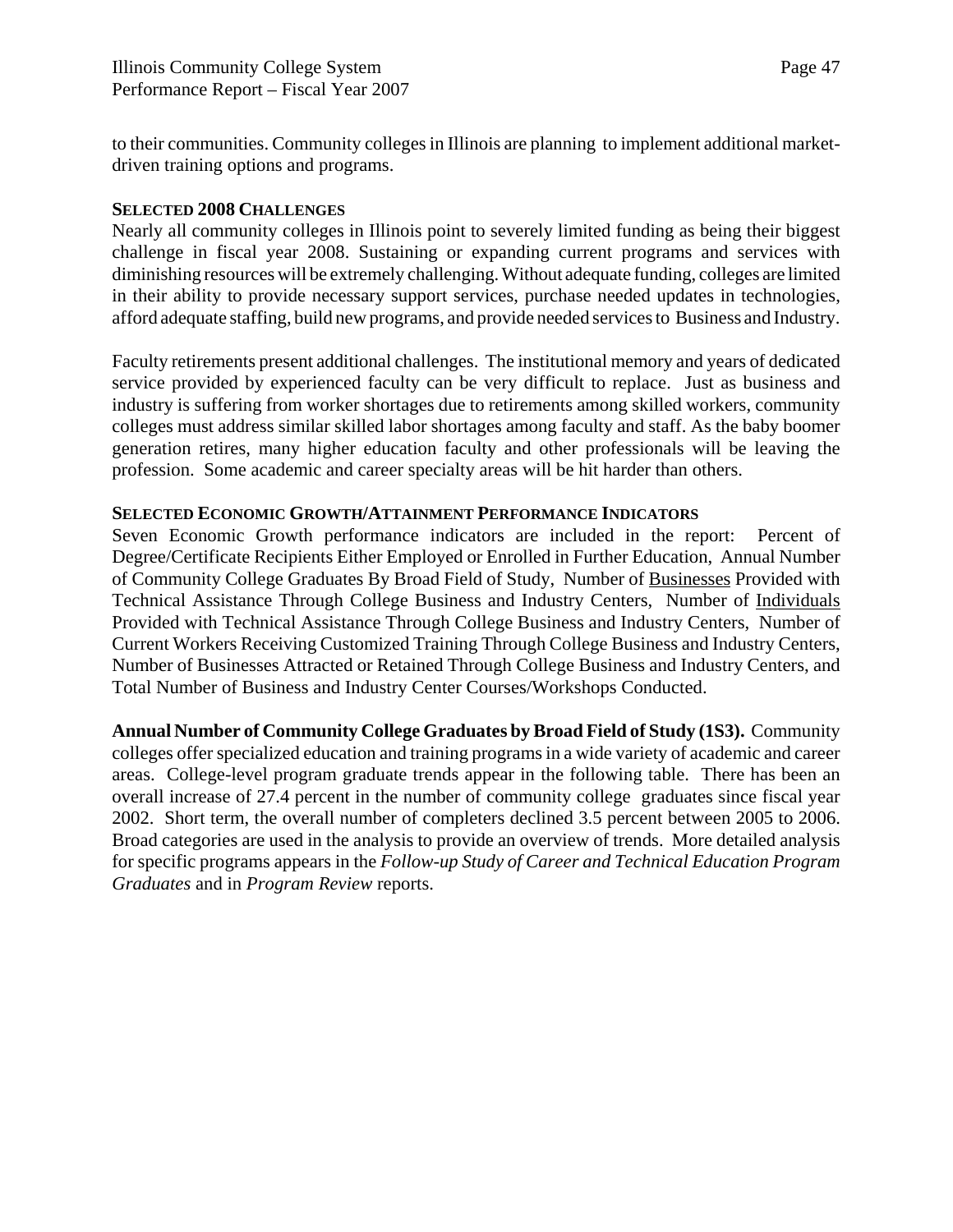| Program Area Cluster           | Number of<br>2006 Graduates | <b>Short Term</b><br>1 Year Trend | Longer Term<br><b>Trend 02-06</b> |
|--------------------------------|-----------------------------|-----------------------------------|-----------------------------------|
| Pre-baccalaureate/transfer     | 15,731                      | 2.5%                              | 24.1%                             |
| Education                      | 1,259                       | $-6.7\%$                          | 40.5%                             |
| Agriculture                    | 854                         | 6.9%                              | 16.5%                             |
| <b>Business</b>                | 4,030                       | $-2.0%$                           | $-33.2%$                          |
| <b>Engineering Related</b>     | 1,137                       | $-11.7%$                          | $-2.9%$                           |
| <b>Health Sciences</b>         | 13,642                      | 1.6%                              | 64.9%                             |
| Public and Protective Services | 2,337                       | $-0.6%$                           | 144.2%                            |
| <b>Trade and Industrial</b>    | 5,876                       | $-20.0\%$                         | 31.3%                             |
| <b>Other Programs Combined</b> | 4,761                       | $-12.2%$                          | 27.5%                             |

**Pre-Baccalaureate/Transfer** programs account for approximately **one-third of all graduates** over the last several years (N = 15,731 in FY 2006). **Health Sciences** account for the **second largest** number of graduates in 2006 ( $N = 13,642$ ). **Trade and Industrial** programs contributed the **third largest** number of graduates  $(N = 5,876)$ . Education  $(-6.7 \text{ percent})$ , Business  $(-2.0 \text{ percent})$ , Engineering Related (-11.7 percent), Public and Protective Services (-0.6 percent), Trade and Industrial (-20.0 percent), and All Other Programs Combined (-12.2 percent) all experienced singleyear decreases. **Five-year trends showed increases in the number of graduates in seven of the nine program areas**. Programs with at least 25 percent long- term growth included Education (40.5 percent), Health Services (64.9 percent), Public and Protective Services (144.2 percent), Trade and Industrial (31.3 percent), and All Other Programs Combined (27.5 percent). Business (-33.2 percent) and Engineering Related (-2.9 percent) both saw decreases over the last five years.

The most recent three-year average, shows **nine out of ten** occupational graduates from Illinois community colleges were either **employed or enrolled in further education** within a year of graduation.

**Percent of Degree/Certificate Recipients Either Employed or Enrolled in Further Education (1C1)** Based on the three-year average from fiscal years 2004 to 2006, Career and Technical Education Follow-up Survey results, nine out of ten (89.8 percent) career and technical education graduates from Illinois community colleges were either employed or

enrolled in further education within one year of graduation. Graduate follow-up studies among community colleges are common across the country, but there is no nationwide standardized process, so methodological differences exist. Statewide, enrollment or continuing education figures from similar studies covering 2003-04 graduates in Texas (94 percent) and 2003 graduates in Wisconsin (92 percent) show that Illinois' employment and continuing education results (90.1 percent) among 2005 graduates are competitive with outcomes in those states.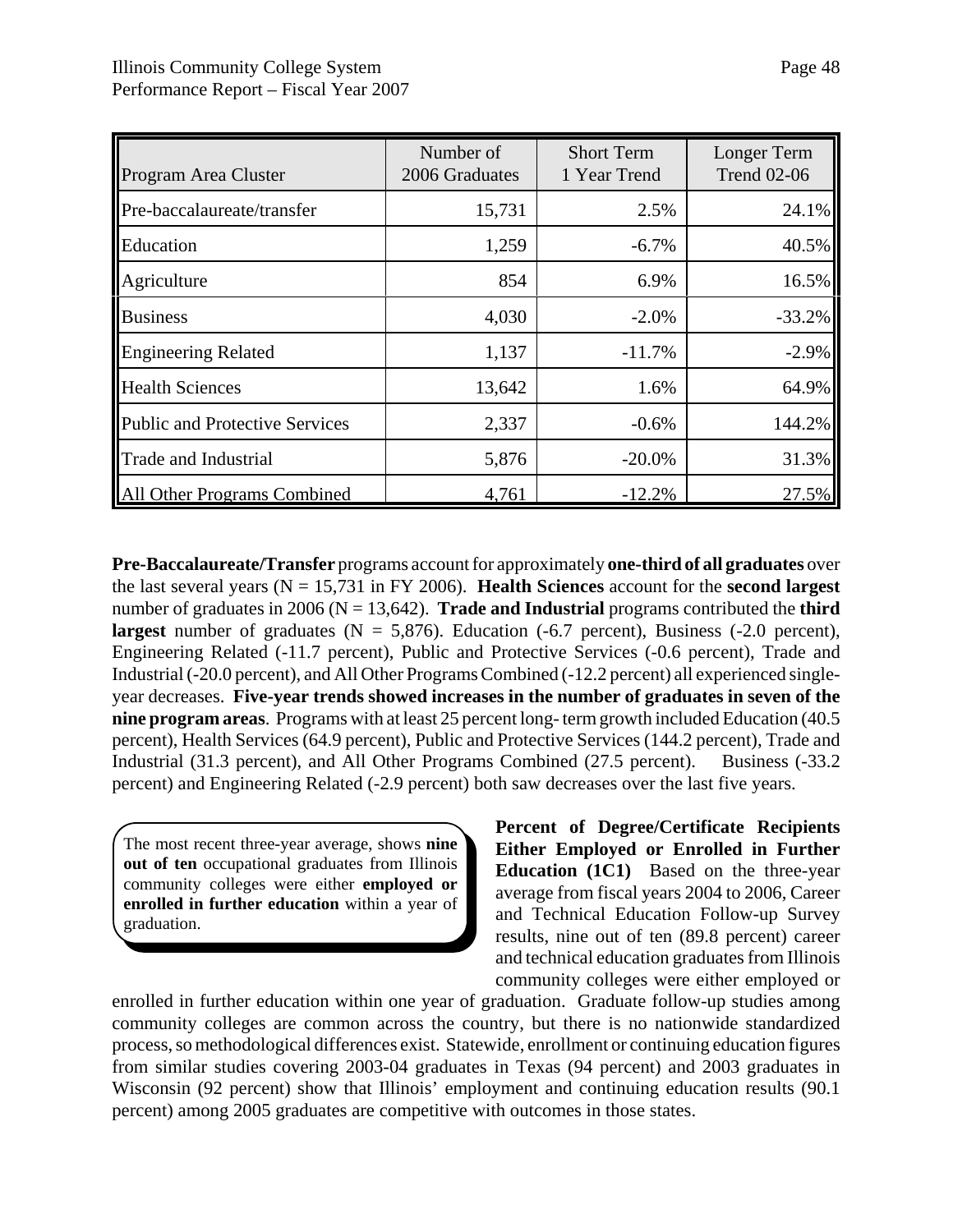**Number of Businesses and Individuals Provided with Technical Assistance Through College Business and Industry Centers (1M1 & 1M2)** During fiscal year 2006, Illinois community colleges served 5,575 *businesses* through Business and Industry Centers, a 59.4 percent increase from the 3,497 businesses served in fiscal year 2000. During fiscal year 2006, Illinois community colleges served 95,546 *individuals* through Business and Industry Centers, a 7.9 percent decrease from the 103,726 individuals served in fiscal year 2002.

# **POLICY AREA TWO: P-20 PARTNERSHIPS/TEACHING AND LEARNING/ATTAINMENT**

*Higher education will join elementary and secondary education to improve teaching and learning at all levels. Higher education will improve educational attainment through a seamless P-20 system of high-quality teaching and learning,*

**BACKGROUND ON P-20 PARTNERSHIPS/TEACHING AND LEARNING/ATTAINMENT** – The Illinois Community College System continues to partner with other state agencies, including the Illinois Board of Higher Education (IBHE) and the Illinois State Board of Education (ISBE), to strengthen the knowledge, skills, and abilities needed to be competent and successful teachers.

The Illinois Community College System plays a pivotal role in the ultimate success of student learning in Illinois. It provides a community-based infrastructure of postsecondary institutions with ties to P-12 schools, universities, and other local organizations. These partnerships enable the Illinois Community College System to be a major contributor to teaching and learning through teacher recruitment, preparation, and professional development, as well as through outreach and support to elementary and secondary schools.

### **HIGHLIGHTS OF 2007 ACCOMPLISHMENTS**

Since September 2002, the ICCB, the Illinois Board of Higher Education (IBHE), the Illinois State Board of Education (ISBE), and the AAT Steering Committee have been collaborating to develop a series of Associate of Arts in Teaching (AAT) degree models. The most recent meeting of interested parties occurred on October 5, 2007, when a regional conference on the Associate of Arts in Teaching (AAT) Degree Initiative was held at Northeastern Illinois University in Chicago. As of early October 2007, there were 31 approved AAT degrees and 21 AAT applications in process.

Community colleges seek opportunities to smooth the transitions across educational levels. Dual credit is one important initiative to make the transition to higher education more seamless and allow capable secondary students to complete college coursework while still in high school. Many community colleges are increasing dual credit course offerings, agreements, and enrollments with area high schools**.** Community colleges are active participants in initiatives designed to ease the transition from two-year college programs to bachelors degree programs, including the Illinois Articulation Initiative (IAI) and Course Applicability System (CAS). Illinois community colleges are participating in United States Department of Education TRIO grant programs (e.g., Talent Search, Upward Bound, etc.) to encourage and support individuals from disadvantaged backgrounds to remain engaged in education, successfully transition across educational levels and graduate. Several community colleges are partnering in Grow Your Own Teacher consortia to help address teacher shortages in hard to serve schools.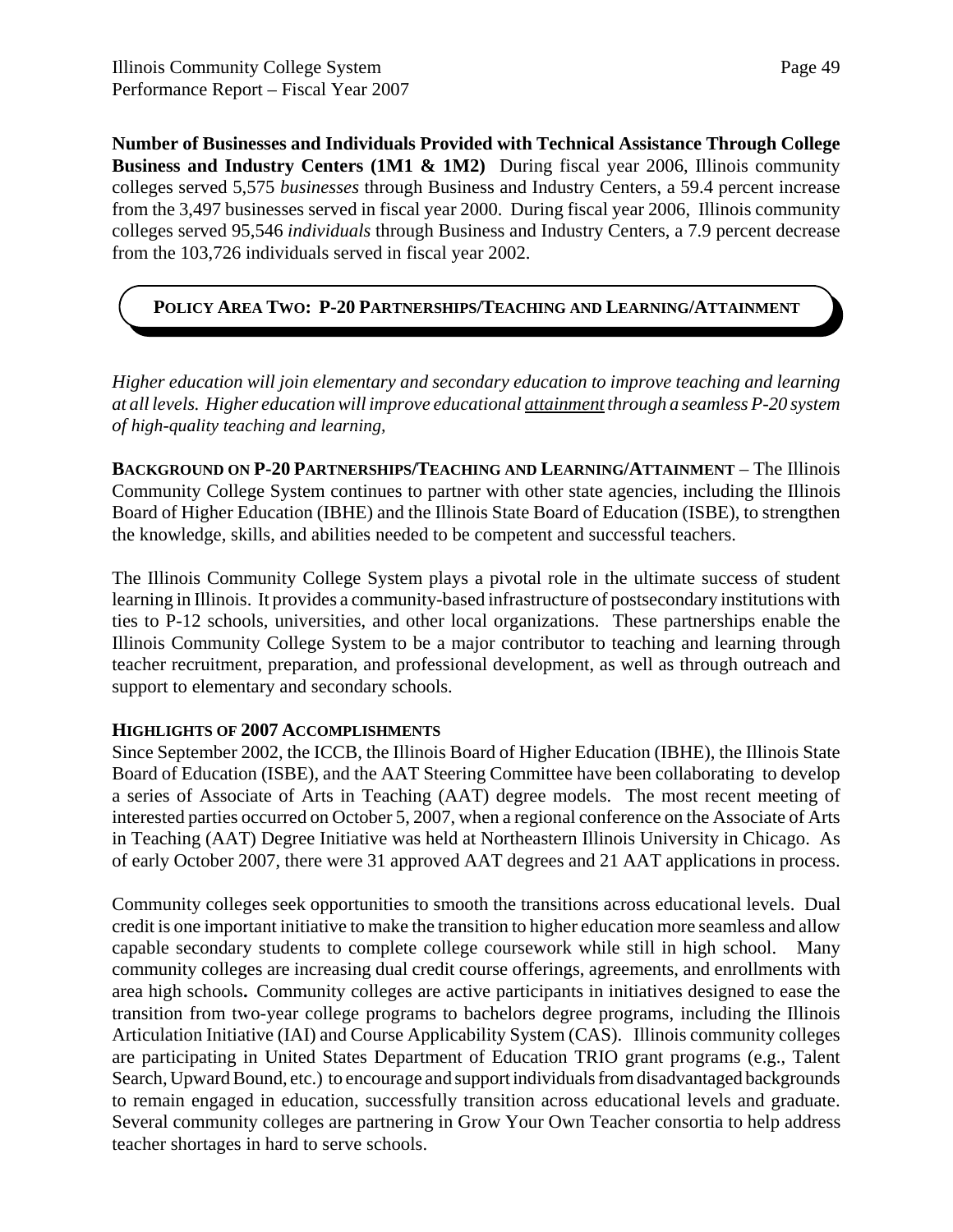Many colleges plan to increase the number of agreements with local schools and offer more dual credit classes. Cross sector initiatives will continue to establish a more complete set of shared expectations regarding what the term "college ready" means with the goal of reducing the need for developmental education among recent high school graduates. Relatedly, a Memorandum of Understanding between the Governor's Office, ISBE, and the Bill & Melinda Gates Foundation was signed in March 2007 to develop state policies and initiatives/programs to better ensure Illinois students are prepared for college and work. (http://www.isbe.state.il.us/board/meetings/mar07/ memorandum.pdf). The new state level P-20 Council will begin operating in calendar year 2008 (House Bill 1648) (http://www.illinois.gov/PressReleases/ShowPressRelease .cfm?SubjectID= 25&RecNum=6285). The ICCB, IBHE, and ISBE will collaborate with local officials and officials from ACT, Inc., to implement a revised more transparent high school feedback reporting system. Additionally, several community colleges will continue working on a pilot project with ACT, Inc., to examine the relationship between performance on selected ACT administered examinations and subsequent performance in college-level courses or developmental courses (math, English, reading, and others).

Community college officials will engage their higher education partners in regular dialogue to enhance existing pathways to the bachelors degree and explore new collaborative arrangements with university partners to make additional affordable four-year degree options available to place-bound students. Community colleges will continue to participate in the Illinois Articulation Initiative (IAI) and the Course Applicability System (CAS). Several colleges are planning to increase their Associate of Arts in Teaching (AAT) programs offerings.

#### **SELECTED 2008 CHALLENGES**

A couple of the major concerns mirror those identified with Policy Area One. Financial barriers and staffing issues are among the most common challenges facing the community colleges for fiscal year 2008. Colleges are faced with maintaining existing programs and developing new quality programs with limited resources. Grant funding continues to be reduced. Fewer dollars are available and attaining grant dollars is highly competitive. The second most common challenge mentioned was staffing issues. A large number of faculty are expected to retire, and finding wellqualified replacements may be difficult. Relatedly, key personnel changes at secondary schools will require college staff to re-establish working relationships with high school personnel on Dual Credit and other programs. Turnover among key contacts at other partner organizations present similar concerns. A third challenge is the extent to which under-prepared students are entering community college. A fourth challenge mentioned is the need to collaborate to assure that the AAT degree is marketed effectively and accepted by all in-state partner universities.

### **POLICY AREA THREE: AFFORDABILITY**

*No Illinois resident will be denied an opportunity for a college education because of financial need.*

#### **BACKGROUND ON AFFORDABILITY**

Community colleges offer affordable higher education and workforce preparation opportunities. Many individuals are place-bound due to family and/or employment obligations and community colleges provide a way to pursue their educational and occupational goals without leaving their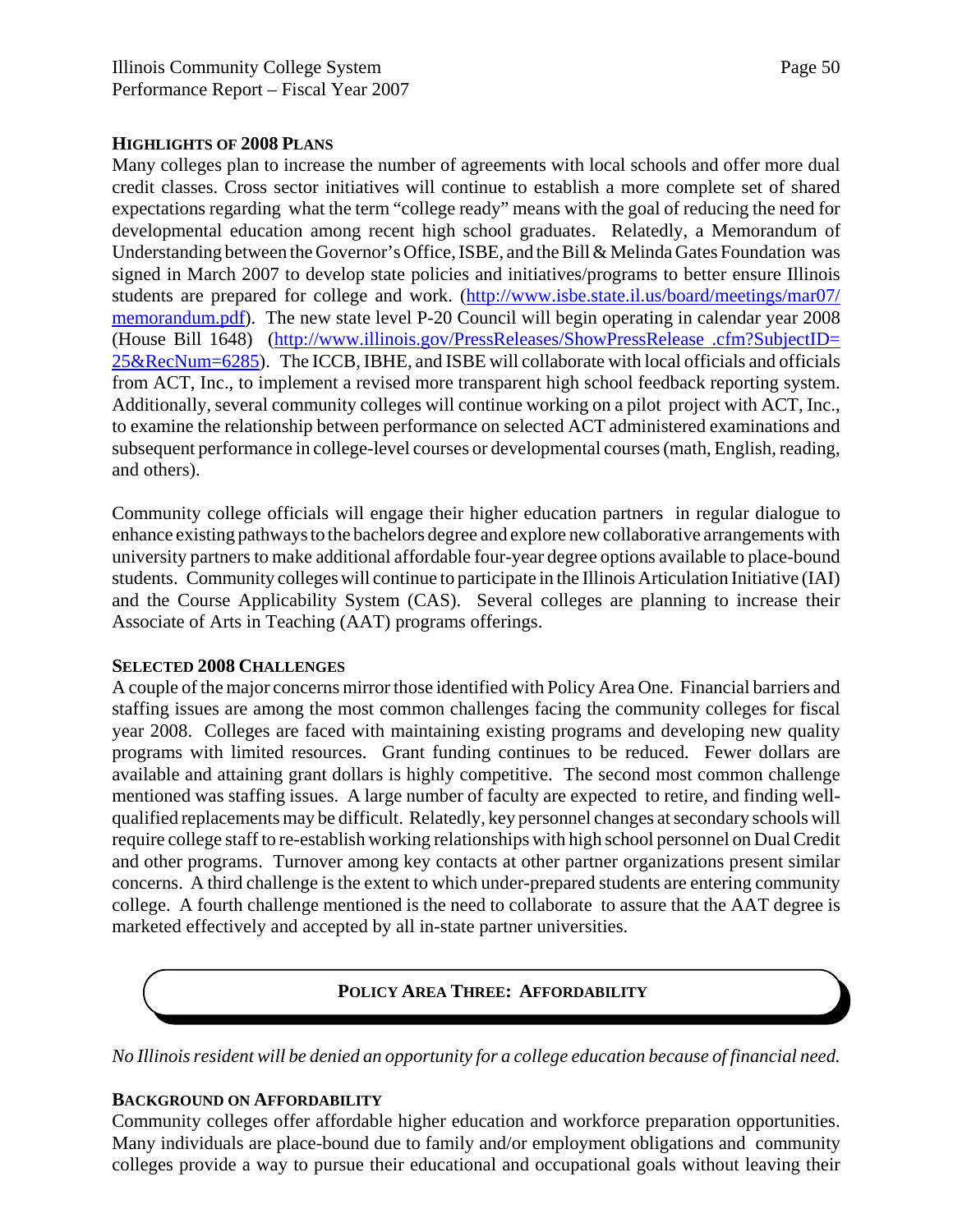families, communities, and employment. Others see community colleges as an economical path to complete some or all of the first two years toward a bachelors degree or to prepare for employment in technical and skilled occupations. Many colleges implemented modest increases in tuition and/or fees, in large part to offset declining state resources. The cost of attending a community college remains reasonable.

#### **SELECTED AFFORDABILITY PERFORMANCE MEASURES**

Several affordability performance indicators are included in this report: Net Price of Attendance, Tuition & Basic Fees for a Full-time In-district Student; Number of Enrolled Students Who Receive Monetary Award Program (MAP) Grants, Number of Enrolled Students Who Receive Illinois Incentive for Access (IIA) Grants, and the Number of Enrolled Students Who Receive Pell Grants.

**Net Price of Attendance (3C1)**. For purposes of the Performance Report, the definition of "net price" of attendance focuses on affordability and relates to undergraduates who apply for aid using the Free Application for Federal Student Aid (FAFSA) after subtracting grants – nonrepayable gifts – that come from federal, state, and institutional sources. The Net Price of Attendance reflects the remainder of the percent of total cost of attendance covered by institutional, state, and grant aid by income quintile for students filing the FAFSA. Total cost of attendance includes tuition and fees, books, transportation, living expenses, and other miscellaneous expenses. This year, the measure focused on fall 2005 dependent full-time, first-time freshmen who were Illinois residents. Generally, grant aid relative to cost is greatest for students with the highest financial need/lowest quintile income and declines as income increases. The exception is for individuals with maximum grant aid in the highest quintile whose results mirror individuals with maximum awards in the third quintile. Upper-income quintile assistance typically reflects institutional aid that is provided in recognition of academic achievement and students possessing special talents.

**Tuition & Basic Fees for a Full-time In-district Student (3M1)**. During **fiscal year 2008**, average annual tuition and basic fee costs based on fall 2007 costs for a full-time, **in-district Illinois** community college student was **\$2,359**, up 6.2 percent over the previous year when they averaged \$2,221. During fiscal year 2008, the highest annual tuition and basic fees were at **South Suburban College** (\$3,113) in Chicago's south suburbs and lowest annual tuition/fees were at **Illinois Eastern Community Colleges** (\$1,800) in southeastern Illinois near the Illinois and Indiana border.

**Number of Enrolled Students Who Receive Monetary Award Program (MAP) Grants (3M2)**. During fiscal year 2006, a total of 57,967 students who were enrolled in Illinois community colleges received MAP grants. **South Suburban College**, **Harold Washington**

During fiscal year 2006, a total of 57,967 students who were enrolled in Illinois community colleges received MAP grants.

**College**, and the **College of DuPage** were the Illinois community colleges with the largest number of students receiving MAP grants in fiscal year 2006.

**Number of Enrolled Students Who Receive Illinois Incentive for Access (IIA) Grants (3M3)** In fiscal year 2006, a total of 12,697 students, a 3.5% decrease from fiscal year 2005, who were enrolled in Illinois community colleges received Illinois Incentive for Access (IIA) grants. **Harold Washington College**, **South Suburban College**, and **Malcolm X College** had the largest number of students receiving IIA grants in fiscal year 2006.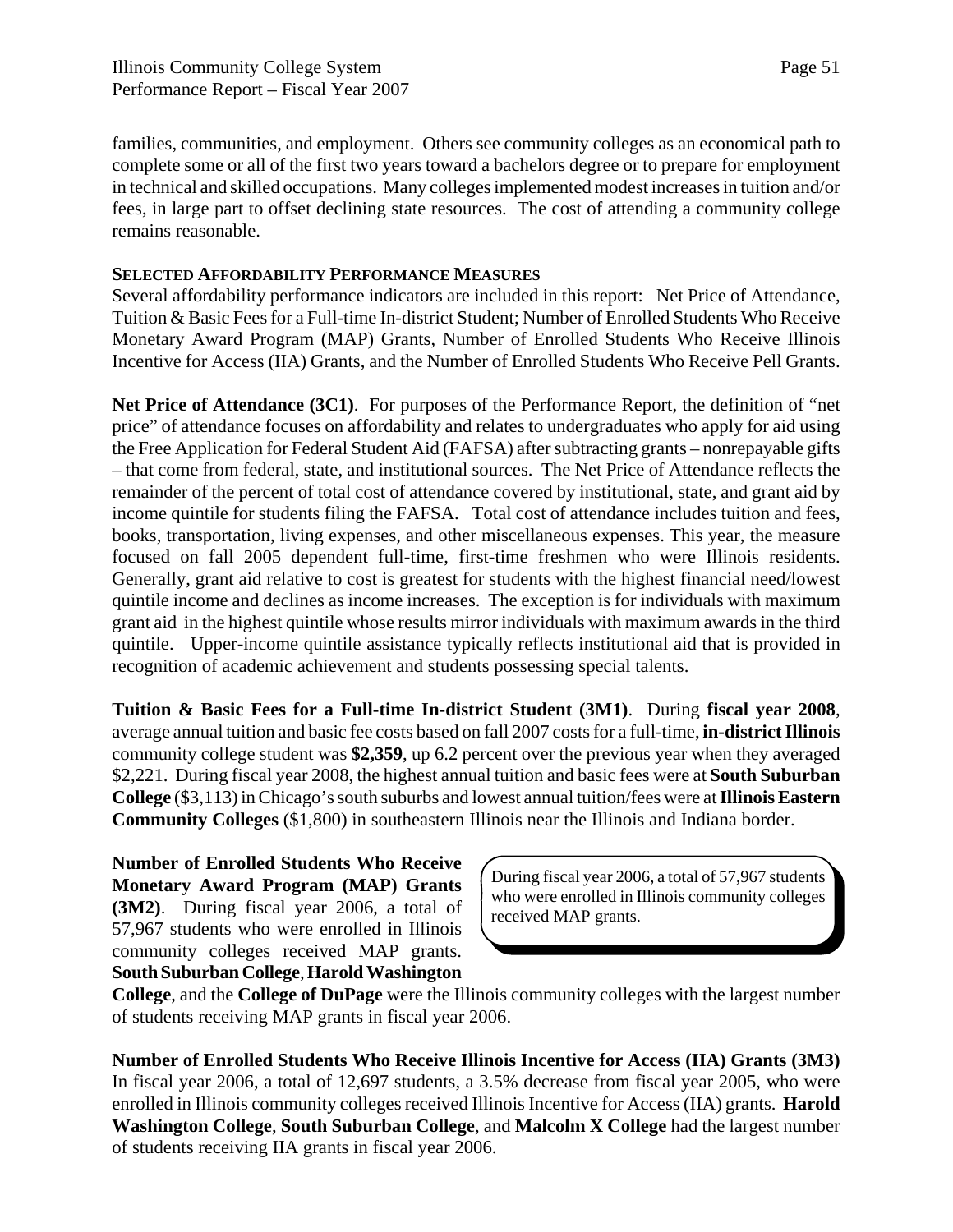**Number of Enrolled Students Who Receive Pell Grants (3M4)** During fiscal year 2006, a total of 83,002 who were enrolled in Illinois community colleges received Pell Grants. Combined, the **City Colleges of Chicago** had 19,143 students receiving Pell Grants, which was the largest number of students in any district. **South Suburban College** enrolled 4,520 students with Pell Grants, which was the second largest number of students receiving this form of financial aid.

### **POLICY AREA FOUR: DIVERSITY**

*Illinois higher education will work to increase access and success in a more diverse college student body and faculty ranks, including those with disabilities.*

Illinois community colleges reported a total of 936,903 students enrolled during fiscal year 2006 in credit and noncredit courses.

### **BACKGROUND ON DIVERSITY**

The Illinois Community College System serves a diverse student clientele through a variety of credit and noncredit programs and courses. Illinois community colleges reported a total of 936,903 students in credit and noncredit courses

during fiscal year 2006. For students enrolled in credit coursework, more than half were female (55.4 percent), more than one-third were minorities, and the median age of credit-generating students was 25.9 with an average age of 30.7, which were both slight decreases from the previous year. The number of students documented with disabilities in community colleges totaled 12,337 in fiscal year 2006. Information on students enrolled in noncredit courses showed nearly identical gender representation (56.4 percent female), about one-fifth minority noncredit enrollments, and just over one-half of noncredit students were 40 years of age or above.

Collegiate-level degrees and certificates awarded to 49,627 students at Illinois community colleges in fiscal year 2006, 3.5 percent less than in fiscal year 2005. Baccalaureate/transfer degrees were earned by 14,737 students, up 2.2 percent since the previous year and accounted for 29.7 percent of all completions. Career and technical education programs made up 68.1 percent of the remaining college degree and certificate completions, totaling 33,817, a 6.1 percent decrease from fiscal year 2005.

### **SELECTED DIVERSITY PERFORMANCE INDICATORS**

Several access and diversity indicators are included in the report: Individuals with Disabilities Completions; Race/Ethnicity Completions, Gender Completions, Number of Students Served Through Developmental Coursework, Remedial Credits Earned Versus Attempted, Number of Students Served Through Adult Education (ABE/ASE) Coursework, and Number of Students Served Through English as a Second Language (ESL) Coursework.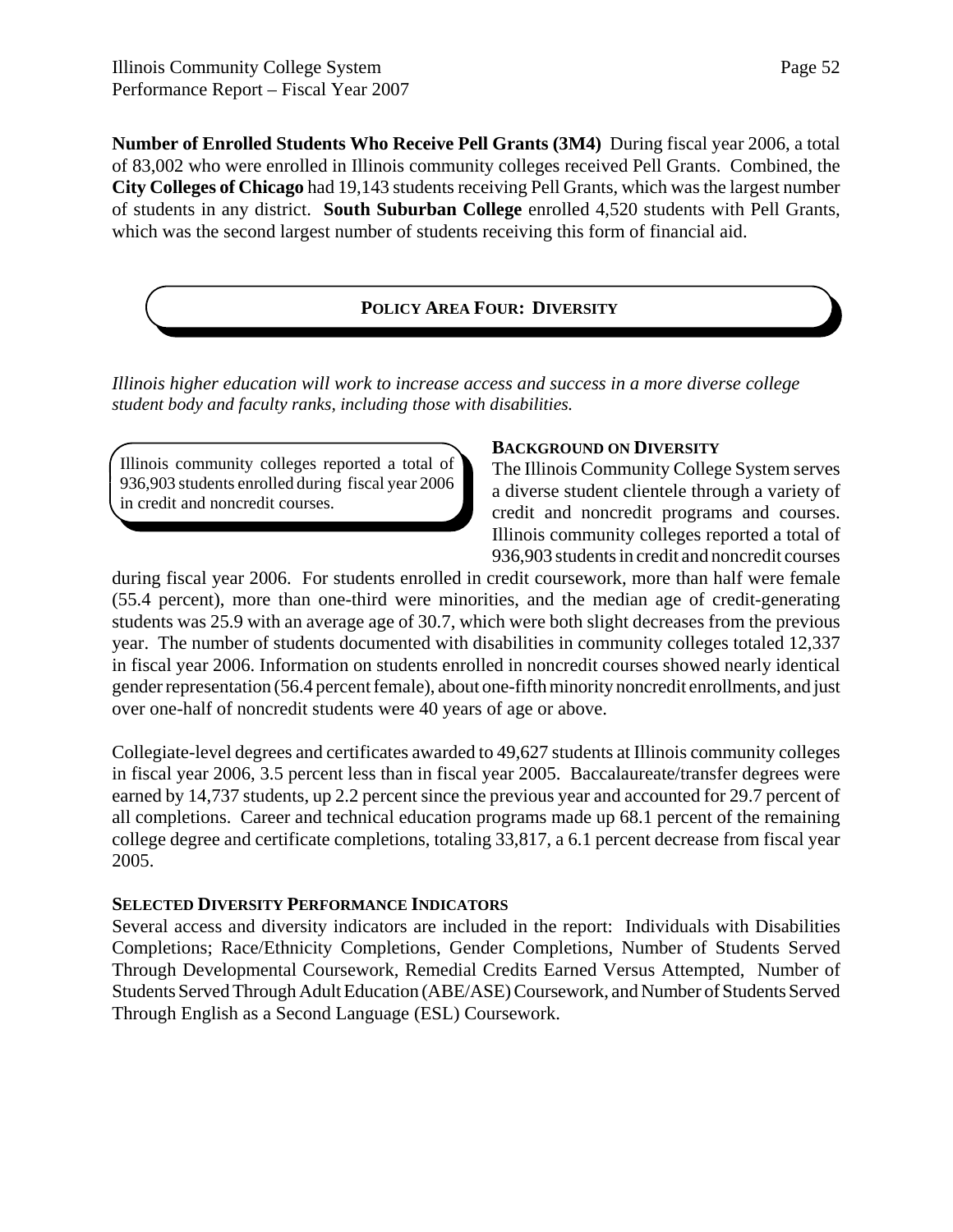| Population                              | Number of<br>2006 Graduates | Short-Term<br>1 Year<br>Percent Change | Longer Term<br>FY 02-06<br>Percent Change |
|-----------------------------------------|-----------------------------|----------------------------------------|-------------------------------------------|
| Individuals with<br><b>Disabilities</b> | 1,110                       | $-16.9%$                               | 32.3%                                     |
| <b>Minorities Combined</b>              | 14,473                      | $-3.3%$                                | 32.8%                                     |
| Asian                                   | 2,382                       | $-8.6%$                                | 32.3%                                     |
| African American                        | 7,116                       | $-4.9%$                                | 28.3%                                     |
| Latino                                  | 4,296                       | 0.7%                                   | 37.7%                                     |
| Native American                         | 193                         | $-0.5%$                                | 39.9%                                     |
| Nonresident Alien                       | 199                         | $-2.5%$                                | 40.1%                                     |
| Other                                   | 287                         | 36.0%                                  | 91.3%                                     |
| White                                   | 33,564                      | $-3.6%$                                | 25.3%                                     |
| Female                                  | 28,889                      | 0.1%                                   | 26.5%                                     |
| Male                                    | 20,621                      | $-8.2%$                                | 28.7%                                     |

*Completions* **by Race/Ethnicity, Disability Status, and Gender (4C1)**. Statewide, the number of students with disabilities who graduated in fiscal year 2006 decreased by 16.9 percent compared to the previous year. **Southwestern Illinois College** reported the largest number of individuals with disabilities who graduated from a single college ( $N = 81$ ). Three out of ten (29.2 percent) fiscal year 2006 certificate and associate degree graduates identified themselves as being members of a **minority** group (non-white). From 2005 to 2006, the overall number of minority graduates decreased by 3.3 percent. Of the colleges with at least 150 minority graduates in the most recent data, **Harper College** (54.1 percent; fiscal year 2006  $N = 661$ ) and **Kaskaskia College** (53.3 percent; fiscal year 2006  $N = 184$ ) registered the largest percentage gains over this time frame. In fiscal year 2006, there were **28,889 female completers** statewide in the Illinois Community College System, 58.2 percent of all completers and a 0.1 percent increase from fiscal year 2005.

**Number of Students** *Enrolled* **by Disability Status, Race/Ethnicity, and Gender (4M1)** During fiscal year 2006, a total of 12,185 individuals enrolled in Illinois community colleges self-identified as students with disabilities, which is approximately 1.8 percent of the total community college population served through credit coursework. During fiscal year 2006, **Olney Central College** (7.1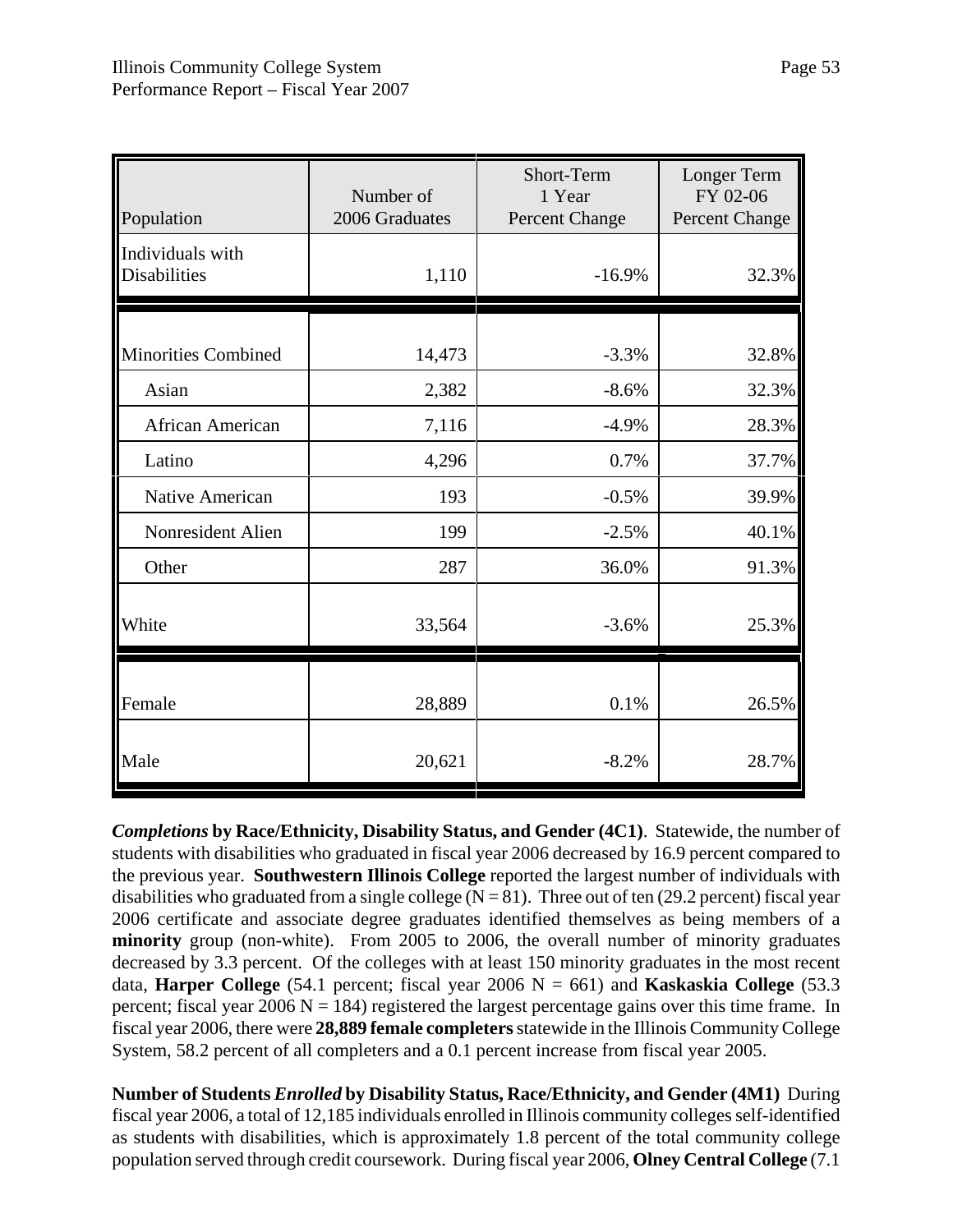percent), **Richland Community College** (3.5 percent), **McHenry County College** (3.3 percent), and **Parkland College** (3.3 percent) served the largest proportion of students with disabilities. In fiscal year 2006, **Olive-Harvey College** (98.6 percent) and **Kennedy-King College** (95.4 percent) served the largest proportion of combined minority students, which was much higher than the statewide average of 35.7 percent. Female students accounted for almost two-thirds (65.5 percent) of **Olive-Harvey College** and **Kennedy-King College (65.5 percent and 65.4 percent, respectively**) students, which was much higher than the statewide figure of 55.4 percent.

**Number of Students Served Through Developmental Coursework (4M6)**. During fiscal year 2006, an average of 14.5 percent of students enrolled in Illinois community colleges ( $N =$ 118,158) were enrolled in developmental coursework, which is similar to reports at the national level (16.5 percent in fiscal year 2004). While the number of students enrolled in developmental coursework in fiscal year 2006 increased ( $N = 118,158$ ) compared to the prior year ( $N = 102,566$ ) in fiscal year 2005), the percentage of students served decreased slightly from 14.7 percent to 14.5 percent.

During fiscal year 2006, Illinois Community College System students earned almost two-thirds (62.1 percent) of the developmental credits they attempted, which was a 3.9 percent decrease over fiscal year 2005.

**Developmental Credits Earned Versus Attempted (4M7)**. During fiscal year 2006, Illinois Community College System students earned almost two-thirds (62.1 percent) of the remedial credits they attempted, which was a 3.9 percent decrease over fiscal year 2005.

**Number of Students Served Through Adult Education (ABE/ASE) Coursework (4M2)**. During fiscal year 2006, total of 46,316 students were served through adult education coursework, a 7.1 percent decrease from the 49,846 students served during fiscal year 2005.

**Number of Students Served Through English as a Second Language (ESL) Coursework (4M3)**. During fiscal year 2006, 66,243 students were served through ESL coursework, a 6.7 percent decrease from the 70,999 students served during fiscal year 2005.

# **POLICY AREA FIVE: HIGH-QUALITY ATTAINMENT**

*Illinois colleges and universities will be accountable for providing high-quality academic programs and the systematic assessment of student learning outcomes while holding students to ever higher expectations for learning and growth. Illinois higher education will improve educational attainment through a seamless P-20 system of high-quality teaching and learning, through an increased focus and outreach to nontraditional students, and through stronger emphasis on preparing graduates in high-demand workforce areas*.

### **BACKGROUND ON HIGH-QUALITY ATTAINMENT**

Information on Policy Area Five exclusively addresses the performance indicators for 2007. Colleges were not required to present narrative on fiscal year 2007 initiatives or fiscal year 2008 plans.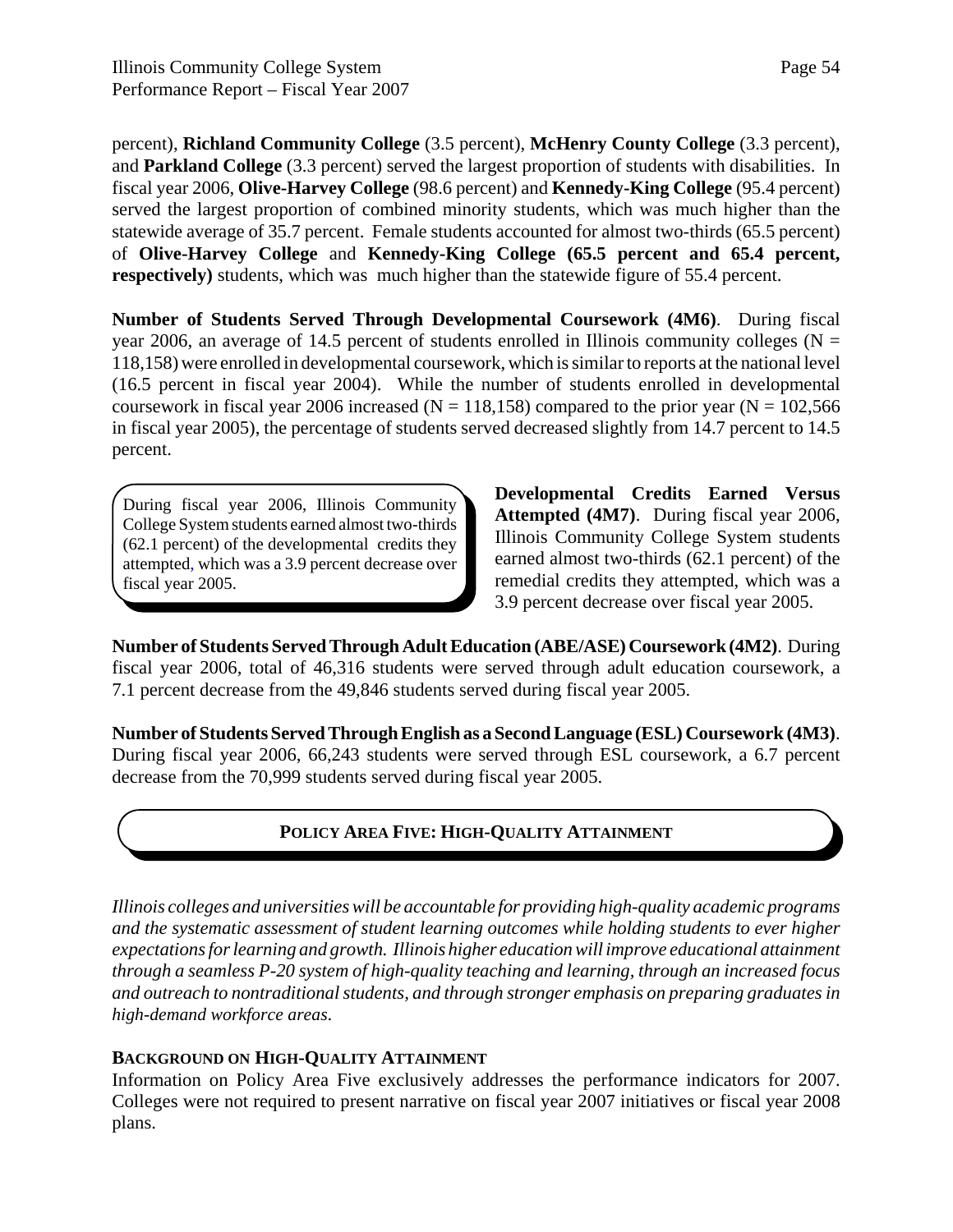Illinois community colleges are actively involved in initiatives to establish high standards for teaching and learning, document student progress and outcomes, and promote continuous program improvement. The Program Review Process is the primary way in which the colleges assure the quality of their programs and services. Programmatic need, quality, and cost are examined through the review process. Recognition is a complementary initiative where colleges address instructional, administrative, financial, facility, and equipment standards established by the ICCB. ICCB staff completed another cycle of Recognition evaluation reviews and visits in fiscal year 2007. Program Review policies and processes were evaluated as a part of the Recognition cycle. Colleges have made substantial progress in incorporating student learning outcome results into their review processes. Additionally, most colleges have made considerable progress in developing Program Review systems that are integrated into larger institutional quality improvement initiatives that inform institution-level planning and budget development.

The state-level Program Review system has been revised to focus statewide efforts to assist colleges in their efforts to further strengthen local reviews, identify and disseminate best practices, address emerging state-level issues, and further promote system responsiveness and accountability. Within the revised ICCB Program Review Process that was implemented in fiscal year 2007, colleges began using the new process to review career and technical programs, academic disciplines, and crossdisciplines (general education, adult education and ESL, remedial/developmental education, vocational skills, and transfer functions and programs) on a statewide common five-year schedule. Student and academic services will be reviewed once every five years on a schedule that can be determined by each college. The community college system chief student service officers proposed a common schedule for looking at specific services (advisement, registration, financial aid, etc.) during designated years. Annual summary reports to ICCB are now focusing on the results of the program review process, presenting best practices, and identifying programmatic issues that need to be addressed at the state level.

### **SELECTED HIGH-QUALITY ATTAINMENT PERFORMANCE INDICATORS**

Information pertaining to several mission-specific indicators is provided in the following paragraphs, including Transfer Rates, Full-Time Baccalaureate/Transfer Faculty Preparation, Number of General Education Courses included in the Illinois Articulation Initiative, Average class size, and Number of Major-Specific Courses included in the Illinois Articulation Initiative.

#### **Pass Rate on Professional Licensure Exams (5C2)**

Pass rates on Professional Licensure Exams are calculated based on the number of graduates from a program who pass the examination in a specified year versus all graduates from that program that take the test in that year. The National Council Licensure Examination for **Registered Nurses** (NCLEX-RN®) median pass rate for fiscal year 2006 Illinois community college graduates was 92 percent.

Fiscal year 2006 Illinois community college graduates in **Associate Degree Nursing/ Registered Nursing, Dental Hygiene, and Radiologic Technology** all **exceeded** available comparative pass rates.

Illinois community college ADN graduates performed above the national level (88 percent) on the NCLEX-RN® licensure exam.

The median pass rate for Illinois community college **Dental Hygiene** programs in fiscal year 2006 was 100.0 percent. The corresponding fiscal year 2006 national average pass rate for Dental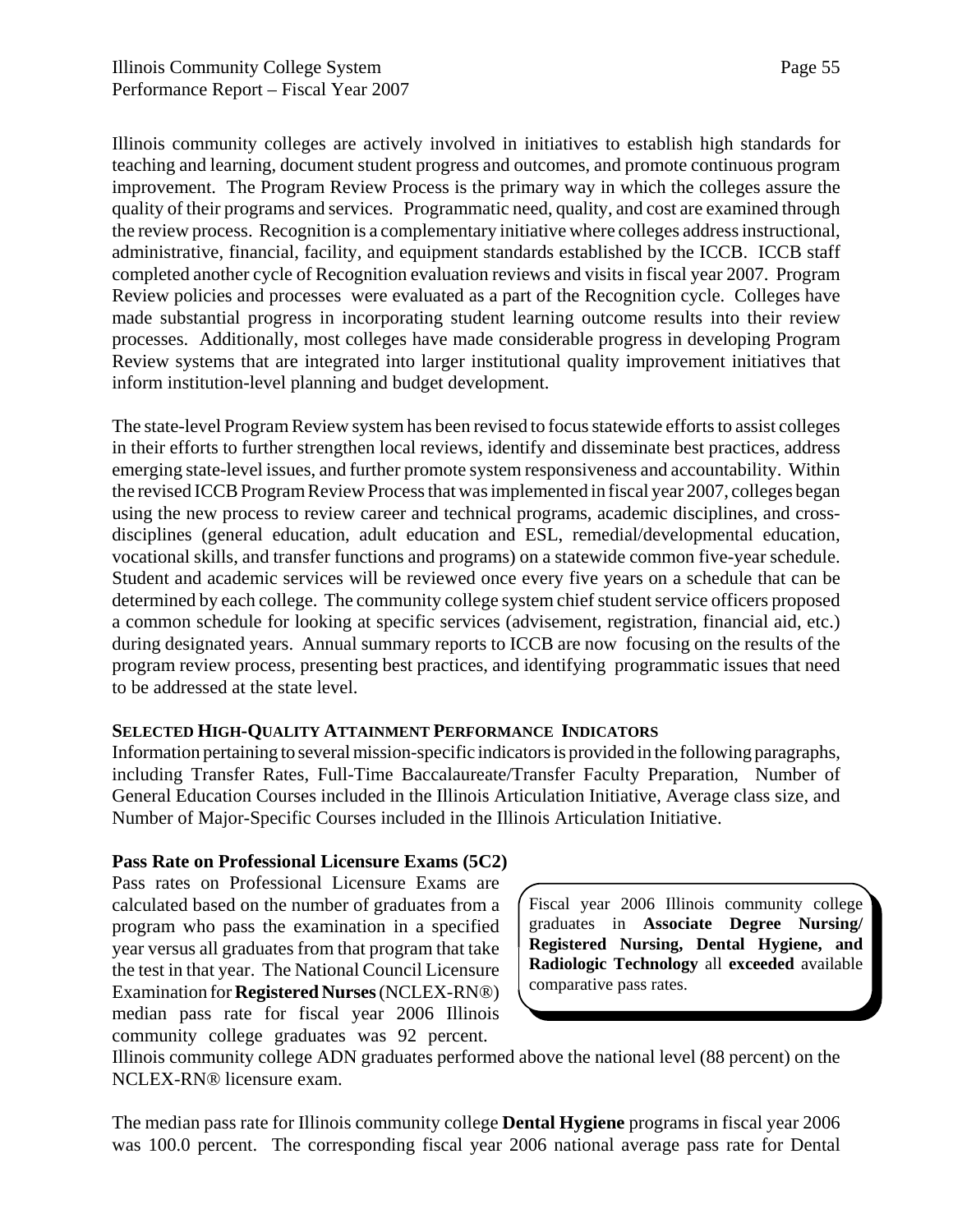Hygiene examinations was 95.0 percent. Fiscal year 2006 graduates from Illinois community college **Radiologic Technology** programs reported a median pass rate of 100.0 percent. The national average pass rate for Radiologic Technology programs was 90.5 percent. The **Emergency Medical Technician** median pass rate for fiscal year 2006 Illinois community college graduates was 90.0 percent.

Transfer rate results in Illinois are above recent National Transfer Assembly results. Transfer rates elevated from 31.2 percent to 38.4 percent for fiscal year 2007.

#### **Transfer Rate (5M3)**

Transfer Rate (5M3) is one measure of quality for students interested in pursuing a bachelors degree. Transfer rates for Illinois community colleges are calculated using the National Transfer Assembly approach. Cohorts of entering students with no prior college

experience who completed 12 or more credits at the community college are tracked for four years, and the number of successful transfers is identified. Over the last several years, national results have varied between 21.5 and 25.2 percent. In Illinois, the statewide transfer rate for cohorts of community college entering students based on the Illinois Community College and Public University Shared Data Files and the National Student Clearinghouse Student Tracker was 31.2 percent in fiscal year 2006 and 38.4 percent in fiscal year 2007. NSC includes enrollment information for all types of out-of-state institutions, as well as private in-state institutions. NSC's StudentTracker provides the nation's largest database of frequently updated enrollment data with nationwide coverage that includes over 75 million records on current and former students from all sectors of higher education. More than 2,800 of U.S. colleges and universities contribute to NSC data systems Illinois

Community College System Transfer Rates are above national rates that were calculated using the National Transfer Assembly methodology.

#### **Average class size (5M4)**

Classes that are reasonable in size offer students an opportunity for additional interaction with the professor and classmates. During fiscal year 2006, the average Illinois community college class size was 17.90, which is very close to the average from last year (18.37) and a 2.76 percent increase from fiscal year 2000.

### **Faculty Preparation (5M5)**

During fiscal year 2007, an average of 97.2 percent of all Illinois Community College System fulltime transfer faculty held a Master's or higher degree. Eight out of ten colleges (81.3 percent) reported that 95 percent or above of their transfer faculty held a Master's or higher degree. Nationwide, the most recent available data from the *Digest of Education Statistics, 2006* are for fulltime faculty teaching across all programs at community colleges and show 85.2 percent possessed a Master's degree or above (fall 2003) http://nces.ed.gov/programs/digest/d06/tables/ dt06\_235.asp.

### **Number of General Education Courses Included in the Illinois Articulation Initiative (5M6)**

During fiscal year 2007, there were 5,763 Illinois community college general education courses included in the Illinois Articulation Initiative (IAI) for an average of 120 courses per college. Threequarters of Illinois community colleges had at least 100 IAI-approved general education courses in fiscal year 2007.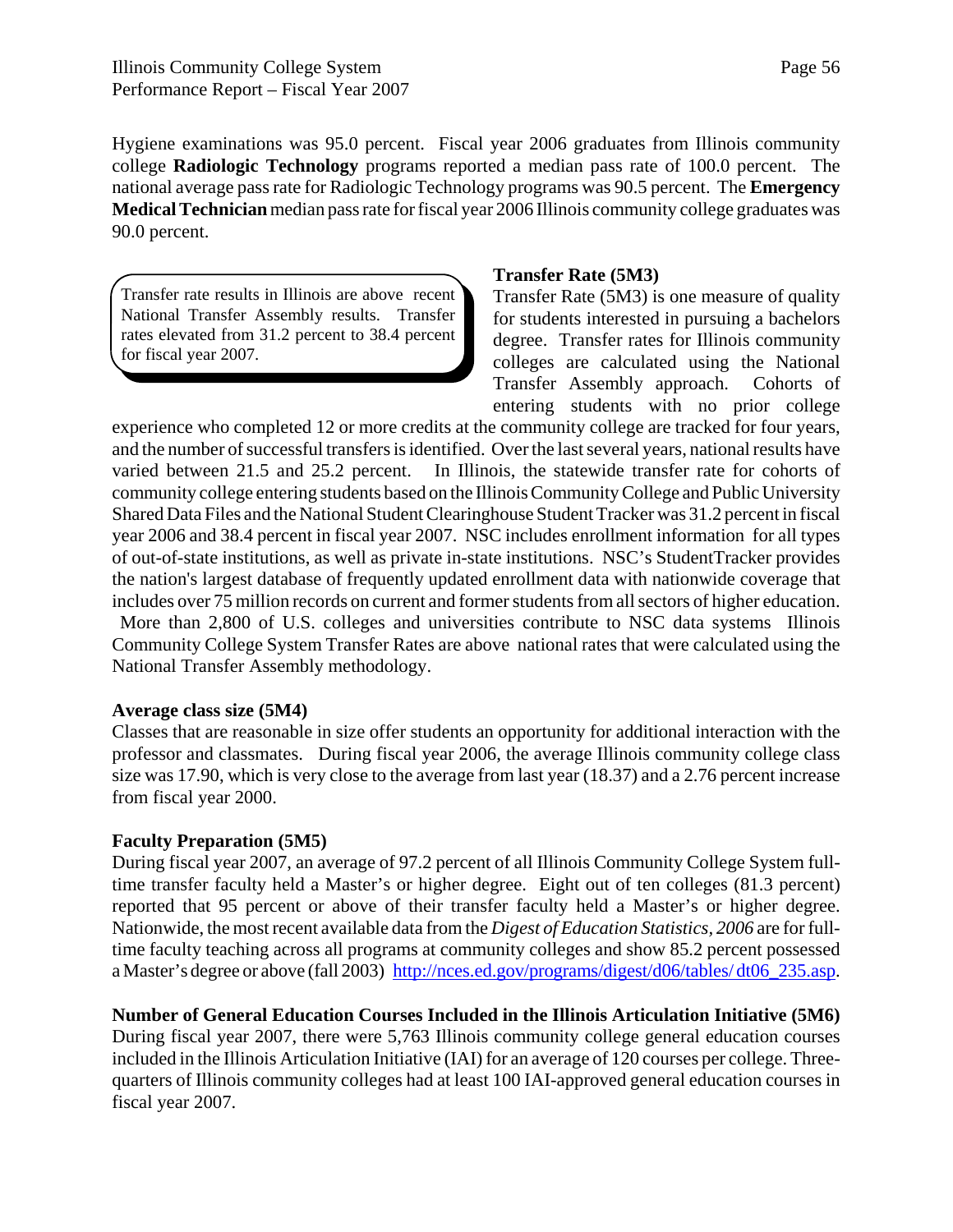#### **Graduate Satisfaction by College (5C1)**

During fiscal year 2006, nine out of ten (89.3 percent) Illinois community college graduates were satisfied/very satisfied with program components, courses outside the program major and support programs and services. Graduate satisfaction increased 0.2 percent from fiscal year 2002 to fiscal year 2006.

### **POLICY AREA SIX: PRODUCTIVITY, ACCOUNTABILITY, AND EFFICIENCY**

*Illinois colleges and universities will promote efficiency and accountability in higher education operations.*

#### **BACKGROUND ON PRODUCTIVITY, ACCOUNTABILITY, AND EFFICIENCY**

Policy Area Six covers only the performance indicators for fiscal year 2007. Colleges were not required to present narrative on fiscal year 2007 initiatives or fiscal year 2008 plans.

Community colleges are accountable to multiple constituencies because they are supported by a combination of public funds (local, state, and federal), student tuition and fees, and private contributions. In addition to required state and federal reporting, each college has developed a system of measuring, tracking, and reporting institutional productivity and cost effectiveness to its locally elected board of trustees and district residents. All Illinois public community colleges are accredited by **the Higher Learning Commission (HLC) of the North Central Association of Colleges and Schools (NCA)**. Many programs offered by the colleges require accreditation or approval by professional associations or regulating bodies. In instances where program accreditation is optional, colleges nearly always pursue specialized accreditation as a way to provide graduates with an advantage when seeking new employment or advancement opportunities. Illinois Community College Board staff conduct a recognition evaluation of each college once every five years. Recognition is a statutory term describing the status of a district which meets instructional, administrative, financial, facility, and equipment standards established by the Illinois Community College Board. The final recognition report to each college includes both compliance and advisory (quality) recommendations. Through these and other processes, the colleges are able to demonstrate accountability for the resources they receive.

**SELECTED ACCOUNTABILITY, PRODUCTIVITY, AND EFFICIENCY PERFORMANCE INDICATORS** Performance Measures related to Accountability and Productivity included Cost of Instruction per Credit Hour by Student Level as a Percent of Sector Average by Student Level; Indirect Instructional Support Cost per Credit Hour as a Percent of Sector Average; Proportion of First-Time, Full-Time Freshmen Who Complete Their Degree within 150% of Catalog Time, or are Still Enrolled or Transferred; Population Served; and Full-Time Equivalent Student/Faculty Ratio.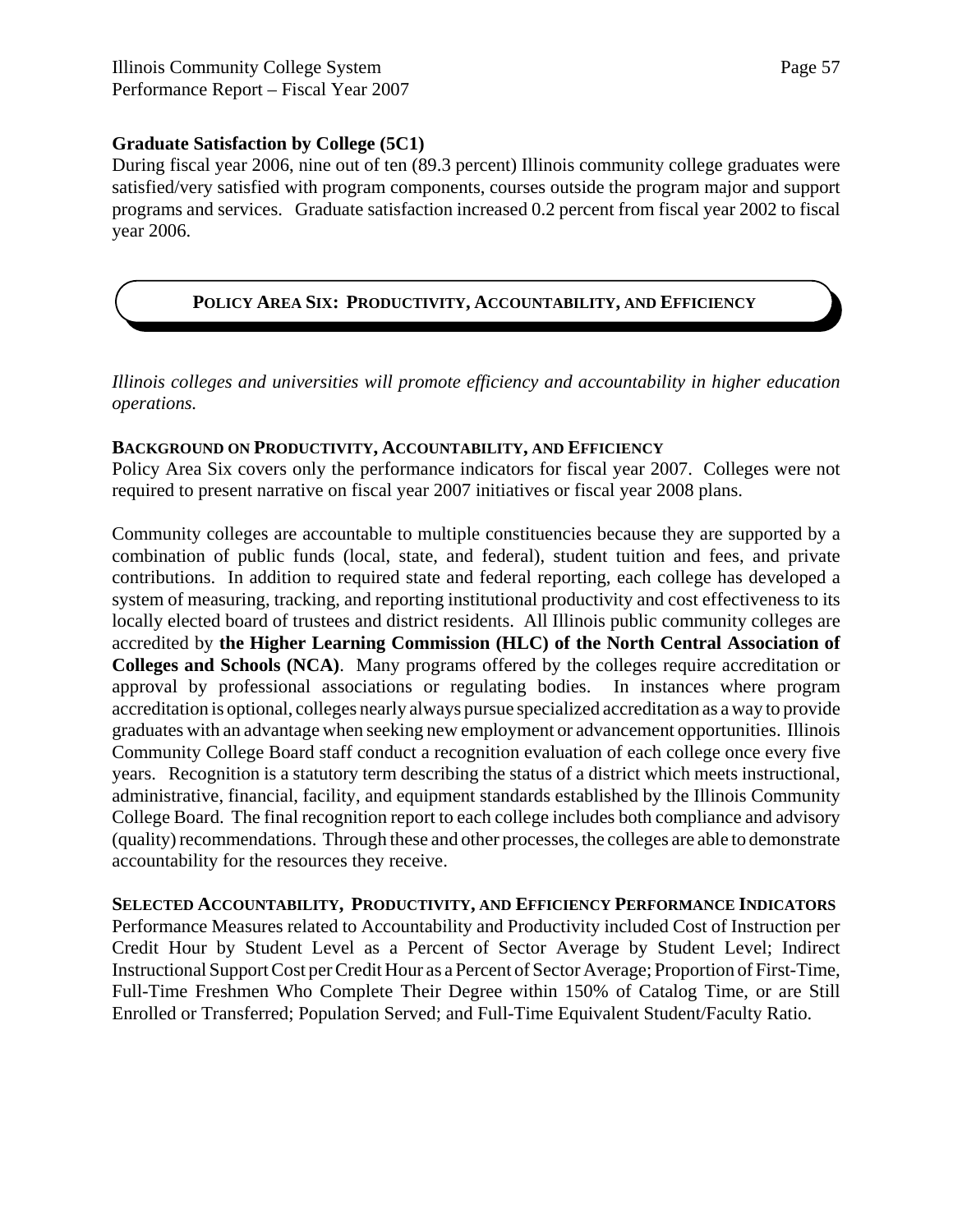### **Cost of Instruction per Credit Hour by Student Level as a Percent of Sector Average by Student Level (6C1)**

Statewide, the one-year rate of instructional unit cost between 2005 (\$198.39) to 2006 (\$208.43) increased by 5.1 percent, while the Higher Education Price Index (HEPI) for overall operations increased an estimated 5.0 percent during the same time frame.

### **Indirect Instructional Support Cost per Credit Hour as a Percent of Sector Average (6C2)**

Statewide, the one-year rate of instructional unit cost between 2005 (\$198.39) to 2006 (\$208.43) increased by 5.1 percent, while the Higher Education Price Index (HEPI) for overall operations increased an estimated 5.0 percent during the same time frame.

Statewide, direct instructional support costs experienced an 6.6 increase from 2005 to 2006. This translates into a \$5.36 average increase for community colleges. Many colleges experienced indirect instructional support cost decreases during fiscal year 2006 compared to the statewide average.

Of the 27,211 fall 2003 cohort of full-time entering freshmen, 70.8 percent graduated, transferred, or were still enrolled by summer 2006.

**Proportion of First-time, Full-time Freshmen Who Complete Their Degree within 150% of Catalog Time, or are Still Enrolled or Transferred (6C3)** Of the 27,211 fall 2003 cohort of full-time entering freshmen, 70.8 percent graduated, transferred, or were still enrolled by summer 2006. From

the 2002 cohort to the 2003 cohort, the number of successful student advancements increased 3.0 percent.

### **Population Served (6M1)**

This performance indicator provides one approach to measuring college outreach efforts in the community. During fiscal year 2006, Illinois community colleges enrolled a total of 936,903 students through credit and noncredit coursework. According to the most recent Bureau of the Census figures, there were 12,763,570 people living in Illinois. Therefore, one out of every 14 Illinoisans attended coursework in a community college. Narrowing the look to an estimated 9,208,765 Illinoisans over 18 years of age indicates that almost one out of ten individuals attended a community college during fiscal year 2006. The average community college enrollment percentage of the entire population was 7.3 percent of each respective district.

### **Full-Time Equivalent Student/Faculty Ratio (6M6)**

During fiscal year 2006, Illinois community colleges averaged an 18.9 student-faculty FTE ratio. The most recent national data from the Digest of Education Statistics, 2006, are from fall 2005 and indicate a student-faculty FTE ratio nationwide for public two-year colleges of 19.2 (http://nces.ed. gov/programs/digest/d06/tables/dt06\_230.asp). Hence, student/faculty FTE staffing levels in Illinois appear consistent with available national data. The Illinois ratio shows a level of efficiency over the national average, while remaining sufficiently small to allow for individualized student attention. During fiscal year 2006, **Shawnee Community College** had the lowest student-faculty FTE ratio (12.1).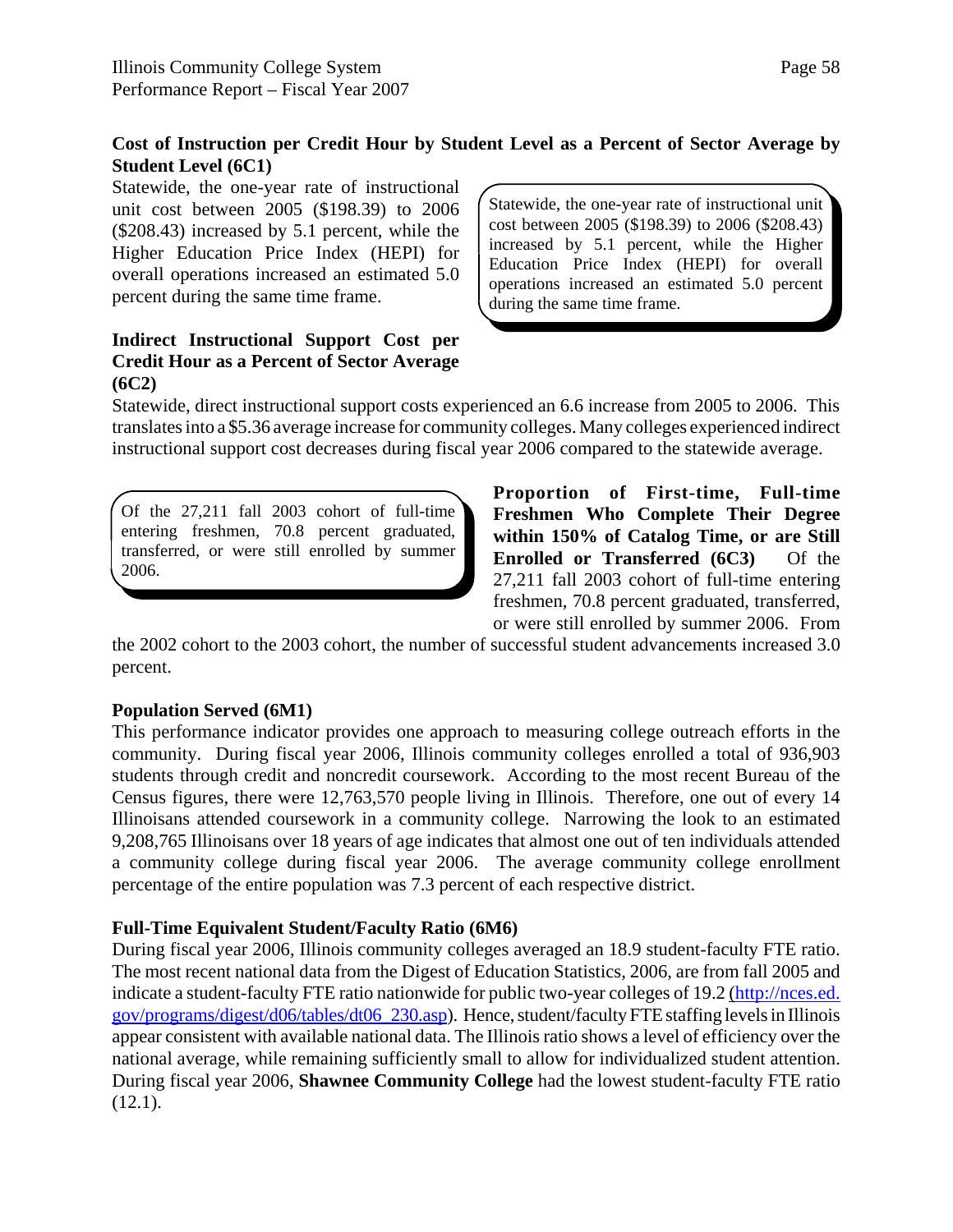#### **Number of Students Served Through Dual Enrollment Courses (6M9)**

During fiscal year 2006, Illinois community colleges enrolled 38,262 students in dual credit courses. From 2004 to 2006, the number of students in dual enrollment courses increased 38.2 percent statewide.

#### **CLOSING CHALLENGE**

An excerpts from a recent interview with noted futurist Alvin Toffler, about his recent book, *Revolutionary Wealth – How It Will Be Created and How It Will Change Our Lives (2006) points* out the changing landscape in the information age and challenges traditional educational systems to keep pace and provide individuals with the skill sets to compete successfully in the emerging global marketplace. *New Perspectives Quarterly* ("Revolutionary Wealth", Summer 2006, Volume 23, Number 3).

Today the new venues of wealth are everywhere – globalization, outsourcing and "the flat earth" are part of the lingo – but also, are "nowhere" and out there, . . . It is widely understood that the diffusion of technology, capital and skills means wealth can be created everywhere on the globe. Comparative advantage is now more about skill sets than, in most cases, natural resources or capital assets. . . Add to this the "nowhere" – cyberspace, eBay, Amazon, and others . . . make their money in the intangible zone of electronic transfers. Kenichi Ohmae, the Japanese management expert, calls cyberspace "the new continent" where entrepreneurial explorers are seeking – and making – their fortunes. . . few ever think, however, about the new wealth-creating zone 12,000 miles above planet Earth. . . Global positioning satellites (GPS) today are key to synchronizing precision time and data streams for everything from a cell-phone call to an ATM withdrawal (These relatively inexpensive GPS devises are allowing a diverse mixture of countries and companies to compete on a more level playing field for business. . . what will be the next steps with these technologies and where are the emerging opportunities)...

One of the key problems in the world today is de-synchronization – "the clash of speeds" between the old, lumbering mass systems and the new diversity, flexibility and acceleration demanded of institutions built on knowledge. They are out of sync. One of the biggest clashes is with standardized education, . . . Education is among the slowest institutions to adapt to the new wealth system. http://www.digitalnpq.org/archive/2006\_summer/02\_toffler.html

While community colleges are generally considered the most responsive sector of higher education, organizations must continuously seek opportunities for improvement to maintain and enhance their competitive advantage. As decisions are made about training, curricula, and technology, the emerging ways in which wealth are and will be created should be a part of the underlying process. What adjustments can be made to help students develop the skills to position themselves for immediate and longer term success in an increasingly competitive marketplace?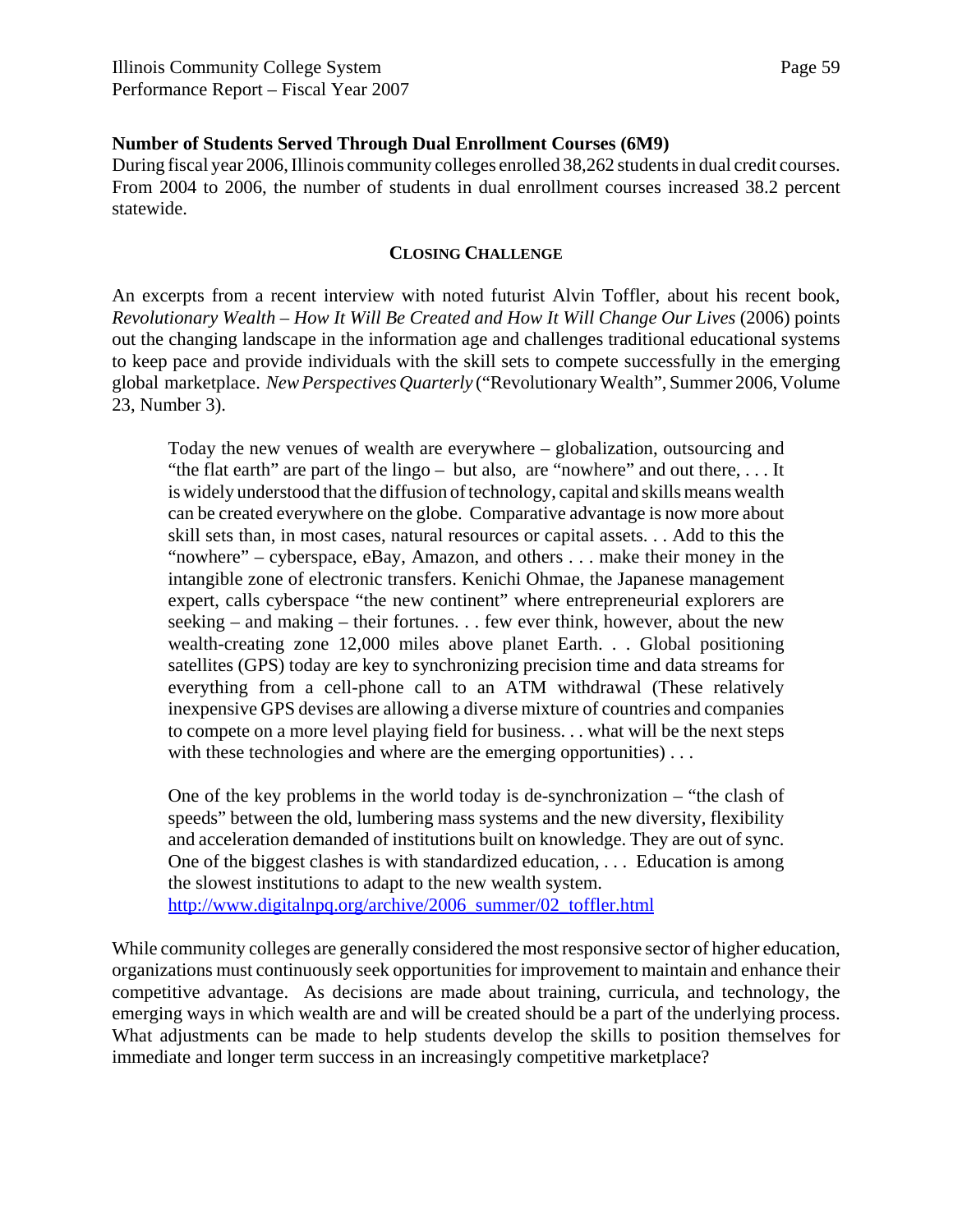### **BIBLIOGRAPHY**

- College Board. (2007). Tuition Increases Continue to Slow at Public Colleges According to the College Board's 2006 Reports on College Pricing and Financial Aid (2006). Washington D.C.: Author. http://www.collegeboard.com/press/releases/150634.html
- College Board. (2007). Trends in College Pricing 2007. Washington, D.C.: Author. http://www.collegeboard.com/prod\_downloads/about/news\_info/trends/trends\_pricing\_0 7.pdf
- College Board. (2007). Trends in Student Aid 2007. Washington, D.C.: Author. http://www.collegeboard.com/prod\_downloads/about/news\_info/trends/trends\_aid\_07.pdf
- College Zone. ( 2007) . About ISAC. Springfield, Illinois: Illinois Student Assistance Commission. http://www.collegezone.com/informationzone/16.htm
- Commonfund Institute. (2007). 2007 HEPI. Wilton, CT: HEPI.. http://www.commonfund.org/Templates/InvestorServices/RESOURCE\_REQUEST/targe tpdf?RES\_GUID=BA6F90EC-2BE6-4BF4-9D19-D68AE8367B1B
- Continental Tire North America, Inc. (July 20, 2007). *Continental Announces Continental University at Mount Vernon Facility*. Press Releases. Mount Vernon/Hanover, IL: Author http://www.conti-online.com/generator/www/com/en/continental/portal/themes/press\_ser vices/press\_releases/work\_life/pr\_2007\_07\_20\_mount\_vernon\_en.html
- Continental Tire North America, Inc. (2007). *Continental Announces Continental University at Mount Vernon Facility*. Mount Vernon/Hanover, IL: Author. http://www.conti-online.com/generator/www/com/en/continental/portal/themes/press\_ser vices/press\_releases/work\_life/download/pr\_doc\_2007\_07\_20\_mount\_vernon\_de.doc
- Dembicki, Mathew. (October 23, 2007). "Tuition, fees increase by less than \$100." *Community College Times*. http://www.communitycollegetimes.com/article.cfm?ArticleId=571
- National Center for Education Statistics. (2007). Table 180. Total fall enrollment in degree-granting institutions, by level or enrollment, sex, attendance status, and type and control of institutions: 2005, *Digest of Educational Statistics 2006*. Washington D.C.: Author. http://nces.ed.gov/programs/digest/d06/tables/dt06\_180.asp
- National Center for Education Statistics. (2007). Table 211. Total fall enrollment in degree-granting institutions, by race/ethnicity or student and type and control of institution: 2005, *Digest of Educational Statistics 2006*. Washington D.C.: Author. http://nces.ed.gov/programs/digest/d06/tables/dt06\_211.asp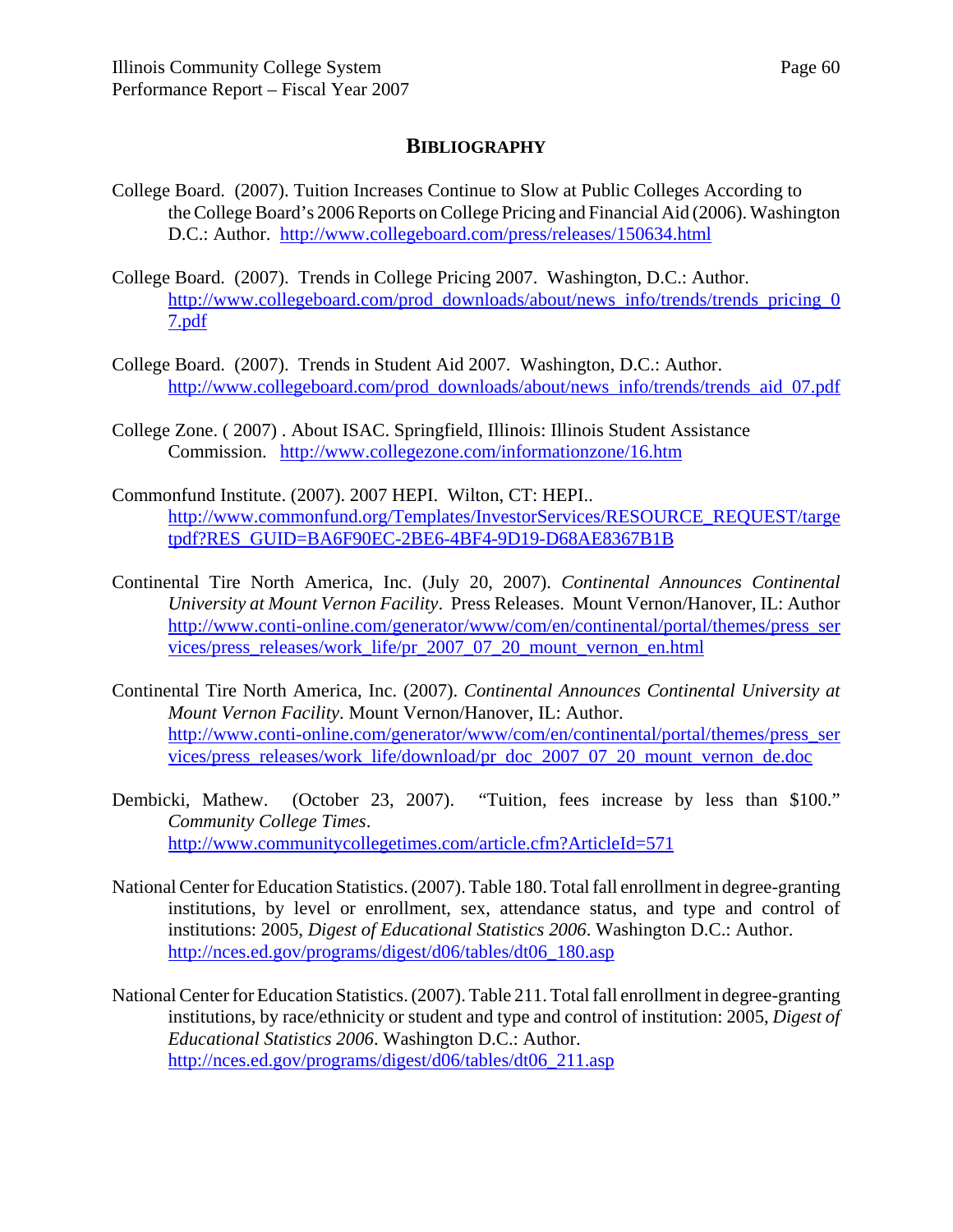### **BIBLIOGRAPHY**

*(Continued)*

- National Center for Education Statistics. (2007). Table 215. Number and percentage of students enrolled in postsecondary institutions, by level, disability status, and selected student characteristics: 2003-04, *Digest of Educational Statistics 2006*. Washington D.C.: Author. http://nces.ed.gov/programs/digest/d06/tables/dt06\_215.asp
- National Center for Education Statistics. (2007). Table 230. Number of full-time-equivalent staff and faculty/student ratios in degree-granting institutions, by control and type of institution and state or jurisdiction: Fall 2005, *Digest of Educational Statistics 2006*. Washington D.C.: Author.

http://nces.ed.gov/programs/digest/d06/tables/dt06\_230.asp

- National Center for Education Statistics. (2007). Table 232. Full-time instructional faculty in degree-granting institutions, by race/ethnicity and residency status, sex, and academic rank: Fall 2003 and Fall 2005, *Digest of Educational Statistics 2006*. Washington D.C.: Author. http://nces.ed.gov/programs/digest/d06/tables/dt06\_232.asp
- National Center for Education Statistics. (2007). Table 235. Full-time and part-time instructional faculty and staff in degree-granting institutions, by type and control of institution and selected characteristics: Fall 2003, *Digest of Educational Statistics 2006*. Washington D.C.: Author. http://nces.ed.gov/programs/digest/d06/tables/dt06\_235.asp
- National Center for Education Statistics. (2007). Table 259. Associate degrees conferred by degreegranting institutions, by racial/ethnic group, major field of study, and sex of student: 2003- 2004. *Digest of Education Statistics 2005.* Washington D.C.: Author. http://nces.ed.gov/programs/digest/d05/tables/dt05\_259.asp
- National Center for Education Statistics. (2007). Table 260. Degrees conferred by degree-granting institutions, level of degree, and discipline division: 2004-05, *Digest of Educational Statistics 2006*. Washington D.C.: Author. http://nces.ed.gov/programs/digest/d04/tables/dt04\_260.asp
- National Center for Education Statistics. (2007). Table 264. Associate degrees conferred by degreegranting institutions, by racial/ethnic group, major field of study, and sex of student: 2004- 2005. *Digest of Educational Statistics 2006*. Washington D.C.: Author. http://nces.ed.gov/programs/digest/d06/tables/dt06\_264.asp
- Texas Higher Education Coordinating Board. Community and Technical Colleges Divsion, 2005. Texas Public Community and Technical Colleges 2005 Statewide Factbook. Section XI Placement Data. Austin, Texas: Author. http://www.thecb.state.tx.us/reports/PDF/1174.PDF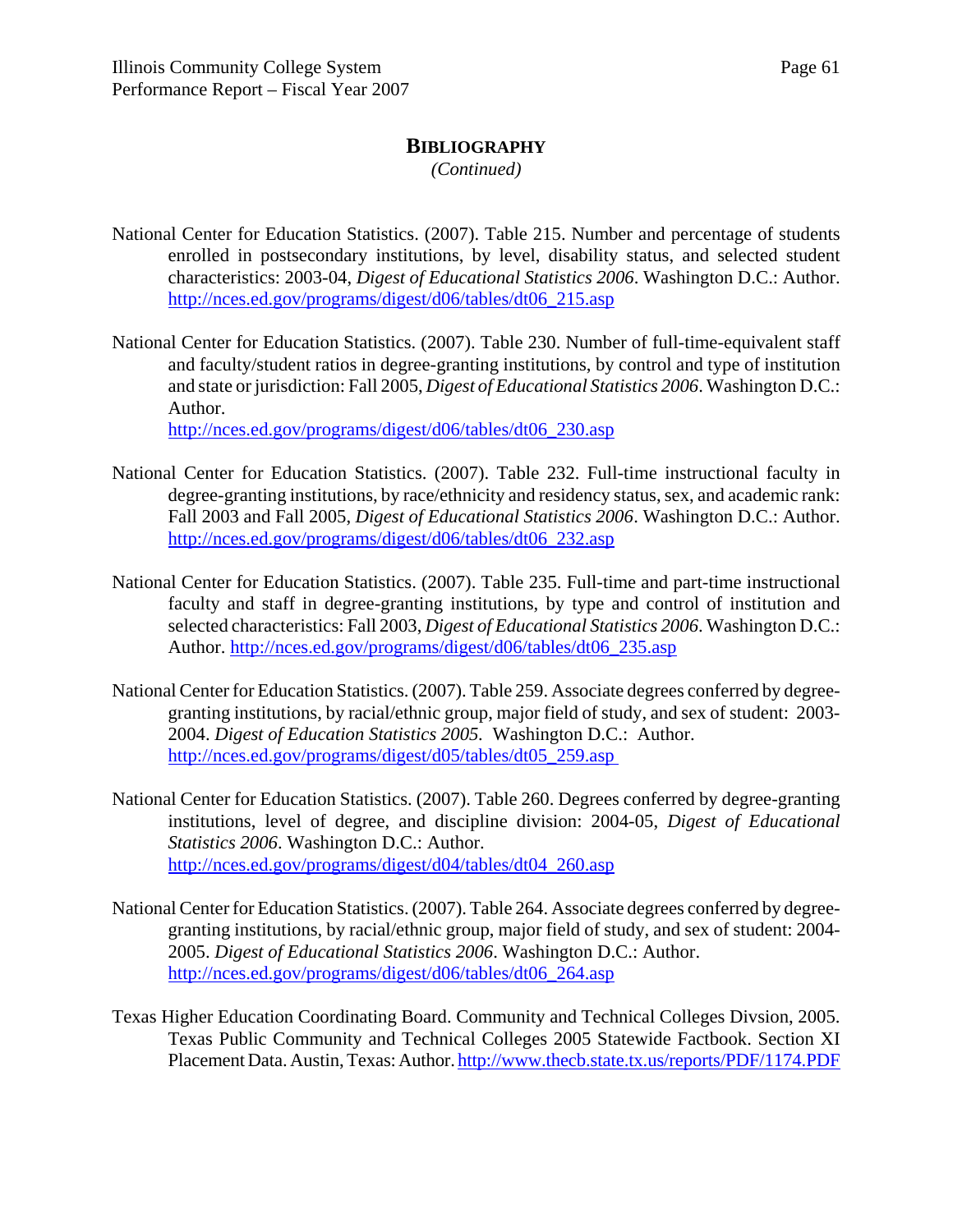### **BIBLIOGRAPHY**

*(Continued)*

United States Department of Commerce. U.S. Census Bureau, 2006 American Community Survey (2007). Disability. Washington D.C.: Author. http://factfinder.census.gov/servlet/ACSSAFFPeople?\_submenuId=people\_4&\_sse=on

United States Department of Commerce. U.S. Census Bureau, 2006 American Community Survey (2007). Illinois Data Profile. Washington D.C.: Author. http://factfinder.census.gov/servlet/ACSSAFFFacts? event=Search&geo\_id=01000US& \_geoContext=01000US&\_street=&\_county=&\_cityTown=&\_state=04000US17&\_zip= &\_lang=en&\_sse=on&ActiveGeoDiv=geoSelect&\_useEV=&pctxt=fph&pgsl=010&\_su bmenuId=factsheet\_1&ds\_name=ACS\_2005\_SAFF&\_ci\_nbr=null&qr\_name=null&reg= null%3Anull& keyword=& industry=

Wisconsin Technical College System. (2007). Employment Status. *2006 WTCS Graduate Follow-Up Report*. Wisconsin. http://www.wtcsystem.org/reports/data/graduate/pdf/employ\_status.pdf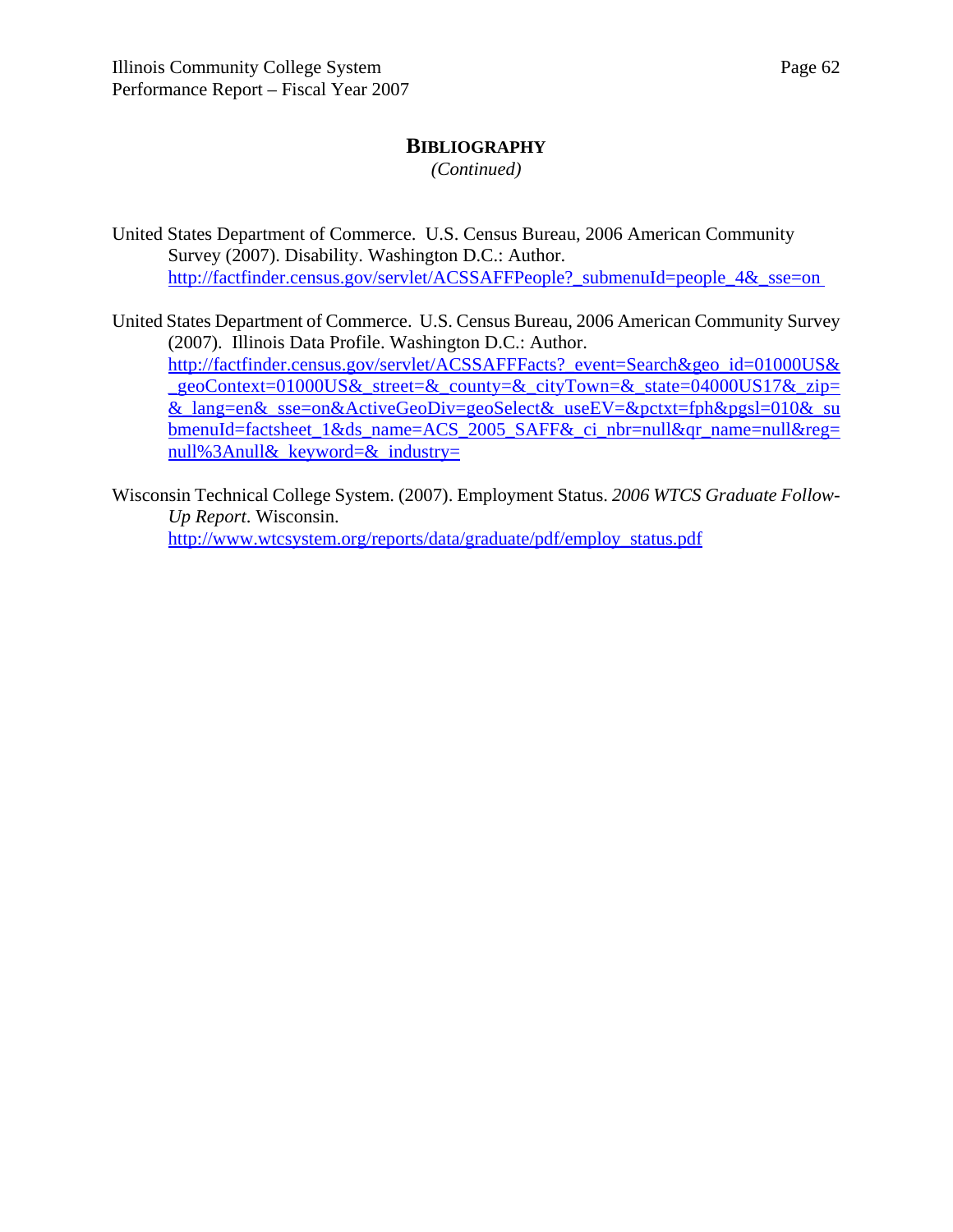**Appendix A**

**MISSION-SPECIFIC COMMUNITY COLLEGE PERFORMANCE INDICATORS FY 2007**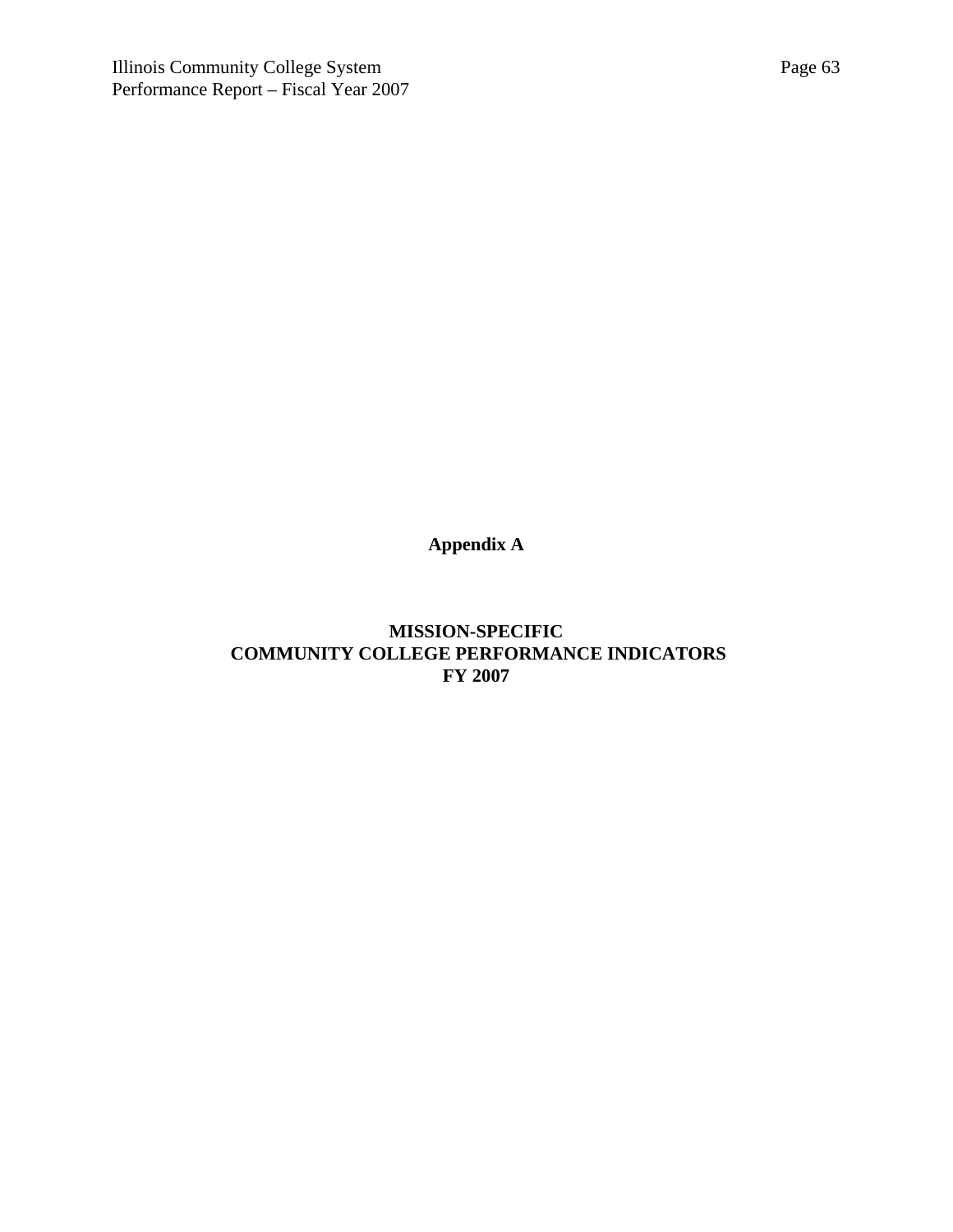# **Goal 1: Economic Growth (Mission-Specific Level Menu)**

| <b>Colleges Using Indicator</b>                                                                                                   | <b>Indicator</b>                                                                                                              |
|-----------------------------------------------------------------------------------------------------------------------------------|-------------------------------------------------------------------------------------------------------------------------------|
| 503, 50804, 502, 509, 512, 519, 529, 513, 525,<br>523, 532, 517, 536, 527, 521, 511, 518, 531, 510,<br>533, 522                   | Number of businesses provided with technical<br>assistance through college Business and Industry<br>Centers.                  |
| 503, 50801, 50803, 50804, 50807, 502, 540, 519,<br>529, 525, 50806, 532, 536, 526, 530, 524, 527,<br>535, 505, 537, 506, 510, 539 | Number of individuals receiving customized<br>training through college Business and Industry<br>Centers.                      |
| 525, 534                                                                                                                          | Number of current workers receiving training<br>through college Business and Industry Centers.                                |
| 50801, 502, 529                                                                                                                   | Number of businesses attracted or retained<br>through college Business and Industry Centers.                                  |
|                                                                                                                                   | Number of services delivered through the<br>Manufacturing Extension Center (IMEC) or<br>Chicago Manufacturing Center (CMC).   |
| 519, 529, 525, 523, 507, 536, 535, 505, 521, 510,<br>533, 534, 504                                                                | Total number of Business and Industry Center<br>courses/workshops conducted.                                                  |
| 525, 501                                                                                                                          | Number of Business and Industry Center<br>courses/workshops conducted in computer skills<br>enhancement.                      |
| 525, 515                                                                                                                          | Number of Business and Industry Center<br>courses/workshops conducted in Quality process<br>improvement (i.e., ISO) training. |
|                                                                                                                                   | Number of Business and Industry Center<br>courses/workshops conducted in.                                                     |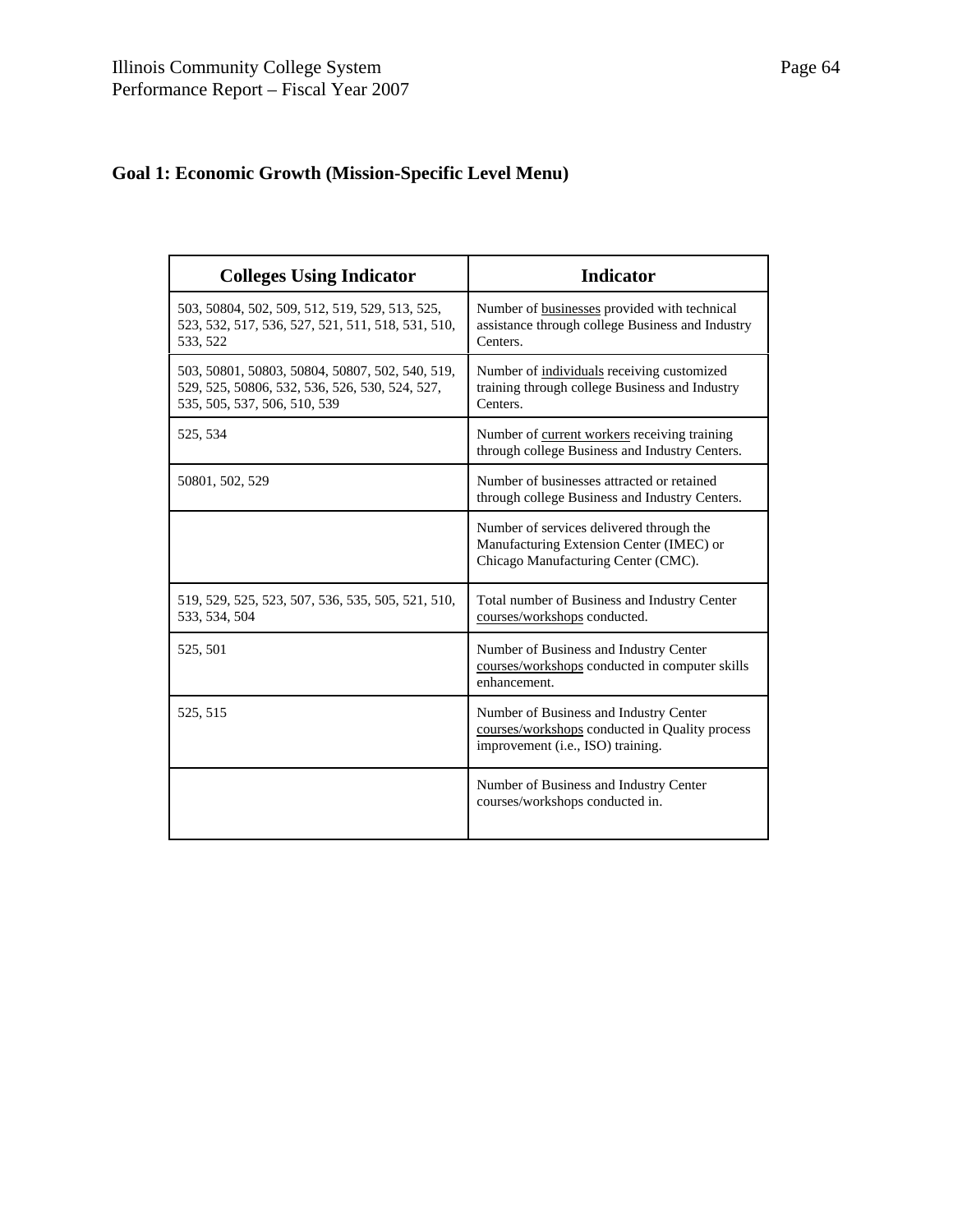# **Policy Area Two: Partnerships with P-12 Education (Mission-Specific Level Menu) Teacher Education**

| <b>Colleges Using Indicator</b>                                   | <b>Indicator</b>                                                                                                                                                       |
|-------------------------------------------------------------------|------------------------------------------------------------------------------------------------------------------------------------------------------------------------|
| 50804, 50807, 502, 534                                            | Number of collaborative partnerships with university<br>teacher education programs.                                                                                    |
| 532, 524, 535                                                     | Number of course sections provided for teachers and<br>administrators as a registered provider through<br>professional development activities (CPDU/CEU).              |
|                                                                   | Number of teacher education CEU's provided                                                                                                                             |
| 519, 535                                                          | Number of teachers and administrators served by the<br>institution as a registered provider through professional<br>development activities (CPDU/CEU). (Institutional) |
| 509                                                               | Number of paraprofessionals trained to assist in<br>teaching reading, writing, math or readiness in these<br>subjects.                                                 |
| 503, 50803, 502, 509, 519, 529, 513, 501, 50806,<br>517, 506, 534 | Number of collaborative partnerships with K-12 schools<br>and/or school districts.                                                                                     |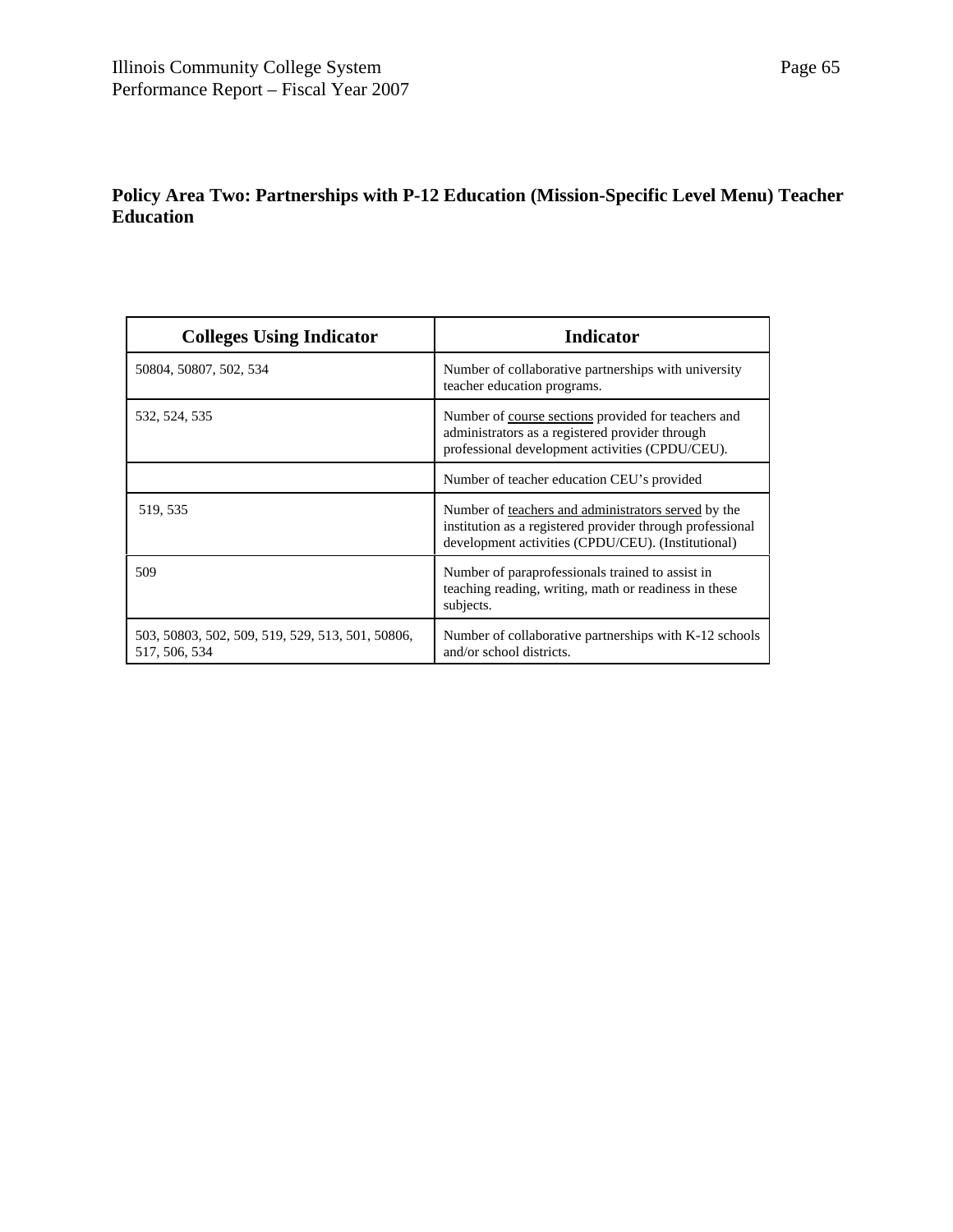# **Policy Area Three: Affordability (Mission-Specific Level Menu)**

| <b>Colleges Using Indicator</b>                                                                                         | <b>Indicator</b>                                                                       |
|-------------------------------------------------------------------------------------------------------------------------|----------------------------------------------------------------------------------------|
| 519, 529, 525, 507, 526, 524, 535, 521, 537,<br>511, 531, 533, 504                                                      | Tuition and basic fees for a full-time in-district<br>student.                         |
| 503, 50802, 502, 509, 540, 519, 529, 525, 532,<br>526, 527, 515, 518, 510, 533                                          | Number of enrolled students who receive<br>Monetary Award Program (MAP) grants.        |
| 50802, 502, 509, 525, 532, 526, 515, 510, 522                                                                           | Number of enrolled students who receive Illinois<br>Incentive for Access (IIA) grants. |
| 50802, 50801, 50803, 50804, 502, 509, 540,<br>519, 529, 513, 525, 50806, 517, 526, 527, 515,<br>537, 510, 533, 534, 539 | Number of enrolled students who receive Pell<br>Grants.                                |
| 525                                                                                                                     | Proportion of graduates with zero student loan<br>debt.                                |
| 50807, 529, 525, 526, 506, 534                                                                                          | Number of first generation college students<br>served.                                 |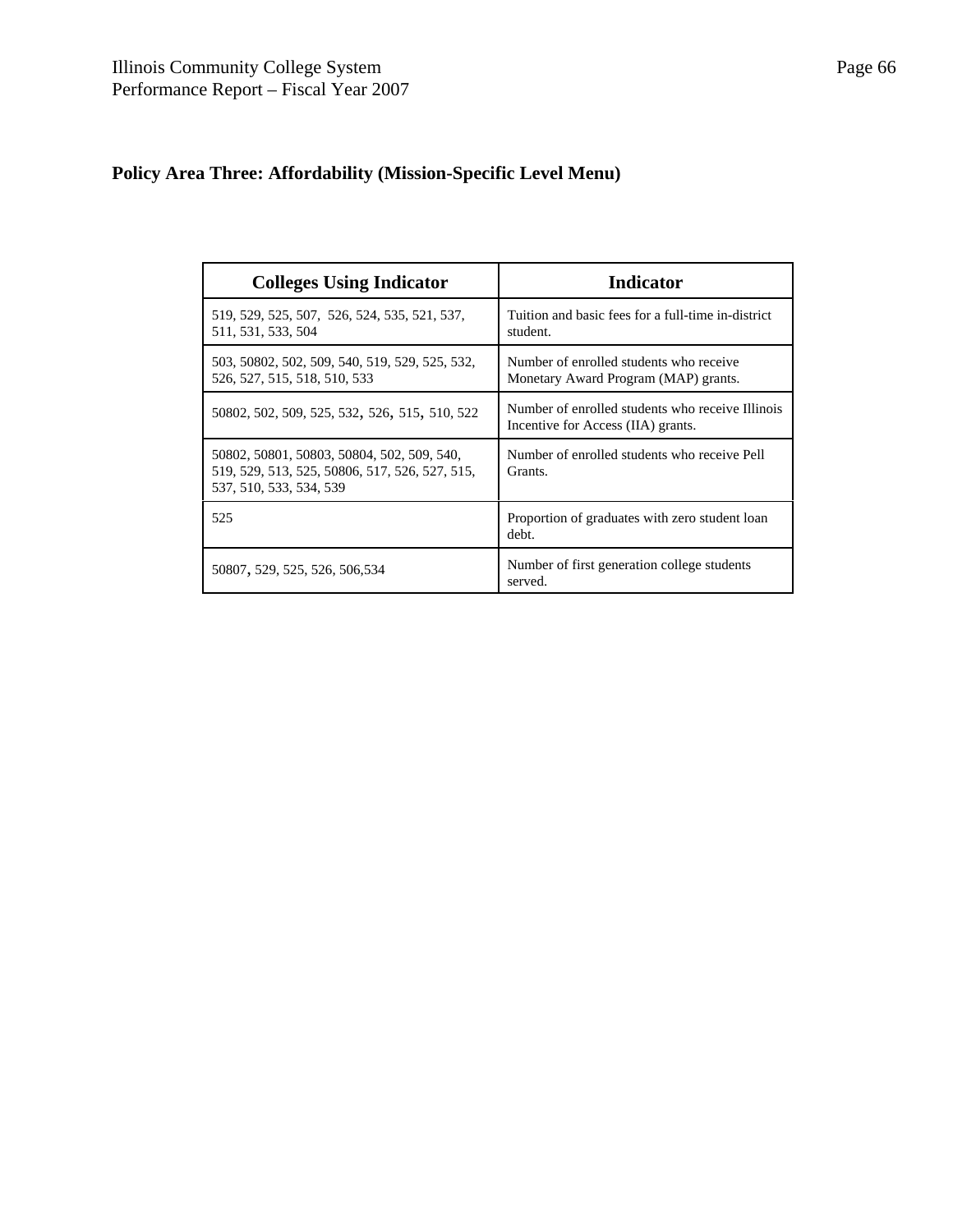# **Policy Area Four: Access and Diversity (Mission-Specific Level Menu)**

| <b>Colleges Using Indicator</b>                                                                       | <b>Indicator</b>                                                                     |
|-------------------------------------------------------------------------------------------------------|--------------------------------------------------------------------------------------|
| 503, 50802. 50803, 512, 540, 519, 525, 507,<br>50806, 5 26, 530, 527, 505, 521, 518, 531, 510,<br>539 | Number of students enrolled by race/ethnicity,<br>disability status, and gender.     |
| 502, 519, 529, 525, 523, 536, 526, 527, 535,<br>521, 533, 522                                         | Number of students served through adult<br>education coursework (ABE/ASE).           |
| 50802, 502, 529, 525, 523, 536, 526, 524, 527,<br>535, 534                                            | Number of students served through English-as-<br>a-Second Language (ESL) coursework. |
| 529, 525, 536, 526, 521                                                                               | Number of level advancements in Adult<br>Education (ABE/ASE).                        |
| 50802, 525, 536, 526, 515                                                                             | Number of level advancements in English-as-a-<br>Second Language (ESL).              |
| 503, 519, 513, 523, 526, 535, 506, 534                                                                | Number of students served through remedial<br>coursework.                            |
| 503, 529, 507, 526, 521, 511, 534, 504                                                                | Remedial credits earned versus attempted.                                            |
| 529, 525, 526, 518, 510, 533                                                                          | Number of courses offered through distance<br>learning.                              |
| 529, 525, 523, 517, 526, 510, 533                                                                     | Number of students served through distance<br>education.                             |
| 509, 525, 532, 526, 510                                                                               | Number of faculty by race/ethnicity.                                                 |
| 509, 525, 532, 526, 510                                                                               | Number of administrators by race/ethnicity.                                          |
| 509, 526                                                                                              | Number of other professionals by race/ethnicity.                                     |
| 50801, 525, 526, 521                                                                                  | Number of students served through noncredit<br>coursework.                           |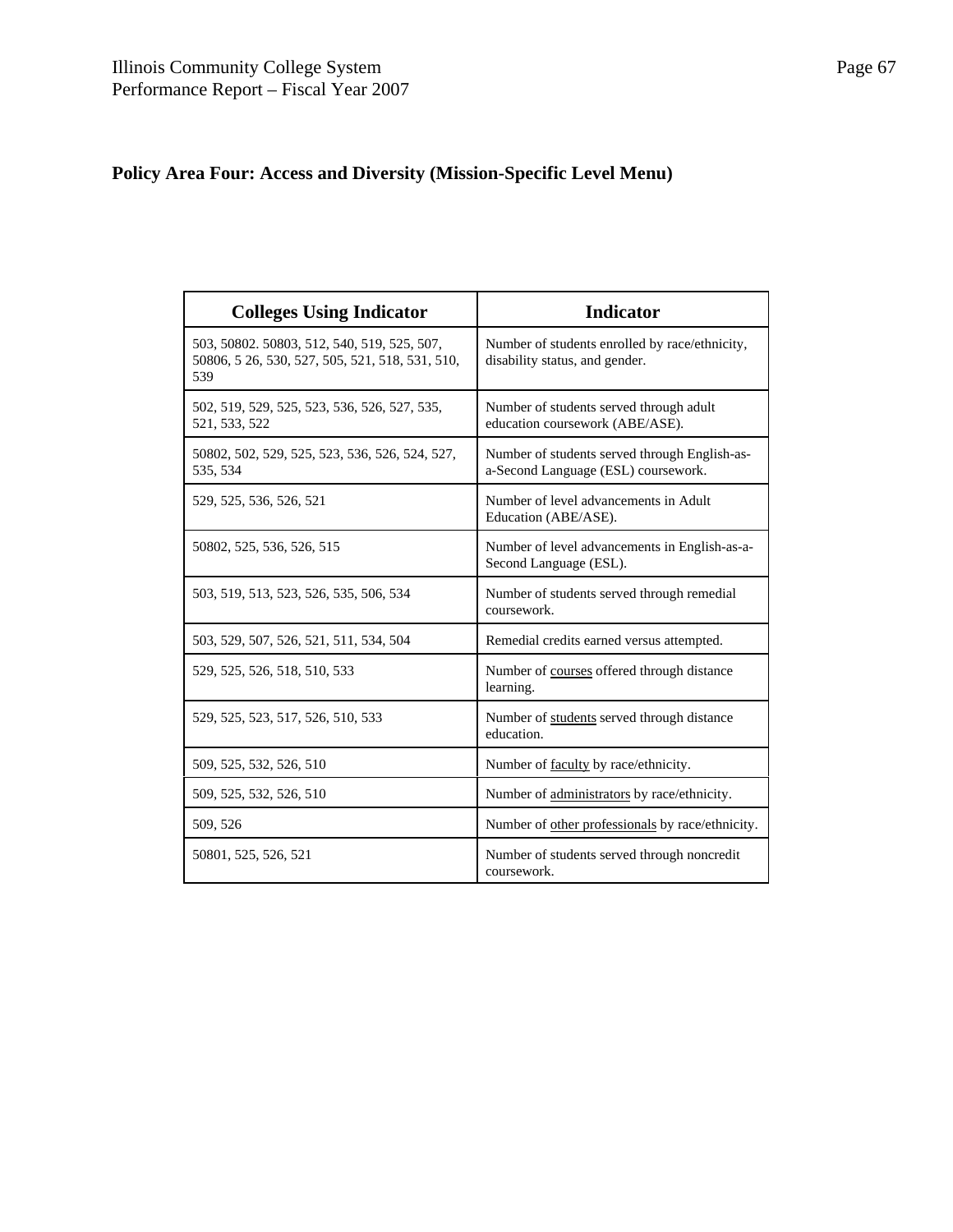# **Policy Area Five: High Expectations and Quality (Mission-Specific Level Menu)**

| <b>Colleges Using Indicator</b>                                             | Indicator                                                                                      |
|-----------------------------------------------------------------------------|------------------------------------------------------------------------------------------------|
| 540, 519, 513, 525, 526, 524, 521, 534                                      | Occupational graduate placement in employment or<br>continuing education.                      |
| 509, 525, 526                                                               | Occupational graduate retention in employment.                                                 |
| 519, 529, 525, 532, 536, 526, 505, 511, 510, 534                            | Transfer rate.                                                                                 |
| 529, 525, 50806, 532, 526, 530, 537, 518, 510                               | Average class size.                                                                            |
| 50801, 529, 525, 523, 517, 526, 537, 506, 510, 533,<br>522, 504,            | Faculty preparation.                                                                           |
| 50803, 50807, 519, 529, 525, 526, 527, 535, 515,<br>521, 531, 510, 533, 539 | Number of general education courses included in<br>the Illinois Articulation Initiative (IAI). |
| 50807, 519, 529, 525, 526, 527, 521, 510                                    | Number of major specific courses included in the<br>Illinois Articulation Initiative (IAI).    |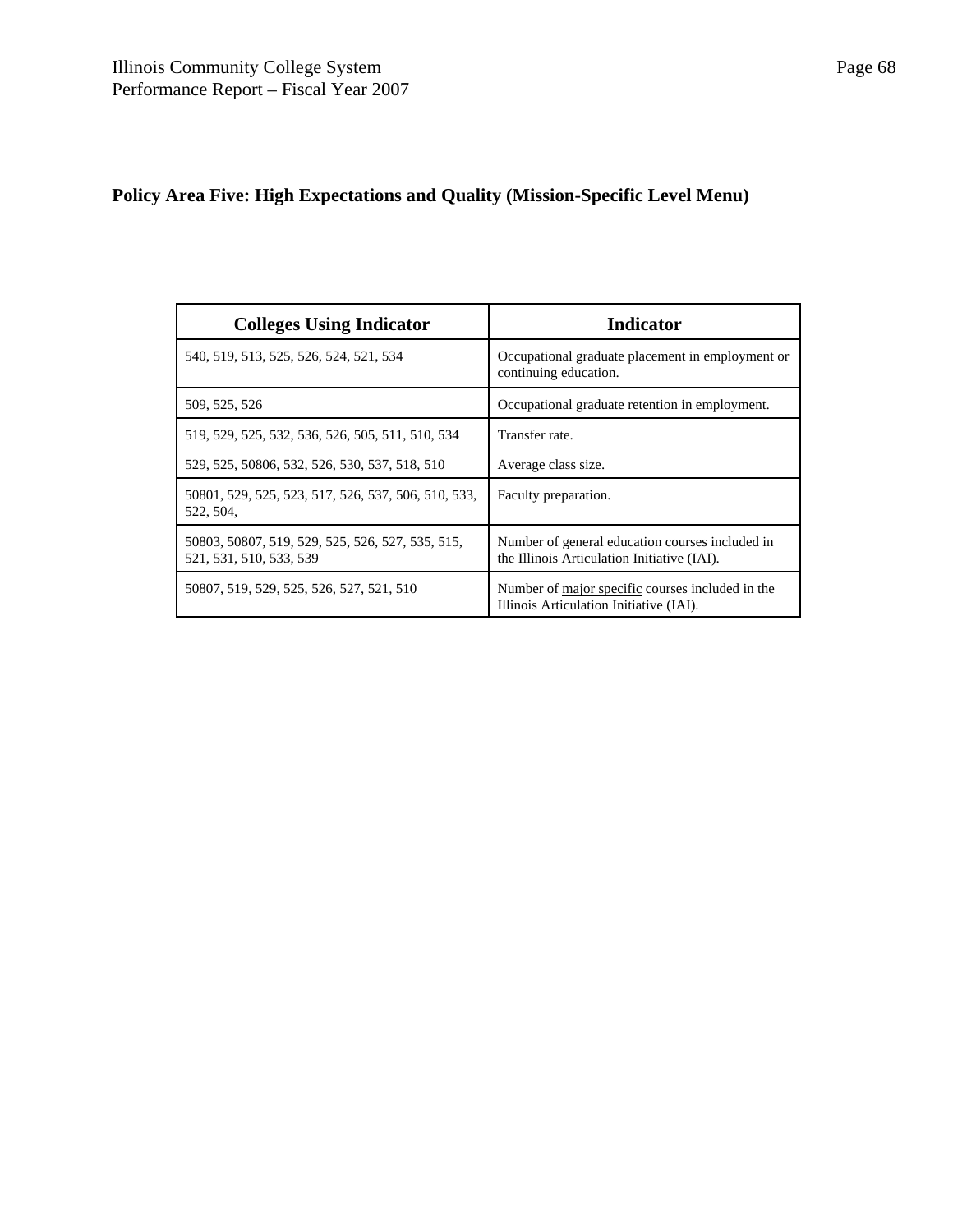# **Policy Area Six: Productivity and Accountability (Mission-Specific Level Menu)**

| <b>Colleges Using Indicators</b>                                                      | <b>Indicator</b>                                                                    |
|---------------------------------------------------------------------------------------|-------------------------------------------------------------------------------------|
| 519, 529, 513, 525, 507, 526, 530, 537, 511, 533,<br>522, 516, 539                    | Population Served (per 1,000).                                                      |
| 519, 525, 501, 526, 521                                                               | GED attainment.                                                                     |
| 503, 502, 519, 525, 501, 532, 526, 621                                                | Advancement to college level work for remedial<br>students.                         |
| 525, 526                                                                              | Number of Adult Education Test Score Gains<br>$(ABE/ASE)$ .                         |
| 525, 526, 515                                                                         | Number of English-as-a-Second Language level test<br>score gains.                   |
| 50807, 529, 525, 526, 506                                                             | FTE Student/faculty ratio.                                                          |
| 50801, 540, 519, 529, 525, 507, 50806, 517, 526,<br>527, 535, 521, 531, 534, 504, 516 | Credit hours generated.                                                             |
| 50803, 525, 532, 526, 534                                                             | Number of recent GED completers enrolling in<br>college level coursework.           |
| 525, 526, 524, 521, 537, 518, 531, 510, 533, 534                                      | Number of students served through dual enrollment<br>courses.                       |
| 511, 510, 533, 534                                                                    | Number of students served through the Accelerated<br>College Enrollment initiative. |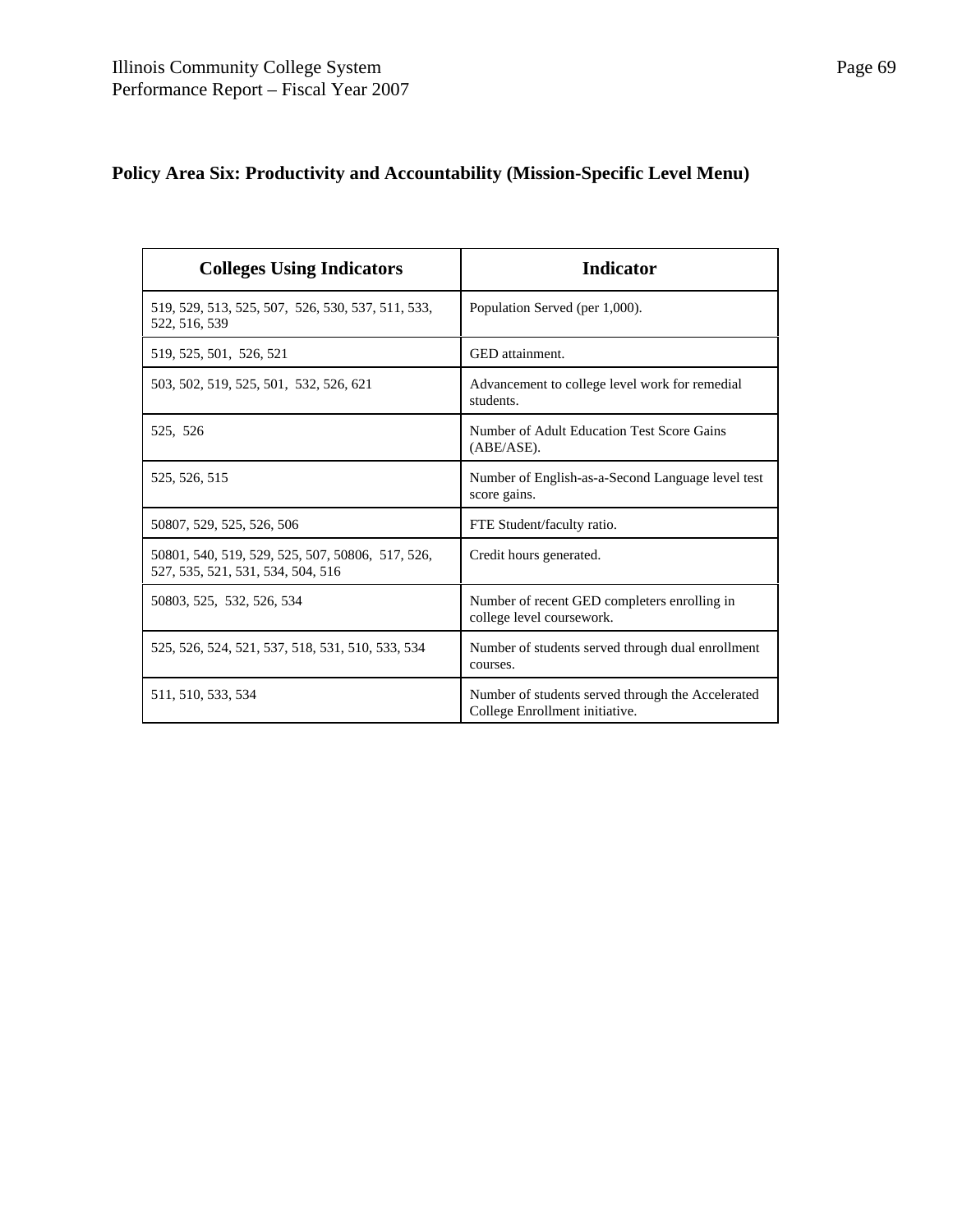**Appendix B**

# **INSTITUTION-LEVEL COMMUNITY COLLEGE PERFORMANCE INDICATOR GOALS FY 2007**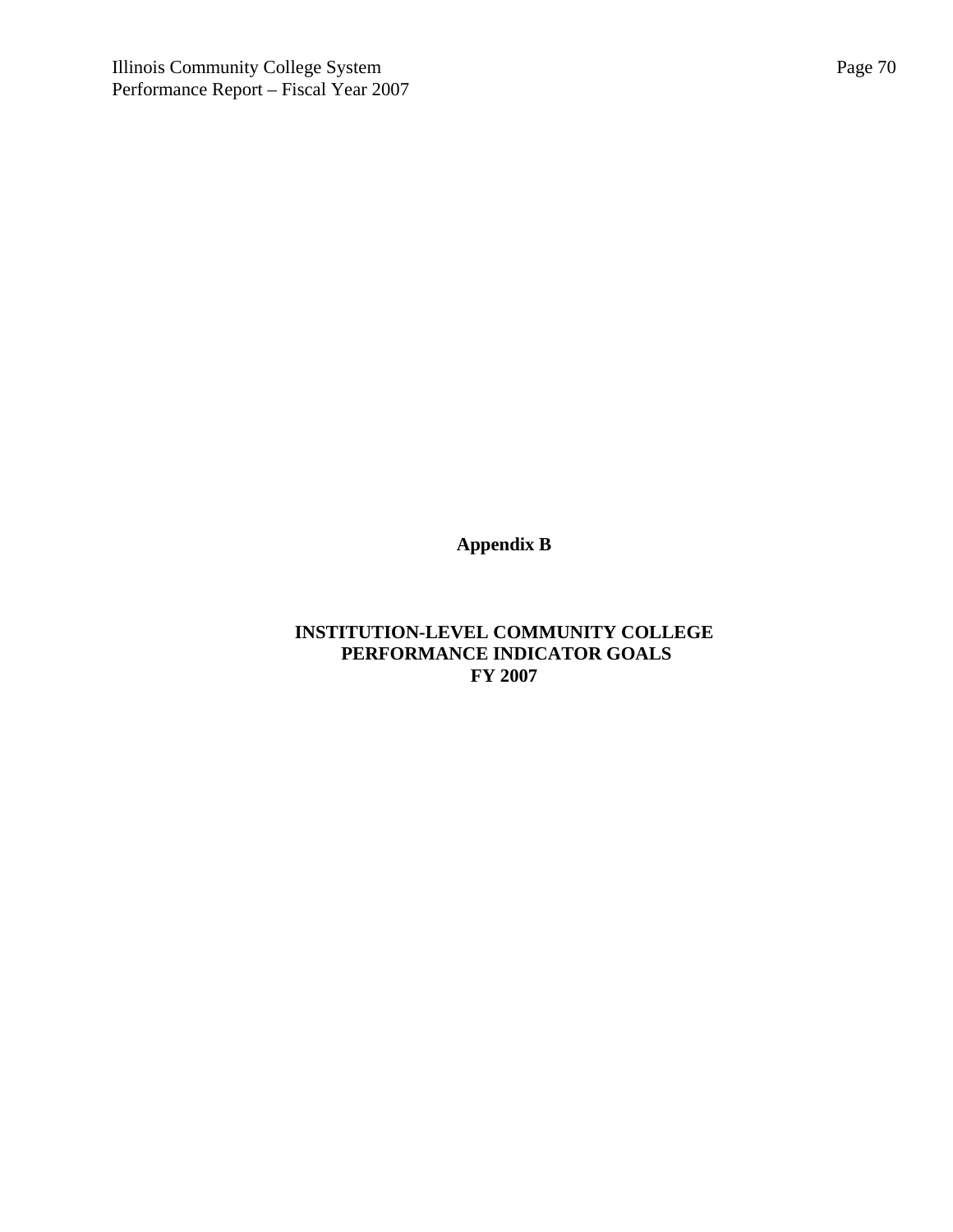Alphanumeric Abbreviations for Measures

First Digit = Policy Area.

Second Digit = S for Statewide, C for Common Institutional and M for Mission Specific. Third Digit = count within Policy Area.

**Economic Growth** – Higher education will help Illinois sustain strong economic growth through teaching, service, and research **1C1**: Percent of degree/certificate recipients either employed or enrolled in further education within one year of graduation.

**1M1**: Number of **businesses** provided with technical assistance through college Business and Industry Centers.

**1M2**: Number of **individuals** receiving customized training through college Business and Industry Centers.

**1M3**: Number of current workers receiving training through the Current Workforce Training Centers.

**1M4**: Number of businesses attracted or retained through college Business and Industry Centers.

**1M6**: Total number of Business and Industry Center **courses/workshops** conducted.

**1M7**: Number of Business and Industry Center **courses/workshops** conducted in computer skills

**1M8**: Number of Business and Industry Center courses/workshops conducted in Quality Process Improvement (i.e., ISO training). **1S3**: Annual number of graduates by level and broad field of study.

**Affordability** – No Illinois resident will be denied an opportunity for a college education because of financial need.

**3C1**: Net Price of attendance for undergraduates who apply for aid

**3M1**: Tuition and Fees

**3M2**: Summary of Monetary Award Program Awards and Payouts.

**3M3**: Summary of Illinois Incentive for Access Grant Program Awards and Payouts.

**3M4**: Number of enrolled students receiving Pell Grants.

**3M6**: First generation college students.

**Access and Diversity** – Illinois will increase the number and diversity of residents completing training and education programs.

**4C1**: Completions by race/ethnicity, disability status, and gender.

**4M1**: Enrollment (number and proportion) by race/ethnicity, disability status, and gender.

**4M2**: Number of students served through Adult Education (ABE/ASE).

**4M3**: Number of students served through English as a Second Language course work.

**4M4**: Number of level advancements in Adult Education (ABE/ASE).

**4M5**: Number of level advancements in English as a Second Language.

**4M6**: Unduplicated count of students enrolled in remedial credits.

**4M7**: Remedial credits earned versus attempted.

**4M8**: Number of courses offered through distance learning.

**4M9**: Number of students served through distance learning.

**4M10**: Percentage of full-time combined minority faculty.

**4M11**: Number Full-Time Administrators by Race/Ethnicity.

**4M12**: Percentage of full-time combined minority professionals.

**4M13**: Annual unduplicated noncredit course enrollments.

**4S1**: Statewide completions.

**High Quality** – Illinois colleges and universities will be accountable for providing high quality academic programs and the systematic assessment of student learning outcomes while holding students to ever higher expectations for learning and growth.

**5C1**: Graduate satisfaction by college.

**5C2**: Pass Rate on Professional Licensure Exams.

**5M1**: Placement in Employment.

**5M2**: Retention in Employment.

**5M3**: Summary of Transfer Rates.

**5M4**: Average Class Size.

**5M5**: Faculty Preparation.

**5M6**: Number of General Education courses included in the Illinois Articulation Initiative.

**5M7**: Number of major-specific courses included in the Illinois Articulation Initiative.

**Accountability and Productivity** – Illinois colleges and universities will continually improve productivity, cost effectiveness, and accountability

**6C1**: Cost of instruction per credit hour by student level and as a percent of sector average by student level.

**6C2**: Administrative and support cost per credit hour and as a percent of sector average.

**6C3**: Proportion of first-time, full-time freshmen who complete their degree within 150% of catalog time, or are still enrolled or transferred.

**6M1**: Summary of Population Served.

**6M2**: GED Attainment.

**6M3**: One year advancement for students enrolled in remedial credits who return.

**6M4**: Number of Adult Education Test Score Gains (ABE/ASE).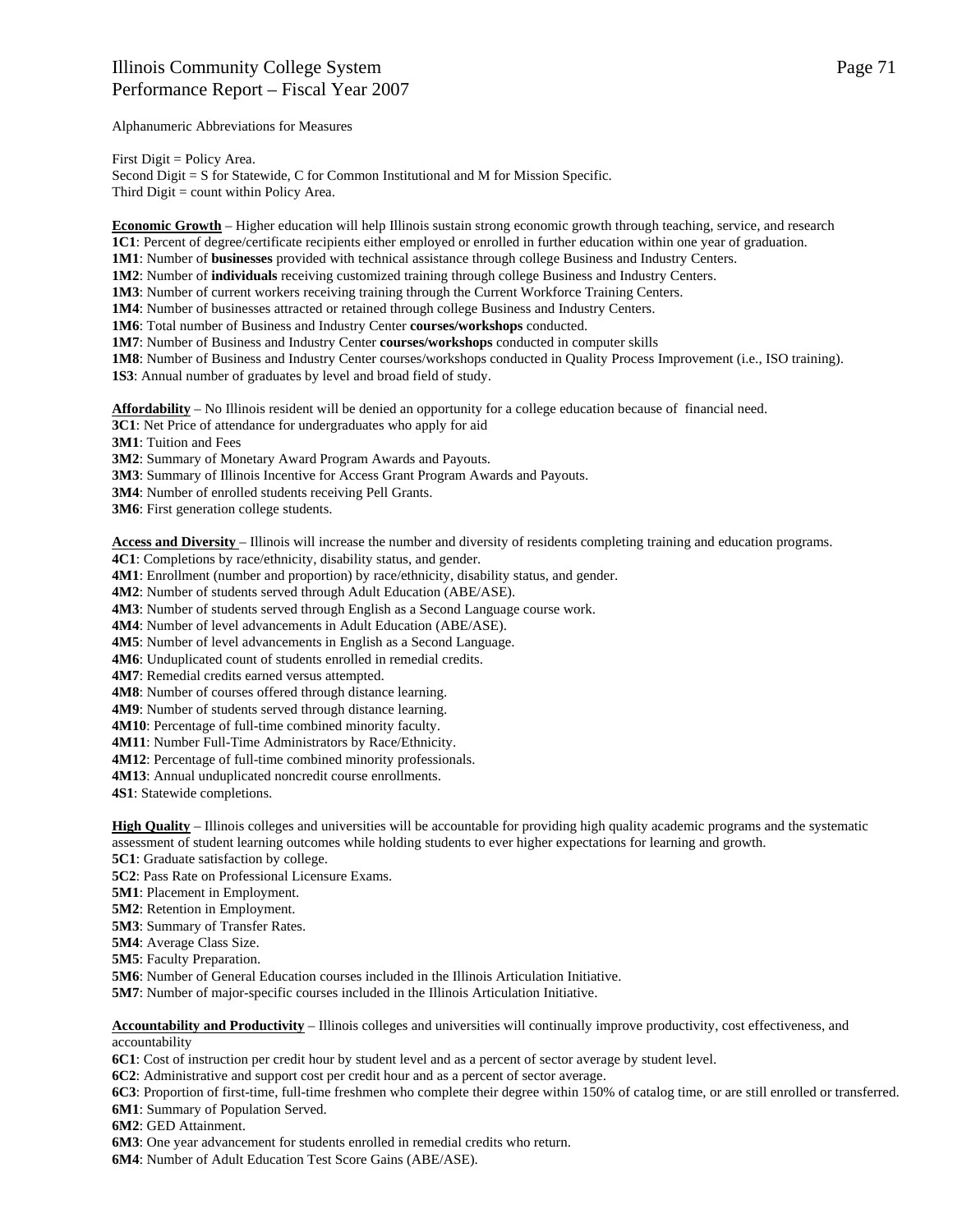**6M5**: Number of English as a Second Language Level Test Score Gains.

**6M6**: Student FTE/Faculty Ratio.

**6M7**: Credit Hours Generated.

**6M8**: GED College-Level Enrollment.

**6M9**: Number of students served through Dual Enrollment courses.

**6M10**: Number of students served through the Accelerated College Enrollment initiative.

**6S1**: Cost of instruction per credit hour by student level.

**6S2**: Proportion of first-time, full-time freshmen who complete their 150% of catalog time or are still enrolled or transferred -- sector ranges. **6S3**: Administrative and support cost per credit hour (all levels).

### Black Hawk College

1C1 Increase the percentage of degree/certificate recipients either employed or enrolled in further education within one year of graduation to 93% over the next three years.

1M1 & 1M2 The target number of businesses and individuals served by the Business Training Center (BTC) and the Small Business Development Center (SBDC) will increase by 5% for the next fiscal year.

2M There will be a 15% increase in the number of students served by Dual Enrollment curricula in FY2007.

4C1 Program completion by minority students will increase to 15%.

4M1 Minority student enrollment will remain representative of the district ethnic population

4M6 & 4M7 Black Hawk College will continue to provide academic developmental coursework for those students identified as academically underprepared for college-level coursework

5C1 The occupational graduate satisfaction rate will annually meet or exceed the 3-year average target of 88.6%.

6C1 The College's cost of instruction per credit hour will remain below the state average and will increase at a rate that does not exceed the increase in cost of living.

6C3 The College goal will be to meet or exceed that of the state average regarding the percent of first-time; full-time degreeseeking freshmen who complete their degree within 150 % of catalog time or are still enrolled or transferred.

6M3 Total advancement to college-level work for remedial students will increase to 80%.

#### Chicago - Richard J. Daley College

1C1The percentage should remain at or above the percentage for whole of the City Colleges of Chicago.

1M2 150 to 200 individuals annually in customized training.

3M4 Continued satisfactory performance

4C1 The count of completions should increase while maintaining diversity in completions.

4M1 Sustain diversity of enrollments.

5C1 Percentage should reach or pass the percentage for whole of the City Colleges of Chicago.

5C2 The NCLEX pass rates should remain at or above the national level

5M4 Continued satisfactory performance.

6C1 Cost of instruction per credit hour may decrease as newer faculty replace retiring faculty but as a percent of state average should remain about the same.

6C2 Keep below state average.

6C3 Increase graduation rates.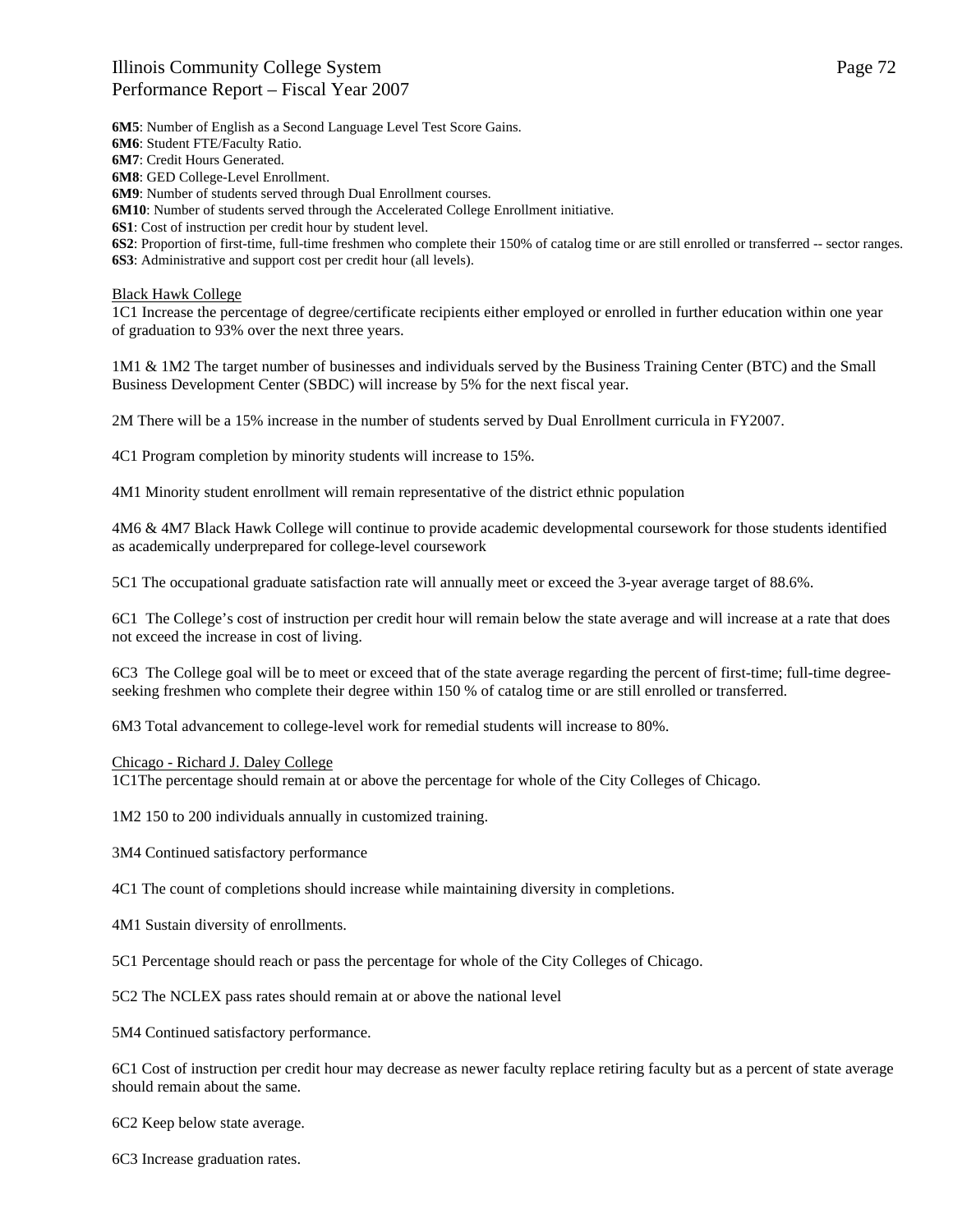6M7 Total credit hours should represent 14% of total City Colleges of Chicago credit hours and 2% of Illinois community colleges totals credit hours.

### Chicago – Kennedy-King College

1C1 Enhance current training programs to include more in-depth job readiness training

1C1 Re-engineer curriculum to ensure that programs better prepare students for careers and/or transfer to four-year University

1M4 Increase the number of business and community partnerships to improve student academic and employment opportunities.

4C1 Improve the quality of foreign language studies at the college by ensuring that levels of aptitude required by KKC students meet the transfer requirements of four year universities

6C1 Improve financial stability through increased operational efficiency, effective resource development activities and expanded customized training and services

6S2 The College will continue to strengthen academic standards and improve documented assessment of student achievement.

Chicago – Malcolm X College 1C1 90 percent

4C1 85 percent or higher for minority students, 70 percent for female students, and one percent for students with disabilities

4M1 90 percent or higher for minority students, 50 percent or higher for female students, and one percent for students with disabilities.

5C1 85 percent of satisfaction

5C2 At or above the national average pass rate

6C1 At or below the state average

6C3 50 percent of first time, full-time degree seeking freshmen who complete their degree within 150% of catalog time, or are transferred or still enrolled.

Chicago – Olive-Harvey College

1C1 To meet or exceed the City Colleges combined three-year average.

4C1 The completion statistics should mirror the diversity of the student population.

5C1 Our goal is to maintain a rate of satisfaction that is equal to or higher than the City Colleges of Chicago average.

6C1 Maintain the same or lower cost of instruction, expressed as a percentage of the sector's state average.

5C2 To meet or exceed the national pass rate is our goal.

6C1To maintain the same or lower cost of instruction, expressed as a percentage of the sector's state average.

6C3 To maintain or improve the percentage of first-time, full-time degree-seeking freshmen who complete their degree within 150% of catalog time, or are still enrolled or transferred.

### Chicago – Harry S. Truman College

1C1 Our goal is to maintain or raise our average to match or exceed the state average employment/enrollment for our graduates. We need to do more work in tracking students' careers after completing education or who have enrolled in further education.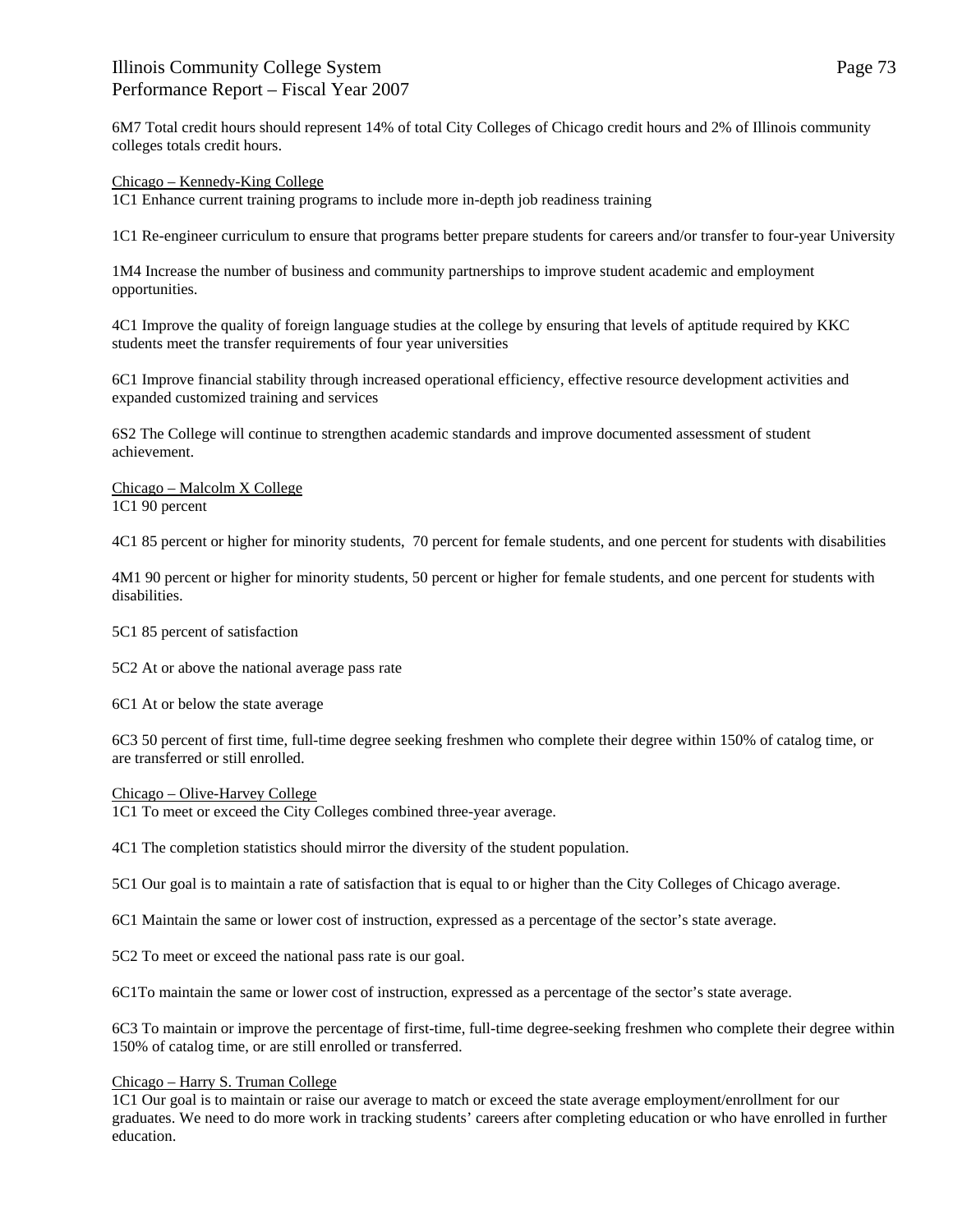1M & 1M2 Business & Industry actively solicits business partners that could provide employment, and our various credit programs have set up advisory committees of local professionals in specific fields so that they too can help advice on how our programs can best serve employer needs.

4C1 Continue Project Align, Tech Prep and other initiatives with CPS to increase enrollment of recent high school graduates.

5C1 Satisfaction rates of Truman College graduates will exceed statewide averages.

5C2 Students completing the nursing program will pass the NCLEX at rate higher than the national average.

6C1 To remain at, or below, statewide average cost of instruction per credit hour.

### Chicago – Harold Washington College

1C1 Expand the college's leadership role through a development of partnership and collaboration with the external community by professional and public service.

3M1 Expand the college's leadership role through a development of partnerships and collaborations with the external community by professional and public service.

4M1 Implement new models to promote student success and student enrollment, increase student retention and accommodate a diverse student population.

5C1 Agree upon and adopt student learning outcomes for each General Education objective.

6C1 Promote excellence in all instructional programs and administrative technologies through the use of "best practices" models.

6C2 Implement new models to promote student success and student enrollment, increase retention and accommodate a diverse student population.

### Chicago – Wilbur Wright College

1C1 Increase response rates for follow up surveys

4C1 Develop a comprehensive outreach plan for at risk students and students with disabilities with math success as the target area.

5C1 Use data from the Collegiate Assessment of Academic Proficiency (CAAP) and data from the Community College Survey of Student Engagement (CCSSE) to enhance teaching effectiveness and student engagement.

6C1 To continue to operate in a fiscally responsible manner.

6C3 Increase student satisfaction with support services

Danville Area Community College 3M1 Seek ways to keep tuition and fees at or below state averages.

4M1 Increase minority student enrollment by 5% in FY 2007.

4M7 Increase the percentage of earned credits versus attempted credits of developmental education courses by 2%.

4M13 Increase minority representation.

5C1 Offer career services to recent graduates. Ensure that curricula in occupational programs is industry-specific and graduates exit programs with the job-ready skills. Utilize more Part-Time instructors who have high levels of expertise in their given field. Incorporate Blended Teaching Strategy model that uses both online and quality hands on classroom instruction.

5C2 With new admission criteria in place, monitor admission process to program. Integrate new ATI professional assessment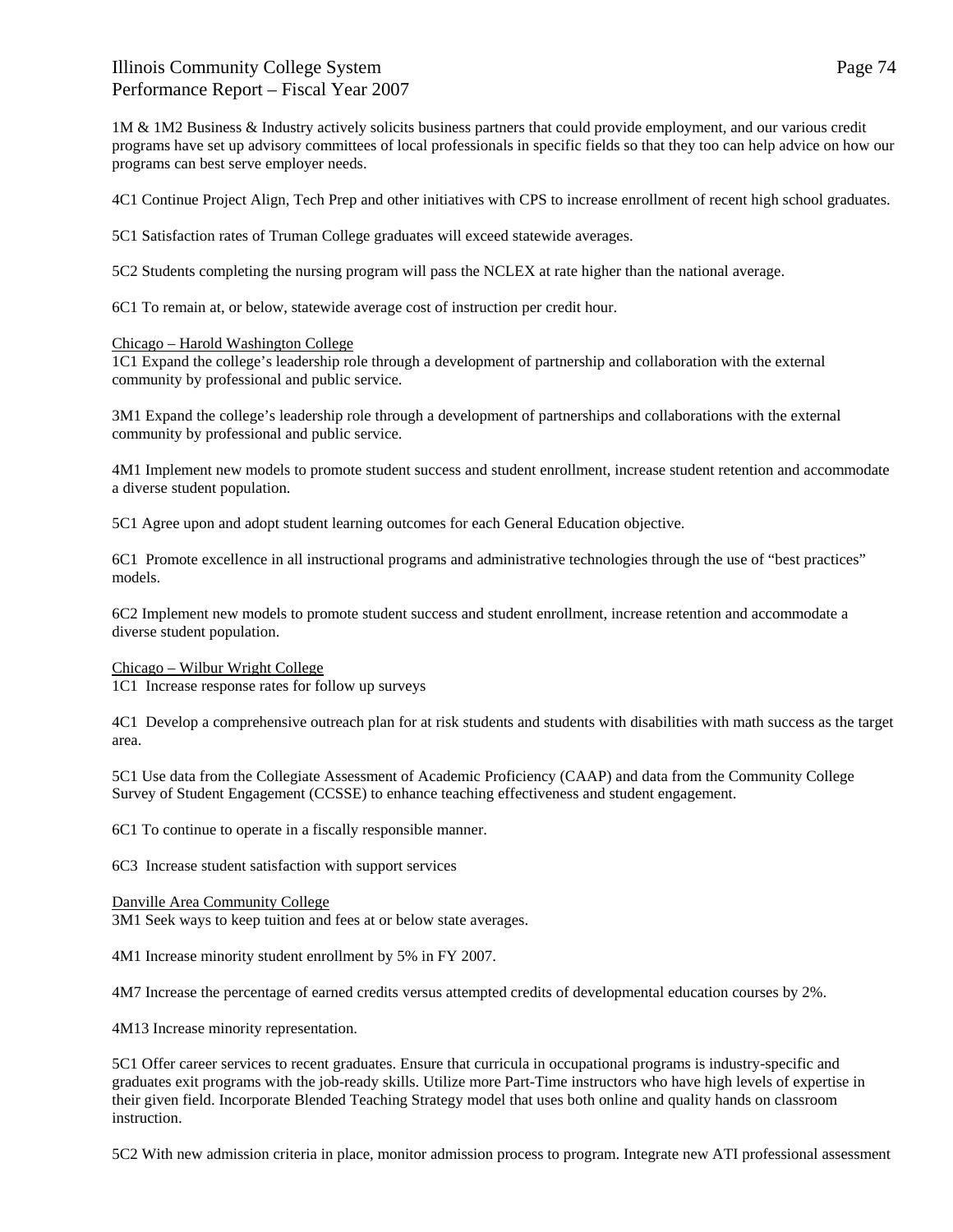program throughout entire curriculum. Incorporate a technological skill component in every course with online tutorials; web based case studies, and a patient simulated information system software program. Maintain nursing faculty stability through education of nursing faculty who have in- depth clinical experience but limited knowledge of pedagogy.

6C1 6C2 Continue to reduce Unit Cost of Instruction per credit hour by 10% in FY 2008 (reduce unit cost by \$20). Develop new strategies to increase low enrollment programs. Continue to monitor class sizes each semester. Devise new methods for lowering administrative, faculty and support staff costs. Seek external grant funds to offset technology costs in CTE programs. Continue to implement a campus-wide Accountability Awareness campaign, to strengthen understanding and acceptance of State and Federal Performance based Indicators in Retention, Completion and Employability of students. Continue to promote the Industrial Training Center (an addition to existing Technology Center). The Training Center serves as an incubator for new and existing local businesses and industry. Work with local high schools and Vermilion Advantage in successfully implementing the Project Lead the Way program. Implement and infuse the Long Range Strategic Plan, Core Values and the college's mission statement into the institution. Participate and contribute staff time and expertise in establishing and maintaining the Illinois Prairie Internet Consortium, Illinois Virtual Campus and the Illinois Online Community College. Expand the effective utilization of advisory committees for the occupational committees. Partner with the Danville Village Mall to continue to offer computer training. Expand credit and non-credit course offerings at the DACC Downtown Center. Continue to monitor the effectiveness of the program assessment plans within each academic division of the college. Improve the reliability of the distance learning network.

6C3 Investigate 2+2 agreements with regional four-year universities. Establish link between career services and Career and Technical Education faculty to integrate job search skills into curricula and encourage students to utilize the career services department when seeking job placement opportunities. Promote the Work-Based Learning grant program to all occupational students. Integrate general education outcomes into all academic programs. Promote online courses and degree/certificate programs available. Conduct a survey to determine why graduates are not employed or seeking further education. This survey will be conducted at the time of graduation and follow up surveys will be conducted every 3-6 months.

College of DuPage 1C1 90% 1M1 450 1M2 1,450 1M4 35 2M1 4 2M2 Articulation Agreements:275, Dual Credit Agreements: 85, Dual Credit Courses: 100

3M2 2,500

3M3 400

3M4 3,200

4C1 Am. Native: 5, Asian: 400, Black: 140, Hispanic: 200, White: 2,710, Other: 45, Disability: 160, No Disability: 3,340, Male: 1,400, Female: 2,100

5C2 Each of these programs should meet or exceed the national pass rates.

6C1 \$250.00

6C3 75%

### Elgin Community College

1C1 The college measures this employment rate with Effectiveness Indicator 1.1, which reads "Those who complete an Associate of Applied Science degree or an occupational certificate program will have an employment rate that meets or exceeds the state norm."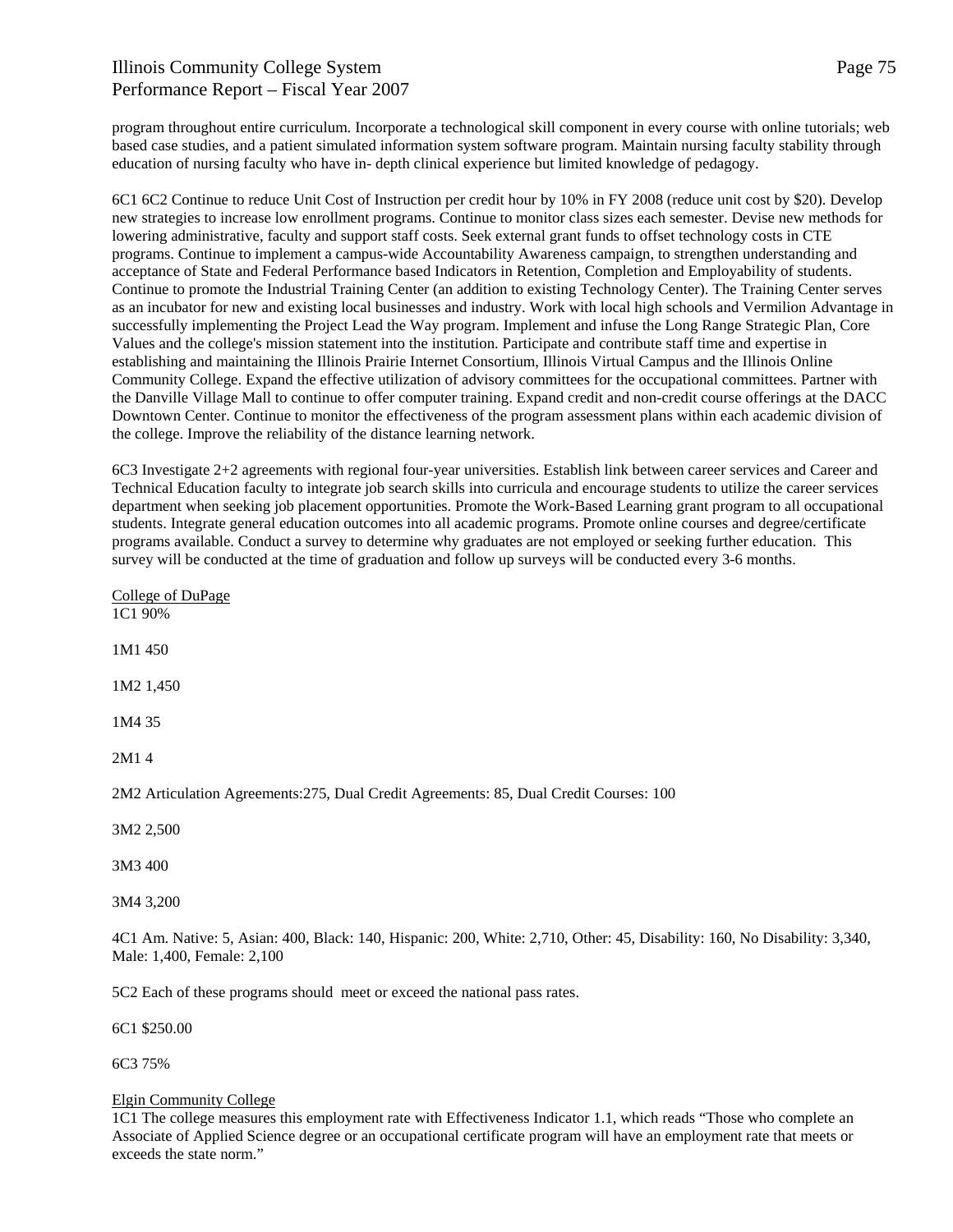1M1 The annual number of businesses and organizations entering into customized training contracts with ECC will meet or exceed the average for the prior three years.

3M1 The number of students receiving some form of financial assistance to attend ECC shall meet or exceed the average for the prior three years.

3M2 Privately raised funds shall meet or exceed the average for the prior three years.

4C1 The college's institutional goals for completions are at the level of the award, not the particular demographics of the student. The college tracks the number of awards given each year by award type (transfer degrees, career-technical degrees and certificates, and basic ABEC awards) and targets each year to exceed the prior three-year average.

4M1 Completions of underrepresented groups can be enhanced by continuing to offer a multi-cultural environment that welcomes them to campus and encourages them to stay.

5C1 Surveys of university transfer students will reveal an aggregate satisfaction rate that meets or exceeds the average of the prior three years.

5M2 Effectiveness Indicators numbers 1.5, 2.5, 3.3 and 3.7 set a goal to exceed the three-year average for course retention.

5M6 After establishing the 3-year baseline, the committee will assemble task forces to set goals and organize improvement efforts.

6C1 The college's goal is to remain within +/- 15% of the average of the districts which border ECC.

6C3 For those who indicate an intent to complete a university transfer degree, the percent of first-time, degree/certificate seeking students who graduated, transferred or are still enrolled at ECC within three years (full-time students) or six years (part-time students) will equal or exceed the state norm for two-year public colleges.

6M1 Current year enrollment shall meet the average for the prior three years, plus 2%.

#### William Rainey Harper College

1C1 The 3-year average percent of degree/certificate recipients employed or enrolled in further education will be within one standard deviation (Std. Dev.) Of the State average.

1M Between 25 and 30% of the continuing education course offerings each year are new courses.

1M1 Increase the number of businesses served each year so that at least 75 businesses are served yearly by fiscal year 2009.

3C To off set the trend toward decreasing or level funded federal and state financial aid programs and address the resulting increase in net price to students, the College will increase emphasis on private fund raising to increase award dollars available.

4C1 The number of minority students completing degrees or certificates will increase yearly provided the minority enrollment continues to increase.

4C2 Increase the number of male completions relative to the number of female completions.

4C3 The percent of completers that were identified as disabled will exceed the ICCB reported median percent for the State.

4C4 The ethnic diversity of students will exceed the diversity of the community served by the College, based on the 2000 Census, as measured by the Diversity Index.

5C1 Graduates completing the ICCB Follow-Up Study of Career and Technical Education Programs will maintain a 3-year average satisfaction with institutional quality and effectiveness at or above the State reported median 3-year average for all community colleges.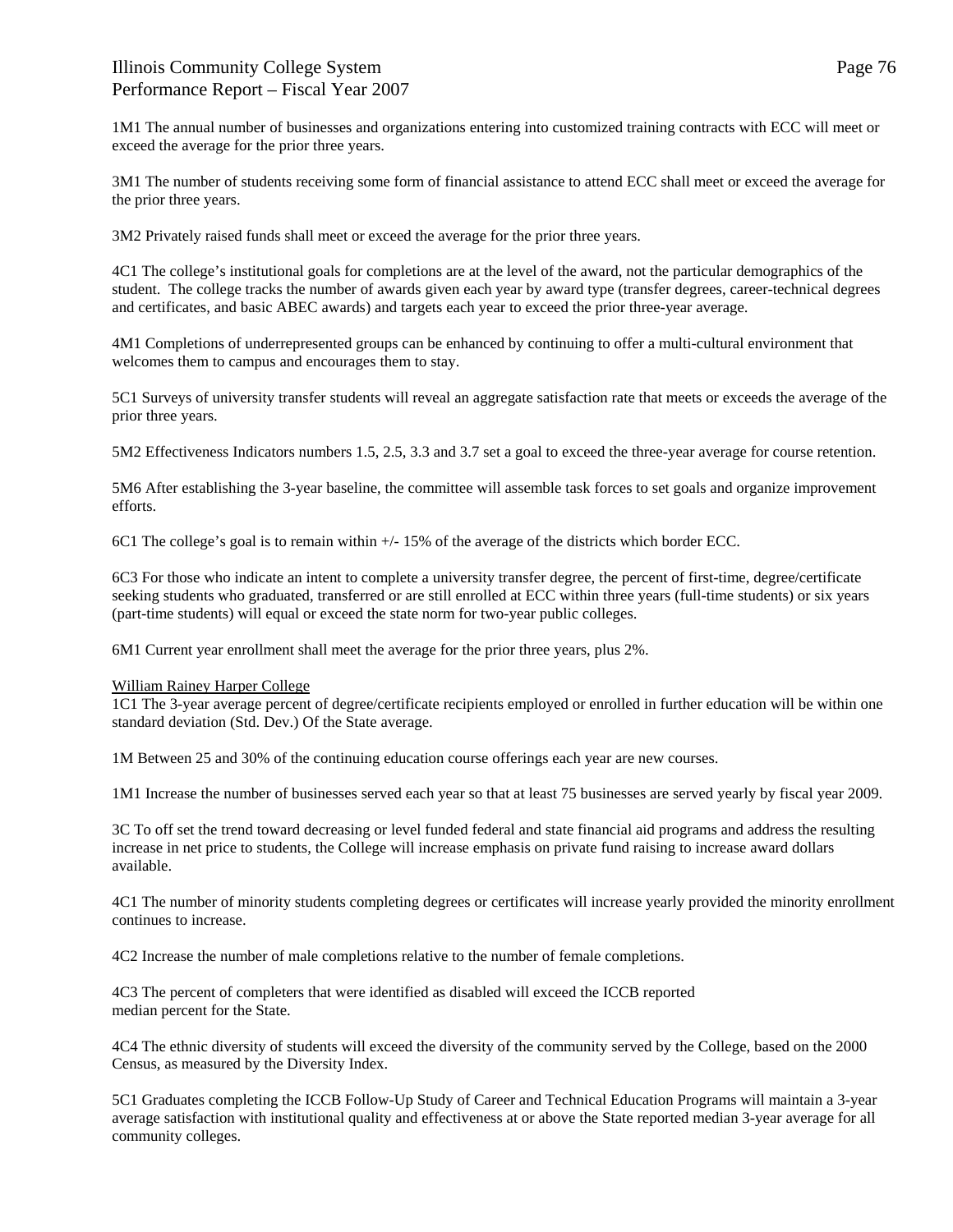5C2 Pass rates will equal or exceed national pass rates on Nursing related examinations.

5M Student satisfaction with instruction (see 5C1) and support services are the mission-specific indicators selected by the College and both will be at or above the State reported median 3-year average for all community colleges.

6C1 Cost of instruction per credit hour will not increase by more than 5% annually.

6C2 Administrative & support cost per credit hour will not increase by more than 5% annually.

6C3 For each entering full-time cohort, Harper will maintain a success rate of at least 65% of students that graduated, transferred, or are still enrolled after three years (IPEDS GRS Methodology).

### Heartland Community College

1C1 At least 90% of its degree or certificate recipients shall be either employed or enrolled in further education within one year of graduation.

1M2 Heartland Community College's Goal #2c of its Mission and Institutional Purposes is to enrich community life through services to district employers. Provision of customized training through the Corporate Education department is the primary vehicle through which this goal is achieved.

3M2 & 3M4 Heartland Community College's Mission is to provide access to higher education; Institutional Goal #3 is to maximize the potential for student success with academic, financial and other support services. Ensuring that students are able to receive state and federal financial aid is an important measure of the achievement of that goal.

4C1 The minority completion rate (percentage of graduating students) shall continue to meet or exceed the percentage of minority population within the district

4M1 HCC's Mission is to provide access to higher education and Institutional Goal #8 is to promote appreciation of human diversity and commonality. Because of these goals, it is important to monitor the enrollment of minority and female students to ensure that College's programs are accessible to all.

5C1 Strive to maintain a satisfaction level that meets or exceeds state and peer averages.

5C2 Strive to maintain a pass rate on licensure exams that meets or exceeds state and national averages.

5M1 Maintain a placement rate that meets or exceeds state and peer averages.

6C1 Monitor instructional and administrative/support costs and strive to maintain those costs at or below state averages, taking appropriate cost-saving measures whenever opportunity arises.

6C2 Strive to maintain a percentage of first-time, full-degree seeking students who either complete their degree within 150% of catalog time, or who are still enrolled or transferred, at a level that meets or exceeds the statewide average.

6M7 Increase the penetration in our college district, as measured by the total credit hours generated.

Highland Community College 1C1 95%

1M1 95

1M2 2000

1M6 250

3M1 100% of community college average or less

3M2 600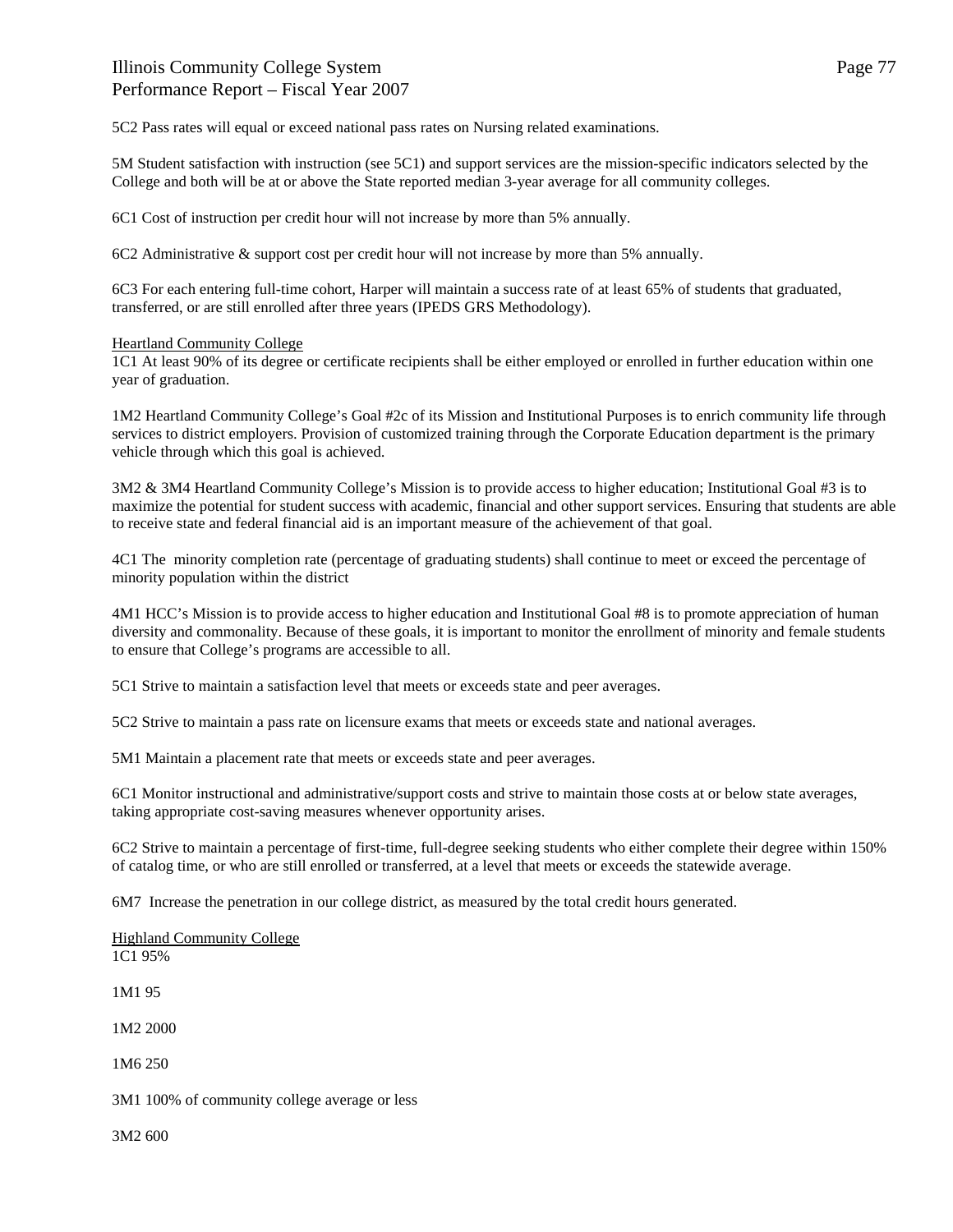### 3M4 900

4C1Females: 63.9%, Males: 36.1%, All Minorities: 9.9%

4M1 Male: 35%, Female: 65%, All Minority: 12.5%, With Disabilities: 2.0%

4M2 575

4M6 1114

5C 88%

5M1 80%

5M3 22%

5M6 73

5M7 112

6C1 Below 110% of community college average

6C3 65%

6M1 8.1%

6M2 110

6M3 70%

6M7 Increase 2% per year

### Illinois Central College

1C1 Maintain a percentage of students employed or enrolled in further education above 90%.

4C1 Illinois Central College maintains a commitment to increase the number of underrepresented students who enroll and complete education and training programs. The college has employed a number of initiatives to address this goal. Enrollments for females and disabled students at the college are steadily progressing and specific numeric goals have been established for minority student enrollment and retention over the next three years.

5C1 Maintain a level of perceived quality at or above 90% for graduates of career and technical education programs.

5C2 Monitor pass rates with the goal of maintaining institutional pass rates greater than or equal to national pass rates.

6C1 Continue to reduce its cost of instruction per credit hour in the coming years, through a combination of cost reduction measures and maintenance of robust credit hour enrollments.

6C3 The college will continue to act on the research findings in the coming year to inform and shape its strategic planning efforts with the intent of increasing students' program completion rates, transfer rates, levels of satisfaction and engagement with their college experience, and to shorten the time-to-degree period.

### Illinois Eastern Community Colleges

1C1 Provide career and technical education that provides students with the skills and abilities to enter employment.

1M1 Continue to expand and strengthen training programs for business and industry in order to enhance economic growth and stability.

1M2 Provide programs in economic development through career and technical and general education in order to expand,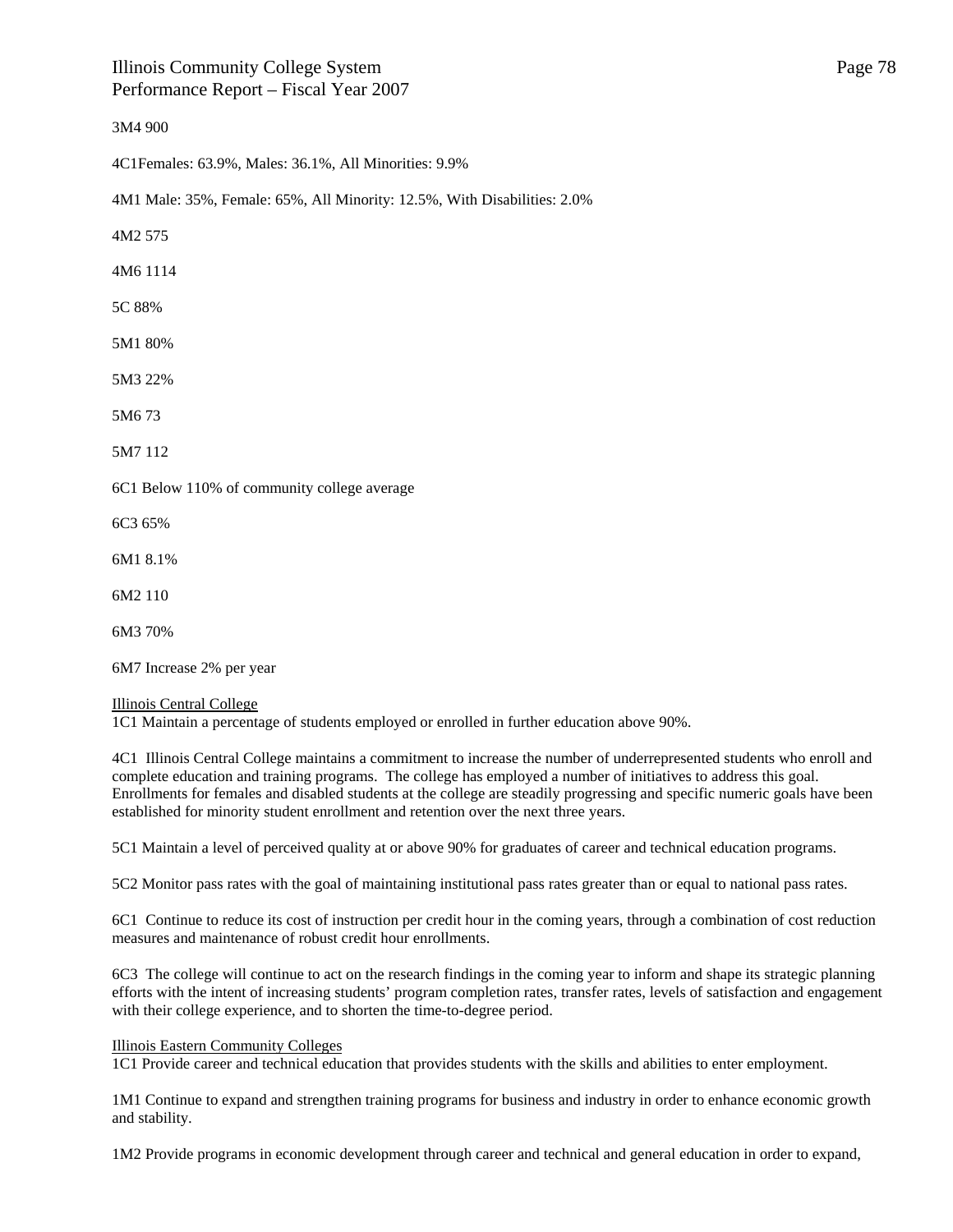retrain, and strengthen the industrial base of southeastern Illinois.

4C1 Provide educational programs, including pre-baccalaureate, career and technical degrees and certificates that prepare a diverse student body for transfer to a four-year institution of higher education or entry into a multicultural global workplace; programs in remedial/preparatory education, assisting District residents in attaining skills and abilities needed to enter and complete college programs; student advisement, counseling, and placement services for the purpose of assisting students in choosing a program of study, transferring to a four-year institution, entering employment, or completing certificate or course goals; and curricula and services that are updated to meet both short- and long-term needs of the residents of the District.

4M2, 4M3, 4M4, 4M7, 4M8, 4M9 Provide adult and continuing education designed to meet the immediate and long-term needs of the residents in the District; and programs in adult and remedial education, which assist district residents in attaining skills and abilities needed to successfully complete a degree or certificate program; the District will continue to reaffirm its commitment to provide quality adult and continuing education programs allowing district residents opportunities to gain basic skills and improve their quality of life; and the District will continue to provide appropriate college remedial/preparatory programming of excellent quality to entering students who are not ready for college-level study.

5C1 The results and measurable outcomes of Students First! will be an 85% success rate for our students and a 100% IECC commitment to assessment and student success.

5C2 Eighty-five percent of graduates enrolled in Radiography and Nursing will successfully pass state licensing exams.

5M1-5M7 Provide educational programs, including pre-baccalaureate degrees, career and technical education degrees and certificates that prepare a diverse student body for transfer to a four-year institution of higher education or entry into a multicultural global workplace; program, course, and institutional goals that have identifiable and measurable learning outcomes that are clearly understood by students; academic programs and institutional services that are reviewed and revised on a scheduled timeframe with a focus on accountability relative to planning, student and program assessment, and learning outcomes; curricula and services that are updated, as necessary, to meet both short- and long-term needs of the residents of the District; student advisement, counseling, and placement services for the purpose of assisting students in choosing a program of study and transferring to a four-year institution or entering employment; professional enrichment and growth experiences to college staff and faculty, which will improve and enhance instruction and services; and resources, facilities, staff, and equipment to support all program components of the college and District.

6C1 Provide curricula and programs, as necessary, to meet both short- and long-term educational goals of the residents in the district. Provide responsive and affordable educational opportunities to district residents.

6C3 Provide education in the liberal arts and sciences which is general or pre-professional in nature and prepares the student to transfer to a four-year college or university. The District will continue to reaffirm its commitment to quality instruction.

6M1, 6M6, 6M7 Provide resources, facilities, staff and equipment to support all program components of the college.

### Illinois Valley Community College

1C1 Percent of degree/certificate recipients either employed or enrolled in further education within one year of graduation will exceed the state average. Return rates for targeted programs on the ICCB Career and Technical Follow-Up Study survey will increase.

1M1 The three-year average of the number of businesses served through Illinois Valley Community College's Business Training Center will increase.

3M4 The percent change in the number of students receiving Pell grants at Illinois Valley Community College will continue to be greater than the 2-year change in the state average.

4C1 The percentage of completers for each ethnic minority group will be within 5% of the percentage of completers in the total student population. The percentage of graduates with declared disabilities will increase.

4M6 The total number of students who are enrolled in remedial coursework is expected to increase and the percentage from FY05 forward shall not fall below 14.1%, which is the 5-yr average since implementation of the Title III initiatives begun in FY 2001.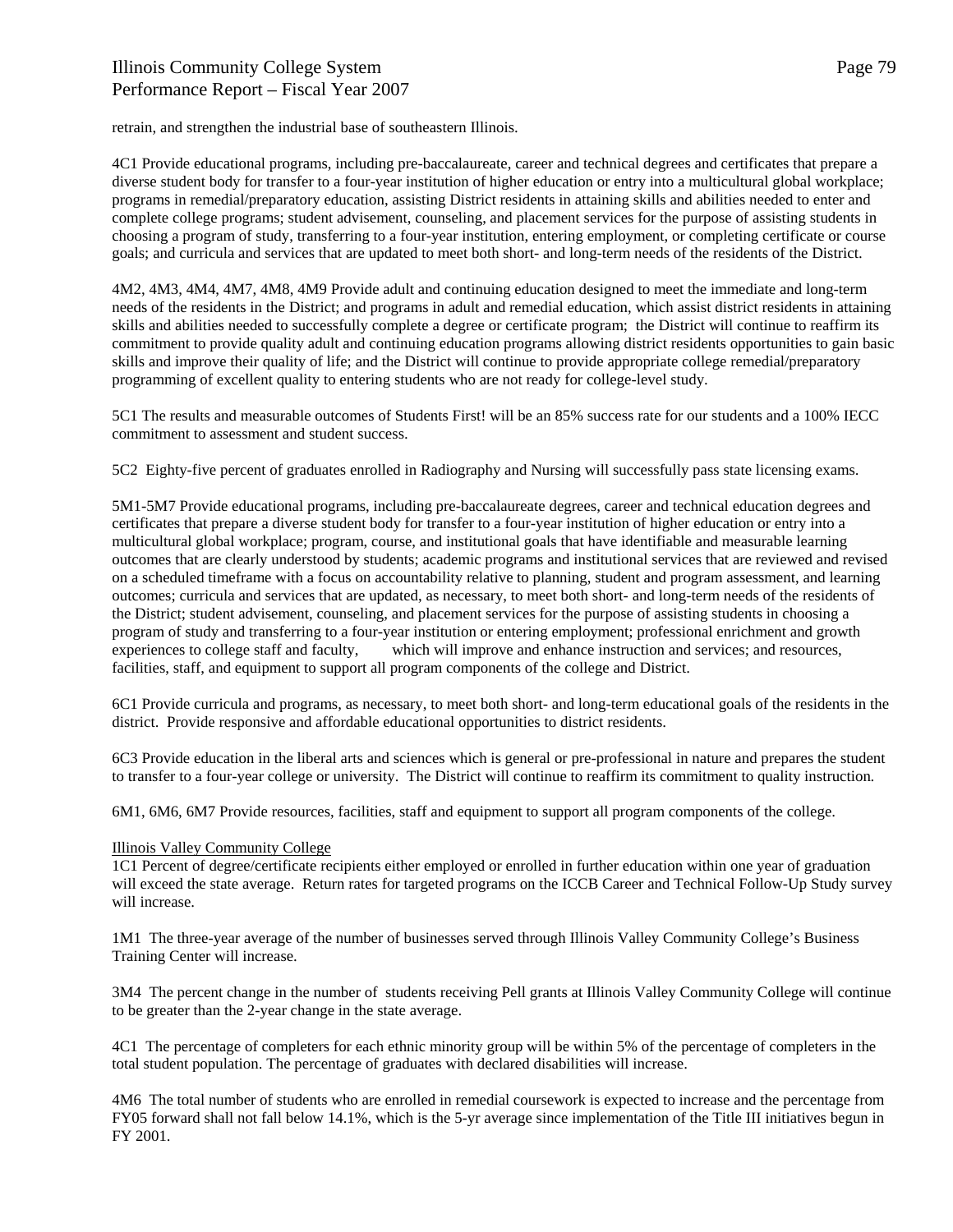5C1 The extent to which institutional quality and effectiveness are recognized by graduates through the ICCB Career and Technical Follow-up Study will exceed the state average.

5C2 Pass rates on the NCLEX will remain above 90%.

5M1 Illinois Valley Community College's occupational graduate placement in employment will continue to exceed the state average.

6C1 To be below both the state and peer group average for net instructional unit cost.

6C3 The percent of first-time, full-time students who graduate, transfer or are still enrolled will exceed the state rate.

6M1 The percent of population served in District 513 will be at the state average or higher.

### Joliet Junior College

1C1 Over a three year period, at least 90 percent of all Joliet Junior College career and technical graduates will be placed in employment at least one year after graduation.

1S3 Growth in the number of degrees awarded will be commiserate with state growth in the number of awarded degrees.

3C1 The percent of students receiving federal, state, and institutional aid will be higher than the ICCB peer group average.

3M1 Yuition and fees will be equal to or lower than the ICCB peer group average.

3M2 The average MAP Grant award amounts for recipients will be higher than the ICCB peer group average.

3M3 The average IIA Grant award amounts for recipients will be higher than the ICCB peer group average.

3M4 The average Pell Grant award amounts for recipients will be higher than the ICCB peer group average.

4C1 Growth in the number of minority students receiving Associate Degrees or Certificates will be equal to growth for all or majority students. The graduation and completion rate of minority students will equal the graduation rates of majority students.

4M1 Annual enrollment increases will equal or be greater than state and peer group enrollment averages. Annual enrollment increases in minority populations will equal overall student enrollment growth.

4M10 The number of full-time minority faculty will be equal to the state Illinois community college average.

4S1 Growth in the number of Associate Degrees and Certificates awarded will equal or be greater than state and peer group averages. The graduation and completion rates of students will equal or be greater than state and peer group averages.

5C1 Occupational graduate satisfaction rates will be higher than state averages.

5C2Pass rates on licensure exams will be higher than national averages.

5M1 Occupational program graduates will witness higher occupational placement rates than state averages.

5M3 Transfer rates will be higher than state average transfer rates.

5M4 Class size will be lower than state and peer group averages.

5M5 The percent of faculty who teach in college-level transfer courses who hold at least a Master's Degree will be higher than state and peer group averages.

6C1 Unit cost for instruction will be the same as or higher than the peer group average.

6C2 Unit cost for administration and support will be lower than the peer group average.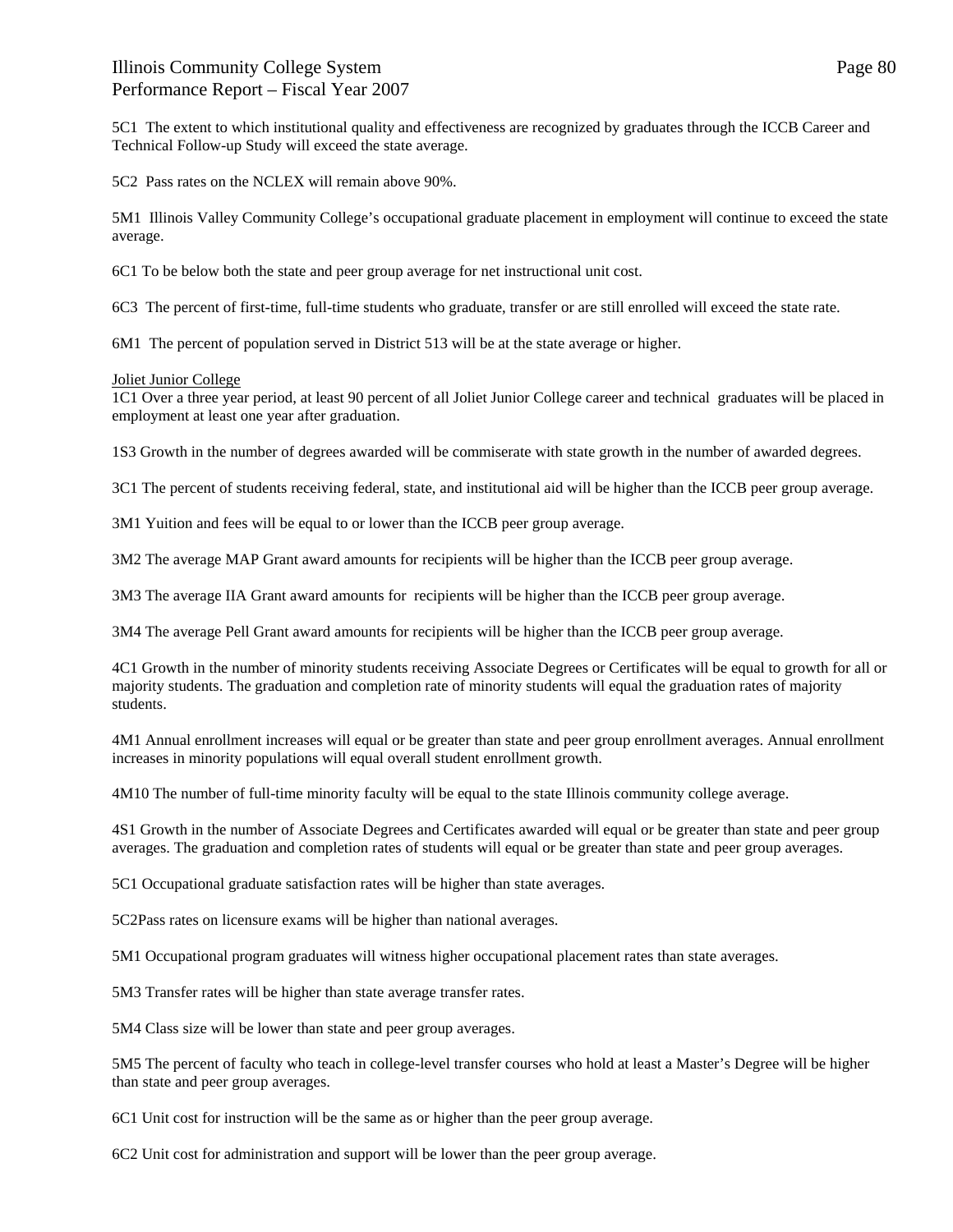6C3 The percentage of students who complete the academic goals of graduation or transfer will be the same as or higher than state and peer group averages.

### Kankakee Community College

1C1 The percent of degree/certificate recipients either employed or enrolled in further education within one year of graduation will be maintained at 90.0% or higher.

4C1 Increase the number and the percent of minority graduates. Increase the five-year average completion rate for students with disabilities to at least 4.5%.

5C1 At least 85% of the graduates surveyed indicate that they are satisfied or very satisfied with their educational experience with attending KCC.

5C2 Nursing: 85%, Radiography 85%, Emergency Medical Technician 95%

6C1, 6C2 To be below the state average for cost of instruction and support cost per credit hour.

6C3 Be at or above the state average for percent of students who have graduated, transferred, or are still enrolled three years after entering college.

### Kaskaskia College

1C1 The percent of degree/certificate recipients either employed or enrolled in further education within one year of graduation will be maintained at 90.0% or higher.

1M7 Increase the number of computer courses offered through Business and Industry in future years in order to meet the needs of the residents and the businesses throughout the college district.

4C1 Continue to monitor minority population demographics and work towards meeting changes in demographic trends within the community college district. Continue to grow the efforts targeted at increasing enrollments of minority populations such as the Northeast Technology Center serving the African American population within the district. Evaluate services available to students with disabilities and make reasonable accommodations as needed to assist students in persisting to educational goal completion.

5C1 Graduate Survey: The percentage of graduate response rate survey returns will meet or exceed the state requirements.

5C2 Combined institutional pass rates on licensure examinations for occupational programs will meet or exceed the national average pass rates.

6C1, 6C2 All academic programs will be reviewed for comparison to state unit cost averages when they are up for Program Review. A more thorough review will be conducted for those programs that exceed the state average by 10% or more. Sustain or continue to reduce administrative costs. Review all occupational academic programs that are below the state average by 10% or more to ensure programs have the necessary tools to meet the training and learning needs of the students.

6C3 Increase retention and improve degree completion rates through the development of an interdisciplinary Student Success Center that will provide student tutoring assistance through the use of paraprofessional tutors and peer tutors, learning communities, and career placement and development services. By keeping students actively engaged in the learning process, involved in campus activities, and closely communicating with faculty and staff on a regular basis, retention and completion of student degree attainment will be maintained at or above the statewide totals and averages.

6M2 Continue efforts to increase awareness of the GED preparation opportunities available through Kaskaskia College and will provide comprehensive support services in an effort to increase the number of GED completers in future years.

6M3 Continue to provide and will enhance support services to students transitioning from remedial coursework to collegelevel coursework in an effort to make this progression as seamless as possible.

Kishwaukee College 1C1 Goal of 85% to 90%.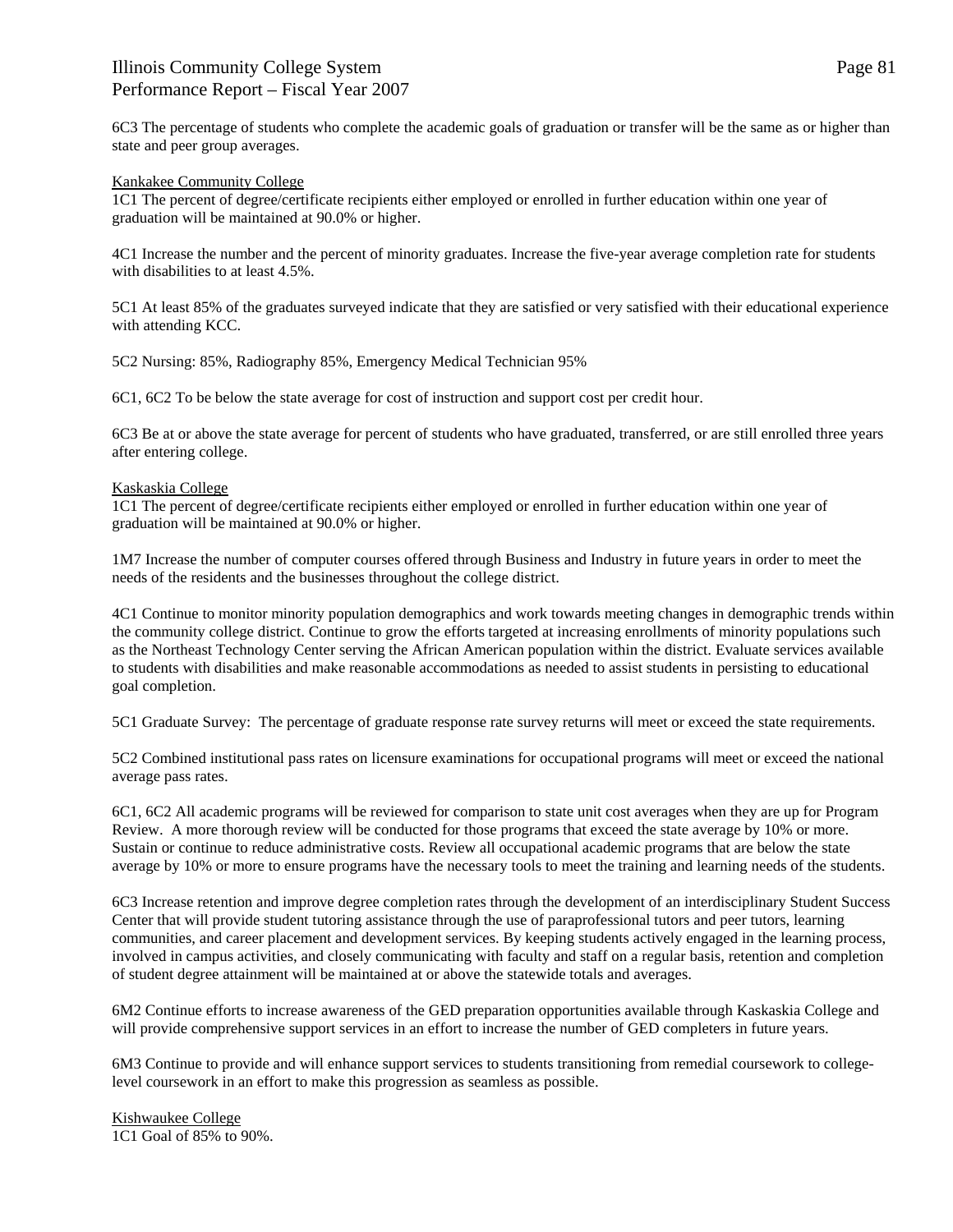1M1 Goal of 90.

1M6 Goal of 150.

4C1a Goal of Non-Resident Alien-0% to 5%; Asian Pacific Islander-1% to 5%; Black-5% to 10%; Hispanic-3% to 6%; American Indian/Alaskan Native-0% to 5%; All Minority-14% to 20%; and All White-80% to 86%.

4C1b Goal of Male-36% to 41% and Female-59% to 64%.

4C1c Goal of 8.

4M2 Goal of 500 to 600.

4M3 Goal of 500 to 600.

4M6 Goal of 1600 to 1700.

4M9 Goal of 1500.

5C1 Goal of 85% to 90%.

5C2 Goal of EMT-90%; NCLEX-P.N.-95%; NCLEX-RN-90%; ARRT Certification Exam-90%; Real Estate Salesperson Exam-State Average; Real Estate Broker's Exam-State Average.

5M5 Goal of 100%.

6C1 Goal of within 10% of State Average.

6C2 Goal of within 10% of State Average.

6C3 Goal of 60% to 65%.

College of Lake County

1C1 Maintain an employment rate higher than the 3-Year average for the past three years: 94%.

1M1 Serve a higher number of businesses than peer colleges and the state's average.

1M2 Provide customized training to a higher number of individuals than peer colleges and the state's average.

2M2 Continue to assist the teachers of the district keep up to date with the latest pedagogical practices.

3M2 Continue to assist students secure all the federal and state monies available.

3M3 Continue to assist students secure all the federal and state monies available.

4C1a Have minority graduates reflect their make up in the college population. In 2007, the goal is to maintain completion rate of 30% or more for minorities reflecting their enrollment rates.

4C1b Work to increase the percent of graduates with disabilities to 2.4 percent of graduates.

4C1c Bring the percent of males in line with their percent of degree seekers in the student population. Work to increase the percent of male graduates to the 45% they comprise among degree seeking students.

4M10 Continue to recruit qualified minority faculty for available teaching positions.

4M11 Continue its ongoing efforts to recruit qualified minorities for administrative level positions.

5C1 Maintain graduate satisfaction of at least 90%.

5M3 Maintain higher transfer rates than its peer colleges and the state's average.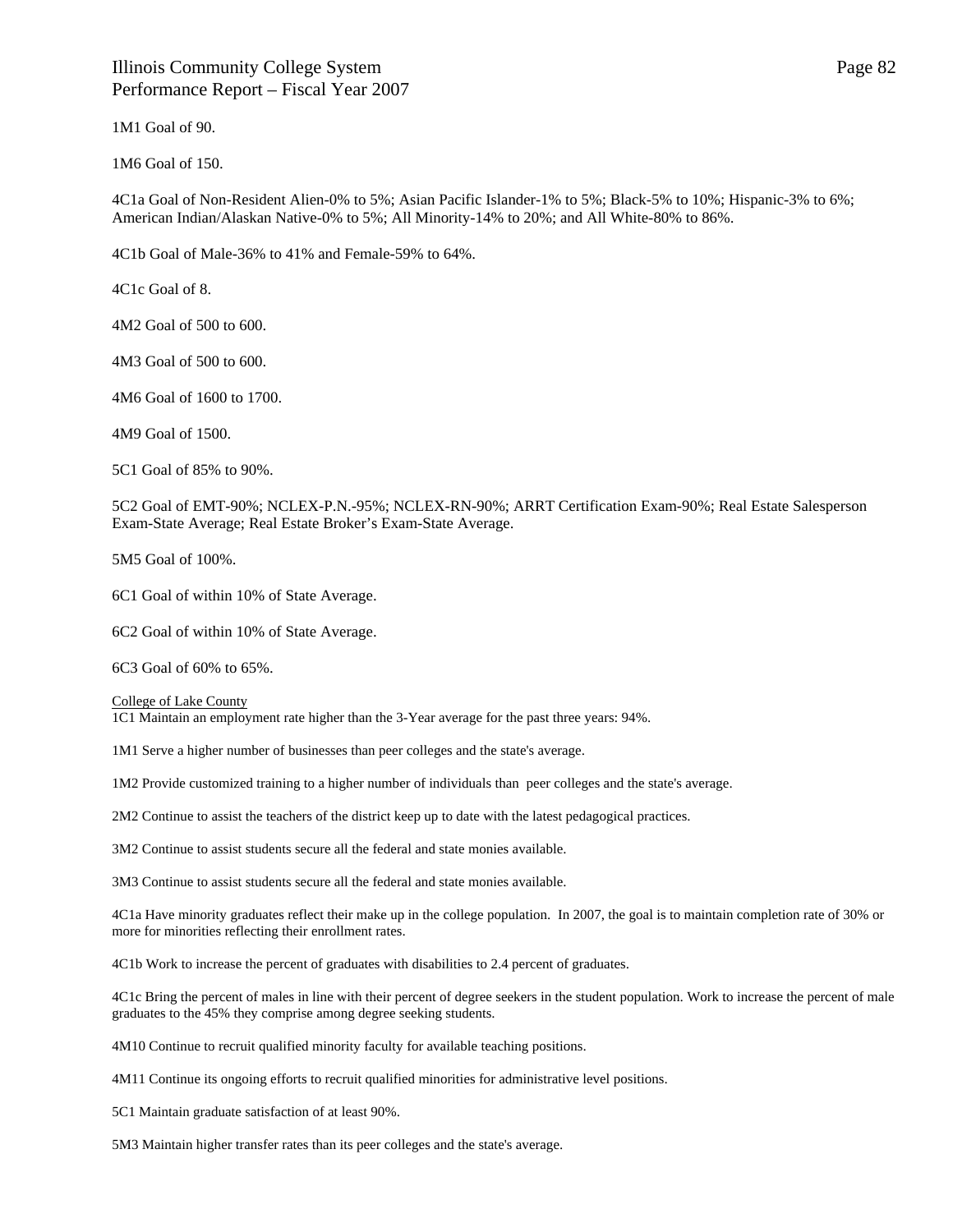5M4 Maintain low average class sizes. Keep the average class below 25.

6C1, 6C2 Continue to reduce its cost in relation to credit hours. Stabilize this indicator to current levels.

6C3 Maintain the rates for this indicator to 70% over the next three years.

6M3 Increase the percent of remedial students' retention and success rates.

6M8 Enroll every fiscal year a minimum of 40 recent GED completers into its college level programs.

### Lake Land College

1M1 The number of business provided with technical assistance through the College's Center for Business and Industry will remain at or above the state average.

2M Continue to increase the number and quality of collaborative partnerships with K-12 schools.

3M4 The number of enrolled students who receive Pell Grants will continue to increase.

4C1 The number and diversity of citizens completing training and education programs will continue to increase each year with the percentage of non-white completers remaining significantly higher than the College district's non-white population while the student population gender will remain constant at an approximate 60/40 percent male/female ratio.

4M9 The number of students served through distance education (online learning) will continue to increase and remain significantly higher than the state average.

5C1 The satisfaction in quality and effectiveness of graduates will remain at the  $90<sup>th</sup>$  percentile or higher.

5C2 Students enrolled in technical career programs will score above state and national averages on their respective licensing or certification exams.

5M5 The percentage of college level (non-occupational) faculty with a master's degree or above will be above 95 and remain above the state average.

6C1 The cost of instruction per credit hour by student level and administrative and support cost per credit hour will continue to be well below the 100 percentile and one of the lowest percentiles among Illinois community colleges, and as a percent of sector average by level will be below the state average for community colleges.

6C2 The cost of instruction per credit hour by student level and administrative and support cost per credit hour will continue to be well below the 100 percentile and one of the lowest percentiles among Illinois community colleges, and as a percent of sector average by level will be below the state average for community colleges.

6C3 The proportion of first-time, full-time freshmen who complete their degree within 150 percent of normal time, or are still enrolled or transferred will be above the state average for community colleges.

6M7 The number of annual credit hours generated by will continue to remain significantly above the state average.

#### Lewis & Clark Community College

1C1 Annually maintain an employment / enrollment rate at or higher than 90%.

1C1 Continue to support economic development through innovative and productive programs and partnerships

1M1, 1M2, 1M6 Continue to engage 500 or more businesses representing 5,000 or more employees (unduplicated) annually.

2M Increase by 15% over the next three years the number of High School Partnership teachers who participate in course level assessment initiatives with faculty.

3M Raise the combined satisfaction scores for Financial Aid services on Occupational Follow-up surveys to 90% over the next three years.

4C1 Continue to provide assistance to minorities and other needy students to attract more students to higher education and once they are here to help them achieve their educational goals.

4M2, 4M3, 4M4, 4M5 Increase the percentage of ABE/ASE level advancements 2-3 percent annually.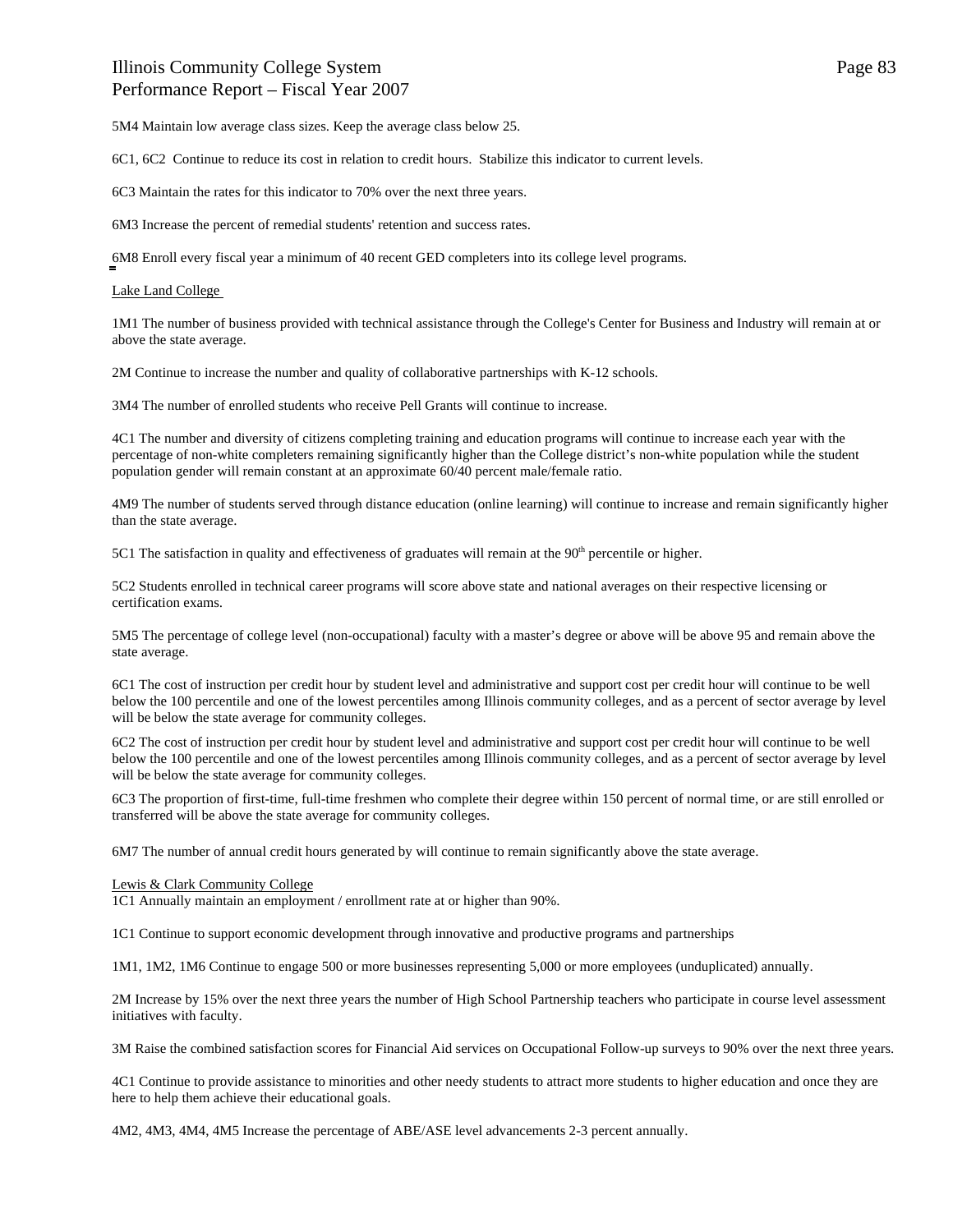5C1 Over the next three years, achieve a minimum 90% satisfaction level (very satisfied and somewhat satisfied) across every institutional level measure.

5C2 Continue to achieve pass rates of 90% or higher.

5M3 Attain a transfer rate of 25% or higher over the next three years.

6C1 Maintain a unit cost of instruction that is lower than the state average unit cost.

6C3 Achieve a 70% or higher persistence rate using this measure.

6S1 Continue to maintain a unit cost that is at or below the state average.

Lincoln Land Community College

1C1 LLCC will maintain an employment/enrollment rate that falls in the mid-nineties range.

1M1 Develop and implement, in partnership with the local unions, a Pre-Apprentice program.

1M1 Create new and repackage current short-term training programs that lead to self-sufficiency employment. The goal is to offer individuals a choice of up to twenty options for short-term training in the areas of IT, manufacturing, facilities maintenance, health, construction, and others.

1M1 Expand the teacher continuing education offerings by two new courses. Form a partnership with a university to offer Master's degree credit for these workshops.

1M1 Increase number of on-line continuing education offerings.

1M1 Enhance bridge programming that connects adult education and career and academic programs.

1M1 Develop and formalize a Capital City Center marketing plan. This will be based on goals set for the next five years.

1M1 Expand services and programs to the business and industry sector of the district by hosting informational breakfasts.

1S3 Increase the number of program graduates annually.

2M Gradually increase the number of teacher education course sections offered as well as course enrollments and completions. The emphasis will be on recruiting students for the new AAT programs and creating the infrastructure to support the programs.

3M1, 3M2, 3M3, 3M4, 3M6 The number of student financial aid awards will exceed the state median.

4C1a The proportion of graduates with disabilities will mirror or exceed the proportion of students with disabilities in the college population.

4C1b The proportion of minority graduates will mirror or exceed the proportion of minority students in the college population.

4C1c The proportion of female graduates mirrors or exceeds the proportion of females in the college population.

4M1 The diversity of students will mirror or exceed that of the district population.

4M2, 4M3, 4M4, 4M5, 4M6, 4M7 Seek a minimum of 66 percent remedial course completion rate.

4M2, 4M3, 4M4, 4M5, 4M6, 4M7 ABE/ASE/ESL staff will seek opportunities for securing additional class sites and times to attract students who must schedule coursework around work hours.

4M8, 4M9 Increase the number of students using distance learning.

4M8, 4M9 Increase the number of students using online registration services.

4M10, 4M11, 4M12 The diversity of the faculty and staff will mirror or exceed the diversity of the district.

4M13 Maintain current noncredit enrollment levels, while ensuring fiscal self sufficiency of noncredit programs.

5C1 The college's immediate goal is to keep the percentage of graduates who are satisfied with the institution in the nineties range.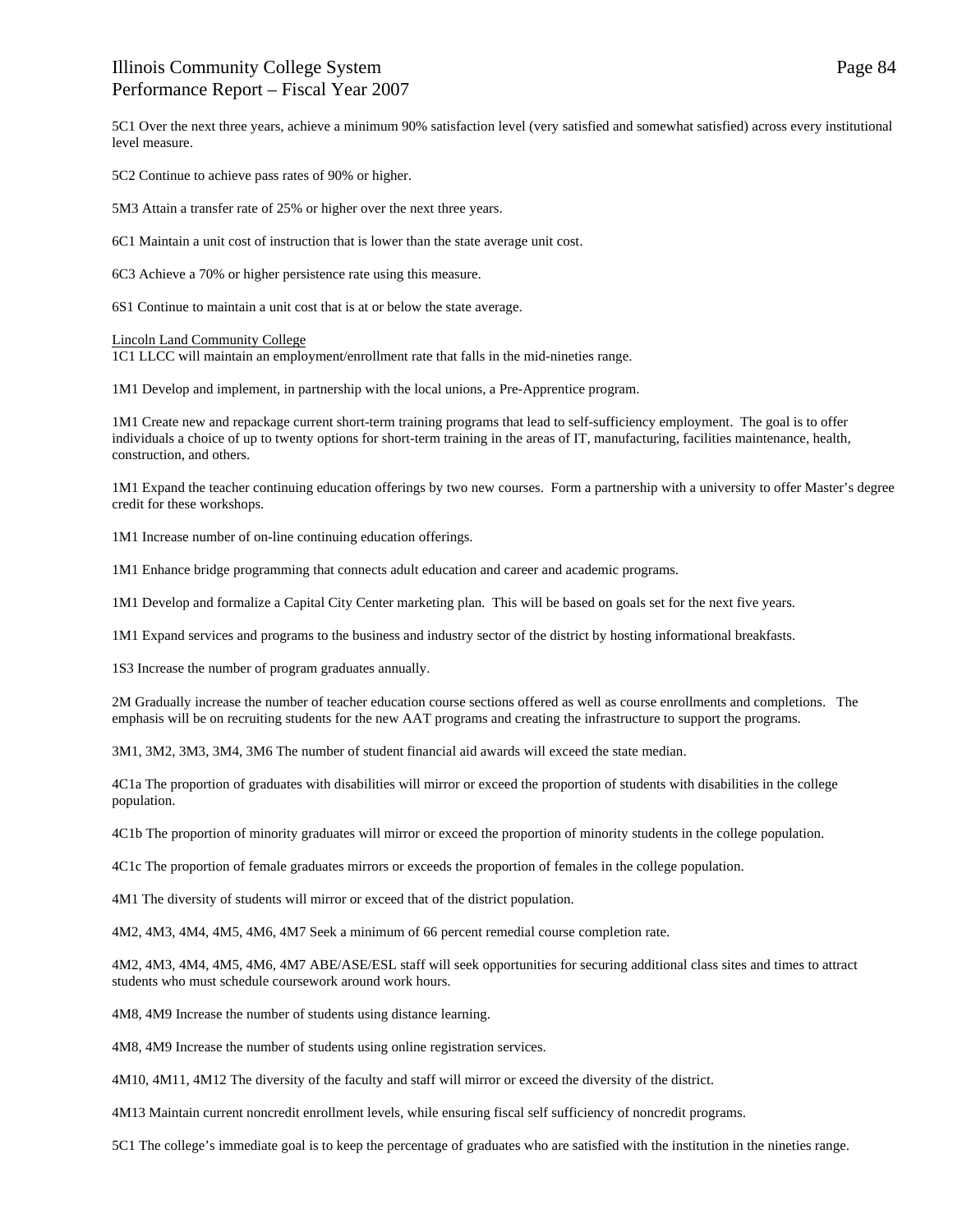5C2 Professional/occupational licensure pass rates will exceed national pass rates.

5M1 Raise the "non-survey" employment/continuing education rate to 90 percent or above.

5M2 Raise the graduate employment retention percentage to the mid-nineties.

5M3 Raise the transfer rate to 50 percent.

5M4 Monitor average class sizes by discipline, maintaining a balance between quality and fiscal responsibility.

5M5 Instructors of college-level transfer (PCS 1.1) courses will have earned at least a Masters degree.

5M6, 5M7 Continually review course descriptions to determine if additional courses can be submitted to IAI.

6C1, 6C2 Keep unit cost increases consistent with the rate of inflation.

6C3 To be at least 95 percent of the statewide percentage for this factor.

6M1 To reach/maintain penetration levels equal to the statewide median for all community college districts.

6M2, 6M4, 6M5 Continue to increase the number of students who enhance their competencies through expanded adult education programs and services in the district.

6M3, 6M8 Continue to increase the number of students who transition from pre-college coursework to college-level coursework.

6M6 Maintain a student FTE/faculty ratio that is not significantly greater than the state average.

6M7 Study all variables that affect credit hour generation and will investigate options for sustaining growth.

6M9 Increase the number of dual credit course offerings and increase overall dual credit hour production.

#### John A. Logan College

1C1 Maintain a level within two percentage points of the 92.6 percent rate. Continue to intensify recruitment efforts, thereby increasing the total number of persons either employed or furthering their education upon completion of their studies.

1M2 Continue to be the number one provider of customized training in the state.

4C1 Maintain goal of 70 or more minority completions.

4M1 Increase the number of disabled students enrolled by 20 percent from FY 04 to FY 06.

5C1 Continue to be the #1 community college in the state in terms of graduate satisfaction.

5C2 Nursing: Pass rate of 80 percent or higher of students entering the program. Dental Hygiene: Pass rate of 85 percent. EMT: Pass rate of 90 percent.

5M4 Continuity

6C1 Remain at least 8 percentage points below the state average.

6C3 Rate of 72.5%.

6M1 Maintain continuity by achieving the goal of serving over 10.5% of the population over the next two years.

#### McHenry County College

4C1 Assess institutional needs of African-American, American Indian, Latino, and Asian students. Collaborate with Learning and Student Support Services to engage students in educational and cultural programming. Develop marketing strategies that will enhance or increase participation in multicultural programs and student leadership initiatives. Increase internal and external partnerships with community organizations

5C2 Prepare students to enter and advance in their careers and to address the community's workforce needs.

6C1 Increase competitive grant funding, increase donations to the College's foundation, and reallocate resources of under-utilized programs and services to support new or high demand programs and services.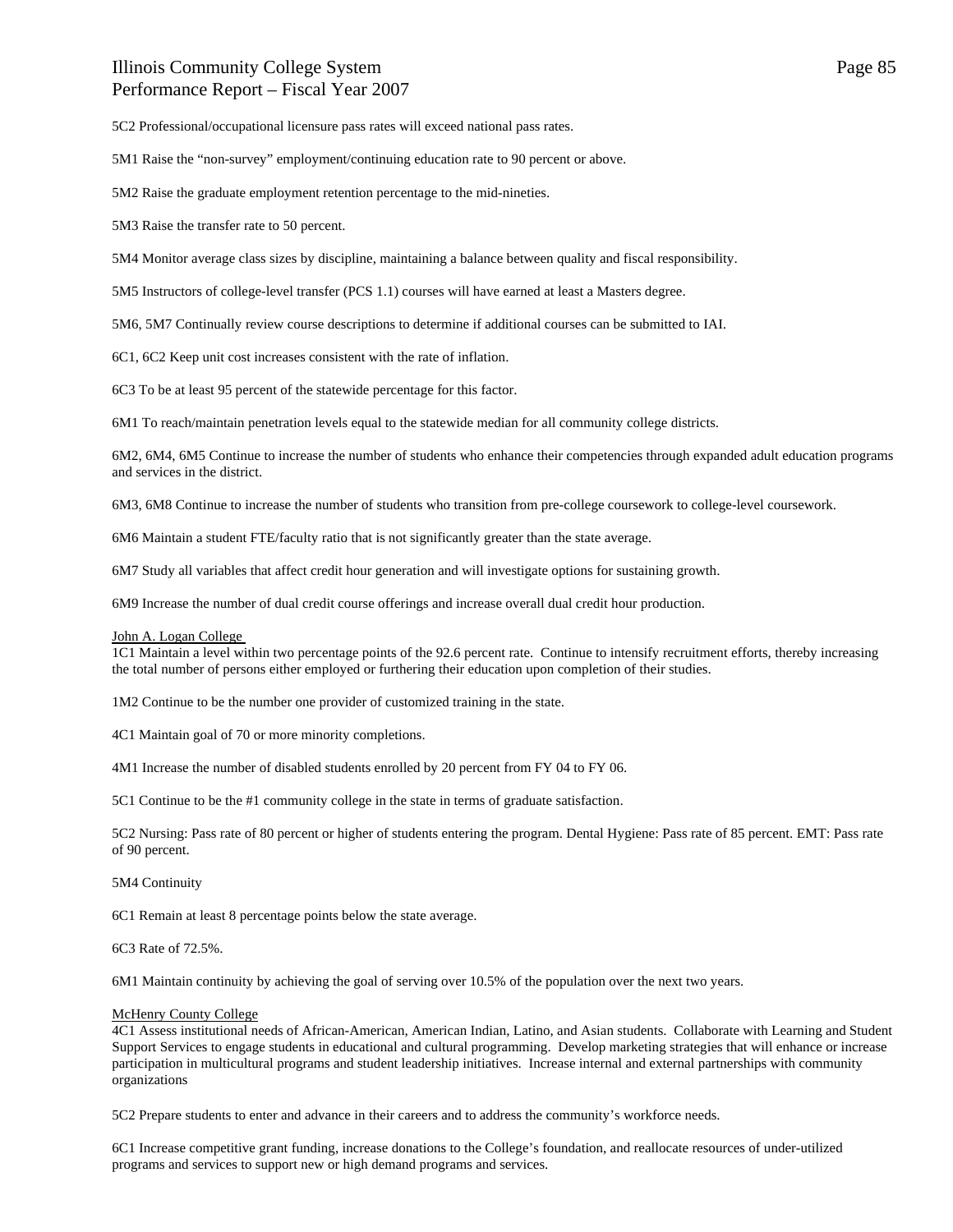1C1 A 93 percent employed or enrolled in further education rate occupational graduates.

1M2 Workforce Development and Community Services (WDCS) will provide a quality product, which meets the needs of their clients and the community while showing a profit.

2M Workforce Development & Community Services will continue to provide training upon request/contract based on school and community needs.

3M1 Keep tuition in the middle of its peer group and within three percentage points of the state average.

4C1 A two percent increase in male graduates and two percent increase in minority graduates.

4M3 Increase service to English as a second language (ESL) students.

5C1 Improve graduate satisfaction to meet or exceed the state average within the next three years.

5C2 Nursing 97%, Radiologic Technology 97%, Emergency Medical Technician 97%

5M1 Increase the 92 percent employed or enrolled rate to the historical high of 94 percent.

6C1 Keep unit costs at least 5 percentage points below state averages; limit annual increases in unit costs to 5 percent or less.

6C3 Increase the college's graduation rate to 22 percent.

6M9 Implement a combined dual credit program in area high schools serving both occupational/career course students (Tech Prep) and transfer students (AP/Honors).

#### Morton College

1C1 Keep the percent of degree/certificate recipients either employed or enrolled in further education within one year of graduation at 90% or higher.

1M1, 1M2 Offer training programs which are responsive to the specific needs of business and industry in the community.

4M2, 4M3 Retention of the same number of students, or perhaps slightly more with continued emphasis on learning outcomes over headcount.

3M2, 3M4 Continue providing financial aid options to as many students as possible to keep or increase the number of students receiving Pell or MAP awards.

4C1 Increase the percentage of total completions so that the ethnicity distribution of the graduates mirrors the ethnicity distribution of our student population.

4C1 Create equal opportunity by promoting equal access to all College programs and activities, disability awareness and compliance with disability laws.

4M1 Increase total enrollment through support of serving students efficiently, empowering employees to meet students' needs, and making the best use of campus resources.

5C1 Maintain overall quality of service and continue to surpass the state average student satisfaction with program components, courses outside the program major and support programs and services.

5C2 Surpass the minimum national level of 87% pass rate for the RN Licensure exam. No figures for EMT were available so far.

5M6, 5M7 Continue with the process of getting more courses IAI approved with the ultimate goal of having a guaranteed catalog and course schedule.

6C1 Keep the net instructional cost down without compromising the quality of instruction.

6C3 Keep the percentage of first-time, full-time degree-seeking freshmen who complete their degree within 150% of catalog time, or are still enrolled or transferred at no less than 69%.

6M7 Increase total enrollment through serving students more efficiently, empowering employees to meet students' needs, and making the best use of campus resources.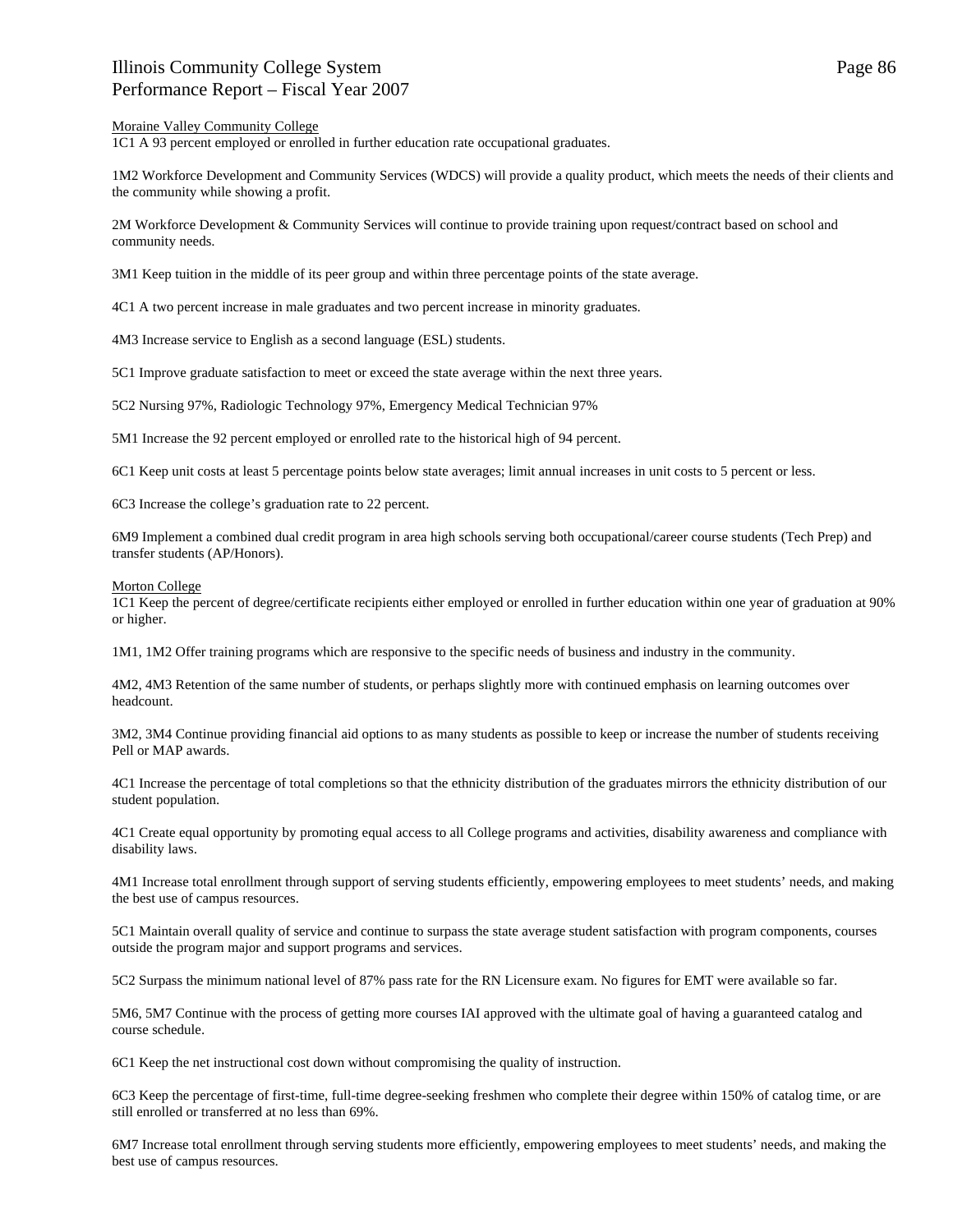### Oakton Community College

1C1 Have 90 percent of degree/certificate completers either enrolled in further education or employed within one year of graduation.

1M2, 1M6 Continue to serve business and industry through customized training based on demand and available resources.

2M2, 2M4 Continue to offer 12-18 workshops specifically targeted for K-12 educators. In addition, the College will work with individual school districts to plan and implement customized courses and workshops, and with NSERVE to offer regional courses and workshops in collaboration with this Education for Employment region.

3M1 Keep tuition and fee increases modest.

4C1 Increase the number of students who complete a degree or certificate by 30 per year.

4M2, 4M3, 4M6 Sustain enrollments at the average levels achieved over the past three years.

5C1 Have a minimum of 85 percent of occupational follow-up study respondents indicate they are satisfied or very satisfied.

5C2 A minimum of 94 percent of Nursing students will pass the NCLEX examination and that a minimum of 93 percent of EMTs will pass their examination. The College added data for the Certified Nurse Assistant examination in the FY2007 Performance Report.

5M6 In the area of general education courses, the College's goal is to have all general education courses that match an Illinois Articulation Initiative (IAI) general education description certified by the appropriate panel.

6C1 Remain in the range of 95-105 percent of the sector average and to contain costs per credit hour to annual increases under 5 percent.

6C3 Sustain an average of 62-66% of first-time, full-time students who graduate within 150% of the catalog time to the degree, transfer or are still enrolled.

6M7 Remain at or near the average number of credit hours generated.

#### Parkland College

1C1 Keep the percentage of graduates employed and/or enrolled in further education at 81% or greater.

1M2, 1M6 Continue to maintain or increase services and credit offerings that have an impact on business and industry, and to maintain a high level of employed, in-state graduates.

2M Continue to maintain or increase services and credit offerings that have an impact on business and industry, and to maintain a high level of employed, in-state graduates.

3M The percentage of State MAP coverage of tuition and fees for students with zero expected family contribution (EFC) should remain at 65% or higher. The college should attempt to provide assistance to 60% of those students who apply annually. Foundation scholarship awards should increase by 15% over five years. In-district tuition should increase by not more than \$5 per credit hour annually.

4C1Increase the number of minority and male completers so that it is reflective of or higher than the student population.

4M1 The total number of minority credit-seeking students will reflect or be more than the District 505 population (18%).

5C2 To meet or exceed the national pass rates.

5M3 The goal for term-to-term and annual persistence is a 1% change over five years. A 1% increase over five years on the percent of annual degree-seeking enrollment that complete a degree or certificate. Occupational placement of graduates should be at least 81% and course completion rates should be at least 73%.

6C1 To continue to reduce instructional and administrative costs, without compromising quality.

6C3 At least 75% of the degree-seeking students will complete their degree, transfer or be enrolled at the college in 150% time.

6M The College rate of increase in annual FTE based on total claimable credit hours should be higher than the state average increase. The College has set a goal for 35% of its in-district high school graduates to attend. Parkland has set a goal for 60% of its course load to be taught by full-time faculty as a five-year average. For annual tuition, the goal is to increase tuition by no more than \$5 annually.

Prairie State College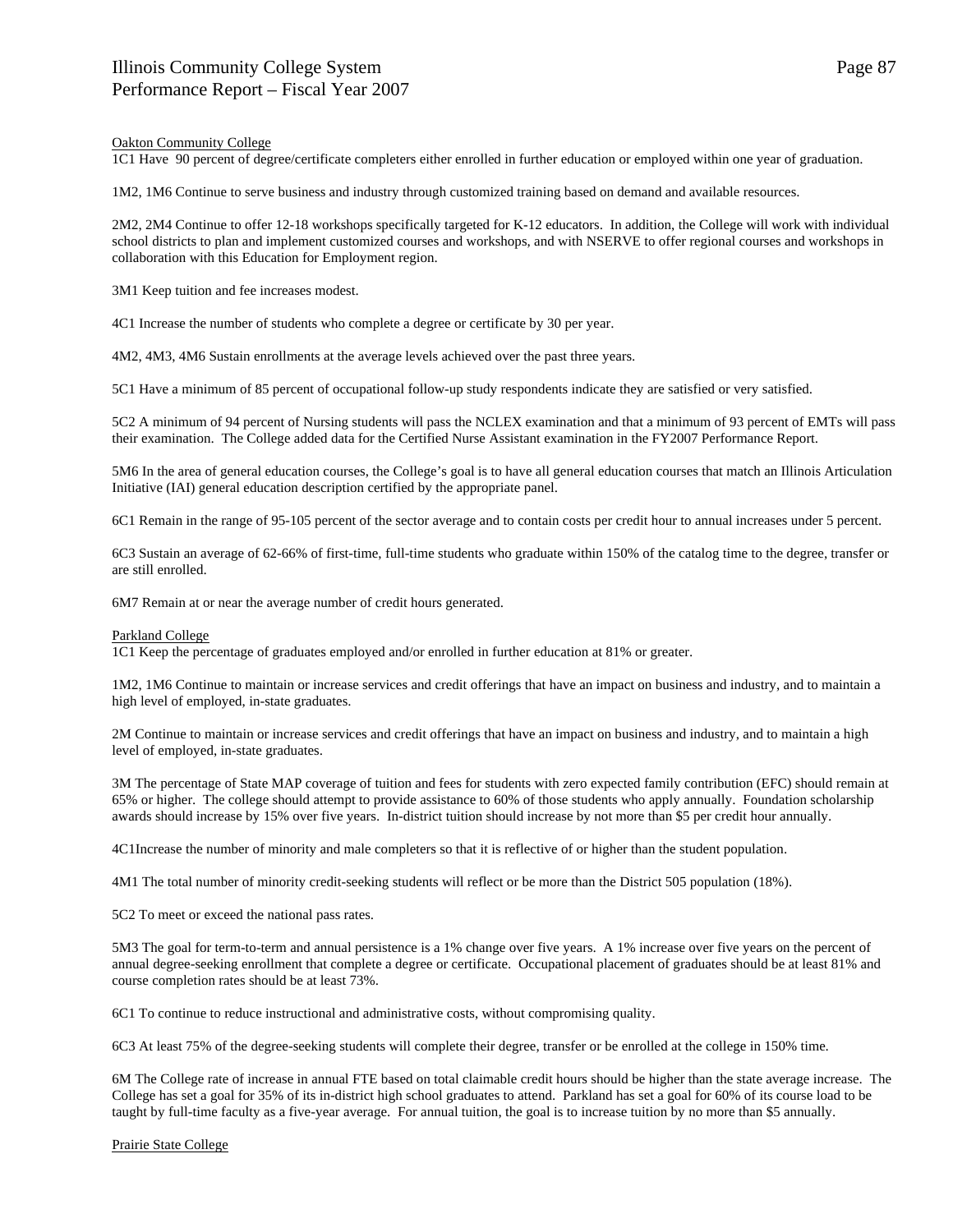1C1 Maintain the percent of degree/certificate recipients either employed or enrolled in further education within one year of graduation to equal or exceed the state average.

3C1 Increase the number of our students who are MAP recipients by 5%.

4C1 Program completions each year for Prairie State College students will be in proportion to the enrollment of each subgroup (e.g., males, students with disabilities, African-American, Hispanic) in the student population. Given the significant gap between the enrollment and program completion of African-American and Hispanic students, the goal for the next three years is to close those gaps by 10% per year.

5C1 Dissagregate data and determine what areas are being affected by student dissatisfaction ratings. After determining this, concentrate on those areas and improve overall ratings. After determining this, concentrate on those areas and improve overall performance to equal or exceed our peer average in three years.

5C2 Maintain the high quality of our nursing, dental hygiene and EMT programs and to maintain or exceed the national average for the pass rates on these licensure exams.

6C1 Be at or slightly above the state average for the cost of instruction per credit hour.

6C2 Be at or slightly above the state average in administrative and support cost per credit hour.

6C3 Maintain the percentage of full-time, first-time entering cohort who have graduated, transferred, or are still enrolled at 150% of program completion length to equal or exceed state averages.

#### Rend Lake College

1C1 At least 90% of degree/certificate recipients will be either employed or enrolled in further education within one year of graduation.

1M1 Meet or exceed the three-year average of the number of businesses served through the Center for Business Services.

1M6 Continue to respond to the training needs of local business and industry by providing courses, seminars, and customized training programs.

2M Offer dual credit classes for baccalaureate transfer and career technical programs at all in-district high schools.

2M Develop cooperative programs with all district high schools that provide students an opportunity to make up high school credits and graduate on time.

3M1 Maintain a tuition and basic fee rate/cost that is in-line with other community colleges in southern Illinois.

4C1 The racial/ethnic and gender mix of completers will approximate the percentage of racial/ethnic and gender enrollments.

4C1 The number of students with disabilities counted as completers will meet or exceed 50% of the average number of disabled students enrolled during the previous three years.

4M1 Provide 100% contact with all district high school special education teachers to provide information on supportive services available.

4M2 The Adult Education and Family Literacy program will increase the number of ABE/ASE students by 5%.

4M4 The goal is to meet or exceed all NRS measures for performance, including student level gains.

4M7 The percent of remedial credits earned versus remedial credits attempted by students will exceed the statewide average.

4M13 To meet or exceed the previous year's unduplicated non-credit course enrollments.

5C1 At least 95% of graduates will indicate they are satisfied with the quality of the education they received.

5C2 The number of students passing professional/occupational licensure examinations will exceed the state and national averages.

5M6, 5M7 Add courses that are included in the Illinois Articulation Initiative to meet the needs of our baccalaureate-transfer degree program students.

5M1 The percentage of career-technical students who are employed or continue their education after completion of an occupational degree or certificate will exceed the average of the preceding three years.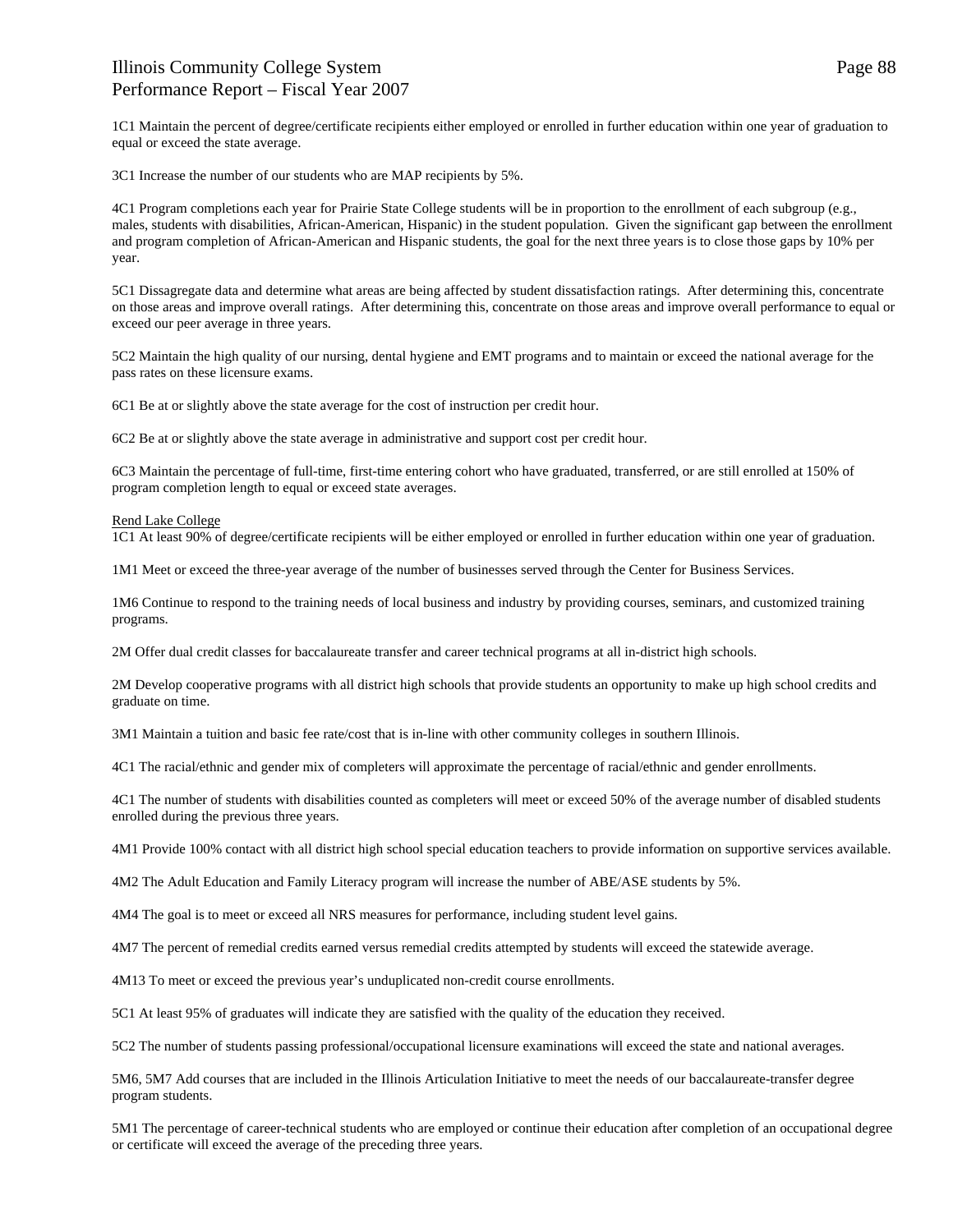6C1 To keep unit cost low while maintaining high standards for instructional and support functions.

6C3 85% percent of first-time, full-time degree-seeking freshmen will complete their program of study within 150% of catalog time.

6C2 Monitor its administrative and support costs and keep these costs in line with peer institutions and below the state average.

6M To keep unit cost low while maintaining high standards for instructional and support functions.

6M3 50% of the students in developmental courses will earn a 70% accuracy rate and advance to the next higher course level.

6M7 Increase the number of credit hours generated by revising existing curriculum and developing new programs of instruction to meet changing needs. Changes to credit hour generation will be in-line with increases or declines experienced by institutions bordering the District unless external environmental factors are markedly different between the college districts.

6M9 To provide all students that meet admission requirements the opportunity to take dual enrollment classes.

6M2 To accurately measure and increase the number of GED attainment among students enrolled in GED classes offered.

#### Richland Community College

1C1 Increase the number of responses to the survey by 3%.

1M2 Increase by 10% the number of individuals receiving customized training.

4C1 Increase the number of minority students by 2% to reflect the demographics of the District. Implement strategies to increase the number of minority faculty and staff to fill vacancies.

5C1 Maintain the level of survey return at 60% or above.

5C2 To maintain the above 90% pass rates for students in all programs.

6C1 Maintain or lower the cost of instruction per credit hour without affecting quality of instruction.

6C3 Develop strategies to retain students, particularly in transfer degrees.

#### Rock Valley College

1C1 The percentage of graduates employed/continuing education one year after graduation will equal or exceed the state average rate.

1M1 The number of businesses provided with technical assistance through college business and industry centers will be similar to those served at peer institutions*.* 

6M10 The number of high schools provided with technical assistance through college partnerships, workshops, and other programs will be similar to those served at our peer institutions*.*

3C1 Maintain or increase the number of students receiving federal and/or state aid at the level awarded in fall 2004.

3M1 Maintain tuition rates comparable to peer/contiguous cohort colleges and at/below the statewide average.

4M7 The percentage of those receiving a passing grade in remedial courses will meet or exceed the state three-year average.

5C1 The percentage of occupational program graduates responding they were satisfied/very satisfied with program components, courses outside the program major and support programs and services will meet or exceed the three-year state average.

5C2 To meet or exceed the national average pass rates on professional licensure examinations in Nursing, Practical Nursing, and Dental Hygiene.

5M3 Have transfer rate meet or exceed the state transfer average.

6C1 Have net instructional unit costs and total instructional unit costs which are comparative to similar Illinois community colleges.

6C3 Completion/persistence rate will equal or exceed the state average rate.

6M1 Market penetration will exceed the state three year average. This goal supports the college mission to provide lifelong learning opportunities, cultural enrichment, and support for economic and technological development.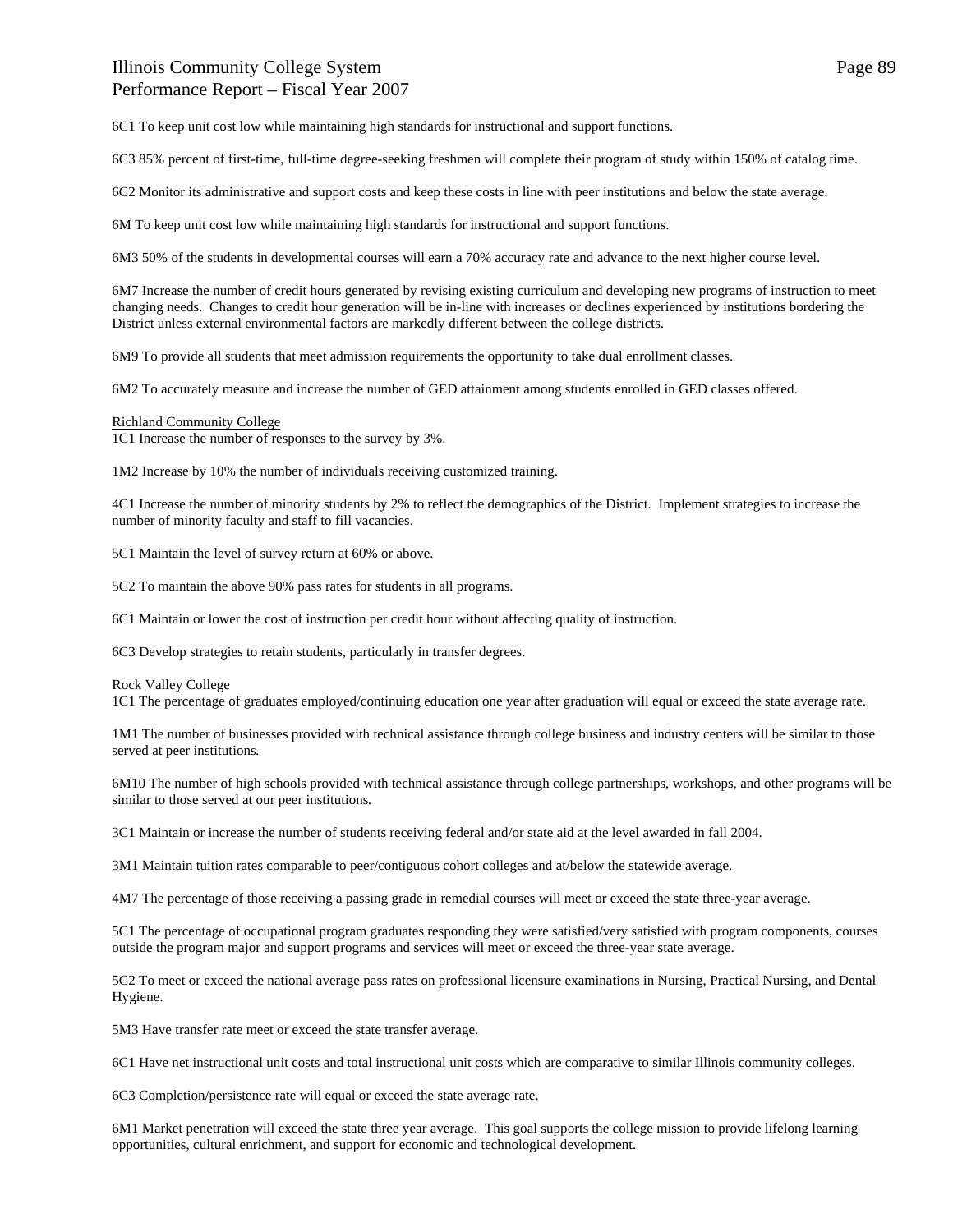Carl Sandburg College 1C1 100%

1M1 Maintain or increase

3M2 Maintain or increase

4M1, 4M8 Maintain

5C1 Meet or exceed state averages

5C2 Meet State averages

5M4 state average

6C1 Meet or be below state averages

6C3 Meet or exceed state averages

6M9 Increase

Sauk Valley Community College 1C1 90%

1M2 1500 employees participating in training

2M FY07: 17 high schools (100% of area high schools; includes Tech Prep schools). Through FY06: 14 tech prep schools

3M6 65%

4C1 43.2% male (comparable to % of enrollment), 7.2% minority (comparable to % of enrollment)

4M6 1,000 students (or 20% of all students)

5C1 90%

5C2 94% pass rate

5M5 100% with master's degree or above

6C1 114% of peer group average

6C3 71% of the statewide average

6M6 20

#### Shawnee Community College

1C1 Maintain an average of 93% of its students with undergraduate degrees and / or certificate program completion employed or in further education programs vocational programs.

1M1 3 year cumulative average of businesses served will increase by no less than 10% over previous 3 year cumulative average.

6M9 Increase the number of students enrolled in dual credit no less than 3% year / year.

3M1 Maintain the tuition and fees for full time in-district students at or below the average tuition for facilities of like size and cost structure.

4C1 Increase the number of diverse students completing programs by 2% each year.

4M1 Increase by 2% the number of students with disabilities enrolling in educational and training programs each year.

5C1 Maintain a 3.0 or better satisfaction rating as reported by the ICCB Occupational Follow-up Study for all areas of the College measured by the report.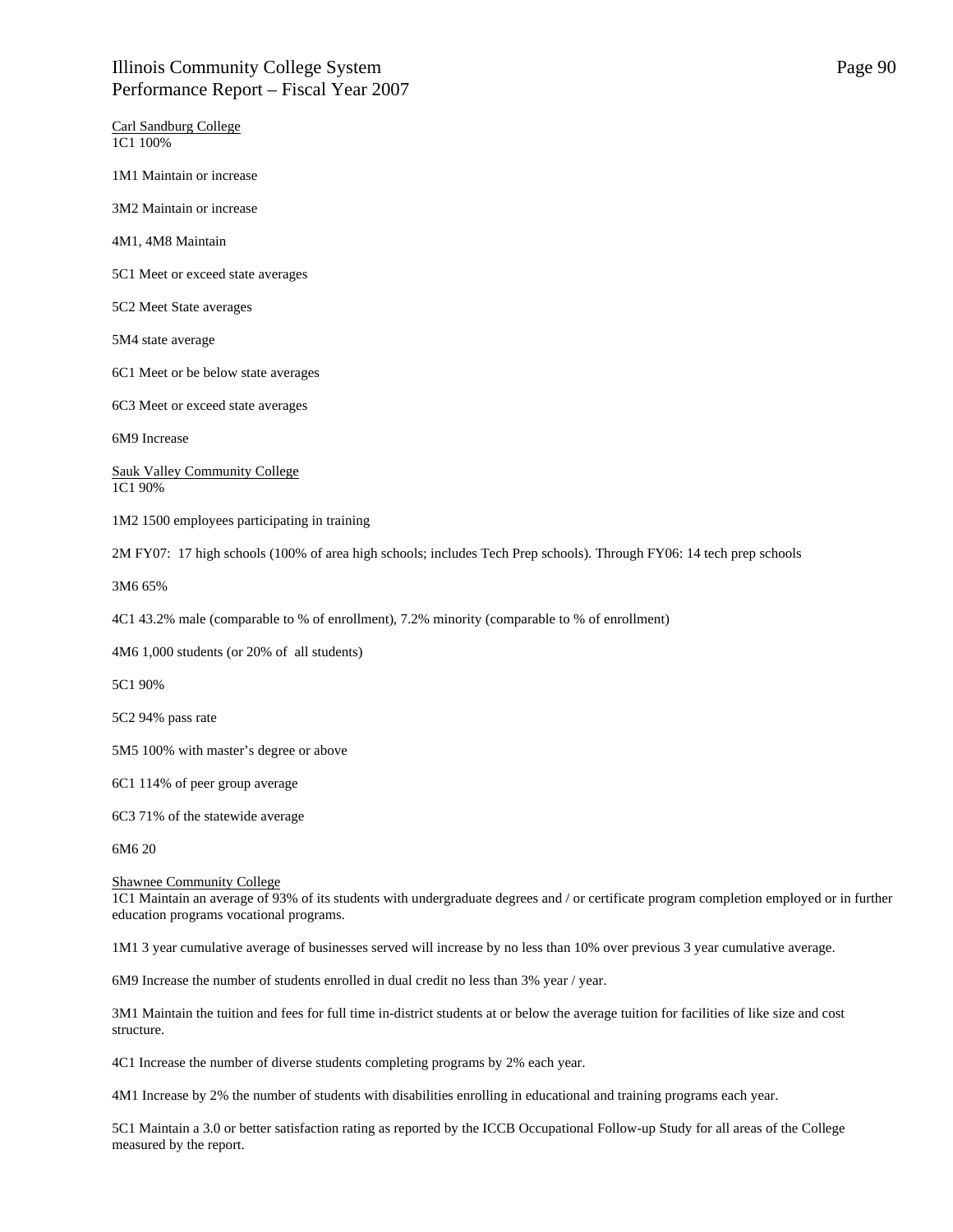5M6 Number of general education courses included in the Illinois articulation agreement will increase each year.

6C1 Maintain its unit cost level at or below the state average on a year / year basis.

6C3 The college will increase by 2% the number of students completing degree requirements within 150% of time.

6M7 Increase the number of total credit hours generated in the district annually.

#### South Suburban College

1M1, 1M2, 1M6 To increase the number of businesses and individuals who receive training through the Business and Career Institute. To increase the number of courses/workshops provided through BCI.

2M To increase the number of high school students who have access to college-level courses while in high school. This is intended to encourage high school students to continue their education beyond high school graduation and expose them to college-level coursework and career options earlier in their educational pathways.

3M2, 3M3, 3M4 To increase the number of students who have access to financial aid information so that we can potentially increase the number of financial aid recipients who meet award guidelines.

4C1 To ensure that this diverse group of students completes their educational intents (many of which are certificate or degree completion).

4M1, 4M10, 4M11 To broaden our outreach within our community to include more educational opportunities for students with disabilities and to increase the representation of minority faculty and administrators who work with our diverse student populations.

5C1 To attain a high level of customer satisfaction with our programs and services.

5C2 Students will be above the national threshold for the respective licensing exams.

4M8, 4M9 To increase the number of distance learning courses and students served. To provide an effective transfer program.

5M3, 5M5, 5M6, 5M7 To increase the number of distance learning courses and students served. To provide an effective transfer program.

6C1 To provide high quality instruction at a low, affordable price. Maintain fiscal responsibilities by continually improving productivity, cost effectiveness, and accountability.

6C3 To provide necessary assistance for all students so they can successfully complete, transfer, or continue their educational objectives.

5M4 Ensure that class sizes are cost effective without jeopardizing instructional quality.

Southeastern Illinois College

1C1 Sixty-five percent of degree recipients will be employed or enrolled in higher education one year after graduation.

1C1 Pursue articulation agreements with neighboring senior institutions in order to provide educational opportunities for graduates.

1M1 Increase the number of businesses that are provided service by 10%.

1M1 Increase the outreach program in outlying counties i.e. one day a month in Hardin County and one day a month in White County.

1M6 Increase the number of workshops/seminars/courses by 25%.

1M6 Hire a full-time Workforce Development Specialist to focus on Workforce Development Training and make these goals a reality.

3M1 Tuition and mandatory fees will not exceed the statewide average.

3M2 Sixty percent of all degree and certificate seeking students will determine their eligibility for the Monetary Award Program by submitting a FAFSA to the Department of Education.

3M4 Sixty percent of all degree and certificate seeking students will determine their eligibility for the PELL Grant by submitting a FAFSA to the Department of Education.

3M4 Fifty percent of all FAFSA applications will be submitted by using FAFSA On The Web.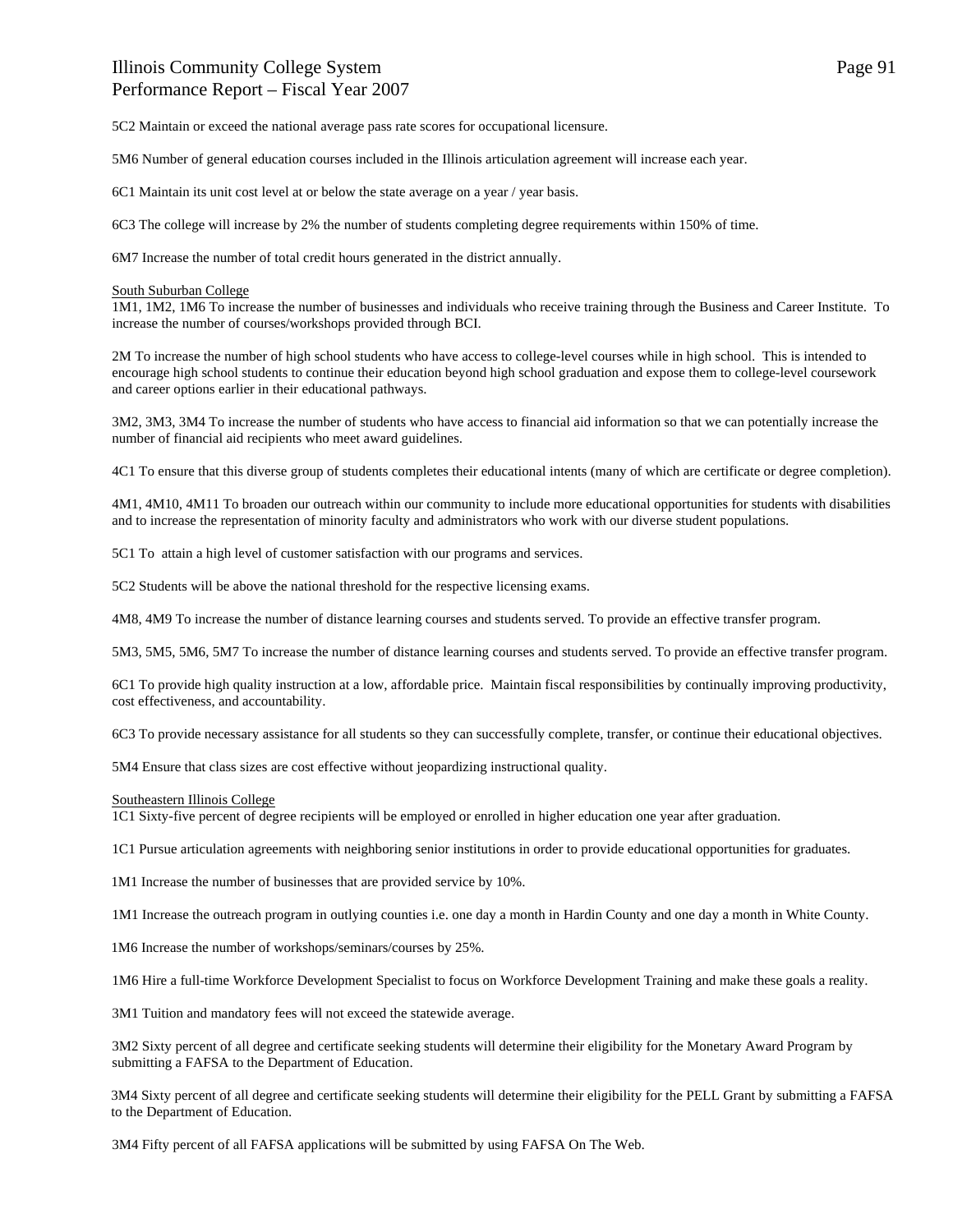4C1 Increase the number of contacts made with in-district feeder schools for the purpose of recruiting a more diverse student population. Encourage both male and female students to enroll in programs which are non-traditional for their gender. Ensure that the College's material and website reflect cultural and gender diversity. Continue to seek support services that specifically meet the needs of students from diverse backgrounds.

4M2 Continue to maximize resources and promote program growth, serving five hundred plus students annually. Adult education staff will develop strategies to increase reading levels and incorporate workforce skills into our classroom.

4M8 Offer an appropriate number of courses through distance learning which meet the needs of the College district. Increase the number of distance learning courses within 5% of the number offered in FY 2004. Organize an Online Degree Preparation Committee to develop the institutional infrastructure necessary to request permission from the Higher Learning Commission/North Central Association of Colleges and Schools to offer an A.A. degree online.

4M9 The number of students served through distance education will continue to increase through FY 2006 and be maintained within 5% of that number.

5C1 Eighty-eight percent of graduates surveyed will indicate satisfaction with their program of study.

5C2 Strive to maintain high quality nursing programs with first time pass rates above the national and state percentages. Strive to maintain high quality EMT program with passage rates above 80%.

5M5 Employ faculty with appropriate credentials.

5M6 100% of general education core courses will be approved as a match to the Illinois Articulation Initiative General Education Core.

6C1 Strive to keep its operations cost effective and establishes as a goal an average net instructional cost at or below 95% of the cohort average.

6C3Maintain an annual attrition rate of less than 25% for all degree and certificate seeking students.

6C2 Endeavor to maintain an administrative and support cost per credit hour at no greater than the statewide average.

6M1 Remain in the top five community colleges in the state in market penetration and have the highest market penetration within our cohort group.

6M9 Continue the growth in dual credit enrollments at the rate of 3% per year for the next three years (FY 2007, FY 2008, and FY 2009).

6M10 100% of the Accelerated College Enrollment Initiative funds will be used to pay tuition for high school students enrolled in dual credit courses.

Southwestern Illinois College 1C1 75 %

1M1 Maintain and expand the number of businesses served by its Business and Industry Center. Target FY '08, 241.

3M3 Illinois Incentive for Access Grant awards will meet or exceed 95% of the statewide average.

4C1 Female Completers 53%; Male Completers 46%; Black Completers 9.5%; All Minority Completers 12.5%; White Completers 86%.

4C1 A five year longitudinal review shows a completion rate for students with disabilities that will meet or exceed 2.5 percent of all students who complete programs—based on the A-1 Record Submission.

4M2 Maintain and expand the number of students served through adult education work. The following targets were established: FY '06, 2575; FY '07, 2600; FY '08, 2625

5C1 75%

5C2 Meet or exceed the appropriate state or national averages for EMT, NE & RT

5M5 Meet or exceed the statewide percentages for full-time transfer faculty who possess, at minimum a Master's degree (or first postbaccalaureate professional degree).

6C1 Be at or below the state average Cost of Instruction per Credit Hour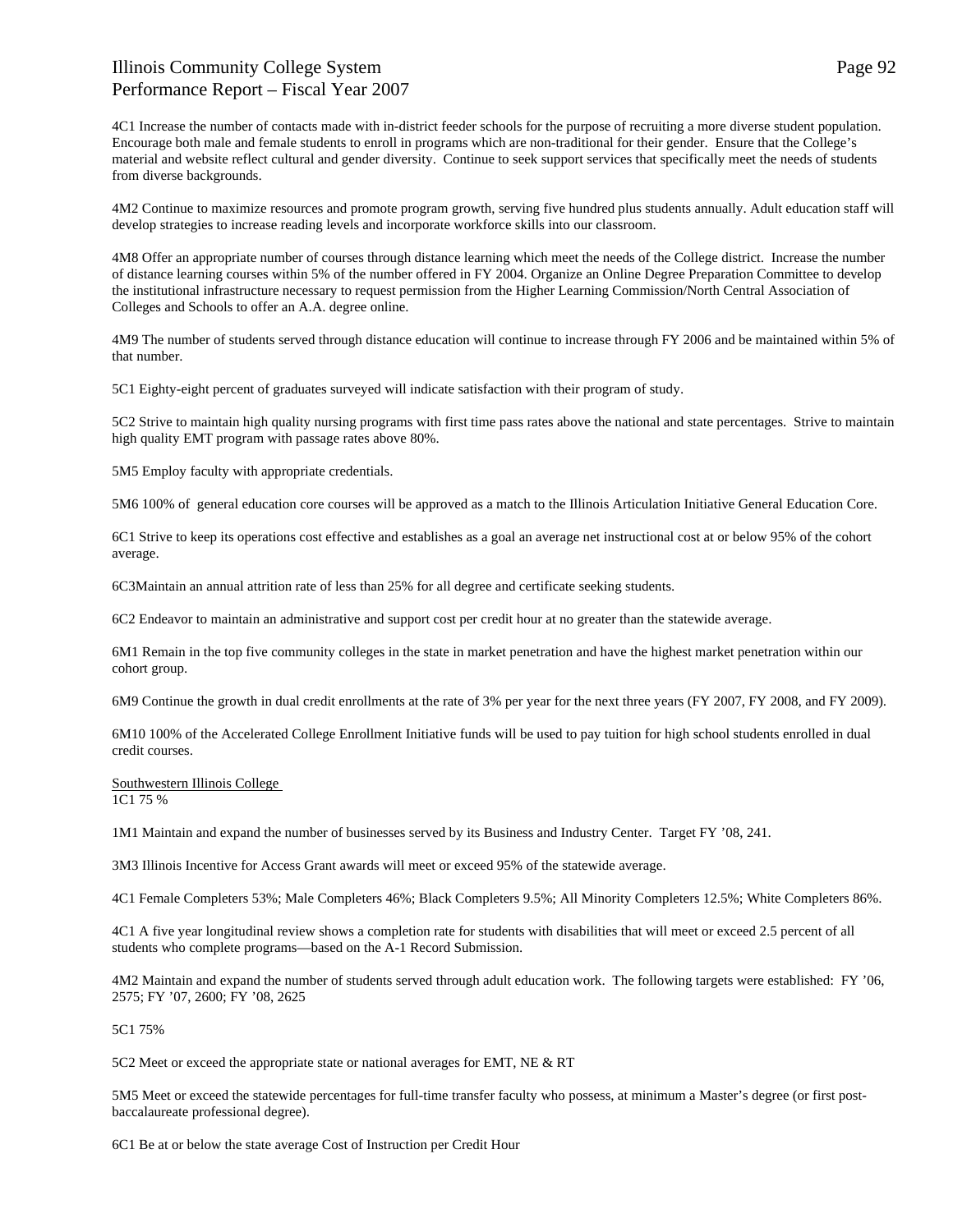6C2 Be at or below state average of Administrative and Support Cost Per Credit Hour

6C3 50%

6M1 Within five years meet or exceed 90% of the three-year average documented for all Illinois community colleges.

#### Spoon River College

1C1 Goals for this measure at the present time are 85-90%. Will be establishing new goals for enrollment, completion and placement this coming year.

3M4To provide financial assistance to all district students in need through a variety of financial assistance, including PELL, MAP, SEOG, scholarships, and grants

3M6 To enroll more first generation students. To increase these numbers by 15 students each year.

4C1 To provide necessary services to all students, regardless of their race/ethnicity, gender or disability status to facilitate their educational goals at Spoon River College. Strive for 100 percent completion of these students.

5C1 All students who enroll in CTE programs will complete their program of study and they will attain gainful employment in that field of study and/or continue their education. Further, when a student graduates, will have provided a high quality education that leads to employment in a related field of study or continued education.

5C2 To achieve 100% pass rate on the NCLEX examination.

5M1 To modify some programs, eliminate some programs and establish appropriate benchmarks for the remaining programs. Research and develop new programs to meet the employment demand in and around the district. Work to develop a new method of tracking students that hopefully will result in more complete and accurate information.

#### Triton College

1C1 To be within 5% of the statewide average for undergraduate degree or certificate recipients, who are either employed or enrolled in further education within one year of graduation.

1M6 To increase by 15% the course/workshop offerings over the next 3 years provided funding remains stable.

3M1 To remain within 5% of the state average, provided funds remain stable.

4C1 To have college-wide enrollment that reflects diversity in race and ethnicity of our community, District #504, and to have completion rates that reflect the diverse enrollment.

4C1 To have enrollment by race/ethnicity within 4% of the population rate for each of the race/ethnic groups present in our district, and to have completion rates that reflect this relationship.

4C1 To have completion rates by gender within 4% of the institutional enrollment figures by gender.

4M7 To stay within 5% of the three-year average of developmental credits earned versus attempted at the college.

5C1 To stay within 5% of the three-year state average of graduate satisfactory rates as reported in the Occupational Follow-up data.

5C2 To meet or exceed the national pass rates on professional/occupational licensure examinations.

5M5 To accurately reflect 100% of all the full-time 1.1 PCS teaching faculty at the college who hold a Masters degree or above, in compliance with the established hiring practices at the institution.

6C1, 6C2 To stay within 5% of the state average on the indicators of cost of instruction and administrative and support cost.

6C3 To stay within 5% of the state average for the indicator of percent of first-time, full-time degree-seeking freshmen who complete their degree within 150 percent of catalog time.

6M7 To stay within 5% of the previous years total credit hours generated.

#### Waubonsee Community College

1C1 Ninety percent of occupational graduates will either be employed in a related field or continuing their education within one year after graduation.